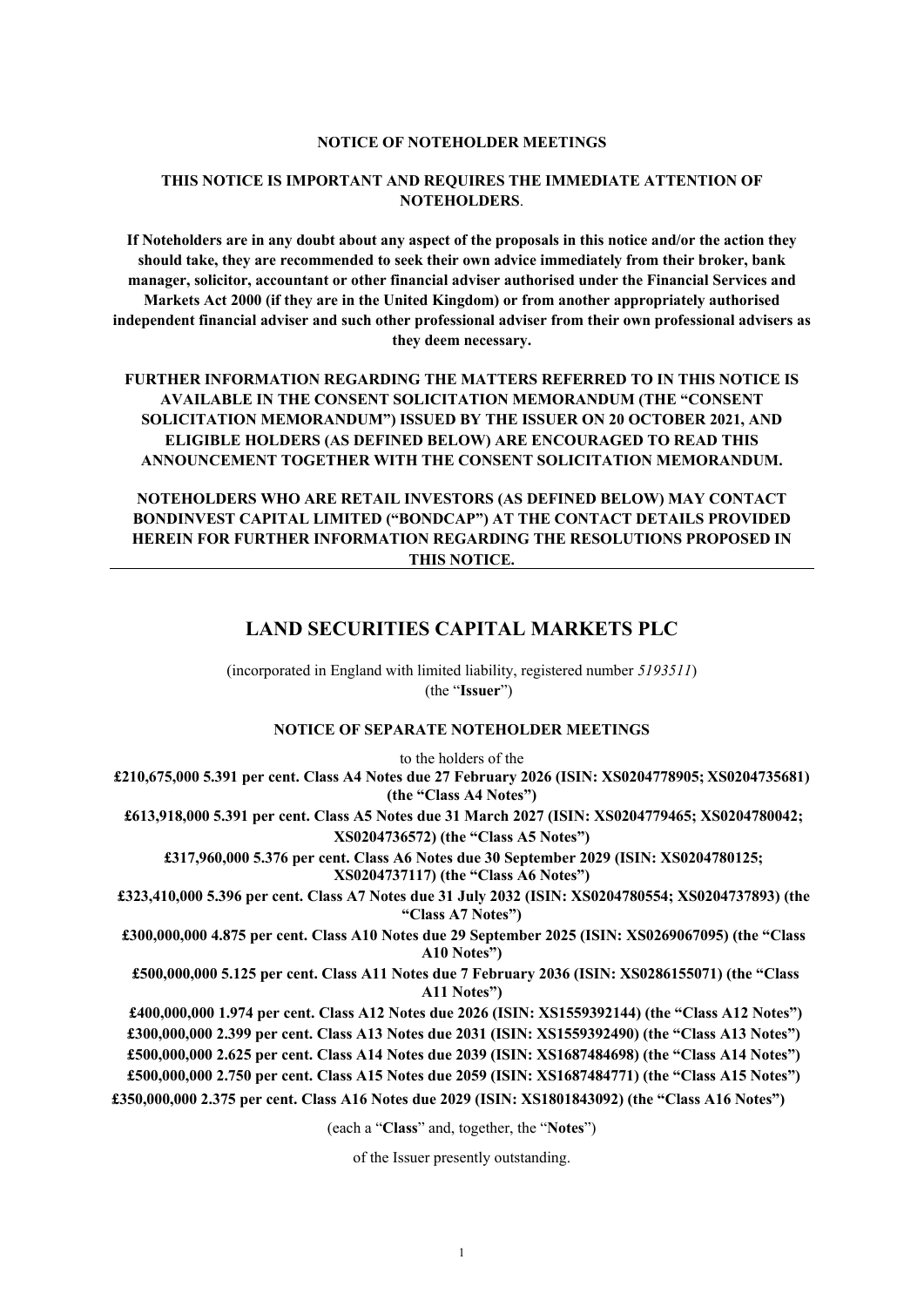**NOTICE IS HEREBY GIVEN** that separate meetings (each a "**Meeting**" and together, the "**Meetings**") of the Noteholders of each Class convened by the Issuer will be held via teleconference on 24 November 2021 for the purpose of considering and, if thought fit, passing the applicable resolution set out below, with the implementation of that resolution being subject to satisfaction of the condition set out in paragraph 10(b) thereof (the "**Eligibility Condition**") and which resolution will be proposed as an Extraordinary Resolution in accordance with the provisions of (i) in the case of the Class A4 Notes, Class A5 Notes, Class A6 Notes and Class A7 Notes, the note trust deed dated 3 November 2004, as amended, restated, modified and/or supplemented from time to time in respect of such Notes, (the "**2004 Note Trust Deed**"), (ii) in the case of the Class A10 Notes and Class A11 Notes, the first supplemental note trust deed dated 28 September 2005, as amended, restated, modified and/or supplemented from time to time in respect of such Notes, (the "**2005 Note Trust Deed**"), (iii) in the case of the Class A12 Notes and Class A13 Notes, the fifth supplemental note trust deed dated 25 July 2014, as amended, restated, modified and/or supplemented from time to time in respect of such Notes, (the "**2014 Note Trust Deed**"), and (iv) in the case of the Class A14 Notes, Class A15 Notes and Class A16 Notes, the sixth supplemental note trust deed dated 2 August 2017, as amended, restated, modified and/or supplemented from time to time in respect of such Notes, (the "**2017 Note Trust Deed**" and, together with the 2004 Note Trust Deed, the 2005 Note Trust Deed and the 2014 Note Trust Deed, the "**Trust Deeds**" and each a "**Trust Deed**"), in each case made between the Issuer and Deutsche Trustee Company Limited (the "**Trustee**").

The initial Meeting in respect of:

- (i) the Class A4 Notes will commence at 10.00 a.m. (London time);
- (ii) the Class A5 Notes will commence at 10.15 a.m. (London time) or after the completion of the Class A4 Notes Meeting (whichever is later);
- (iii) the Class A6 Notes will commence at 10.30 a.m. (London time) or after the completion of the Class A5 Notes Meeting (whichever is later);
- (iv) the Class A7 Notes will commence at 10.45 a.m. (London time) or after the completion of the Class A6 Notes Meeting (whichever is later);
- (v) the Class A10 Notes will commence at 11.00 a.m. (London time) or after the completion of the Class A7 Notes Meeting (whichever is later);
- (vi) the Class A11 Notes will commence at 11.15 a.m. (London time) or after the completion of the Class A10 Notes Meeting (whichever is later);
- (vii) the Class A12 Notes will commence at 11.30 a.m. (London time) or after the completion of the Class A11 Notes Meeting (whichever is later);
- (viii) the Class A13 Notes will commence at 11.45 a.m. (London time) or after the completion of the Class A12 Notes Meeting (whichever is later);
- (ix) the Class A14 Notes will commence at 12.00 noon (London time) or after the completion of the Class A13 Notes Meeting (whichever is later);
- (x) the Class A15 Notes will commence at 12.15 p.m. (London time) or after the completion of the Class A14 Notes Meeting (whichever is later); and
- (xi) the Class A16 Notes will commence at 12.30 p.m. (London time) or after the completion of the Class A15 Notes Meeting (whichever is later).

In light of the ongoing developments in relation to coronavirus (COVID-19), current guidance issued by the UK government and the possibility of further changes to such guidance, it may be impossible or inadvisable to hold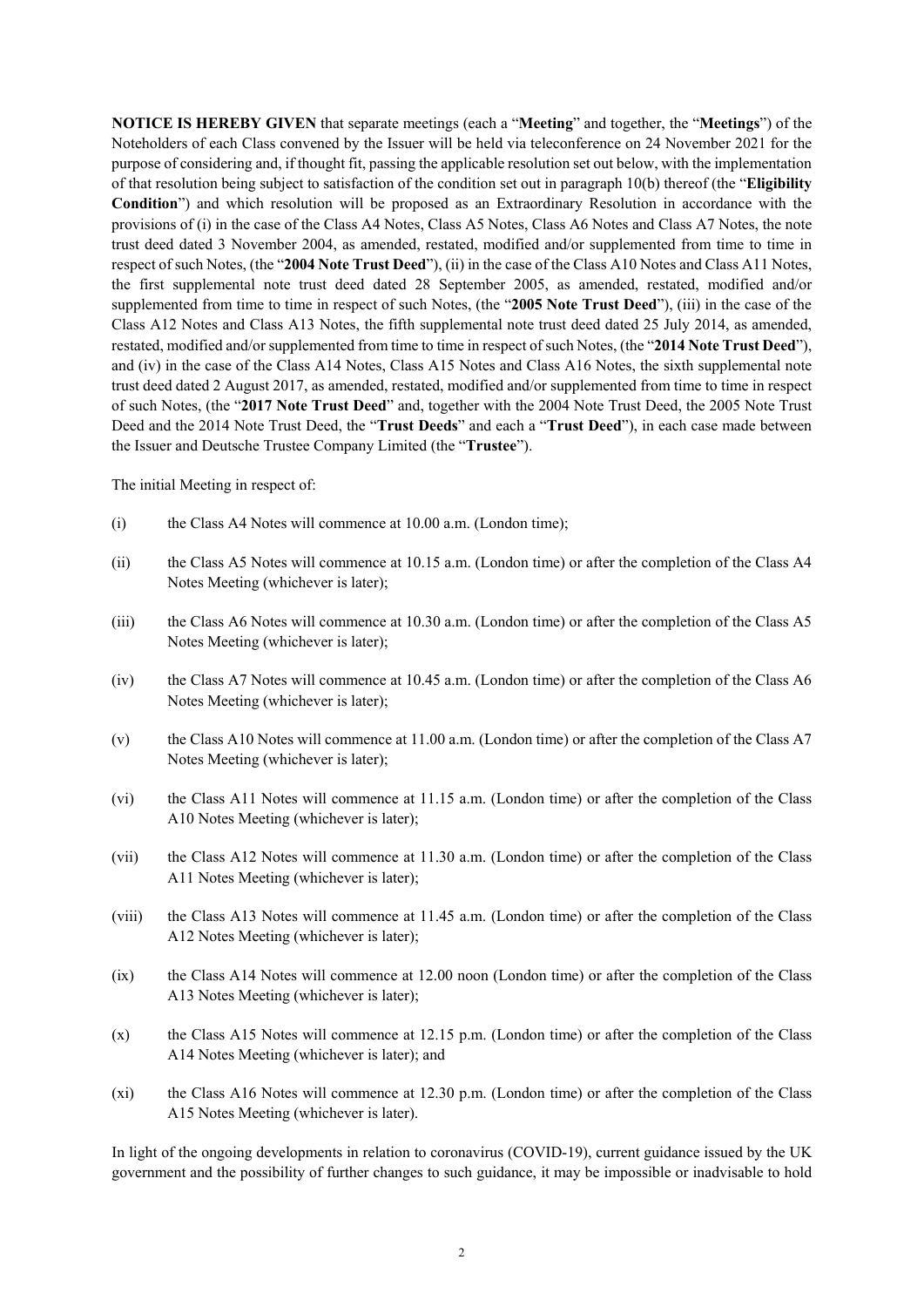the Meetings at a physical location. Therefore, it has been agreed that further regulations regarding the holding of the relevant Meetings will be prescribed, providing that the Meetings will be held electronically via teleconference rather than physically in person. All references in this Notice to attendance or voting "in person" shall refer to the attendance or voting at the relevant Meeting by way of the teleconference facility.

Capitalised terms used in this Notice and not otherwise defined herein shall have the meanings given to them in the consent solicitation memorandum dated 20 October 2021 (the "**Consent Solicitation Memorandum**"), which is available to Eligible Holders (as defined below) from the Tabulation Agent (including on the website of the Tabulation Agent (https://deals.lucid-is.com/landsecurities)), from Equiniti and (for Retail Investors) from BondCap (see "*Documents Available for Inspection*" below). In accordance with normal practice, the Trustee, the Tabulation Agent, Equiniti, BondCap, Deutsche Bank Trust Company Americas ("**DBTCA**") and the Principal Paying Agent have not been involved in the formulation of the Consent Solicitation Memorandum or the Proposed Amendments (as defined below). The Trustee, the Tabulation Agent, the Solicitation Agent, Equiniti, BondCap, DBTCA and the Principal Paying Agent and their respective affiliates express no opinion on, and make no representations as to the merits of, the Proposed Amendments, the relevant Extraordinary Resolution or the proposed amendments referred to in the relevant Extraordinary Resolution set out below.

None of the Trustee, the Tabulation Agent, the Solicitation Agent, Equiniti, BondCap, DBTCA or the Principal Paying Agent or any of their affiliates makes any representation that all relevant information has been disclosed to Noteholders in or pursuant to this Notice, the Consent Solicitation Memorandum or otherwise. None of the Trustee, the Tabulation Agent, the Solicitation Agent, Equiniti, BondCap, DBTCA or the Principal Paying Agent or any of their affiliates has approved the draft Supplemental Trust Deed or the draft Amended and Restated Final Terms (or Amended and Restated Pricing Supplements (as defined below), as applicable) referred to in the relevant Extraordinary Resolution set out below and the Trustee recommends that Noteholders arrange to inspect and review such draft Supplemental Trust Deed and Amended and Restated Final Terms (or Amended and Restated Pricing Supplement(s), as applicable) as provided below in this Notice. Accordingly, Noteholders of the relevant Class should take their own independent legal, financial, tax or other advice on the merits and the consequences of voting in favour of the relevant Extraordinary Resolution, including any tax consequences, and on the impact of the implementation of the relevant Extraordinary Resolution.

None of the Trustee, the Tabulation Agent, the Solicitation Agent, Equiniti, BondCap, DBTCA or the Principal Paying Agent or any of their affiliates is responsible for the accuracy, completeness, validity or correctness of the statements made in the Consent Solicitation Memorandum or this Notice, or omissions therefrom. The Solicitation Agent has been appointed by the Issuer in connection with the Consent Solicitations (as defined below) to Institutional Investors (as defined below) only and shall not have any responsibility or liability towards any Retail Investors (as defined below).

Neither this Notice nor the Consent Solicitation Memorandum constitutes or forms part of, or should be construed as, an offer for sale, exchange or subscription of, or a solicitation of any offer to buy, exchange or subscribe for, any securities of the Issuer or any other entity. The distribution of the Consent Solicitation Memorandum may nonetheless be restricted by law in certain jurisdictions. Persons into whose possession the Consent Solicitation Memorandum comes are required to inform themselves about, and to observe, any such restrictions.

## **The Trustee**

In accordance with normal practice, the Trustee expresses no opinion as to the merits of the Proposed Amendments (as defined below) as presented to the Noteholders in the Consent Solicitation Memorandum and referred to below (which it was not involved in negotiating). It has, however, authorised it to be stated that, on the basis of the information set out in the Consent Solicitation Memorandum (which it recommends Noteholders to read carefully), and in this Notice, it has no objection to the Extraordinary Resolutions referred to below being submitted to the Noteholders for their consideration. The Trustee has, however, not been involved in formulating the Proposed Amendments and makes (i) no representation that all relevant information has been disclosed to Noteholders in, nor (ii) any representation as to the accuracy, validity or correctness of the statements made in the Consent Solicitation Memorandum and this Notice. Noteholders who are in any doubt as to the impact of the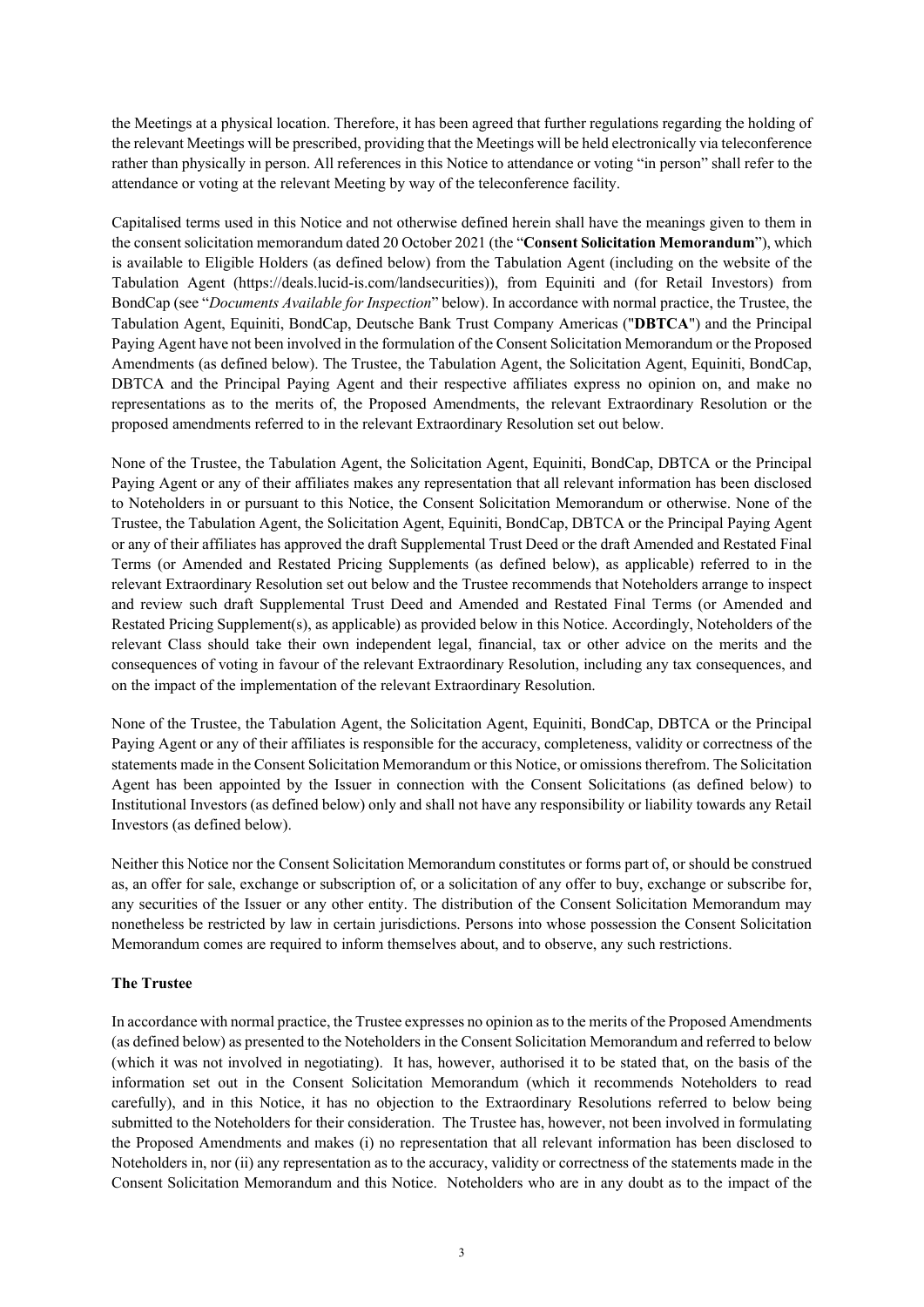implementation of the Proposed Amendments or as to the contents of this Notice are recommended to seek their own independent advice.

### **BACKGROUND**

#### *Status of LIBOR*

The Conditions of the Notes currently envisage that (a) (in the case of the Class A4 Notes, Class A5 Notes, Class A6 Notes, Class A7 Notes, Class A10 Notes and Class A11 Notes only) for the period from (and including) the applicable Note Step-Up Date for the relevant Class to (but excluding) the Maturity Date of the relevant Class, the applicable rate of interest will be determined by reference to 3-month Sterling LIBOR, and (b) (in the case of all Classes of Notes) that the Issuer may redeem the Notes at any time prior to the applicable Note Step-Up Date at a redemption amount calculated using the Relevant Swap Mid Curve Rate, which is determined by reference to mid-swap rates which assume a floating leg which references 6-month Sterling LIBOR.

The UK Financial Conduct Authority (the "**FCA**") announced on 5 March 2021 (the "**FCA's 5 March 2021 Announcement**") that all London Inter Bank Offered Rate ("**LIBOR**") settings will either cease to be provided by any administrator or no longer be representative of the underlying market and economic reality (and that representativeness will not be restored) ("**Cessation**") immediately after (i) 31 December 2021, in the case of all sterling, euro, Japanese Yen and Swiss Franc, and certain U.S. dollar settings, or (ii) 30 June 2023, in the case of the remaining U.S. dollar settings. The FCA announced on 29 September 2021 (the "**FCA's 29 September 2021 Announcement**") that to avoid disruption to legacy contracts that reference the 1-, 3- and 6-month sterling and Japanese yen LIBOR settings and to help ensure an orderly wind-down, it will require the LIBOR benchmark administrator to publish these settings under a "synthetic" methodology, based on term risk-free rates, for a limited period, for use in some legacy contracts but not for use in new business. The FCA's 29 September 2021 Announcement stresses, however, that these six LIBOR settings will become permanently unrepresentative of their underlying markets from 1 January 2022. Regulators have continued to urge market participants to take active steps to implement the transition to SONIA and other so-called "risk-free rates" ahead of the applicable LIBOR Cessation date, rather than relying on "synthetic" LIBOR for legacy contracts.

### *Proposed Amendments*

Given such Cessation of Sterling LIBOR at the end of 2021 and the encouragement from regulatory bodies in the United Kingdom to transition from LIBOR to "risk-free rates" (such as SONIA) in respect of Sterlingdenominated debt, the Issuer has convened the Meetings for the purpose of enabling the relevant Noteholders to consider and, if they think fit, approve a proposal by way of an Extraordinary Resolution in relation to the relevant Class for the purposes of:

- (a) amending the interest rate provisions that apply to the Class A4 Notes, Class A5 Notes, Class A6 Notes, Class A7 Notes, Class A10 Notes and Class A11 Notes from (and including) the applicable Note Step-Up Date such that the Interest Rate for each relevant Note Interest Period thereafter shall not be determined by reference to 3-month Sterling LIBOR, and shall instead be the aggregate of:
	- (i) the Compounded Daily SONIA Rate;
	- (ii) 0.1193 per cent. (subject to any corrections or adjustments made to such rate by Bloomberg in accordance with its rule book as at the applicable determination date), being the applicable Reference Rate Adjustment to reflect the economic difference between the LIBOR and SONIA rates (using the methodology for such adjustment contained in Supplement number 70 to the 2006 ISDA Definitions (the "**ISDA IBOR Fallback Supplement**")) published by ISDA (as further explained in the Consent Solicitation Memorandum);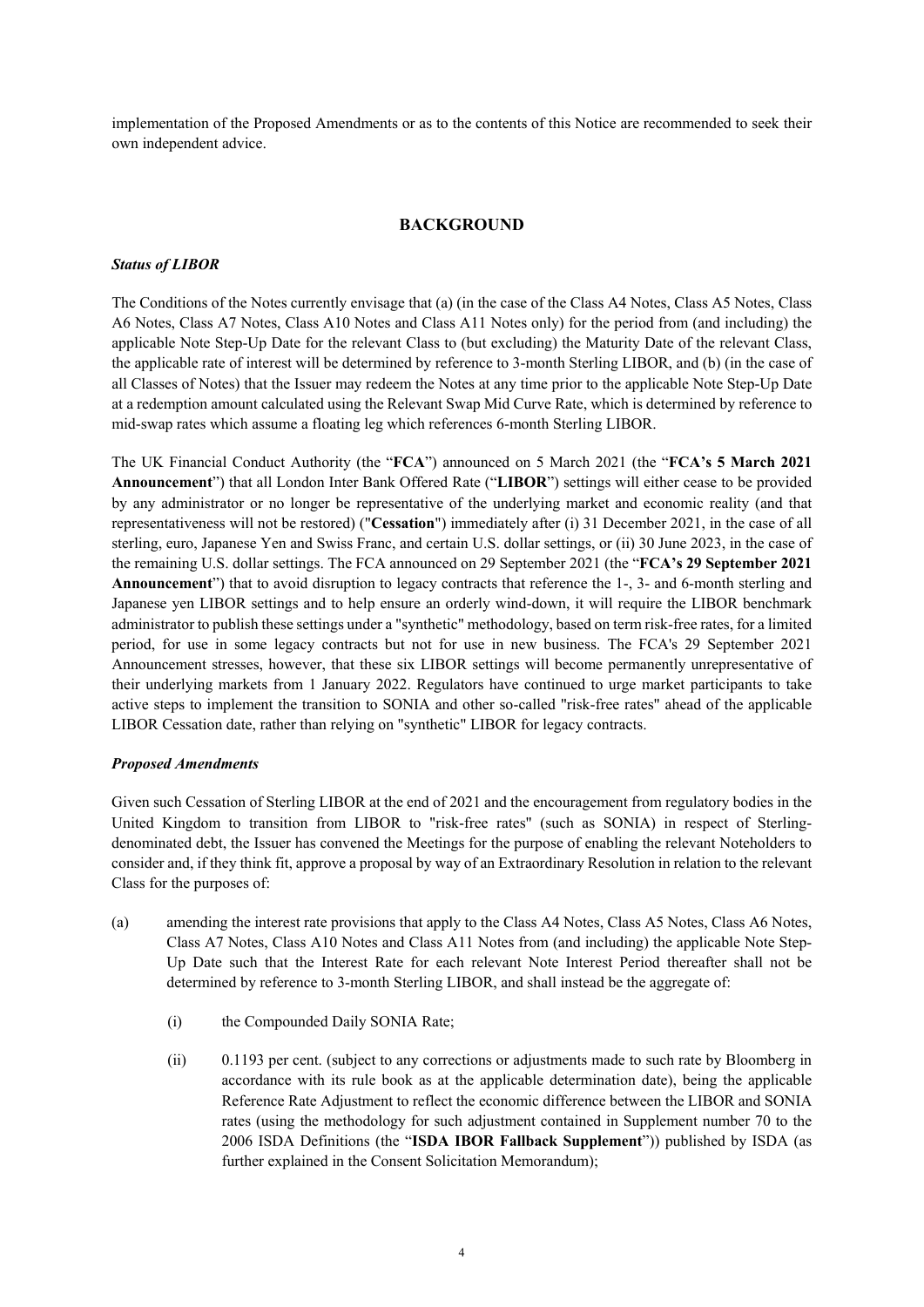- (iii) the Note Step-Up Rate applicable to the relevant Class (which shall remain unaltered by these amendments); and
- (iv) the Margin applicable to the relevant Class (which shall remain unaltered by these amendments);
- (b) amending the calculation of the Redemption Amount payable in respect of each Class of Notes upon an Optional Redemption under Condition 8(b) prior to the applicable Note Step-Up Date, such that the Redemption Amount will not be calculated by reference to the Relevant Swap Mid Curve Rate determined by reference to mid-swap rates which assume a floating leg which references 6-month Sterling LIBOR, but will instead be calculated by reference to the Relevant Mid-Swap Rate determined by reference to mid-swap rates which assume a floating leg which references overnight SONIA compounded in arrears for twelve months paid annually and shall be calculated in the manner set out in the Supplemental Trust Deed; and
- (c) including new fallback provisions in case the applicable SONIA reference rates and/or mid-swap rates outlined above (as applicable) are not available when required (including fallback provisions in case a Benchmark Event occurs and/or a Replacement Event occurs),

## (the "**Proposed Amendments**").

The Proposed Amendments are set out in more detail in the Annex below, and will be implemented on a Class by Class basis as soon as reasonably practicable following the conclusion of the Meeting (or the adjourned Meeting, if applicable) for the relevant Class of Notes at which the relevant Extraordinary Resolution is passed (and the Eligibility Condition satisfied). In the event that the Extraordinary Resolution is passed and the Eligibility Condition is satisfied in respect of a Class of Notes at the relevant Meeting, but the Meeting in respect of another Class of Notes is adjourned, implementation of the Proposed Amendments in respect of such former Class of Notes may not occur until after the adjourned Meeting in respect of such latter Class of Notes is held. In respect of each Class of Notes, the "**Implementation Date**" will be the date on and from which the Proposed Amendments will take effect and be implemented by the execution of the Supplemental Trust Deed and Amended and Restated Final Terms in respect of the relevant Class of Notes. Provided an Extraordinary Resolution is passed (and the Eligibility Condition satisfied) at the initial Meeting for the relevant Class(es) of Notes, and the initial Meetings in respect of any other Class(es) of Notes are not adjourned, the Implementation Date in respect of such Class(es) of Notes is expected to occur on 25 November 2021.

Further information (including risk factors and other considerations) on the Consent Solicitations and the Proposed Amendments, including additional information on why the Issuer is proposing them and information on certain differences between LIBOR and SONIA, can be found in the Consent Solicitation Memorandum. Noteholders who are Retail Investors (as defined below) may contact BondCap at the contact details provided below if they have questions about the Consent Solicitations and the Proposed Amendments, noting that BondCap cannot give advice in respect thereof. Noteholders who are Institutional Investors (as defined below) may contact the Solicitation Agent at the contact details provided below if they have questions about the Consent Solicitations and the Proposed Amendments.

### *Rationale for the proposed Reference Rate Adjustment and Mid-Swap Rate Adjustment*

Due to the differences in the nature of LIBOR and SONIA, the replacement of 3-month Sterling LIBOR with the Compounded Daily SONIA Rate as the reference rate for each Note Interest Period following the Note Step-Up Date for the Class A4 Notes, Class A5 Notes, Class A6 Notes, Class A7 Notes, Class A10 Notes and Class A11 Notes will require certain adjustments to the Interest Rate payable in respect of each such Class, and the manner in which such Interest Rate is determined, to the extent that such Class remains outstanding beyond the applicable Note Step-Up Date. The Conditions of each such Class of Notes will be amended by incorporating an adjustment (the "**Reference Rate Adjustment**") which will be added to the Compounded Daily SONIA Rate when calculating the relevant Interest Rate in order to reflect the difference between LIBOR and SONIA-based reference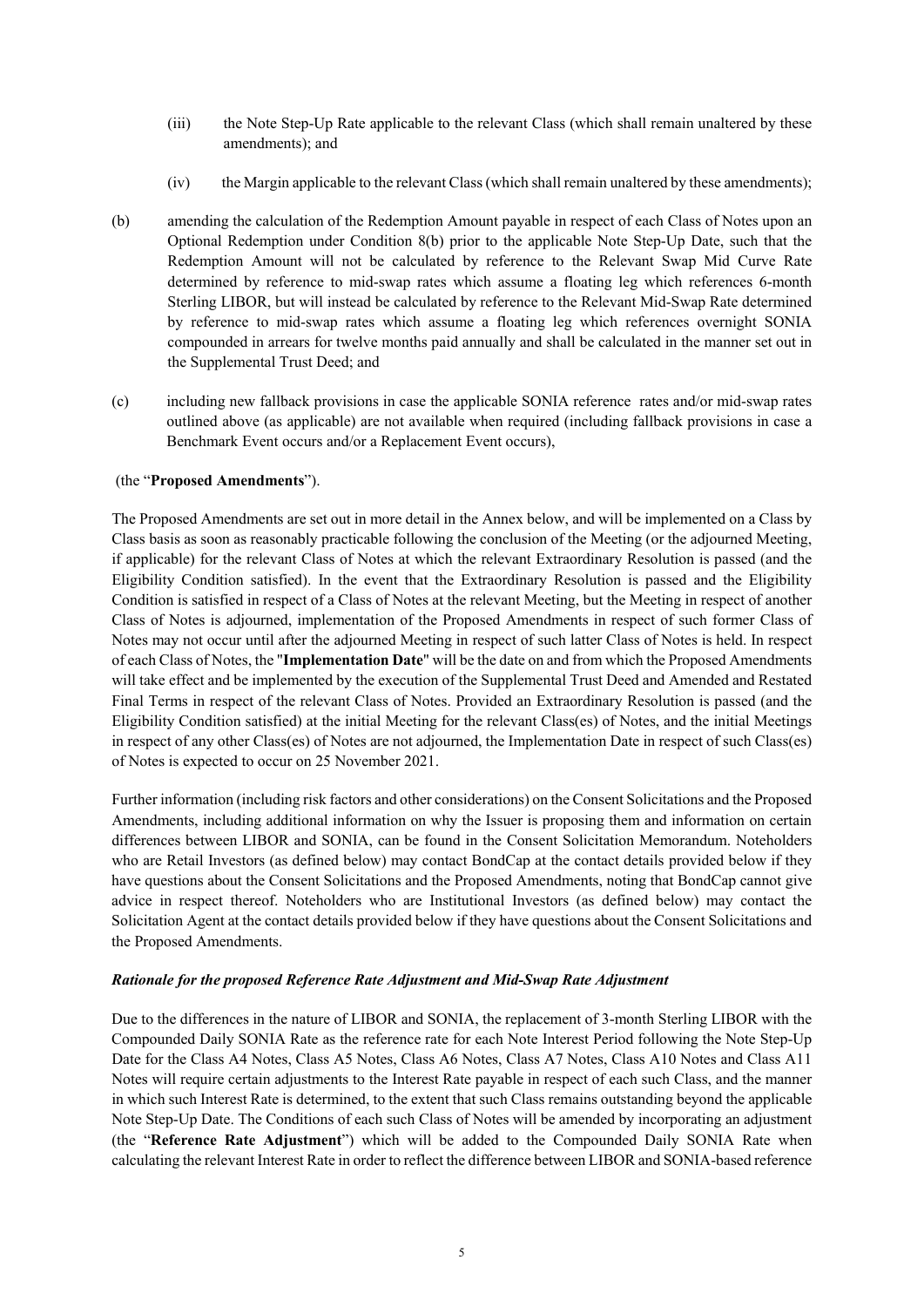rates. For the avoidance of doubt, the Reference Rate Adjustment does not apply to the Interest Rate for any period up to (but excluding) the applicable Note Step-Up Date.

Similarly the replacement of the Relevant Swap Mid Curve Rate, determined by reference to mid-swap rates which assume a floating leg which references 6-month Sterling LIBOR, with the Relevant Mid-Swap Rate, determined by reference to mid-swap rates which assume a floating leg which references daily compounding SONIA, in the calculation of the Redemption Amount payable in respect of each Class of Notes upon an Optional Redemption under Condition 8(b) prior to the applicable Note Step-Up Date will also require that certain adjustments be made when calculating such Redemption Amount (the "**Mid-Swap Rate Adjustment**").

The pricing methodology proposed to determine the relevant Reference Rate Adjustment and the Mid-Swap Rate Adjustment is based on the approach of using a 5-year historical median lookback using principles outlined in the methodology for such adjustments contained in the ISDA IBOR Fallback Supplement, which incorporates into the ISDA definitions new interbank offered rate fallbacks.

The Issuer understands that the methodology used by ISDA is the result of several industry consultations conducted by ISDA, with 67 per cent. of respondents to the initial 2018 "Benchmark Fallback Consultation" undertaken by ISDA selecting the historical mean/median as their preferred spread adjustment approach.<sup>[1](#page-5-0)</sup> Subsequently the ISDA "5 year historical median" methodology has been identified as the consensus for the credit spread adjustment methodology for fallbacks in sterling cash products among respondents to a survey conducted by the Bank of England Risk Free Rates Working Group, with 100 per cent. of respondents voting for this method.<sup>[2](#page-5-1)</sup>

Using the principles outlined in the ISDA IBOR Fallback Supplement: (a) the applicable Reference Rate Adjustment for the Class A4 Notes, Class A5 Notes, Class A6 Notes, Class A7 Notes, Class A10 Notes and Class A11 Notes in respect of each Note Interest Period after the relevant Note Step-Up Date will be 0.1193 per cent. (subject to any corrections or adjustments made to the rate specified on Bloomberg screen "SBP0003M Index", or any successor page, as calculated by Bloomberg Index Services Limited (or a successor provider as approved and/or appointed by ISDA from time to time) ("**Bloomberg**") in relation to 3-month Sterling LIBOR in accordance with its rule book as at the relevant Interest Determination Date); and (b) the applicable Mid-Swap Rate Adjustment applied to the mid-swap rates which assume a floating leg referencing daily compounding SONIA when calculating the Redemption Amount for all Classes of Notes will be 0.2766 per cent. (subject to any corrections or adjustments made to the rate specified on Bloomberg screen "SBP0006M Index" in relation to 6 month Sterling LIBOR in accordance with its rule book as at the Relevant Date) or in the case of either (a) or (b) above, such other Reference Rate Adjustment or Mid-Swap Rate Adjustment as may be determined in accordance with the replacement rate provisions set out in more detail in the relevant Extraordinary Resolution.

## *Rating Agencies*

A summary of the Proposed Amendments has been delivered to each of Fitch Ratings Limited ("**Fitch**") and S&P Global Ratings Europe Limited ("**S&P**"). Based upon the information provided to them no comments have been raised.

## *Recommendation of the Proposed Amendments by Special Committee convened by the Investment Association*

The Proposed Amendments have been considered by a special committee (the "**Special Committee**") consisting of some of the holders of the Classes of Notes and convened by the Investment Association at the request of the Issuer. The members of the Special Committee, who hold in aggregate approximately:

(a) 72.14 per cent. of the principal amount of the Class A4 Notes in bearer form outstanding for the purposes of attending and voting at the relevant Meeting;

<span id="page-5-1"></span><span id="page-5-0"></span><sup>&</sup>lt;sup>1</sup> Source: http://assets.isda.org/media/04d213b6/db0b0fd7-pdf/<br><sup>2</sup> Source[: https://www.bankofengland.co.uk/-/media/boe/files/markets/benchmarks/summary-of-responses-on-consultation-credit](https://www.bankofengland.co.uk/-/media/boe/files/markets/benchmarks/summary-of-responses-on-consultation-credit-adjustment.pdf)[adjustment.pdf](https://www.bankofengland.co.uk/-/media/boe/files/markets/benchmarks/summary-of-responses-on-consultation-credit-adjustment.pdf)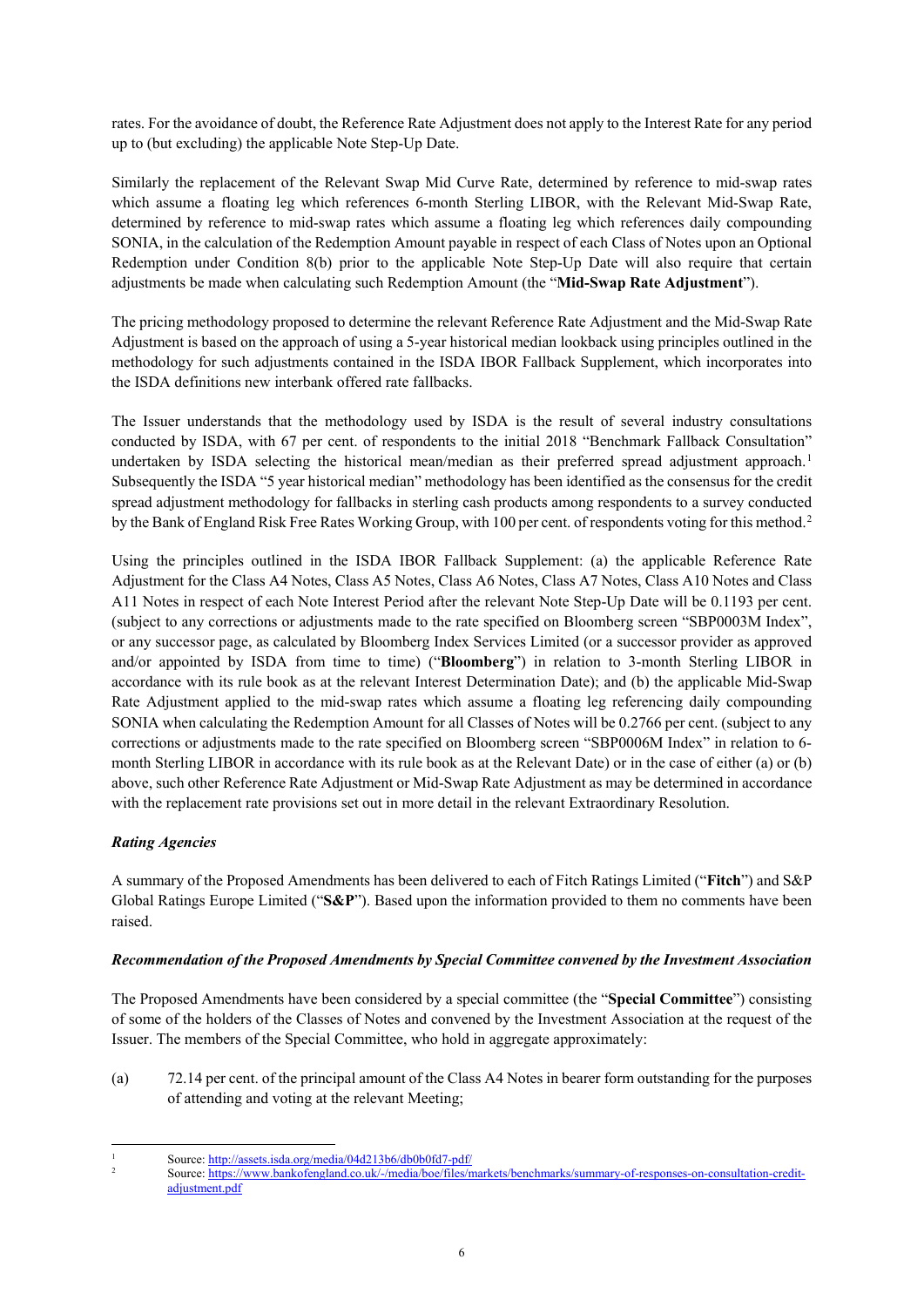- (b) 38.48 per cent. of the principal amount of the Class A5 Notes in individually certificated form outstanding for the purposes of attending and voting at the relevant Meeting;
- (c) 82.73 per cent. of the principal amount of the Class A5 Notes in bearer form outstanding for the purposes of attending and voting at the relevant Meeting;
- (d) 66.29 per cent. of the principal amount of the Class A6 Notes in bearer form outstanding for the purposes of attending and voting at the relevant Meeting;
- (e) 44.18 per cent. of the principal amount of the Class A7 Notes in bearer form outstanding for the purposes of attending and voting at the relevant Meeting;
- (f) 34.48 per cent. of the principal amount of the Class A10 Notes outstanding for the purposes of attending and voting at the relevant Meeting;
- (g) 89.37 per cent. of the principal amount of the Class A11 Notes outstanding for the purposes of attending and voting at the relevant Meeting;
- (h) 39.55 per cent. of the principal amount of the Class A12 Notes outstanding for the purposes of attending and voting at the relevant Meeting;
- (i) 44.08 per cent. of the principal amount of the Class A13 Notes outstanding for the purposes of attending and voting at the relevant Meeting;
- (j) 41.94 per cent. of the principal amount of the Class A14 Notes outstanding for the purposes of attending and voting at the relevant Meeting;
- (k) 21.64 per cent. of the principal amount of the Class A15 Notes outstanding for the purposes of attending and voting at the relevant Meeting; and
- (l) 55.86 per cent. of the principal amount of the Class A16 Notes outstanding for the purposes of attending and voting at the relevant Meeting,

have examined the Proposed Amendments. They have informed the Issuer that they find the Proposed Amendments acceptable and that, subject to internal and other approvals (including those of the Noteholder's underlying investors) and the Noteholder exercising their voting rights in the best interests of their underlying investors at the point of voting, they intend to vote in favour of the relevant Extraordinary Resolution in respect of their holdings of the relevant Class of Notes.

As such, please do bear in mind that while Noteholders forming part of the Special Committee are asked to confirm, after due enquiry, the amount of their holdings they are able to commit to vote in favour of the Extraordinary Resolutions, any indication given by a Noteholder of its intention to vote is not binding on such Noteholder.

The Special Committee has advised the Issuer that this recommendation relates only to the Proposed Amendments set out in the Consent Solicitation Memorandum with respect to the Notes and not to any future proposed amendments which the Issuer may make.

Noteholders should however make their own detailed assessment of the Consent Solicitations and the Proposed Amendments.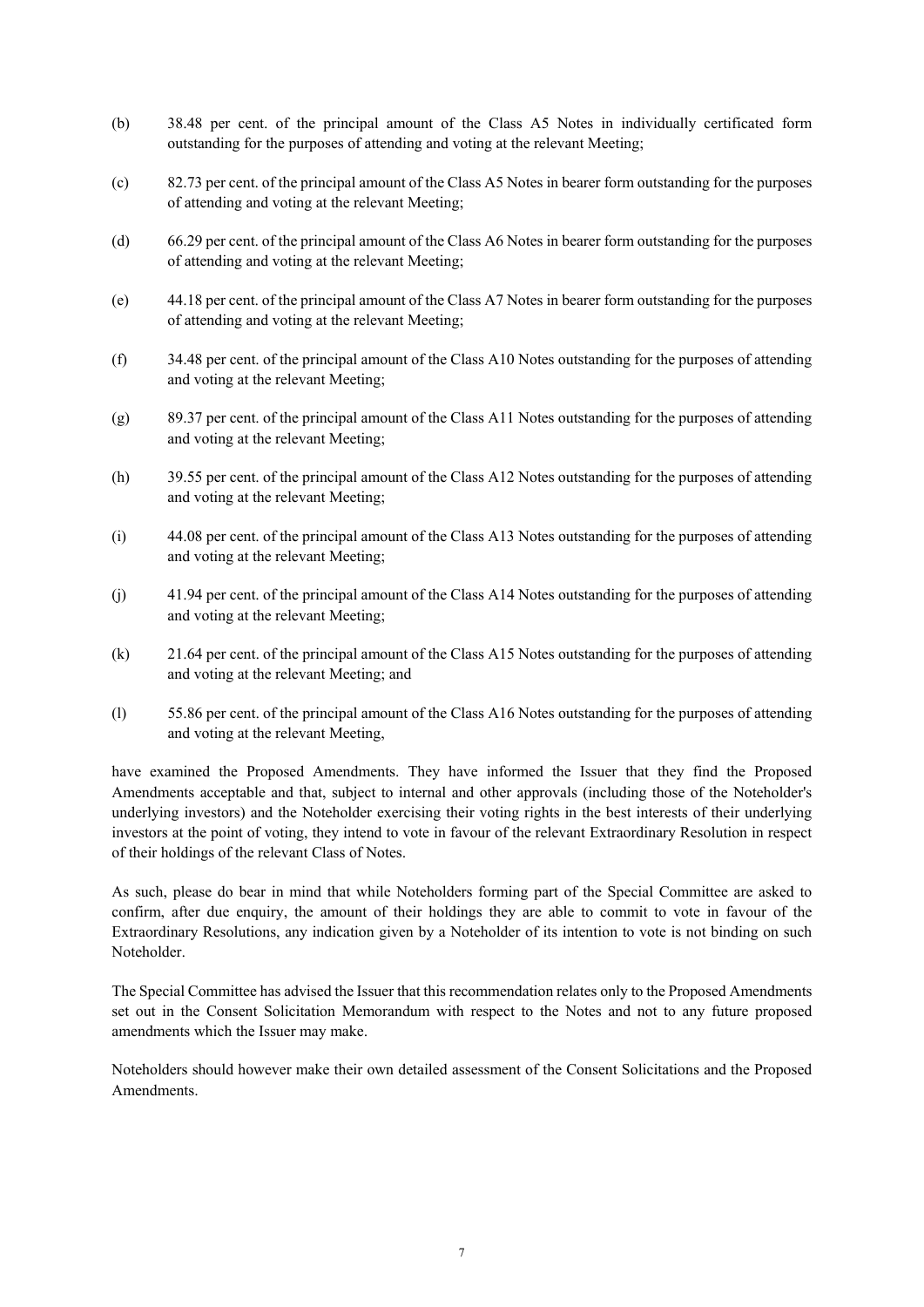### *Risk Factors*

*The market continues to develop in relation to SONIA as a reference rate for securities*

If the Extraordinary Resolution in respect of the Class A4 Notes, Class A5 Notes, Class A6 Notes, Class A7 Notes, Class A10 Notes or Class A11 Notes is passed and implemented, SONIA will replace LIBOR as the reference rate for the relevant Class of Notes for each Note Interest Period beginning on or after the relevant Note Step-Up Date (as set out in the Annex to this Notice).

If the Extraordinary Resolution in respect of any Class of Notes is passed and implemented, the Redemption Amount payable in respect of such Class of Notes upon an Optional Redemption under Condition 8(b) prior to the applicable Note Step-Up Date will not be calculated by reference to the Relevant Swap Mid Curve Rate (as defined in the relevant Conditions) determined by reference to mid-swap rates which assume a floating leg which references 6-month Sterling LIBOR, but will instead be calculated by reference to the Relevant Mid-Swap Rate determined by reference to mid-swap rates which assume a floating leg which references daily compounding SONIA (as set out in the Annex to this Notice).

The use of the Relevant Mid-Swap Rate to determine the Redemption Amount may result in a lower Redemption Amount than would have been received if the relevant mid-swap rates referencing a floating rate leg with LIBOR payments continued to be available.

In the event that the Relevant Mid-Swap Rate is used to determine the Redemption Amount for a Class of Notes, pursuant to the relevant Conditions a Mid-Swap Rate Adjustment will be applied to the mid-swap rates used to calculate such Relevant Mid-Swap Rate with the intention of partially or wholly reducing or eliminating any economic prejudice or benefit (as applicable) arising out of the use of mid-swap rates which assume a floating leg which references daily compounding SONIA rather than mid-swap rates which assume a floating leg which references 6-month Sterling LIBOR in such calculation. However, such use of a Mid-Swap Rate Adjustment may not achieve this objective. Any such factors may result in the Notes performing differently (which may include payment of a lower Redemption Amount) than if the original Relevant Swap Mid Curve Rate continued to apply. There is no assurance that the characteristics of any replacement mid-swap rate would be similar to the affected mid-swap rate, nor that any replacement mid-swap rate would produce the economic equivalent of the affected mid-swap rate or would be a suitable replacement for the affected mid-swap rate.

Noteholders should be aware that the market continues to develop in relation to SONIA as a reference rate in the capital markets and its adoption as an alternative to Sterling LIBOR. In particular, market participants and relevant working groups are exploring alternative reference rates based on SONIA, including term SONIA reference rates which seek to measure the market's forward expectation of an average SONIA rate over a designated term.

The market, or a significant part thereof, may adopt an application of SONIA that differs significantly from that set out in the Proposed Amendments. As SONIA is published and calculated by a third party based on data received from other sources, the Issuer has no control over its determination, calculation or publication. Furthermore, the Issuer may in future issue debt securities referencing SONIA that differ materially in terms of interest determination when compared with the Proposed Amendments. The continued development of the Compounded Daily SONIA Rate as an interest reference rate for the Eurobond markets, as well as continued development of SONIA-based rates for such market and the market infrastructure for adopting such rates, could result in reduced liquidity or increased volatility or could otherwise affect the market price of any SONIAreferenced securities. There can be no guarantee that SONIA will not be discontinued or fundamentally altered in a manner that is materially adverse to the interests of Noteholders (or that any applicable benchmark fallback provisions proposed by way of the Proposed Amendments will provide a rate which is economically equivalent for Noteholders). The Bank of England has no obligation to consider the interests of Noteholders in calculating, adjusting, converting, revising or discontinuing SONIA. If the manner in which SONIA is calculated is changed, that change may result in a reduction of the amount of interest payable on the Notes and the trading prices of the Notes.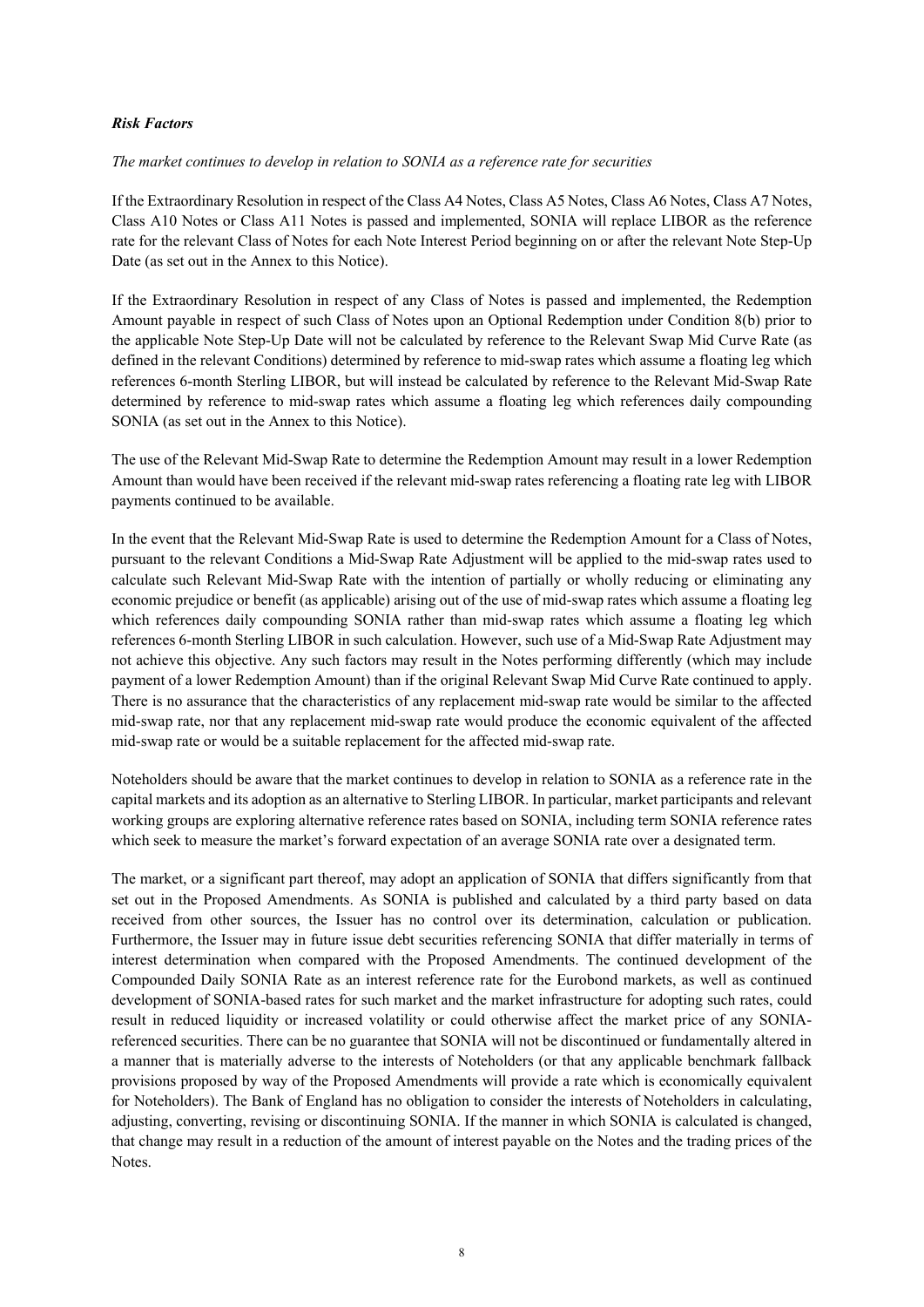Furthermore, following implementation of the Proposed Amendments for any of the Class A4 Notes, Class A5 Notes, Class A6 Notes, Class A7 Notes, Class A10 Notes and Class A11 Notes, the Interest Rate in respect of such Class of Notes for any Note Interest Period beginning on or after the relevant Note Step-Up Date will only be capable of being determined at the end of the relevant Note Interest Period and immediately prior to the relevant Note Payment Date. It may therefore be difficult for Noteholders to reliably estimate the amount of interest which will be payable on such Class of Notes following the relevant Note Step-Up Date and some investors may be unable or unwilling to trade such Notes without changes to their IT systems, both of which could adversely impact the liquidity of such Notes. Further, in contrast to LIBOR-based debt securities, if (following implementation of the Proposed Amendments) the Notes of any such Class become due and payable as a result of an event of default under the relevant Conditions or are otherwise redeemed early on a date which is not a Note Payment Date, the final Interest Rate payable in respect of such Notes shall only be determined immediately prior to the date on which the Notes become due and payable and shall not be reset thereafter.

Noteholders should also be aware that the manner of adoption or application of SONIA as a reference rate in the international debt capital markets may differ materially compared with the application and adoption of SONIA in other markets, such as the derivatives and loan markets. Noteholders should carefully consider how any mismatch between the adoption of SONIA as a reference rate across these markets may impact any hedging or other arrangements which they may put in place in connection with the Notes.

Investors should consider these matters when considering the Consent Solicitations and the Proposed Amendments.

## *Future unavailability of SONIA and related mid-swap rates and fallback arrangements in the event that SONIA or such mid-swap rates are discontinued*

Noteholders should be aware that, if the Extraordinary Resolution in respect of any of the Class A4 Notes, Class A5 Notes, Class A6 Notes, Class A7 Notes, Class A10 Notes and Class A11 Notes is passed and implemented and SONIA were subsequently discontinued or otherwise unavailable (among other matters), the Interest Rate on the relevant Class of Notes for each Note Interest Period beginning on or after the relevant Note Step-Up Date will be determined for the relevant period by reference to the fallback provisions applicable to the relevant Class of Notes.

If the circumstances described in the preceding paragraph occur in the case of any of the Class A4 Notes, Class A5 Notes, Class A6 Notes, Class A7 Notes, Class A10 Notes and Class A11 Notes, and a Benchmark Event occurs in relation to SONIA when any Interest Rate (or any component part thereof) remains to be determined by reference to SONIA, such fallback arrangements will include the possibility that, despite the continued availability of SONIA, the Issuer shall use reasonable endeavours to appoint an Independent Adviser to determine a Successor Rate or, failing which, an Alternative Rate and in each case an Adjustment Spread (if any) and any Benchmark Amendments for the purpose of determining the interest rate (or the relevant component part thereof). All such terms have the meanings given in the Annex to this Notice.

The use of any such Successor Rate or Alternative Rate to determine the Interest Rate may result in the relevant Notes performing differently (which may include payment of a lower Interest Rate) than they would do if SONIA were to continue to apply in its current form. In addition, the market (if any) for Notes linked to any such Successor Rate or Alternative Rate may be less liquid than the market for Notes linked to SONIA. In certain circumstances, the ultimate fallback for a particular Interest Rate may result in the Interest Rate determined as at the Interest Determination Date for the last preceding Note Interest Period (or, if there is no such preceding Interest Determination Date, the Final Fallback Rate (as defined in respect of each Class of Notes in the Annex to this Notice)) being used. This may result in the effective application of a fixed rate for the relevant Notes. In addition, due to the uncertainty concerning the availability of Successor Rates and Alternative Rates and/or the involvement of an Independent Adviser, the relevant fallback provisions may not operate as intended at the relevant time.

Investors should note that the relevant Independent Adviser will have discretion to apply an Adjustment Spread to the relevant Successor Rate or Alternative Rate (as applicable) in the circumstances described above. The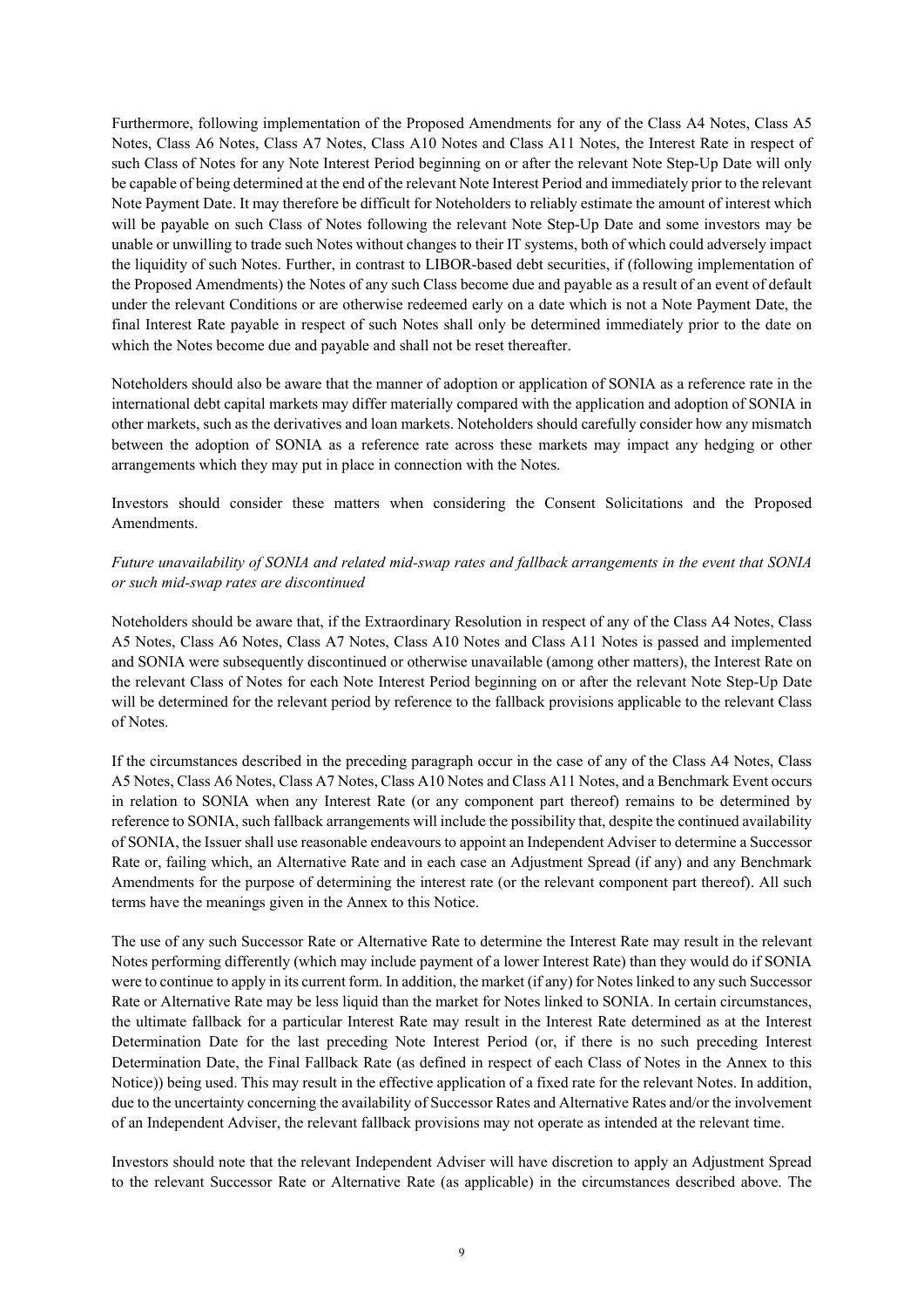Adjustment Spread could be a spread or formula or methodology for calculating a spread in either case which: (i) in the case of a Successor Rate, is formally recommended, or formally provided as an option for parties to adopt, in relation to the replacement of SONIA with such Successor Rate by any Relevant Nominating Body; or (ii) in the case of a Successor Rate for which no such recommendation has been made or in the case of an Alternative Rate, the Independent Adviser (acting in good faith and in a commercially reasonable manner) determines is recognised or acknowledged as being in customary market usage in international debt capital markets which reference SONIA, where such rate has been replaced by such Successor Rate or Alternative Rate (as applicable); or (iii) if no such determination regarding customary market usage is made, the Independent Adviser (acting in good faith and in a commercially reasonable manner) determines to be appropriate. However, any such Adjustment Spread could have unexpected commercial consequences and there can be no assurance that, due to the particular circumstances of each Noteholder, any such adjustment will be favourable to each Noteholder. Any such consequences could have a material adverse effect on the value of and return on the relevant Notes.

Similarly, Noteholders should be aware that, if the Extraordinary Resolution in respect of any Class of Notes is passed and implemented and the relevant mid-swap rate referencing a floating rate leg with SONIA payments (as described in the Annex to this Notice) was subsequently discontinued or otherwise unavailable (among other matters), the Redemption Amount payable upon Optional Redemption under Condition 8(b) will be determined by reference to the fallback provisions applicable to the relevant Class of Notes.

If the circumstances described in the preceding paragraph occur in the case of any Class of Notes, and a Replacement Event occurs and the Issuer decides to redeem any Notes of such Class prior to the applicable Note Step-Up Date pursuant to Condition 8(b), such fallback arrangements will include the possibility that, despite the continued availability of such mid-swap rate referencing a floating rate leg with SONIA payments (as described in the Annex to this Notice), the Issuer shall use reasonable endeavours to appoint an Independent Adviser to determine a Successor Mid-Swap Rate or, failing which, an Alternative Mid-Swap Rate and in each case a Redemption Rate Adjustment Spread (if any) and any Mid-Swap Amendments for the purpose of determining the Redemption Amount. All such terms have the meanings given in the Annex to this Notice.

The use of any such Successor Mid-Swap Rate or Alternative Mid-Swap Rate to determine the Redemption Amount may result in a lower Redemption Amount than would have been received if the relevant mid-swap rates referencing a floating rate leg with SONIA payments continued to be available. In certain circumstances, the ultimate fallback for determining a Successor Mid-Swap Rate or Alternative Mid-Swap Rate may result in the Issuer (acting in good faith and in a commercially reasonable manner) determining such Successor Mid-Swap Rate or, if there is no Successor Mid-Swap Rate, an Alternative Mid-Swap Rate, as well as the appropriate Redemption Rate Adjustment Spread (if applicable). In addition, due to the uncertainty concerning the availability of Successor Mid-Swap Rates and Alternative Mid-Swap Rates and/or the involvement of an Independent Adviser, the relevant fallback provisions may not operate as intended at the relevant time.

Investors should note that the relevant Independent Adviser or the Issuer (acting in good faith and in a commercially reasonable manner) (as applicable) will have discretion to apply a Redemption Rate Adjustment Spread to the relevant Successor Mid-Swap Rate, Alternative Mid-Swap Rate, Interpolated Rate, Relevant Mid-Swap Rate and/or Redemption Rate (as applicable) in the circumstances described above (all such terms as defined in the Annex). The aim of the Redemption Rate Adjustment Spread is to reduce or eliminate, to the extent reasonably practicable in the circumstances, any economic prejudice or benefit (as applicable) to Noteholders and Couponholders as a result of the replacement of the Relevant Mid-Swap Rate (or any component part thereof) with the Successor Mid-Swap Rate or the Alternative Mid-Swap Rate (as applicable). The Redemption Rate Adjustment Spread could therefore be a spread or formula or methodology for calculating a spread in either case which: (i) in the case of a Successor Mid-Swap Rate, is formally recommended, or formally provided as an option for parties to adopt, in relation to the replacement of the Relevant Mid-Swap Rate (or the relevant component part thereof) with the Successor Mid-Swap Rate by any Relevant Nominating Body; or (ii) in the case of a Successor Mid-Swap Rate for which no such recommendation or option has been made (or made available) or in the case of an Alternative Mid-Swap Rate, the Independent Adviser or the Issuer (acting in good faith and in a commercially reasonable manner) (as applicable) determines is recognised or acknowledged as being in customary market usage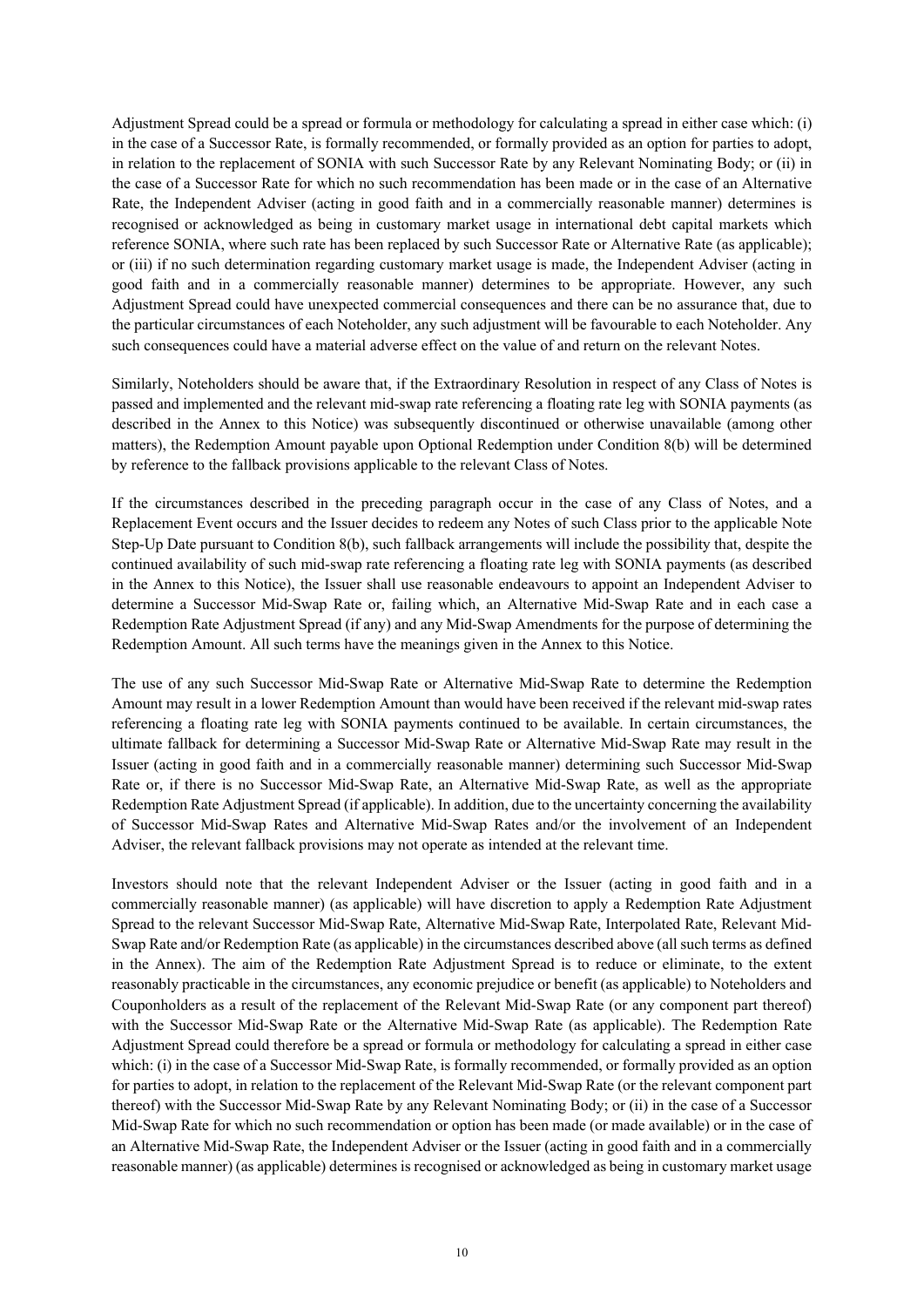in derivatives transactions which reference the Relevant Mid-Swap Rate (or any relevant component part thereof), where such rate has been replaced by such Successor Mid-Swap Rate or Alternative Mid-Swap Rate (as applicable); or (iii) if no such determination regarding customary market usage is made, the Independent Adviser or the Issuer (as applicable) determines (acting in good faith and in a commercially reasonable manner) to be appropriate.

However, any such Redemption Rate Adjustment Spread could have unexpected commercial consequences and there can be no assurance that, due to the particular circumstances of each Noteholder, any such adjustment will be favourable to each Noteholder. Any such consequences could have a material adverse effect on the value of and return on the relevant Notes.

No consent of the Noteholders shall be required in connection with effecting any relevant Successor Rate, Alternative Rate, Successor Mid-Swap Rate or Alternative Mid-Swap Rate (as applicable) or any other related adjustments and/or amendments described above.

Moreover, any of the above matters or any other significant change to the setting or existence of any relevant rate could affect the ability of the Issuer to meet its obligations under such Notes or could have a material adverse effect on the value or liquidity of, and the amount payable under, such Notes.

Investors should consider all of these matters when considering the Consent Solicitations and the Proposed Amendments.

## **AMENDMENT REQUEST**

Pursuant to this Notice, the Issuer has convened separate Meetings to request that Noteholders of each Class of Notes consider and agree by Extraordinary Resolution to the matters contained in the relevant Extraordinary Resolution set out below.

The Issuer is requesting that the Noteholders of the relevant Class consider and if thought fit, pass the relevant Extraordinary Resolution. If the relevant Extraordinary Resolution is passed by the Noteholders of the relevant Class, and if the related Eligibility Condition is satisfied, the Extraordinary Resolution will be binding on all Noteholders of the relevant Class, whether present or not at the relevant Meeting and whether or not voting.

The Proposed Amendments are being put to Noteholders for the reasons set out in "*Background*" above.

Eligible Holders are also referred to the Consent Solicitation Memorandum which provides further background to the Proposed Amendments and the reasons therefor.

## **CONSENT SOLICITATION**

Noteholders are further given notice that the Issuer has invited Eligible Holders (as defined below) of each Class of Notes (each such invitation a "**Consent Solicitation**") to consent to the approval, by Extraordinary Resolution at the relevant Meeting, of the modification of the terms and conditions (the "**Conditions**") of, and the Final Terms and the Trust Deed for, the relevant Class of Notes as described in paragraph 1 of the relevant Extraordinary Resolution as set out below, all as further described in the Consent Solicitation Memorandum.

The Consent Solicitation Memorandum and any other documents or materials relating to the Consent Solicitations are only for distribution or to be made available to persons who are (i) located and resident outside the United States and not U.S. persons or acting for the account or benefit of a U.S. person (in each case, as defined in Regulation S under the U.S. Securities Act of 1933, as amended (the "**Securities Act**")), and (ii) otherwise persons to whom the relevant Consent Solicitation can be lawfully made and that may lawfully participate in the relevant Consent Solicitation (all such persons, "**Eligible Holders**").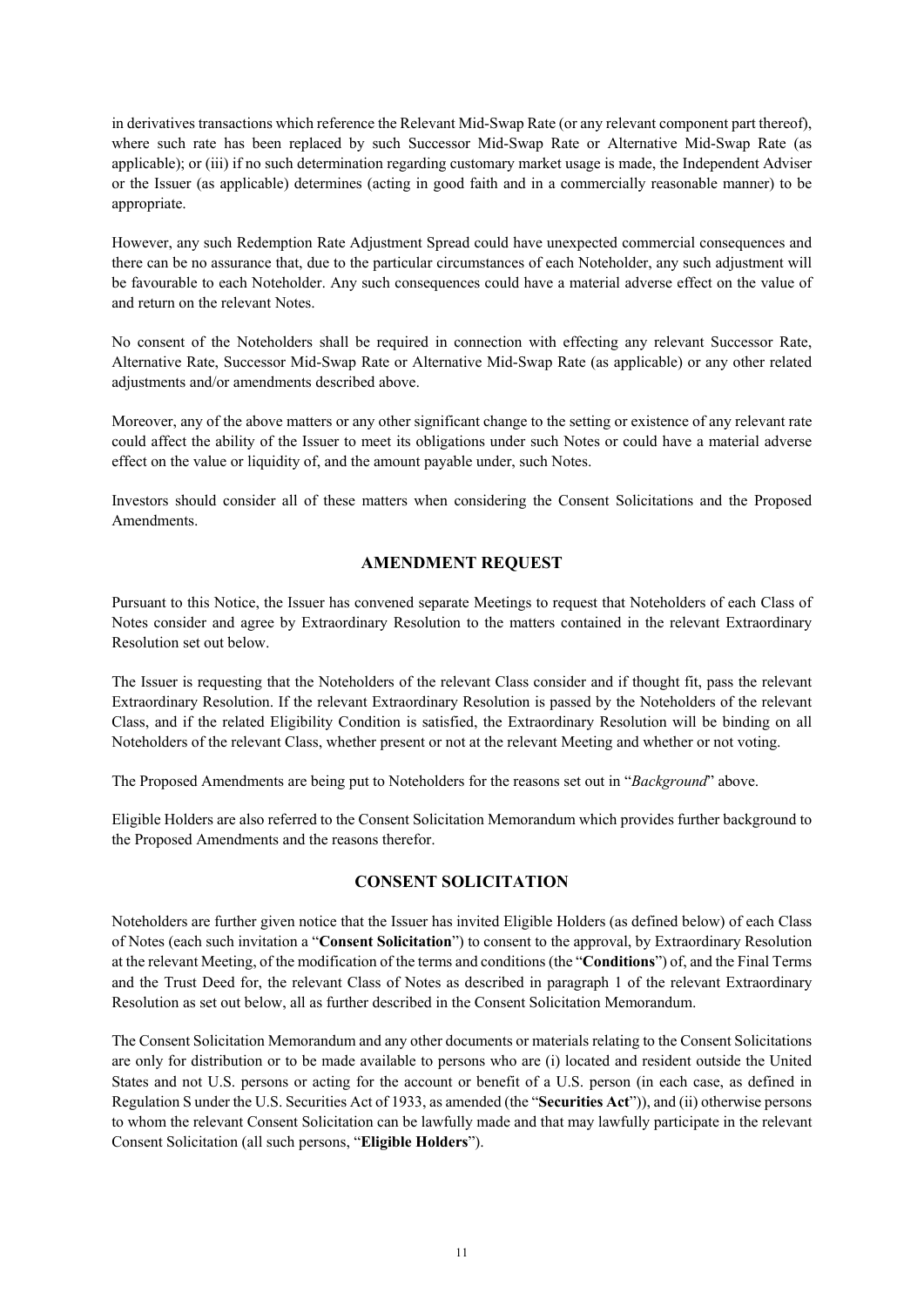The reasons for making a distinction between Eligible Holders and Ineligible Holders, and for the Eligibility Condition in each Consent Solicitation, are discussed in the Consent Solicitation Memorandum and relate to compliance with securities laws. Noteholders who are Retail Investors may contact BondCap if they have any questions in this regard. Noteholders who are Institutional Investors may contact the Solicitation Agent. Subject to the restrictions described in the previous paragraph, Noteholders may obtain from the date of this Notice a copy of the Consent Solicitation Memorandum from BondCap (if they are Retail Investors), Equiniti (if they hold their Notes outside the Clearing Systems in certificated form) or from the Tabulation Agent (if they hold their Notes in the Clearing Systems), the contact details for each of which are set out below. In order to receive a copy of the Consent Solicitation Memorandum, a Noteholder will be required to provide confirmation as to his or her status as an Eligible Holder.

Each Noteholder submitting Voting Instructions should confirm in such Voting Instructions whether or not it is an Eligible Holder. Any Noteholder for which a Voting Instruction is submitted which does not include a confirmation that the relevant Noteholder is an Ineligible Holder will be deemed to represent and agree that they are an Eligible Holder.

If a Noteholder completes a Voting Instruction on behalf of multiple beneficial owners, and if some of those beneficial owners are Eligible Holders and some are Ineligible Holders, such Noteholder should indicate this in the relevant Voting Instructions. The Noteholder must specify in the Voting Instructions the amount of Notes voted in favour of, and against, the Extraordinary Resolution which have been cast, or the amount of Notes to be voted at the Meeting which are held, by Eligible Holders and Ineligible Holders, respectively.

#### **EXTRAORDINARY RESOLUTION IN RESPECT OF THE £210,675,000 5.391 PER CENT. CLASS A4 NOTES DUE 27 FEBRUARY 2026 (ISIN: XS0204778905; XS0204735681) ("CLASS A4 NOTES")**

"THAT this Meeting of the holders (together, the "**Noteholders**") of the presently outstanding Class A4 Notes (the "**Notes**") of Land Securities Capital Markets PLC (the "**Issuer**"), constituted by the note trust deed dated 3 November 2004 as amended, restated, modified and/or supplemented from time to time in respect of such Notes (the "**Trust Deed**") made between the Issuer and Deutsche Trustee Company Limited (the "**Trustee**") as note trustee for, *inter alios*, the Noteholders, HEREBY:

- 1. (subject to paragraph 10 of this Extraordinary Resolution) assents to the modification of the terms and conditions of the Notes (the "**Conditions**"), as set out in the Offering Circular issued by the Issuer in respect of its Multicurrency Programme for the issuance of notes dated 2 November 2004, as completed by the respective Pricing Supplements applicable to the Notes dated 2 November 2004, and to amendments to the Trust Deed and Pricing Supplements for the Notes, as any of the same may from time to time be modified or amended and restated in accordance with the Trust Deed, such that:
	- a. for the purposes of any Note Interest Period beginning on or after the Note Step-Up Date for the Notes, the Interest Rate for such Note Interest Period shall be the aggregate of (i) the Compounded Daily SONIA Rate, (ii) the applicable Reference Rate Adjustment, as set out in the Notice, (iii) the Note Step-Up Rate applicable to the Notes and (iv) the Margin applicable to the Notes;
	- b. for the purposes of calculating the Redemption Amount payable in respect of the Notes upon an Optional Redemption under Condition 8(b) prior to the applicable Note Step-Up Date, the Redemption Amount will be calculated by reference to the Relevant Mid-Swap Rate (as set out in the Notice); and
	- c. fallbacks shall be included in case the applicable SONIA reference rate, and/or the mid-swap rates used to calculate the Relevant Mid-Swap Rate referred to above (or any component part thereof), are not available when required (including fallback provisions in case a Benchmark Event occurs and/or a Replacement Event occurs),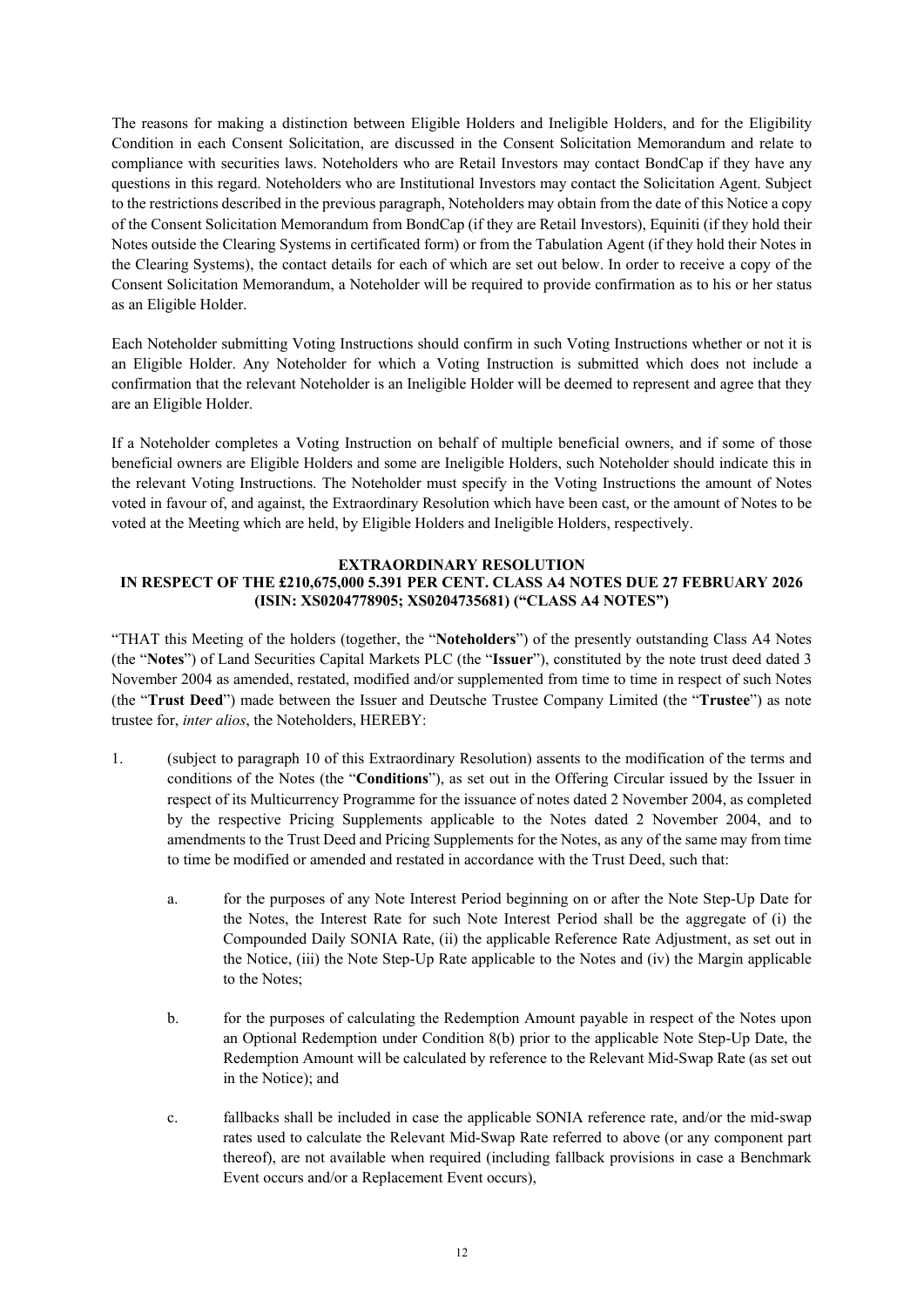in each case as fully set out and (where applicable) defined in the Annex to the Notice;

- 2. (subject to paragraph 10 of this Extraordinary Resolution) authorises, directs, instructs, requests and empowers:
	- (a) the Issuer and the Trustee to execute a deed supplemental to the Trust Deed (the "**Supplemental Trust Deed**") to effect the modifications referred to in paragraph 1 of this Extraordinary Resolution, in the form or substantially in the form of the draft made available to Noteholders prior to this Meeting, with such formal or minor changes as may be necessary, desirable or expedient;
	- (b) the Issuer to execute the amended and restated pricing supplements in respect of the Notes (each an "**Amended and Restated Pricing Supplement**" and together the "**Amended and Restated Pricing Supplements**") to effect the modifications referred to in paragraph 1 of this Extraordinary Resolution, in the form or substantially in the form of the drafts made available to Noteholders prior to this Meeting, with such formal or minor changes as may be necessary, desirable or expedient; and
	- (c) the Trustee to execute and to do all such other deeds, instruments, acts and things as may be necessary, desirable or expedient in its sole opinion to carry out and to give effect to this Extraordinary Resolution and the implementation of the modifications referred to in paragraph 1 of this Extraordinary Resolution;
- 3. (subject to paragraph 10 of this Extraordinary Resolution) discharges and exonerates the Trustee from all liability for which they may have become or may become responsible under the Trust Deed or the Notes or any document related thereto in respect of any act or omission in connection with the passing of this Extraordinary Resolution or its implementation, the modifications referred to in paragraph 1 of this Extraordinary Resolution or the implementation of those modifications or the executing of any deeds, agreements, documents (including the Supplemental Trust Deed and the Amended and Restated Pricing Supplements) or instructions, the performance of any acts, matters or things to be done to carry out and give effect to the matters contemplated in the Supplemental Trust Deed, the Amended and Restated Pricing Supplements, the Notice or this Extraordinary Resolution;
- 4. (subject to paragraph 10 of this Extraordinary Resolution) irrevocably waives any claim that the Noteholders may have against the Trustee arising as a result of any loss or damage which they may suffer or incur as a result of the Trustee acting upon this Extraordinary Resolution (including but not limited to circumstances where it is subsequently found that this Extraordinary Resolution is not valid or binding on the holders) and the Noteholders further confirm that the Noteholders will not seek to hold the Trustee liable for any such loss or damage;
- 5. (subject to paragraph 10 of this Extraordinary Resolution) expressly agrees and undertakes to indemnify and hold harmless the Trustee from and against all losses, liabilities, damages, costs, charges and expenses which may be suffered or incurred by them as a result of any claims (whether or not successful, compromised or settled), actions, demands or proceedings brought against the Trustee and against all losses, costs, charges or expenses (including legal fees) which the Trustee may suffer or incur which in any case arise as a result of the Trustee acting in accordance with the Extraordinary Resolution and the Trust Deed;
- 6. (subject to paragraph 10 of this Extraordinary Resolution) sanctions and assents to every abrogation, modification, compromise or arrangement in respect of the rights of the Noteholders appertaining to the Notes against the Issuer, whether or not such rights arise under the Trust Deed, the Conditions or otherwise, involved in, resulting from or to be effected by the amendments referred to in paragraphs 1 and 2 of this Extraordinary Resolution and their implementation;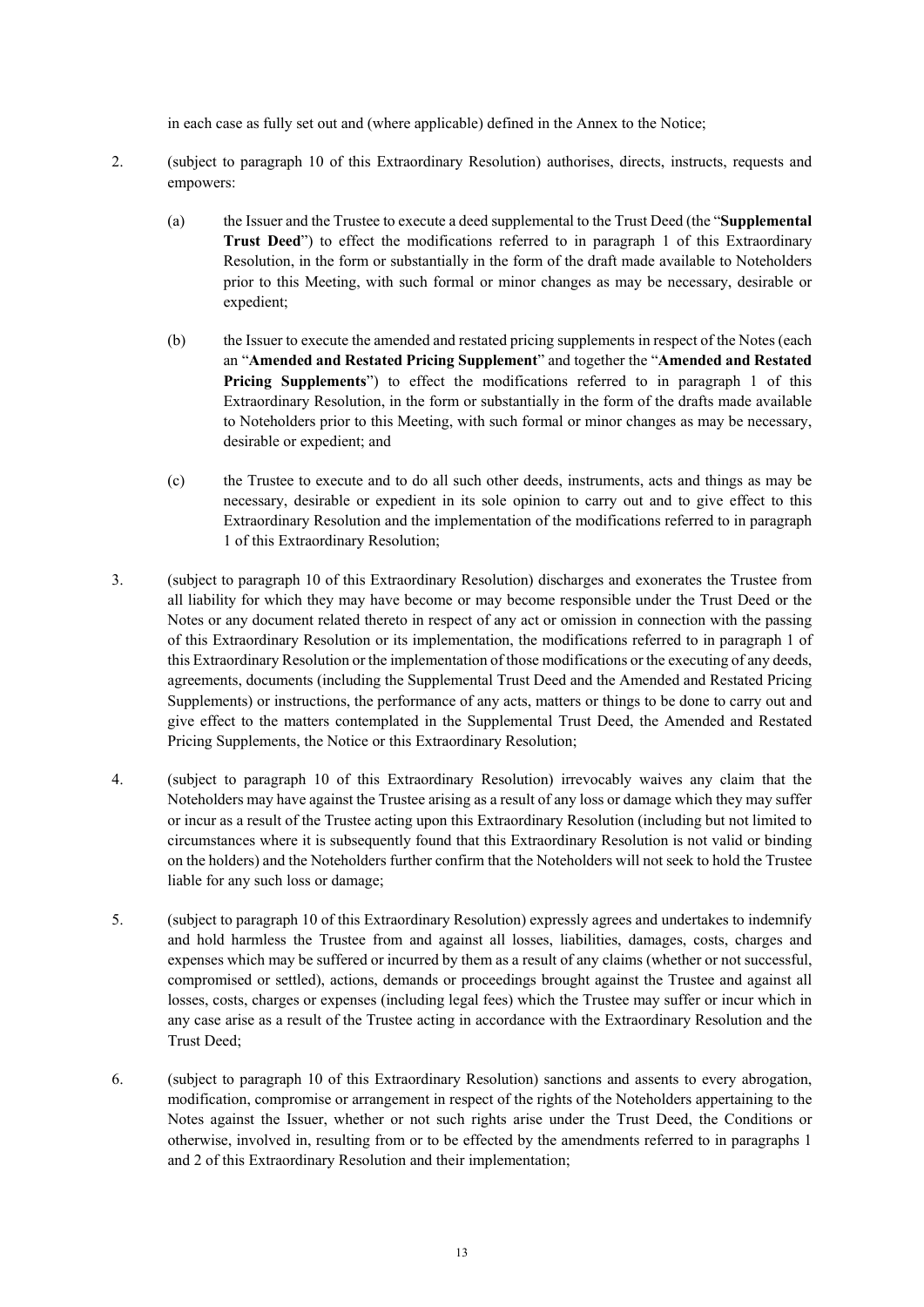- 7. (subject to paragraph 10 of this Extraordinary Resolution) waives any and all conditions precedent in respect of the execution and delivery of the Supplemental Trust Deed and the Amended and Restated Pricing Supplements and implementation of this Extraordinary Resolution;
- 8. (subject to paragraph 10 of this Extraordinary Resolution) approves that the Trustee be and is hereby authorised, directed, instructed, requested and empowered not to obtain any legal opinions in relation to, or to enquire into the power and capacity of any person to enter into, the Supplemental Trust Deed and/or the Amended and Restated Pricing Supplements, or the due execution and delivery thereof by any party thereto or the validity or enforceability thereof;
- 9. (subject to paragraph 10 of this Extraordinary Resolution) discharges and exonerates the Issuer from all liability for which it may have become or may become responsible under the Trust Deed, the Notes or any document related thereto in respect of any act or omission in connection with the passing of this Extraordinary Resolution or the executing of any deeds, agreements, documents or instructions, the performance of any acts, matters or things to be done to carry out and give effect to the matters contemplated in the Supplemental Trust Deed, the Amended and Restated Pricing Supplements, the Notice or this Extraordinary Resolution;
- 10. declares that the implementation of this Extraordinary Resolution shall be conditional on:
	- (a) the passing of this Extraordinary Resolution; and
	- (b) the quorum required for, and the requisite majority of votes cast at, this Meeting being satisfied by Eligible Holders only, irrespective of any participation at this Meeting by Ineligible Holders (and would also have been so satisfied if any Ineligible Holders who provide confirmation of their status as Ineligible Holders and waive their right to attend and vote (or be represented) at the Meeting had actually participated at the Meeting) and further resolves that, if the Extraordinary Resolution is passed at this Meeting but such condition is not satisfied, the chairperson of this Meeting is hereby authorised, directed, instructed, requested and empowered to adjourn this Meeting until such date, not less than 14 days nor more than 42 days later, and time and place as may be appointed by the chairperson of this Meeting and approved by the Trustee, for the purpose of reconsidering resolutions 1 to 12 of this Extraordinary Resolution with the exception of resolution 10(b) of this Extraordinary Resolution, and in place of the foregoing provisions of resolution 10(b) the relevant condition will be satisfied if the quorum required for, and the requisite majority of votes cast at, the adjourned Meeting are satisfied by Eligible Holders only, irrespective of any participation at the adjourned Meeting by Ineligible Holders (and would also have been so satisfied if any Ineligible Holders who provide confirmation of their status as Ineligible Holders and waive their right to attend and vote (or be represented) at the adjourned Meeting had actually participated at the adjourned Meeting);
- 11. acknowledges that the following terms, as used in this Extraordinary Resolution, shall have the meanings given below:

"**Consent Solicitation in respect of the Notes**" means the invitation by the Issuer to all Eligible Holders to consent to the modification of the Conditions relating to the Notes and amendments to the Trust Deed and pricing supplement for the Notes, as described in the Consent Solicitation Memorandum and as the same may be amended in accordance with its terms;

"**Consent Solicitation Memorandum**" means the consent solicitation memorandum dated 20 October 2021 prepared by the Issuer in relation to the Consent Solicitation in respect of the Notes;

"**Eligible Holder**" means each Noteholder who is (a) located and resident outside the United States and not a U.S. person or acting for the account or benefit of a U.S. person (in each case, as defined in Regulation S under the Securities Act), and (b) otherwise a person to whom the Consent Solicitation in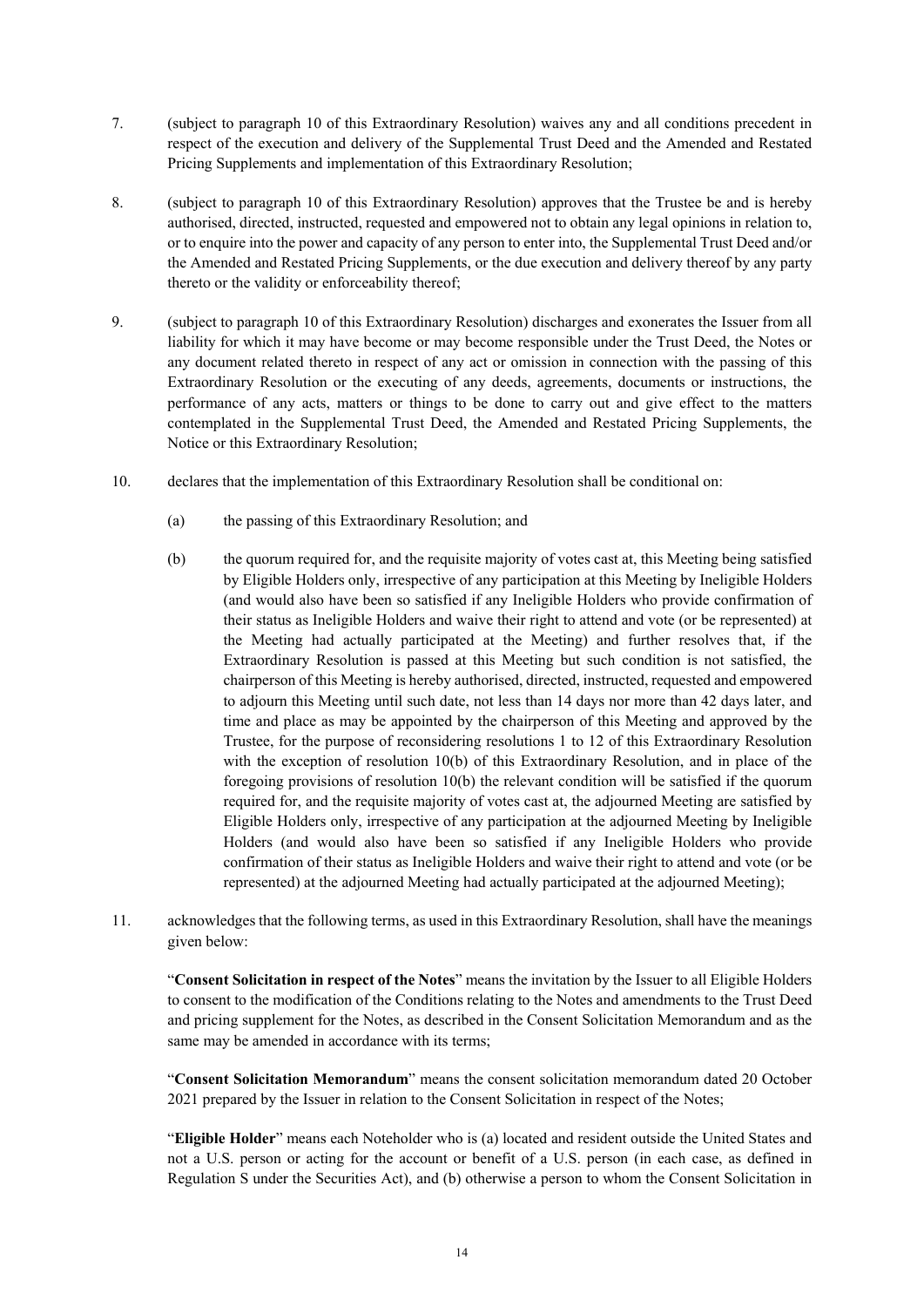respect of the Notes can be lawfully made and that may lawfully participate in the Consent Solicitation in respect of the Notes;

"**Ineligible Holder**" means each Noteholder who is not an Eligible Holder;

"**Institutional Investor**" means a Noteholder that is (i) an "eligible counterparty" or a "professional client", each as defined in Directive 2014/65/EU (as amended); or (ii) an "eligible counterparty" as defined in the FCA Handbook Conduct of Business Sourcebook or a "professional client" as defined in Regulation (EU) No 600/2014 as it forms part of English domestic law by virtue of the European Union (Withdrawal) Act 2018;

"**Notice**" means the notice given by the Issuer to Noteholders on or around 20 October 2021;

"**Retail Investor**" means a Noteholder who is not an Institutional Investor; and

"**Securities Act**" means the U.S. Securities Act of 1933, as amended; and

12. agrees that capitalised terms in this document where not defined herein shall have the meanings given to them in the Trust Deed or the Notice, as applicable."

## **EXTRAORDINARY RESOLUTION**

## **IN RESPECT OF THE £613,918,000 5.391 PER CENT. CLASS A5 NOTES DUE 31 MARCH 2027 (ISIN: XS0204779465; XS0204780042; XS0204736572) ("CLASS A5 NOTES")**

"THAT this Meeting of the holders (together, the "**Noteholders**") of the presently outstanding Class A5 Notes (the "**Notes**") of Land Securities Capital Markets PLC (the "**Issuer**"), constituted by the note trust deed dated 3 November 2004 as amended, restated, modified and/or supplemented from time to time in respect of such Notes (the "**Trust Deed**") made between the Issuer and Deutsche Trustee Company Limited (the "**Trustee**") as note trustee for, *inter alios*, the Noteholders, HEREBY:

- 1. (subject to paragraph 10 of this Extraordinary Resolution) assents to the modification of the terms and conditions of the Notes (the "**Conditions**"), as set out in the Offering Circular issued by the Issuer in respect of its Multicurrency Programme for the issuance of notes dated 2 November 2004, as completed by the respective Pricing Supplements applicable to the Notes dated 2 November 2004, and to amendments to the Trust Deed and Pricing Supplements for the Notes, as any of the same may from time to time be modified or amended and restated in accordance with the Trust Deed, such that:
	- a. for the purposes of any Note Interest Period beginning on or after the Note Step-Up Date for the Notes, the Interest Rate for such Note Interest Period shall be the aggregate of (i) the Compounded Daily SONIA Rate, (ii) the applicable Reference Rate Adjustment, as set out in the Notice, (iii) the Note Step-Up Rate applicable to the Notes and (iv) the Margin applicable to the Notes;
	- b. for the purposes of calculating the Redemption Amount payable in respect of the Notes upon an Optional Redemption under Condition 8(b) prior to the applicable Note Step-Up Date, the Redemption Amount will be calculated by reference to the Relevant Mid-Swap Rate (as set out in the Notice); and
	- c. fallbacks shall be included in case the applicable SONIA reference rate, and/or the mid-swap rates used to calculate the Relevant Mid-Swap Rate referred to above (or any component part thereof), are not available when required (including fallback provisions in case a Benchmark Event occurs and/or a Replacement Event occurs),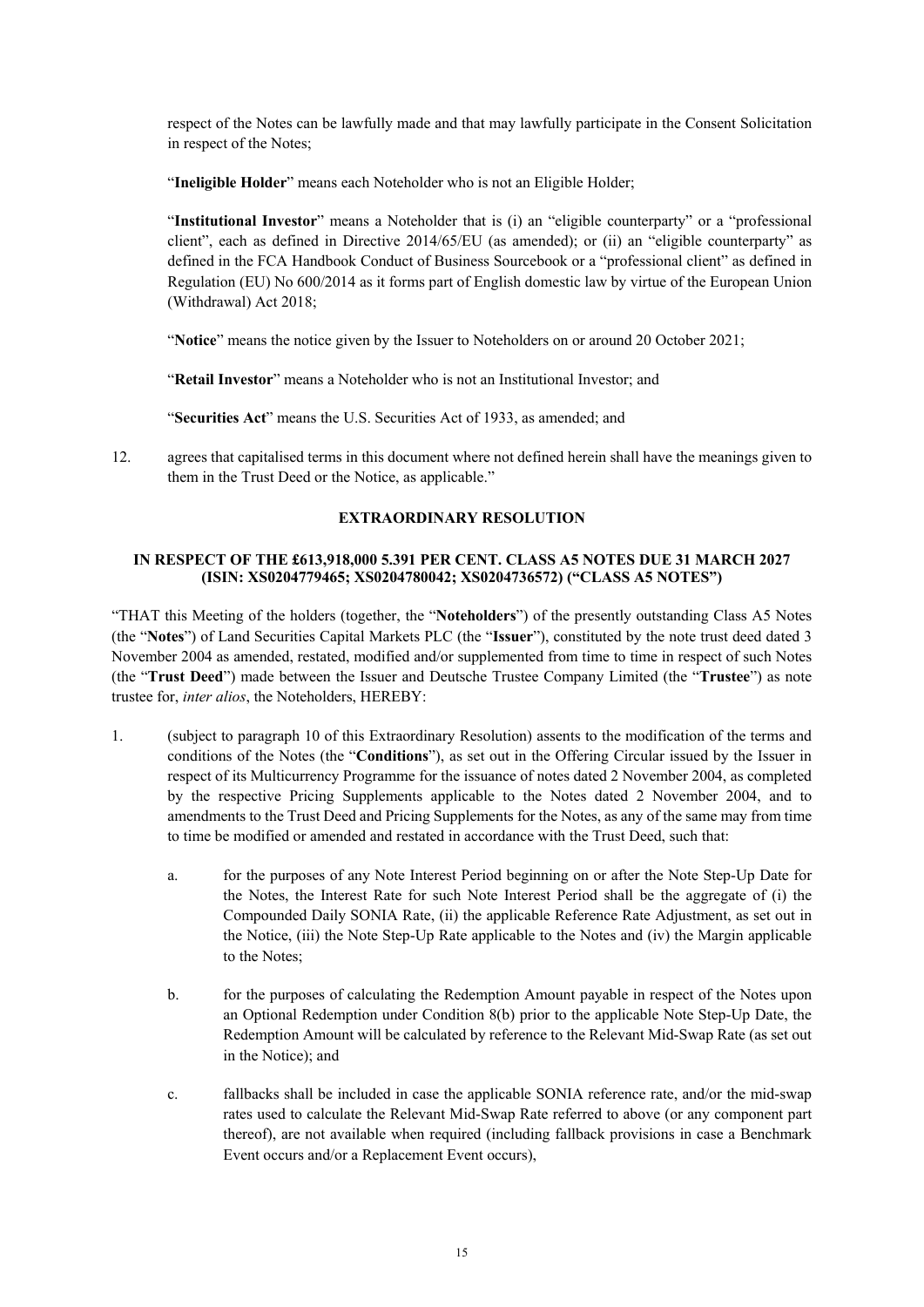in each case as fully set out and (where applicable) defined in the Annex to the Notice;

- 2. (subject to paragraph 10 of this Extraordinary Resolution) authorises, directs, instructs, requests and empowers:
	- (a) the Issuer and the Trustee to execute a deed supplemental to the Trust Deed (the "**Supplemental Trust Deed**") to effect the modifications referred to in paragraph 1 of this Extraordinary Resolution, in the form or substantially in the form of the draft made available to Noteholders prior to this Meeting, with such formal or minor changes as may be necessary, desirable or expedient;
	- (b) the Issuer to execute the amended and restated pricing supplements in respect of the Notes (each an "**Amended and Restated Pricing Supplement**" and together the "**Amended and Restated Pricing Supplements**") to effect the modifications referred to in paragraph 1 of this Extraordinary Resolution, in the form or substantially in the form of the drafts made available to Noteholders prior to this Meeting, with such formal or minor changes as may be necessary, desirable or expedient; and
	- (c) the Trustee to execute and to do all such other deeds, instruments, acts and things as may be necessary, desirable or expedient in its sole opinion to carry out and to give effect to this Extraordinary Resolution and the implementation of the modifications referred to in paragraph 1 of this Extraordinary Resolution;
- 3. (subject to paragraph 10 of this Extraordinary Resolution) discharges and exonerates the Trustee from all liability for which they may have become or may become responsible under the Trust Deed or the Notes or any document related thereto in respect of any act or omission in connection with the passing of this Extraordinary Resolution or its implementation, the modifications referred to in paragraph 1 of this Extraordinary Resolution or the implementation of those modifications or the executing of any deeds, agreements, documents (including the Supplemental Trust Deed and the Amended and Restated Pricing Supplements) or instructions, the performance of any acts, matters or things to be done to carry out and give effect to the matters contemplated in the Supplemental Trust Deed, the Amended and Restated Pricing Supplements, the Notice or this Extraordinary Resolution;
- 4. (subject to paragraph 10 of this Extraordinary Resolution) irrevocably waives any claim that the Noteholders may have against the Trustee arising as a result of any loss or damage which they may suffer or incur as a result of the Trustee acting upon this Extraordinary Resolution (including but not limited to circumstances where it is subsequently found that this Extraordinary Resolution is not valid or binding on the holders) and the Noteholders further confirm that the Noteholders will not seek to hold the Trustee liable for any such loss or damage;
- 5. (subject to paragraph 10 of this Extraordinary Resolution) expressly agrees and undertakes to indemnify and hold harmless the Trustee from and against all losses, liabilities, damages, costs, charges and expenses which may be suffered or incurred by them as a result of any claims (whether or not successful, compromised or settled), actions, demands or proceedings brought against the Trustee and against all losses, costs, charges or expenses (including legal fees) which the Trustee may suffer or incur which in any case arise as a result of the Trustee acting in accordance with the Extraordinary Resolution and the Trust Deed;
- 6. (subject to paragraph 10 of this Extraordinary Resolution) sanctions and assents to every abrogation, modification, compromise or arrangement in respect of the rights of the Noteholders appertaining to the Notes against the Issuer, whether or not such rights arise under the Trust Deed, the Conditions or otherwise, involved in, resulting from or to be effected by the amendments referred to in paragraphs 1 and 2 of this Extraordinary Resolution and their implementation;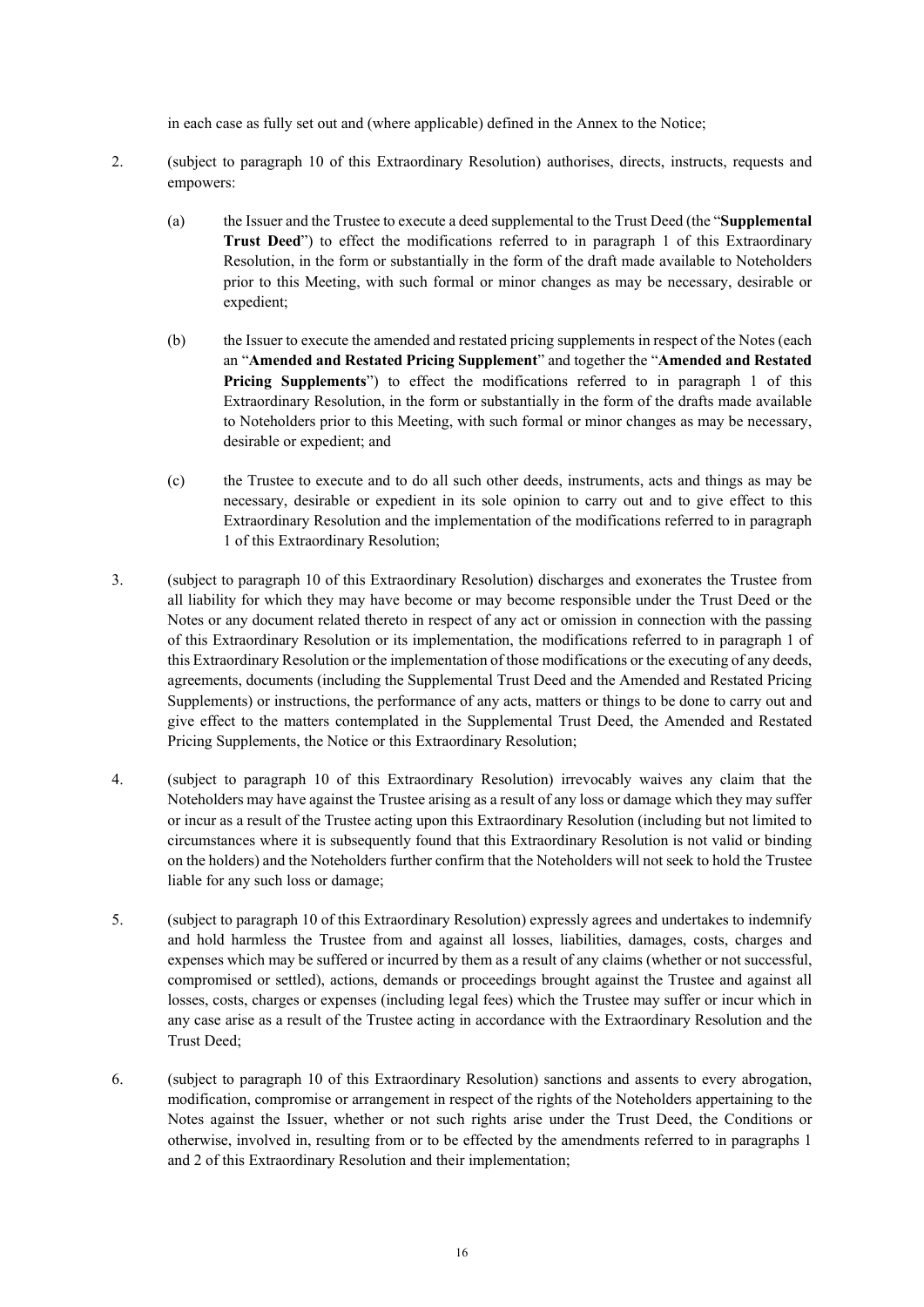- 7. (subject to paragraph 10 of this Extraordinary Resolution) waives any and all conditions precedent in respect of the execution and delivery of the Supplemental Trust Deed and the Amended and Restated Pricing Supplements and implementation of this Extraordinary Resolution;
- 8. (subject to paragraph 10 of this Extraordinary Resolution) approves that the Trustee be and is hereby authorised, directed, instructed, requested and empowered not to obtain any legal opinions in relation to, or to enquire into the power and capacity of any person to enter into, the Supplemental Trust Deed and/or the Amended and Restated Pricing Supplements, or the due execution and delivery thereof by any party thereto or the validity or enforceability thereof;
- 9. (subject to paragraph 10 of this Extraordinary Resolution) discharges and exonerates the Issuer from all liability for which it may have become or may become responsible under the Trust Deed, the Notes or any document related thereto in respect of any act or omission in connection with the passing of this Extraordinary Resolution or the executing of any deeds, agreements, documents or instructions, the performance of any acts, matters or things to be done to carry out and give effect to the matters contemplated in the Supplemental Trust Deed, the Amended and Restated Pricing Supplements, the Notice or this Extraordinary Resolution;
- 10. declares that the implementation of this Extraordinary Resolution shall be conditional on:
	- (a) the passing of this Extraordinary Resolution; and
	- (b) the quorum required for, and the requisite majority of votes cast at, this Meeting being satisfied by Eligible Holders only, irrespective of any participation at this Meeting by Ineligible Holders (and would also have been so satisfied if any Ineligible Holders who provide confirmation of their status as Ineligible Holders and waive their right to attend and vote (or be represented) at the Meeting had actually participated at the Meeting) and further resolves that, if the Extraordinary Resolution is passed at this Meeting but such condition is not satisfied, the chairperson of this Meeting is hereby authorised, directed, instructed, requested and empowered to adjourn this Meeting until such date, not less than 14 days nor more than 42 days later, and time and place as may be appointed by the chairperson of this Meeting and approved by the Trustee, for the purpose of reconsidering resolutions 1 to 12 of this Extraordinary Resolution with the exception of resolution 10(b) of this Extraordinary Resolution, and in place of the foregoing provisions of resolution 10(b) the relevant condition will be satisfied if the quorum required for, and the requisite majority of votes cast at, the adjourned Meeting are satisfied by Eligible Holders only, irrespective of any participation at the adjourned Meeting by Ineligible Holders (and would also have been so satisfied if any Ineligible Holders who provide confirmation of their status as Ineligible Holders and waive their right to attend and vote (or be represented) at the adjourned Meeting had actually participated at the adjourned Meeting);
- 11. acknowledges that the following terms, as used in this Extraordinary Resolution, shall have the meanings given below:

"**Consent Solicitation in respect of the Notes**" means the invitation by the Issuer to all Eligible Holders to consent to the modification of the Conditions relating to the Notes and amendments to the Trust Deed and pricing supplement for the Notes, as described in the Consent Solicitation Memorandum and as the same may be amended in accordance with its terms;

"**Consent Solicitation Memorandum**" means the consent solicitation memorandum dated 20 October 2021 prepared by the Issuer in relation to the Consent Solicitation in respect of the Notes;

"**Eligible Holder**" means each Noteholder who is (a) located and resident outside the United States and not a U.S. person or acting for the account or benefit of a U.S. person (in each case, as defined in Regulation S under the Securities Act), and (b) otherwise a person to whom the Consent Solicitation in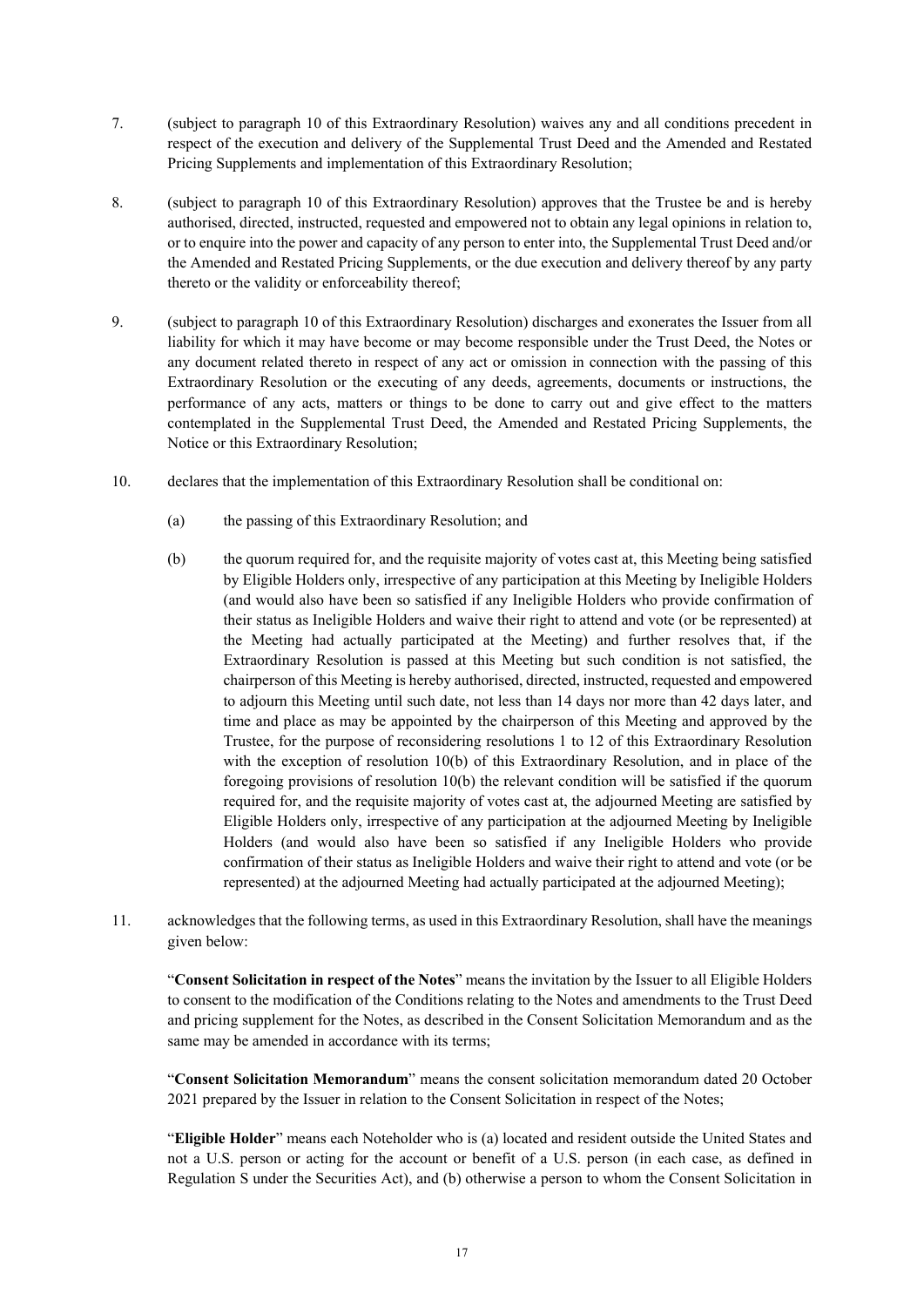respect of the Notes can be lawfully made and that may lawfully participate in the Consent Solicitation in respect of the Notes;

"**Ineligible Holder**" means each Noteholder who is not an Eligible Holder;

"**Institutional Investor**" means a Noteholder that is (i) an "eligible counterparty" or a "professional client", each as defined in Directive 2014/65/EU (as amended); or (ii) an "eligible counterparty" as defined in the FCA Handbook Conduct of Business Sourcebook or a "professional client" as defined in Regulation (EU) No 600/2014 as it forms part of English domestic law by virtue of the European Union (Withdrawal) Act 2018;

"**Notice**" means the notice given by the Issuer to Noteholders on or around 20 October 2021;

"**Retail Investor**" means a Noteholder who is not an Institutional Investor; and

"**Securities Act**" means the U.S. Securities Act of 1933, as amended; and

12. agrees that capitalised terms in this document where not defined herein shall have the meanings given to them in the Trust Deed or the Notice, as applicable."

## **EXTRAORDINARY RESOLUTION**

## **IN RESPECT OF THE £317,960,000 5.376 PER CENT. CLASS A6 NOTES DUE 30 SEPTEMBER 2029 (ISIN: XS0204780125; XS0204737117) ("CLASS A6 NOTES")**

"THAT this Meeting of the holders (together, the "**Noteholders**") of the presently outstanding Class A6 Notes (the "**Notes**") of Land Securities Capital Markets PLC (the "**Issuer**"), constituted by the note trust deed dated 3 November 2004 as amended, restated, modified and/or supplemented from time to time in respect of such Notes (the "**Trust Deed**") made between the Issuer and Deutsche Trustee Company Limited (the "**Trustee**") as note trustee for, *inter alios*, the Noteholders, HEREBY:

- 1. (subject to paragraph 10 of this Extraordinary Resolution) assents to the modification of the terms and conditions of the Notes (the "**Conditions**"), as set out in the Offering Circular issued by the Issuer in respect of its Multicurrency Programme for the issuance of notes dated 2 November 2004, as completed by the respective Pricing Supplements applicable to the Notes dated 2 November 2004, and to amendments to the Trust Deed and Pricing Supplements for the Notes, as any of the same may from time to time be modified or amended and restated in accordance with the Trust Deed, such that:
	- a. for the purposes of any Note Interest Period beginning on or after the Note Step-Up Date for the Notes, the Interest Rate for such Note Interest Period shall be the aggregate of (i) the Compounded Daily SONIA Rate, (ii) the applicable Reference Rate Adjustment, as set out in the Notice, (iii) the Note Step-Up Rate applicable to the Notes and (iv) the Margin applicable to the Notes;
	- b. for the purposes of calculating the Redemption Amount payable in respect of the Notes upon an Optional Redemption under Condition 8(b) prior to the applicable Note Step-Up Date, the Redemption Amount will be calculated by reference to the Relevant Mid-Swap Rate (as set out in the Notice); and
	- c. fallbacks shall be included in case the applicable SONIA reference rate, and/or the mid-swap rates used to calculate the Relevant Mid-Swap Rate referred to above (or any component part thereof), are not available when required (including fallback provisions in case a Benchmark Event occurs and/or a Replacement Event occurs),

in each case as fully set out and (where applicable) defined in the Annex to the Notice;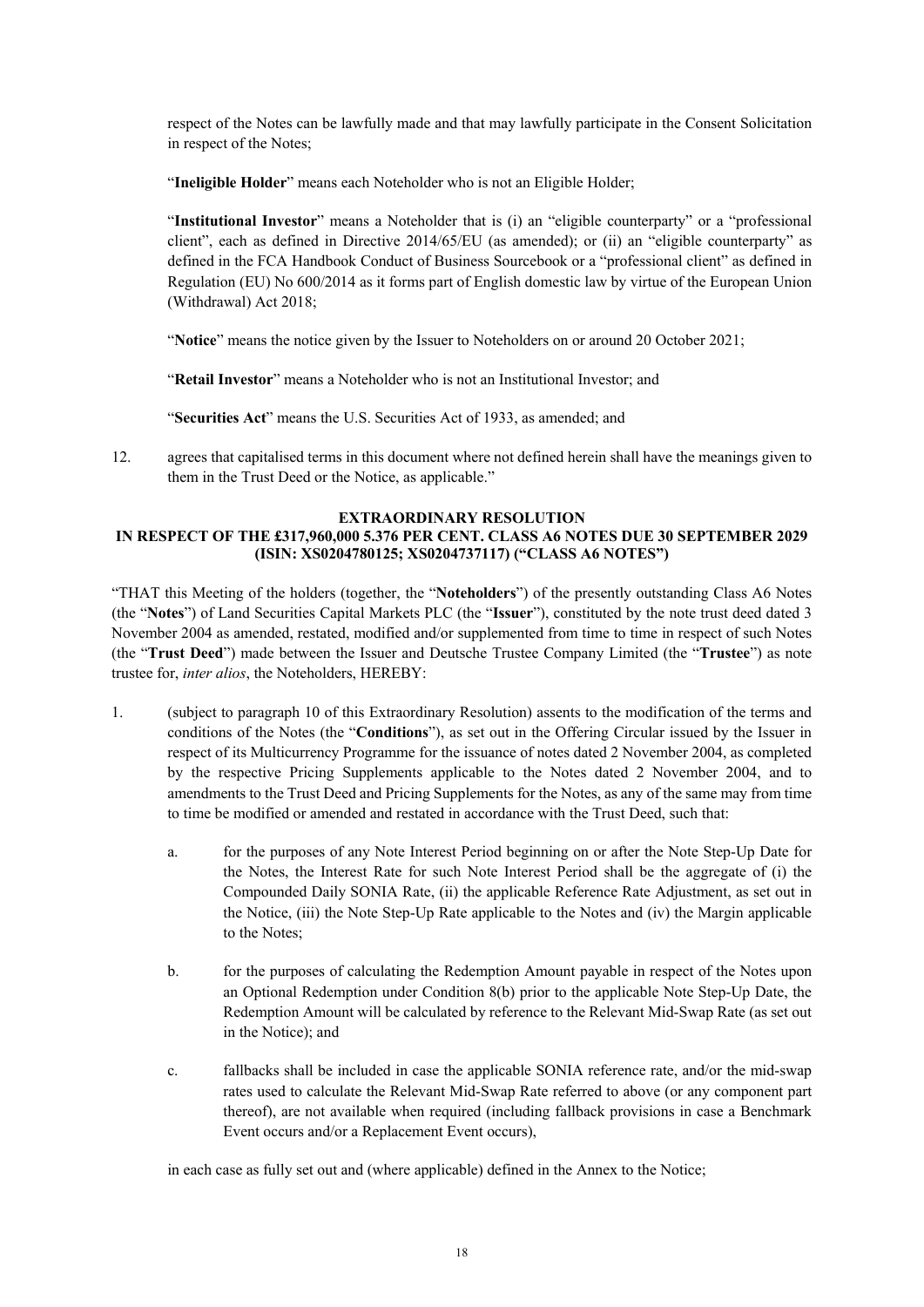- 2. (subject to paragraph 10 of this Extraordinary Resolution) authorises, directs, instructs, requests and empowers:
	- (a) the Issuer and the Trustee to execute a deed supplemental to the Trust Deed (the "**Supplemental Trust Deed**") to effect the modifications referred to in paragraph 1 of this Extraordinary Resolution, in the form or substantially in the form of the draft made available to Noteholders prior to this Meeting, with such formal or minor changes as may be necessary, desirable or expedient;
	- (b) the Issuer to execute the amended and restated pricing supplements in respect of the Notes (each an "**Amended and Restated Pricing Supplement**" and together the "**Amended and Restated Pricing Supplements**") to effect the modifications referred to in paragraph 1 of this Extraordinary Resolution, in the form or substantially in the form of the drafts made available to Noteholders prior to this Meeting, with such formal or minor changes as may be necessary, desirable or expedient; and
	- (c) the Trustee to execute and to do all such other deeds, instruments, acts and things as may be necessary, desirable or expedient in its sole opinion to carry out and to give effect to this Extraordinary Resolution and the implementation of the modifications referred to in paragraph 1 of this Extraordinary Resolution;
- 3. (subject to paragraph 10 of this Extraordinary Resolution) discharges and exonerates the Trustee from all liability for which they may have become or may become responsible under the Trust Deed or the Notes or any document related thereto in respect of any act or omission in connection with the passing of this Extraordinary Resolution or its implementation, the modifications referred to in paragraph 1 of this Extraordinary Resolution or the implementation of those modifications or the executing of any deeds, agreements, documents (including the Supplemental Trust Deed and the Amended and Restated Pricing Supplements) or instructions, the performance of any acts, matters or things to be done to carry out and give effect to the matters contemplated in the Supplemental Trust Deed, the Amended and Restated Pricing Supplements, the Notice or this Extraordinary Resolution;
- 4. (subject to paragraph 10 of this Extraordinary Resolution) irrevocably waives any claim that the Noteholders may have against the Trustee arising as a result of any loss or damage which they may suffer or incur as a result of the Trustee acting upon this Extraordinary Resolution (including but not limited to circumstances where it is subsequently found that this Extraordinary Resolution is not valid or binding on the holders) and the Noteholders further confirm that the Noteholders will not seek to hold the Trustee liable for any such loss or damage;
- 5. (subject to paragraph 10 of this Extraordinary Resolution) expressly agrees and undertakes to indemnify and hold harmless the Trustee from and against all losses, liabilities, damages, costs, charges and expenses which may be suffered or incurred by them as a result of any claims (whether or not successful, compromised or settled), actions, demands or proceedings brought against the Trustee and against all losses, costs, charges or expenses (including legal fees) which the Trustee may suffer or incur which in any case arise as a result of the Trustee acting in accordance with the Extraordinary Resolution and the Trust Deed;
- 6. (subject to paragraph 10 of this Extraordinary Resolution) sanctions and assents to every abrogation, modification, compromise or arrangement in respect of the rights of the Noteholders appertaining to the Notes against the Issuer, whether or not such rights arise under the Trust Deed, the Conditions or otherwise, involved in, resulting from or to be effected by the amendments referred to in paragraphs 1 and 2 of this Extraordinary Resolution and their implementation;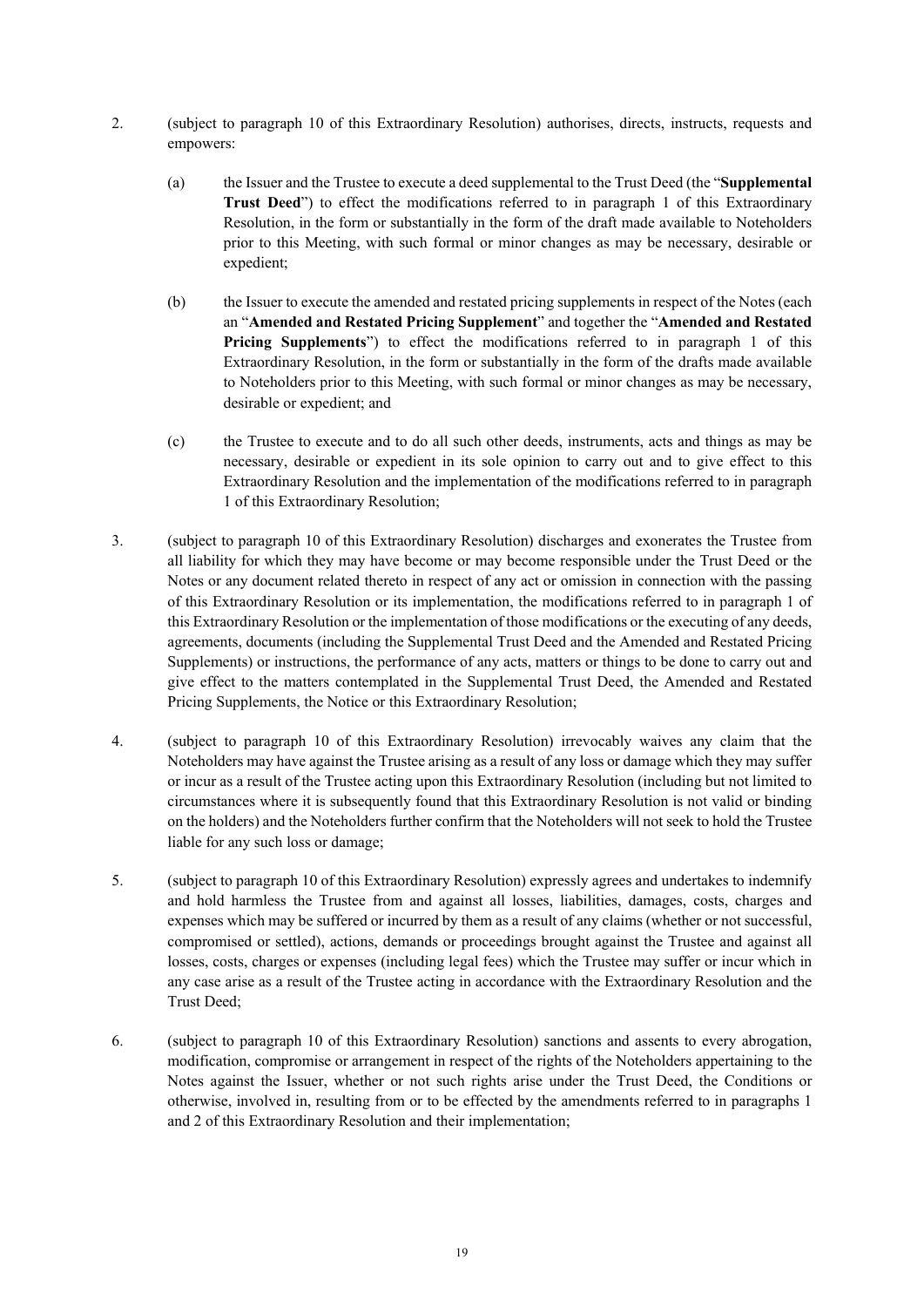- 7. (subject to paragraph 10 of this Extraordinary Resolution) waives any and all conditions precedent in respect of the execution and delivery of the Supplemental Trust Deed and the Amended and Restated Pricing Supplements and implementation of this Extraordinary Resolution;
- 8. (subject to paragraph 10 of this Extraordinary Resolution) approves that the Trustee be and is hereby authorised, directed, instructed, requested and empowered not to obtain any legal opinions in relation to, or to enquire into the power and capacity of any person to enter into, the Supplemental Trust Deed and/or the Amended and Restated Pricing Supplements, or the due execution and delivery thereof by any party thereto or the validity or enforceability thereof;
- 9. (subject to paragraph 10 of this Extraordinary Resolution) discharges and exonerates the Issuer from all liability for which it may have become or may become responsible under the Trust Deed, the Notes or any document related thereto in respect of any act or omission in connection with the passing of this Extraordinary Resolution or the executing of any deeds, agreements, documents or instructions, the performance of any acts, matters or things to be done to carry out and give effect to the matters contemplated in the Supplemental Trust Deed, the Amended and Restated Pricing Supplements, the Notice or this Extraordinary Resolution;
- 10. declares that the implementation of this Extraordinary Resolution shall be conditional on:
	- (a) the passing of this Extraordinary Resolution; and
	- (b) the quorum required for, and the requisite majority of votes cast at, this Meeting being satisfied by Eligible Holders only, irrespective of any participation at this Meeting by Ineligible Holders (and would also have been so satisfied if any Ineligible Holders who provide confirmation of their status as Ineligible Holders and waive their right to attend and vote (or be represented) at the Meeting had actually participated at the Meeting) and further resolves that, if the Extraordinary Resolution is passed at this Meeting but such condition is not satisfied, the chairperson of this Meeting is hereby authorised, directed, instructed, requested and empowered to adjourn this Meeting until such date, not less than 14 days nor more than 42 days later, and time and place as may be appointed by the chairperson of this Meeting and approved by the Trustee, for the purpose of reconsidering resolutions 1 to 12 of this Extraordinary Resolution with the exception of resolution 10(b) of this Extraordinary Resolution, and in place of the foregoing provisions of resolution 10(b) the relevant condition will be satisfied if the quorum required for, and the requisite majority of votes cast at, the adjourned Meeting are satisfied by Eligible Holders only, irrespective of any participation at the adjourned Meeting by Ineligible Holders (and would also have been so satisfied if any Ineligible Holders who provide confirmation of their status as Ineligible Holders and waive their right to attend and vote (or be represented) at the adjourned Meeting had actually participated at the adjourned Meeting);
- 11. acknowledges that the following terms, as used in this Extraordinary Resolution, shall have the meanings given below:

"**Consent Solicitation in respect of the Notes**" means the invitation by the Issuer to all Eligible Holders to consent to the modification of the Conditions relating to the Notes and amendments to the Trust Deed and pricing supplement for the Notes, as described in the Consent Solicitation Memorandum and as the same may be amended in accordance with its terms;

"**Consent Solicitation Memorandum**" means the consent solicitation memorandum dated 20 October 2021 prepared by the Issuer in relation to the Consent Solicitation in respect of the Notes;

"**Eligible Holder**" means each Noteholder who is (a) located and resident outside the United States and not a U.S. person or acting for the account or benefit of a U.S. person (in each case, as defined in Regulation S under the Securities Act), and (b) otherwise a person to whom the Consent Solicitation in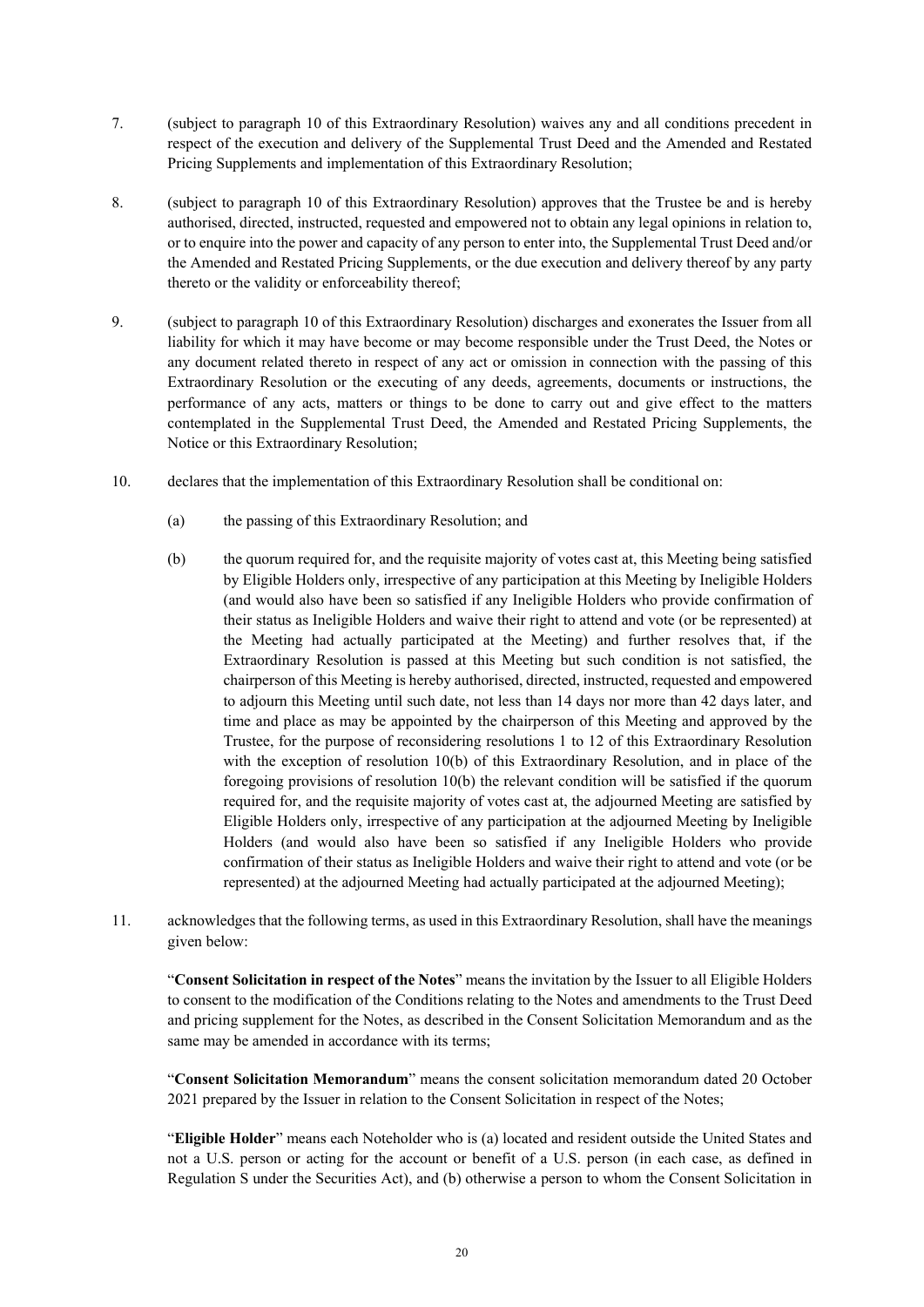respect of the Notes can be lawfully made and that may lawfully participate in the Consent Solicitation in respect of the Notes;

"**Ineligible Holder**" means each Noteholder who is not an Eligible Holder;

"**Institutional Investor**" means a Noteholder that is (i) an "eligible counterparty" or a "professional client", each as defined in Directive 2014/65/EU (as amended); or (ii) an "eligible counterparty" as defined in the FCA Handbook Conduct of Business Sourcebook or a "professional client" as defined in Regulation (EU) No 600/2014 as it forms part of English domestic law by virtue of the European Union (Withdrawal) Act 2018;

"**Notice**" means the notice given by the Issuer to Noteholders on or around 20 October 2021;

"**Retail Investor**" means a Noteholder who is not an Institutional Investor; and

"**Securities Act**" means the U.S. Securities Act of 1933, as amended; and

12. agrees that capitalised terms in this document where not defined herein shall have the meanings given to them in the Trust Deed or the Notice, as applicable."

# **EXTRAORDINARY RESOLUTION**

### **IN RESPECT OF THE £323,410,000 5.396 PER CENT. CLASS A7 NOTES DUE 31 JULY 2032 (ISIN: XS0204780554; XS0204737893) ("CLASS A7 NOTES")**

"THAT this Meeting of the holders (together, the "**Noteholders**") of the presently outstanding Class A7 Notes (the "**Notes**") of Land Securities Capital Markets PLC (the "**Issuer**"), constituted by the note trust deed dated 3 November 2004 as amended, restated, modified and/or supplemented from time to time in respect of such Notes (the "**Trust Deed**") made between the Issuer and Deutsche Trustee Company Limited (the "**Trustee**") as note trustee for, *inter alios*, the Noteholders, HEREBY:

- 1. (subject to paragraph 10 of this Extraordinary Resolution) assents to the modification of the terms and conditions of the Notes (the "**Conditions**"), as set out in the Offering Circular issued by the Issuer in respect of its Multicurrency Programme for the issuance of notes dated 2 November 2004, as completed by the respective Pricing Supplements applicable to the Notes dated 2 November 2004, and to amendments to the Trust Deed and Pricing Supplements for the Notes, as any of the same may from time to time be modified or amended and restated in accordance with the Trust Deed, such that:
	- a. for the purposes of any Note Interest Period beginning on or after the Note Step-Up Date for the Notes, the Interest Rate for such Note Interest Period shall be the aggregate of (i) the Compounded Daily SONIA Rate, (ii) the applicable Reference Rate Adjustment, as set out in the Notice, (iii) the Note Step-Up Rate applicable to the Notes and (iv) the Margin applicable to the Notes;
	- b. for the purposes of calculating the Redemption Amount payable in respect of the Notes upon an Optional Redemption under Condition 8(b) prior to the applicable Note Step-Up Date, the Redemption Amount will be calculated by reference to the Relevant Mid-Swap Rate (as set out in the Notice); and
	- c. fallbacks shall be included in case the applicable SONIA reference rate, and/or the mid-swap rates used to calculate the Relevant Mid-Swap Rate referred to above (or any component part thereof), are not available when required (including fallback provisions in case a Benchmark Event occurs and/or a Replacement Event occurs),

in each case as fully set out and (where applicable) defined in the Annex to the Notice;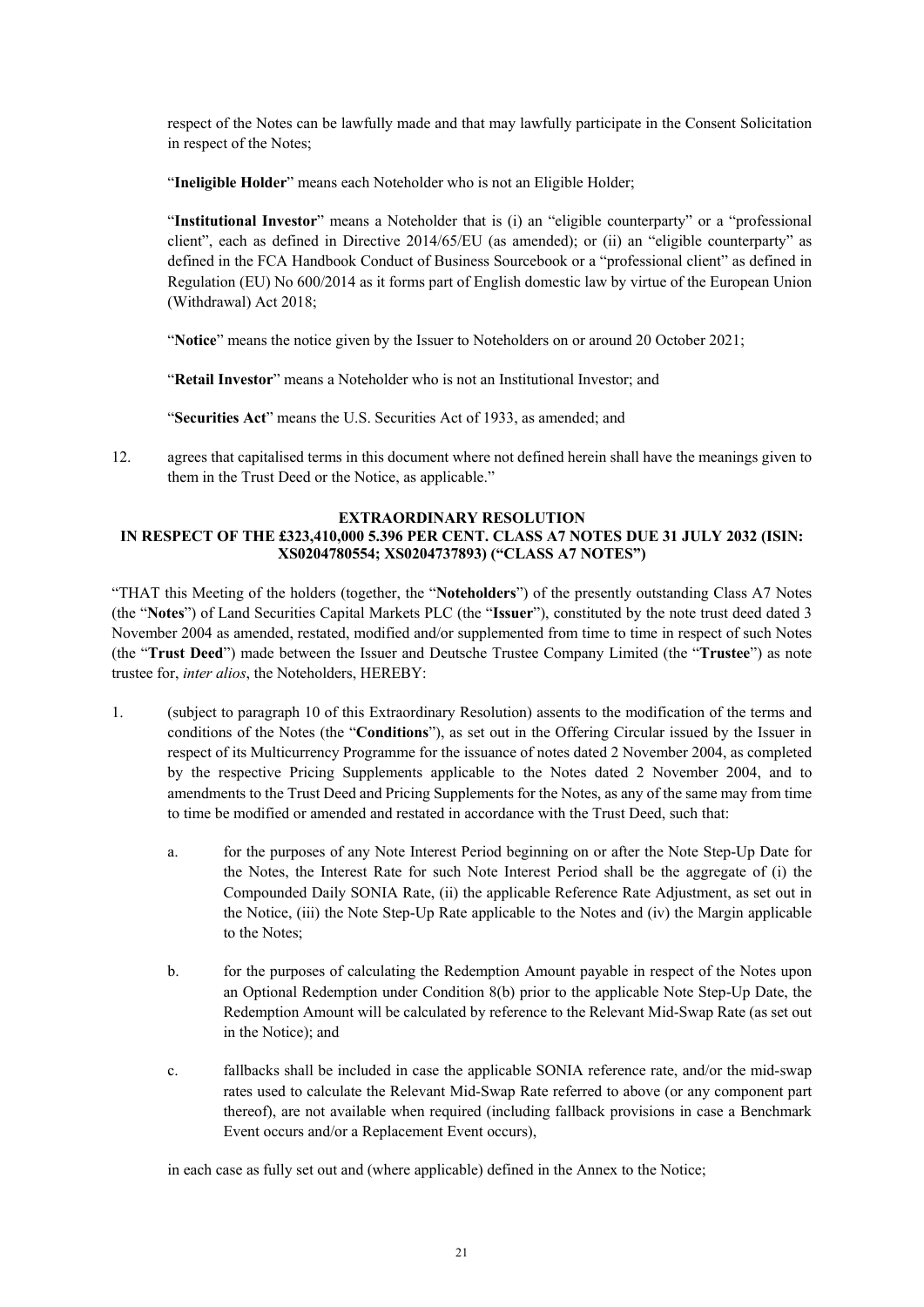- 2. (subject to paragraph 10 of this Extraordinary Resolution) authorises, directs, instructs, requests and empowers:
	- (a) the Issuer and the Trustee to execute a deed supplemental to the Trust Deed (the "**Supplemental Trust Deed**") to effect the modifications referred to in paragraph 1 of this Extraordinary Resolution, in the form or substantially in the form of the draft made available to Noteholders prior to this Meeting, with such formal or minor changes as may be necessary, desirable or expedient;
	- (b) the Issuer to execute the amended and restated pricing supplements in respect of the Notes (each an "**Amended and Restated Pricing Supplement**" and together the "**Amended and Restated Pricing Supplements**") to effect the modifications referred to in paragraph 1 of this Extraordinary Resolution, in the form or substantially in the form of the drafts made available to Noteholders prior to this Meeting, with such formal or minor changes as may be necessary, desirable or expedient; and
	- (c) the Trustee to execute and to do all such other deeds, instruments, acts and things as may be necessary, desirable or expedient in its sole opinion to carry out and to give effect to this Extraordinary Resolution and the implementation of the modifications referred to in paragraph 1 of this Extraordinary Resolution;
- 3. (subject to paragraph 10 of this Extraordinary Resolution) discharges and exonerates the Trustee from all liability for which they may have become or may become responsible under the Trust Deed or the Notes or any document related thereto in respect of any act or omission in connection with the passing of this Extraordinary Resolution or its implementation, the modifications referred to in paragraph 1 of this Extraordinary Resolution or the implementation of those modifications or the executing of any deeds, agreements, documents (including the Supplemental Trust Deed and the Amended and Restated Pricing Supplements) or instructions, the performance of any acts, matters or things to be done to carry out and give effect to the matters contemplated in the Supplemental Trust Deed, the Amended and Restated Pricing Supplements, the Notice or this Extraordinary Resolution;
- 4. (subject to paragraph 10 of this Extraordinary Resolution) irrevocably waives any claim that the Noteholders may have against the Trustee arising as a result of any loss or damage which they may suffer or incur as a result of the Trustee acting upon this Extraordinary Resolution (including but not limited to circumstances where it is subsequently found that this Extraordinary Resolution is not valid or binding on the holders) and the Noteholders further confirm that the Noteholders will not seek to hold the Trustee liable for any such loss or damage;
- 5. (subject to paragraph 10 of this Extraordinary Resolution) expressly agrees and undertakes to indemnify and hold harmless the Trustee from and against all losses, liabilities, damages, costs, charges and expenses which may be suffered or incurred by them as a result of any claims (whether or not successful, compromised or settled), actions, demands or proceedings brought against the Trustee and against all losses, costs, charges or expenses (including legal fees) which the Trustee may suffer or incur which in any case arise as a result of the Trustee acting in accordance with the Extraordinary Resolution and the Trust Deed;
- 6. (subject to paragraph 10 of this Extraordinary Resolution) sanctions and assents to every abrogation, modification, compromise or arrangement in respect of the rights of the Noteholders appertaining to the Notes against the Issuer, whether or not such rights arise under the Trust Deed, the Conditions or otherwise, involved in, resulting from or to be effected by the amendments referred to in paragraphs 1 and 2 of this Extraordinary Resolution and their implementation;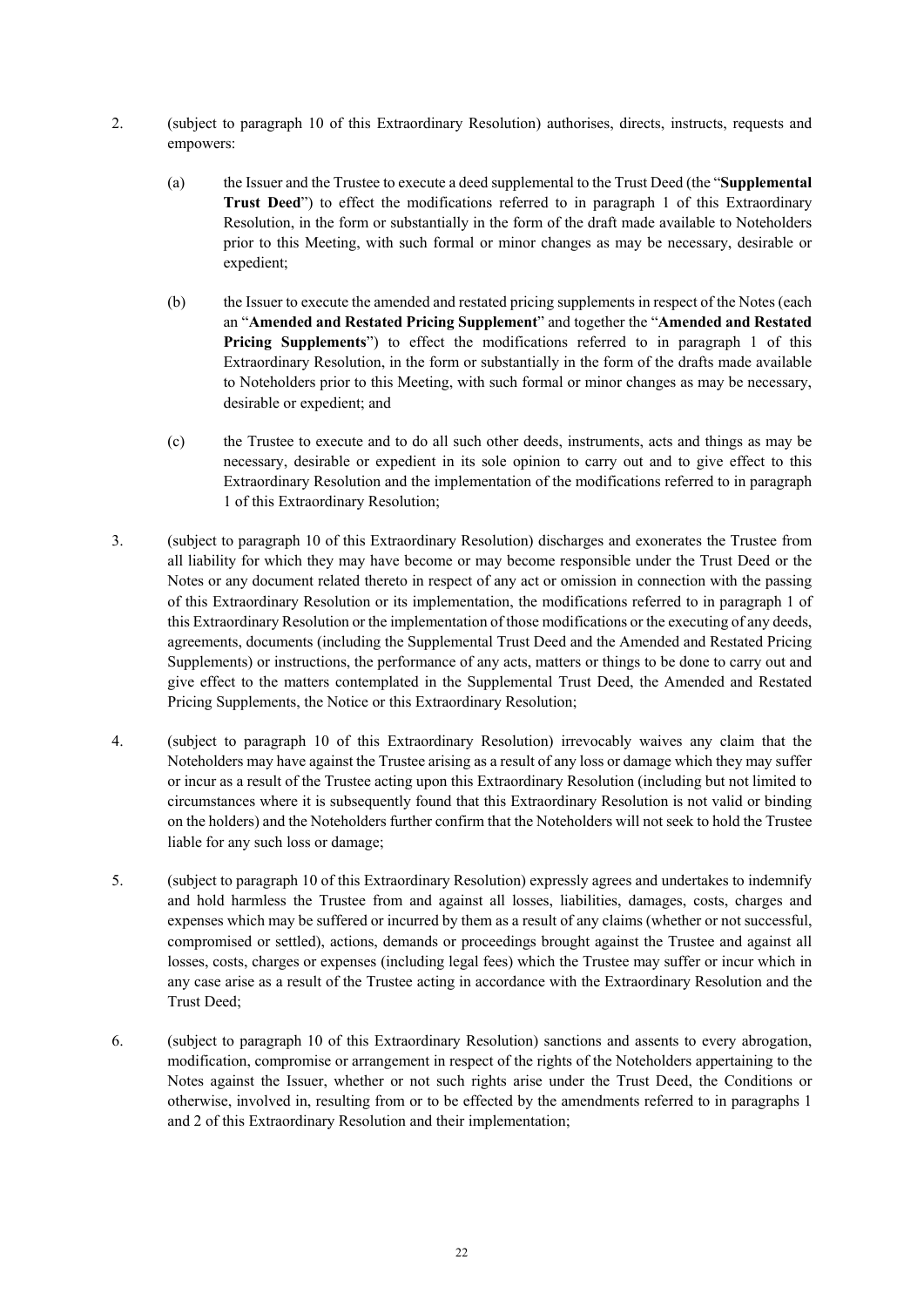- 7. (subject to paragraph 10 of this Extraordinary Resolution) waives any and all conditions precedent in respect of the execution and delivery of the Supplemental Trust Deed and the Amended and Restated Pricing Supplements and implementation of this Extraordinary Resolution;
- 8. (subject to paragraph 10 of this Extraordinary Resolution) approves that the Trustee be and is hereby authorised, directed, instructed, requested and empowered not to obtain any legal opinions in relation to, or to enquire into the power and capacity of any person to enter into, the Supplemental Trust Deed and/or the Amended and Restated Pricing Supplements, or the due execution and delivery thereof by any party thereto or the validity or enforceability thereof;
- 9. (subject to paragraph 10 of this Extraordinary Resolution) discharges and exonerates the Issuer from all liability for which it may have become or may become responsible under the Trust Deed, the Notes or any document related thereto in respect of any act or omission in connection with the passing of this Extraordinary Resolution or the executing of any deeds, agreements, documents or instructions, the performance of any acts, matters or things to be done to carry out and give effect to the matters contemplated in the Supplemental Trust Deed, the Amended and Restated Pricing Supplements, the Notice or this Extraordinary Resolution;
- 10. declares that the implementation of this Extraordinary Resolution shall be conditional on:
	- (a) the passing of this Extraordinary Resolution; and
	- (b) the quorum required for, and the requisite majority of votes cast at, this Meeting being satisfied by Eligible Holders only, irrespective of any participation at this Meeting by Ineligible Holders (and would also have been so satisfied if any Ineligible Holders who provide confirmation of their status as Ineligible Holders and waive their right to attend and vote (or be represented) at the Meeting had actually participated at the Meeting) and further resolves that, if the Extraordinary Resolution is passed at this Meeting but such condition is not satisfied, the chairperson of this Meeting is hereby authorised, directed, instructed, requested and empowered to adjourn this Meeting until such date, not less than 14 days nor more than 42 days later, and time and place as may be appointed by the chairperson of this Meeting and approved by the Trustee, for the purpose of reconsidering resolutions 1 to 12 of this Extraordinary Resolution with the exception of resolution 10(b) of this Extraordinary Resolution, and in place of the foregoing provisions of resolution 10(b) the relevant condition will be satisfied if the quorum required for, and the requisite majority of votes cast at, the adjourned Meeting are satisfied by Eligible Holders only, irrespective of any participation at the adjourned Meeting by Ineligible Holders (and would also have been so satisfied if any Ineligible Holders who provide confirmation of their status as Ineligible Holders and waive their right to attend and vote (or be represented) at the adjourned Meeting had actually participated at the adjourned Meeting);
- 11. acknowledges that the following terms, as used in this Extraordinary Resolution, shall have the meanings given below:

"**Consent Solicitation in respect of the Notes**" means the invitation by the Issuer to all Eligible Holders to consent to the modification of the Conditions relating to the Notes and amendments to the Trust Deed and pricing supplement for the Notes, as described in the Consent Solicitation Memorandum and as the same may be amended in accordance with its terms;

"**Consent Solicitation Memorandum**" means the consent solicitation memorandum dated 20 October 2021 prepared by the Issuer in relation to the Consent Solicitation in respect of the Notes;

"**Eligible Holder**" means each Noteholder who is (a) located and resident outside the United States and not a U.S. person or acting for the account or benefit of a U.S. person (in each case, as defined in Regulation S under the Securities Act), and (b) otherwise a person to whom the Consent Solicitation in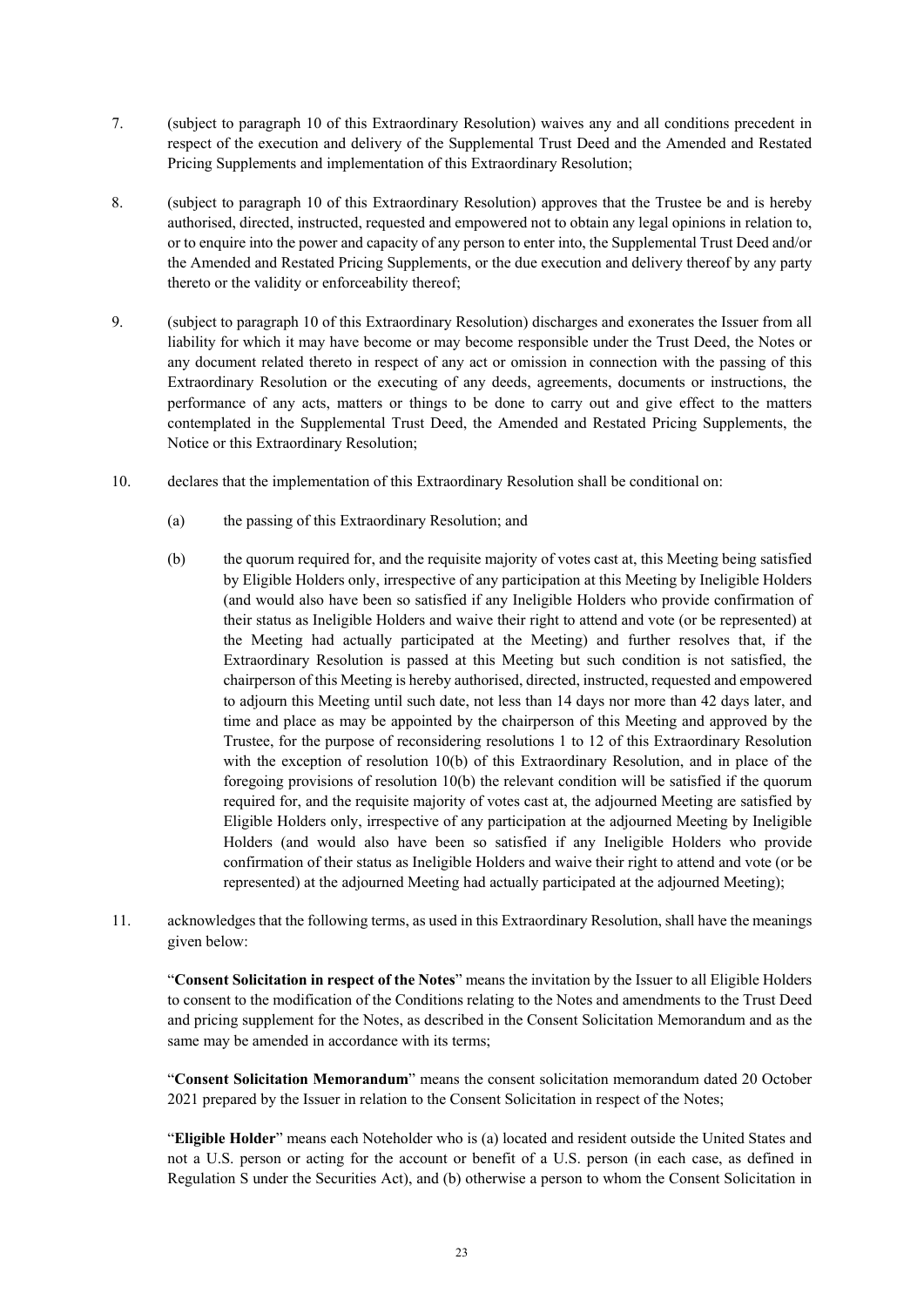respect of the Notes can be lawfully made and that may lawfully participate in the Consent Solicitation in respect of the Notes;

"**Ineligible Holder**" means each Noteholder who is not an Eligible Holder;

"**Institutional Investor**" means a Noteholder that is (i) an "eligible counterparty" or a "professional client", each as defined in Directive 2014/65/EU (as amended); or (ii) an "eligible counterparty" as defined in the FCA Handbook Conduct of Business Sourcebook or a "professional client" as defined in Regulation (EU) No 600/2014 as it forms part of English domestic law by virtue of the European Union (Withdrawal) Act 2018;

"**Notice**" means the notice given by the Issuer to Noteholders on or around 20 October 2021;

"**Retail Investor**" means a Noteholder who is not an Institutional Investor; and

"**Securities Act**" means the U.S. Securities Act of 1933, as amended; and

12. agrees that capitalised terms in this document where not defined herein shall have the meanings given to them in the Trust Deed or the Notice, as applicable."

# **EXTRAORDINARY RESOLUTION**

## **IN RESPECT OF THE £300,000,000 4.875 PER CENT. CLASS A10 NOTES DUE 29 SEPTEMBER 2025 (ISIN: XS0269067095) ("CLASS A10 NOTES")**

"THAT this Meeting of the holders (together, the "**Noteholders**") of the presently outstanding Class A10 Notes (the "**Notes**") of Land Securities Capital Markets PLC (the "**Issuer**"), constituted by the first supplemental note trust deed dated 28 September 2005 as amended, restated, modified and/or supplemented from time to time in respect of such Notes (the "**Trust Deed**") made between the Issuer and Deutsche Trustee Company Limited (the "**Trustee**") as note trustee for, *inter alios*, the Noteholders, HEREBY:

- 1. (subject to paragraph 10 of this Extraordinary Resolution) assents to the modification of the terms and conditions of the Notes (the "**Conditions**"), as set out in Schedule 1 to the Trust Deed, as completed by the Final Terms applicable to the Notes dated 27 September 2006, and to amendments to the Trust Deed and Final Terms for the Notes, as any of the same may from time to time be modified or amended and restated in accordance with the Trust Deed, such that:
	- a. for the purposes of any Note Interest Period beginning on or after the Note Step-Up Date for the Notes, the Interest Rate for such Note Interest Period shall be the aggregate of (i) the Compounded Daily SONIA Rate, (ii) the applicable Reference Rate Adjustment, as set out in the Notice, (iii) the Note Step-Up Rate applicable to the Notes and (iv) the Margin applicable to the Notes;
	- b. for the purposes of calculating the Redemption Amount payable in respect of the Notes upon an Optional Redemption under Condition 8(b) prior to the applicable Note Step-Up Date, the Redemption Amount will be calculated by reference to the Relevant Mid-Swap Rate (as set out in the Notice); and
	- c. fallbacks shall be included in case the applicable SONIA reference rate, and/or the mid-swap rates used to calculate the Relevant Mid-Swap Rate referred to above (or any component part thereof), are not available when required (including fallback provisions in case a Benchmark Event occurs and/or a Replacement Event occurs),

in each case as fully set out and (where applicable) defined in the Annex to the Notice;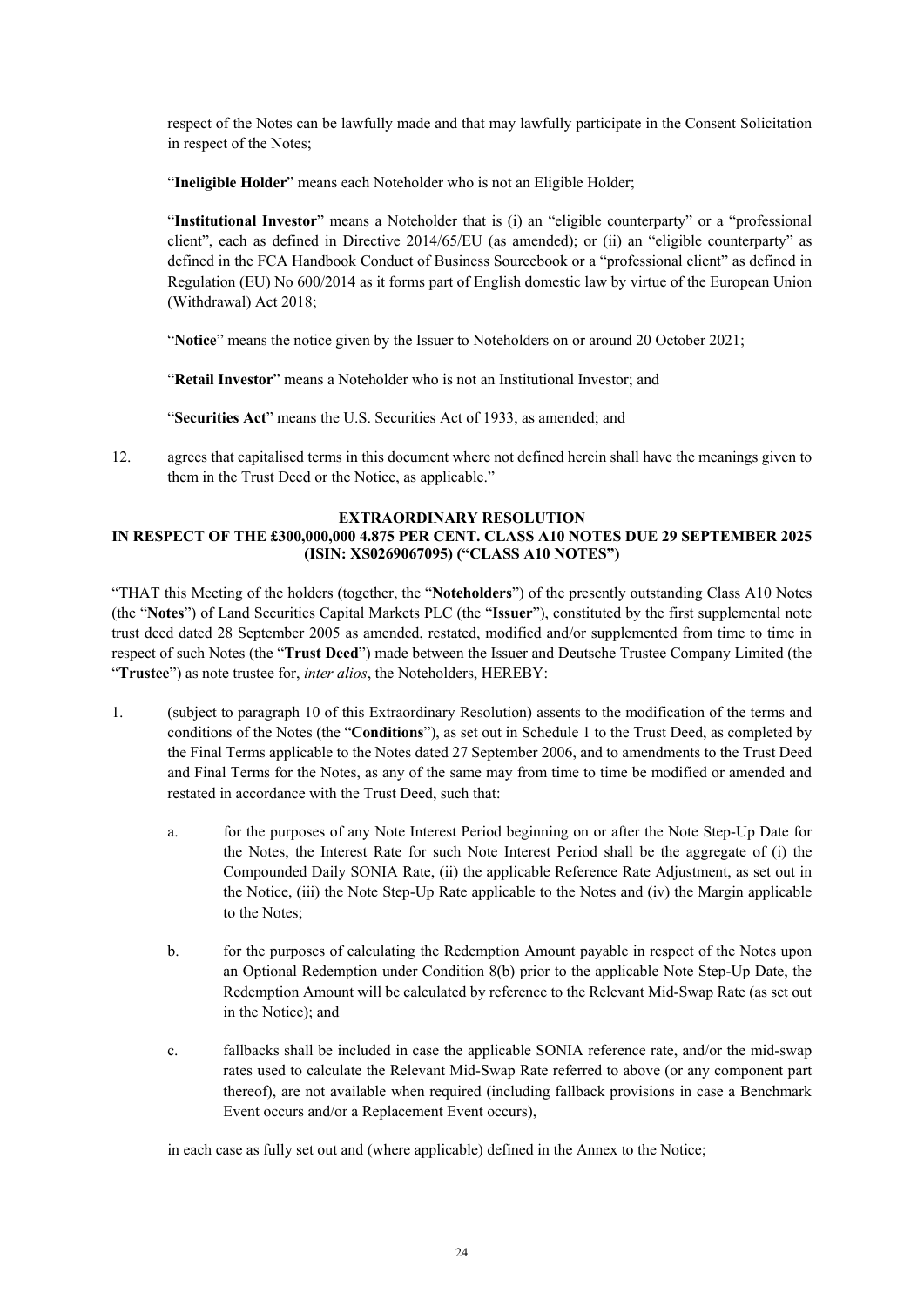- 2. (subject to paragraph 10 of this Extraordinary Resolution) authorises, directs, instructs, requests and empowers:
	- (a) the Issuer and the Trustee to execute a deed supplemental to the Trust Deed (the "**Supplemental Trust Deed**") to effect the modifications referred to in paragraph 1 of this Extraordinary Resolution, in the form or substantially in the form of the draft made available to Noteholders prior to this Meeting, with such formal or minor changes as may be necessary, desirable or expedient;
	- (b) the Issuer to execute the amended and restated final terms in respect of the Notes (the "**Amended and Restated Final Terms**") to effect the modifications referred to in paragraph 1 of this Extraordinary Resolution, in the form or substantially in the form of the draft made available to Noteholders prior to this Meeting, with such formal or minor changes as may be necessary, desirable or expedient; and
	- (c) the Trustee to execute and to do all such other deeds, instruments, acts and things as may be necessary, desirable or expedient in its sole opinion to carry out and to give effect to this Extraordinary Resolution and the implementation of the modifications referred to in paragraph 1 of this Extraordinary Resolution;
- 3. (subject to paragraph 10 of this Extraordinary Resolution) discharges and exonerates the Trustee from all liability for which they may have become or may become responsible under the Trust Deed or the Notes or any document related thereto in respect of any act or omission in connection with the passing of this Extraordinary Resolution or its implementation, the modifications referred to in paragraph 1 of this Extraordinary Resolution or the implementation of those modifications or the executing of any deeds, agreements, documents (including the Supplemental Trust Deed and the Amended and Restated Final Terms) or instructions, the performance of any acts, matters or things to be done to carry out and give effect to the matters contemplated in the Supplemental Trust Deed, the Amended and Restated Final Terms, the Notice or this Extraordinary Resolution;
- 4. (subject to paragraph 10 of this Extraordinary Resolution) irrevocably waives any claim that the Noteholders may have against the Trustee arising as a result of any loss or damage which they may suffer or incur as a result of the Trustee acting upon this Extraordinary Resolution (including but not limited to circumstances where it is subsequently found that this Extraordinary Resolution is not valid or binding on the holders) and the Noteholders further confirm that the Noteholders will not seek to hold the Trustee liable for any such loss or damage;
- 5. (subject to paragraph 10 of this Extraordinary Resolution) expressly agrees and undertakes to indemnify and hold harmless the Trustee from and against all losses, liabilities, damages, costs, charges and expenses which may be suffered or incurred by them as a result of any claims (whether or not successful, compromised or settled), actions, demands or proceedings brought against the Trustee and against all losses, costs, charges or expenses (including legal fees) which the Trustee may suffer or incur which in any case arise as a result of the Trustee acting in accordance with the Extraordinary Resolution and the Trust Deed;
- 6. (subject to paragraph 10 of this Extraordinary Resolution) sanctions and assents to every abrogation, modification, compromise or arrangement in respect of the rights of the Noteholders appertaining to the Notes against the Issuer, whether or not such rights arise under the Trust Deed, the Conditions or otherwise, involved in, resulting from or to be effected by the amendments referred to in paragraphs 1 and 2 of this Extraordinary Resolution and their implementation;
- 7. (subject to paragraph 10 of this Extraordinary Resolution) waives any and all conditions precedent in respect of the execution and delivery of the Supplemental Trust Deed and the Amended and Restated Final Terms and implementation of this Extraordinary Resolution;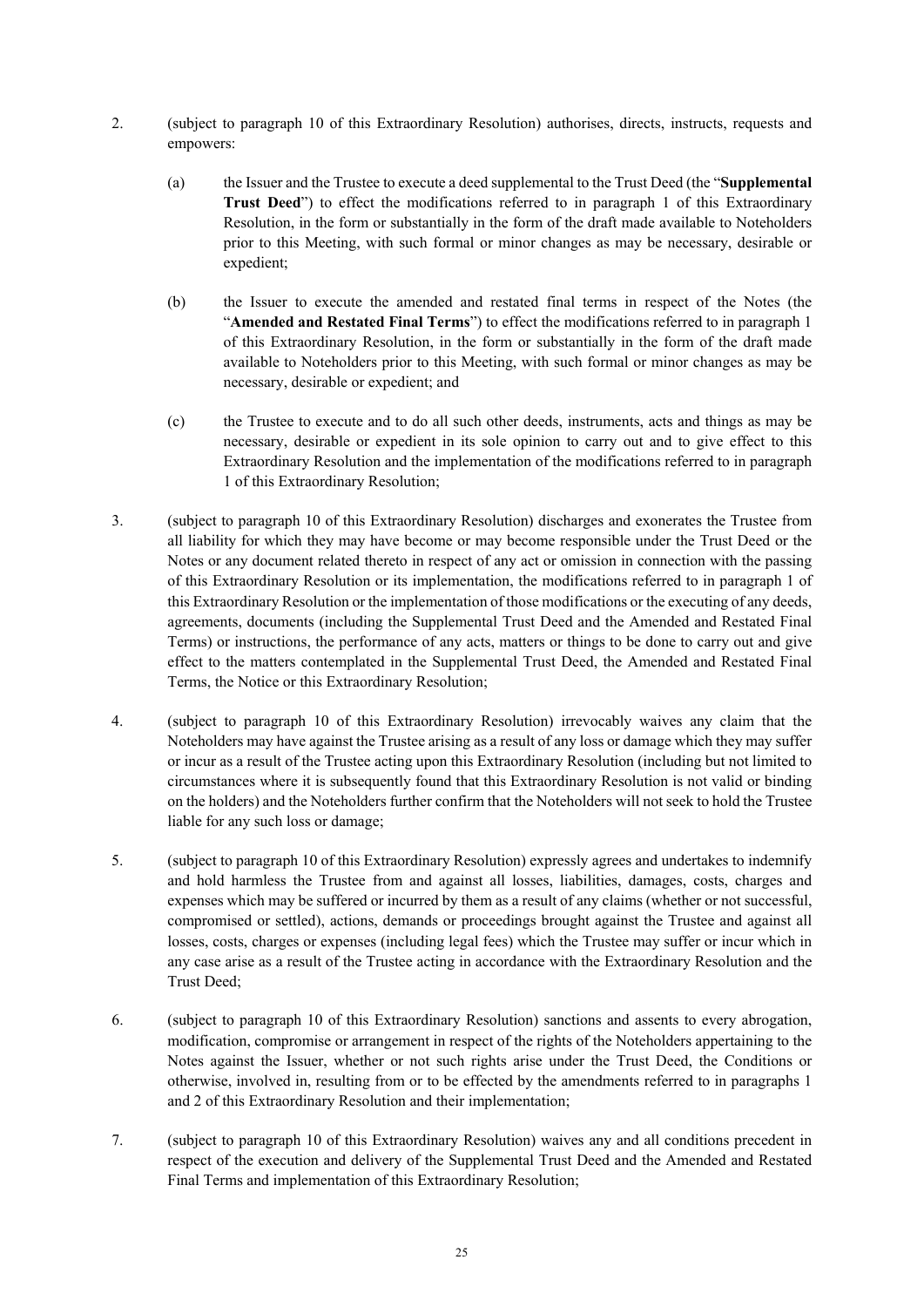- 8. (subject to paragraph 10 of this Extraordinary Resolution) approves that the Trustee be and is hereby authorised, directed, instructed, requested and empowered not to obtain any legal opinions in relation to, or to enquire into the power and capacity of any person to enter into, the Supplemental Trust Deed and/or the Amended and Restated Final Terms, or the due execution and delivery thereof by any party thereto or the validity or enforceability thereof;
- 9. (subject to paragraph 10 of this Extraordinary Resolution) discharges and exonerates the Issuer from all liability for which it may have become or may become responsible under the Trust Deed, the Notes or any document related thereto in respect of any act or omission in connection with the passing of this Extraordinary Resolution or the executing of any deeds, agreements, documents or instructions, the performance of any acts, matters or things to be done to carry out and give effect to the matters contemplated in the Supplemental Trust Deed, the Amended and Restated Final Terms, the Notice or this Extraordinary Resolution;
- 10. declares that the implementation of this Extraordinary Resolution shall be conditional on:
	- (a) the passing of this Extraordinary Resolution; and
	- (b) the quorum required for, and the requisite majority of votes cast at, this Meeting being satisfied by Eligible Holders only, irrespective of any participation at this Meeting by Ineligible Holders (and would also have been so satisfied if any Ineligible Holders who provide confirmation of their status as Ineligible Holders and waive their right to attend and vote (or be represented) at the Meeting had actually participated at the Meeting) and further resolves that, if the Extraordinary Resolution is passed at this Meeting but such condition is not satisfied, the chairperson of this Meeting is hereby authorised, directed, instructed, requested and empowered to adjourn this Meeting until such date, not less than 14 days nor more than 42 days later, and time and place as may be appointed by the chairperson of this Meeting and approved by the Trustee, for the purpose of reconsidering resolutions 1 to 12 of this Extraordinary Resolution with the exception of resolution 10(b) of this Extraordinary Resolution, and in place of the foregoing provisions of resolution 10(b) the relevant condition will be satisfied if the quorum required for, and the requisite majority of votes cast at, the adjourned Meeting are satisfied by Eligible Holders only, irrespective of any participation at the adjourned Meeting by Ineligible Holders (and would also have been so satisfied if any Ineligible Holders who provide confirmation of their status as Ineligible Holders and waive their right to attend and vote (or be represented) at the adjourned Meeting had actually participated at the adjourned Meeting);
- 11. acknowledges that the following terms, as used in this Extraordinary Resolution, shall have the meanings given below:

"**Consent Solicitation in respect of the Notes**" means the invitation by the Issuer to all Eligible Holders to consent to the modification of the Conditions relating to the Notes and amendments to the Trust Deed and final terms for the Notes, as described in the Consent Solicitation Memorandum and as the same may be amended in accordance with its terms;

"**Consent Solicitation Memorandum**" means the consent solicitation memorandum dated 20 October 2021 prepared by the Issuer in relation to the Consent Solicitation in respect of the Notes;

"**Eligible Holder**" means each Noteholder who is (a) located and resident outside the United States and not a U.S. person or acting for the account or benefit of a U.S. person (in each case, as defined in Regulation S under the Securities Act), and (b) otherwise a person to whom the Consent Solicitation in respect of the Notes can be lawfully made and that may lawfully participate in the Consent Solicitation in respect of the Notes;

"**Ineligible Holder**" means each Noteholder who is not an Eligible Holder;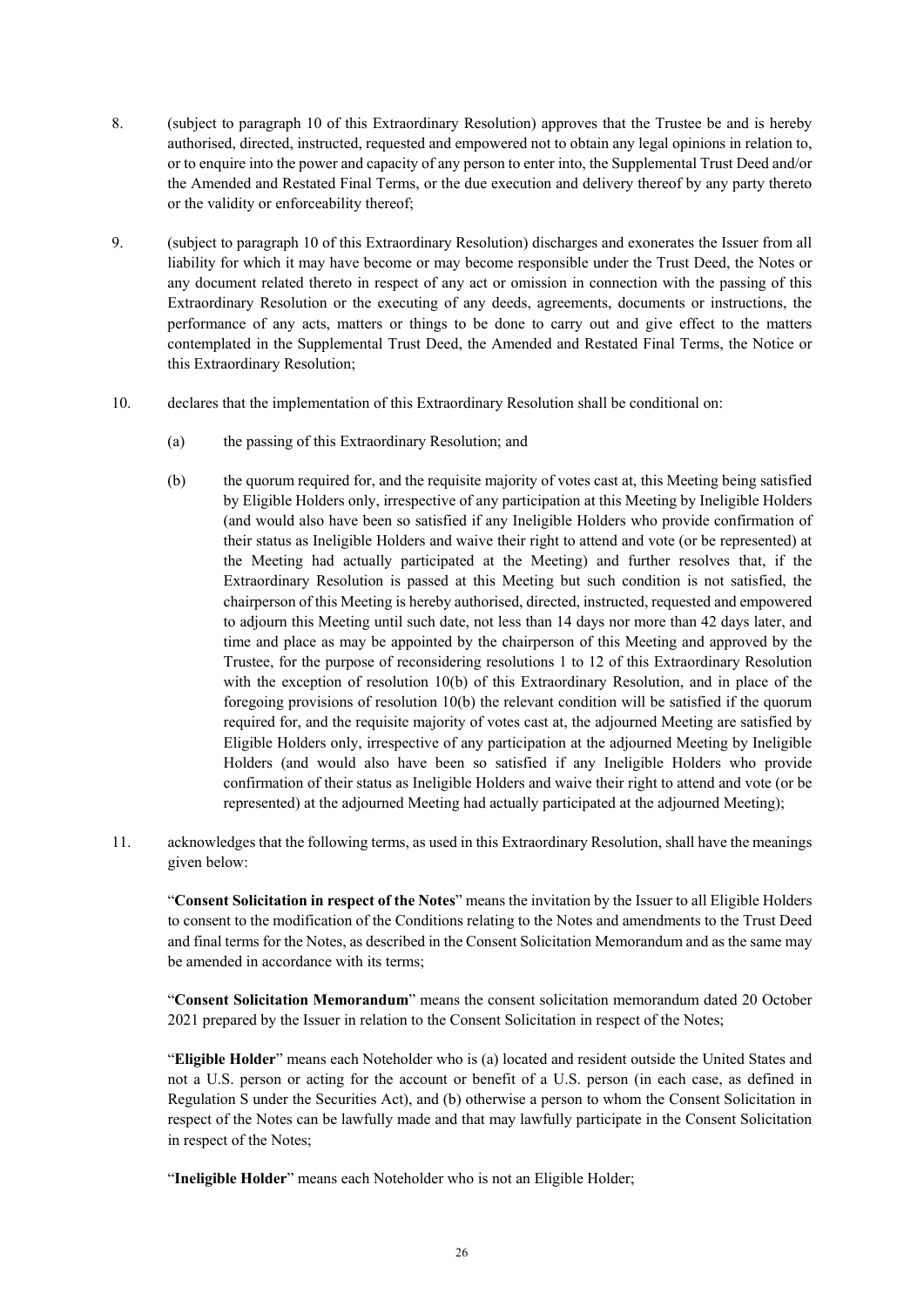"**Institutional Investor**" means a Noteholder that is (i) an "eligible counterparty" or a "professional client", each as defined in Directive 2014/65/EU (as amended); or (ii) an "eligible counterparty" as defined in the FCA Handbook Conduct of Business Sourcebook or a "professional client" as defined in Regulation (EU) No 600/2014 as it forms part of English domestic law by virtue of the European Union (Withdrawal) Act 2018;

"**Notice**" means the notice given by the Issuer to Noteholders on or around 20 October 2021;

"**Retail Investor**" means a Noteholder who is not an Institutional Investor; and

"**Securities Act**" means the U.S. Securities Act of 1933, as amended; and

12. agrees that capitalised terms in this document where not defined herein shall have the meanings given to them in the Trust Deed or the Notice, as applicable."

### **EXTRAORDINARY RESOLUTION IN RESPECT OF THE £500,000,000 5.125 PER CENT. CLASS A11 NOTES DUE 7 FEBRUARY 2036 (ISIN: XS0286155071) ("CLASS A11 NOTES")**

"THAT this Meeting of the holders (together, the "**Noteholders**") of the presently outstanding Class A11 Notes (the "**Notes**") of Land Securities Capital Markets PLC (the "**Issuer**"), constituted by the first supplemental note trust deed dated 28 September 2005 as amended, restated, modified and/or supplemented from time to time in respect of such Notes (the "**Trust Deed**") made between the Issuer and Deutsche Trustee Company Limited (the "**Trustee**") as note trustee for, *inter alios*, the Noteholders, HEREBY:

- 1. (subject to paragraph 10 of this Extraordinary Resolution) assents to the modification of the terms and conditions of the Notes (the "**Conditions**"), as set out in Schedule 1 to the Trust Deed, as completed by the Final Terms applicable to the Notes dated 5 February 2007, and to amendments to the Trust Deed and Final Terms for the Notes, as any of the same may from time to time be modified or amended and restated in accordance with the Trust Deed, such that:
	- a. for the purposes of any Note Interest Period beginning on or after the Note Step-Up Date for the Notes, the Interest Rate for such Note Interest Period shall be the aggregate of (i) the Compounded Daily SONIA Rate, (ii) the applicable Reference Rate Adjustment, as set out in the Notice, (iii) the Note Step-Up Rate applicable to the Notes and (iv) the Margin applicable to the Notes;
	- b. for the purposes of calculating the Redemption Amount payable in respect of the Notes upon an Optional Redemption under Condition 8(b) prior to the applicable Note Step-Up Date, the Redemption Amount will be calculated by reference to the Relevant Mid-Swap Rate (as set out in the Notice); and
	- c. fallbacks shall be included in case the applicable SONIA reference rate, and/or the mid-swap rates used to calculate the Relevant Mid-Swap Rate referred to above (or any component part thereof), are not available when required (including fallback provisions in case a Benchmark Event occurs and/or a Replacement Event occurs),

in each case as fully set out and (where applicable) defined in the Annex to the Notice;

- 2. (subject to paragraph 10 of this Extraordinary Resolution) authorises, directs, instructs, requests and empowers:
	- (a) the Issuer and the Trustee to execute a deed supplemental to the Trust Deed (the "**Supplemental Trust Deed**") to effect the modifications referred to in paragraph 1 of this Extraordinary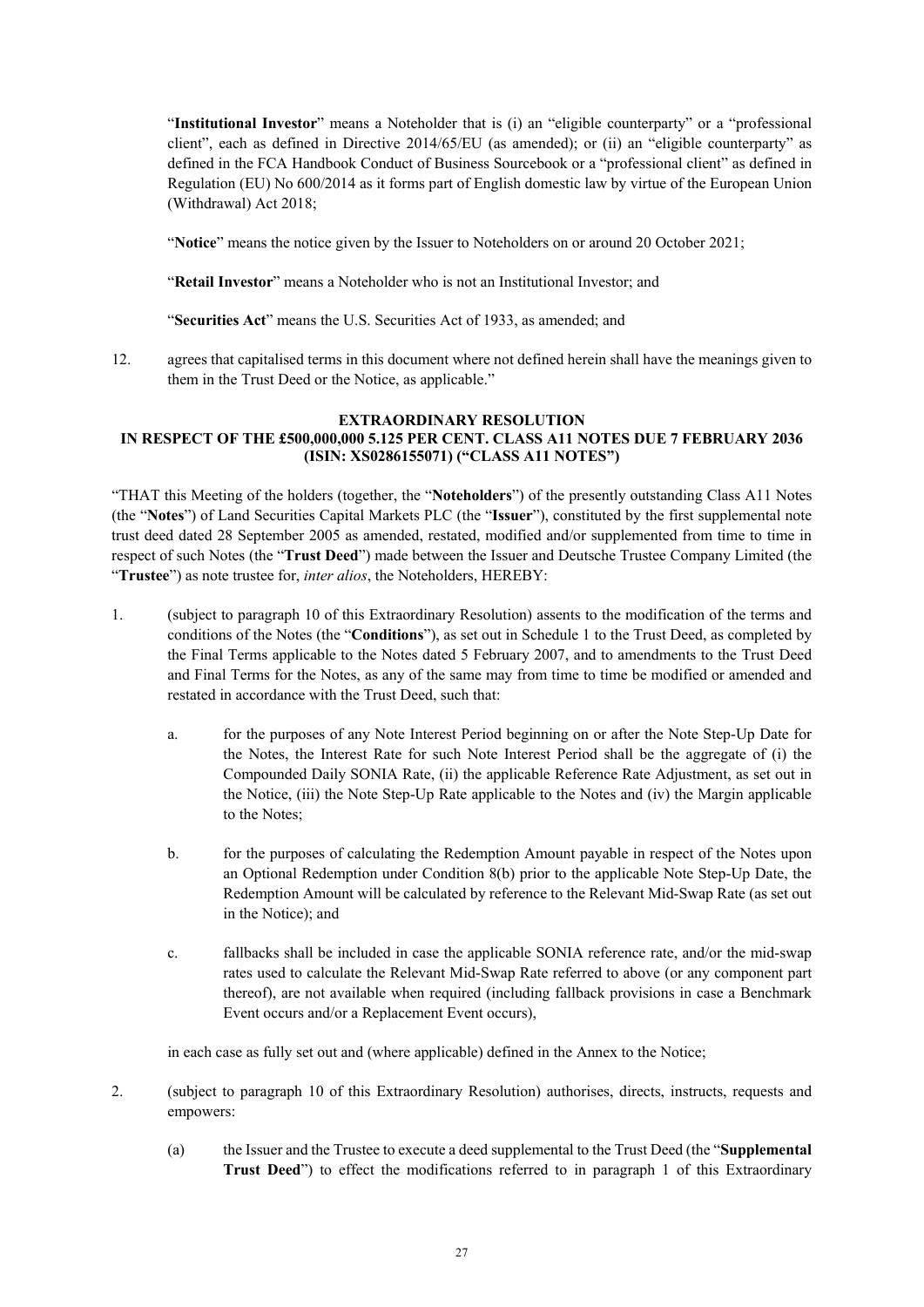Resolution, in the form or substantially in the form of the draft made available to Noteholders prior to this Meeting, with such formal or minor changes as may be necessary, desirable or expedient;

- (b) the Issuer to execute the amended and restated final terms in respect of the Notes (the "**Amended and Restated Final Terms**") to effect the modifications referred to in paragraph 1 of this Extraordinary Resolution, in the form or substantially in the form of the draft made available to Noteholders prior to this Meeting, with such formal or minor changes as may be necessary, desirable or expedient; and
- (c) the Trustee to execute and to do all such other deeds, instruments, acts and things as may be necessary, desirable or expedient in its sole opinion to carry out and to give effect to this Extraordinary Resolution and the implementation of the modifications referred to in paragraph 1 of this Extraordinary Resolution;
- 3. (subject to paragraph 10 of this Extraordinary Resolution) discharges and exonerates the Trustee from all liability for which they may have become or may become responsible under the Trust Deed or the Notes or any document related thereto in respect of any act or omission in connection with the passing of this Extraordinary Resolution or its implementation, the modifications referred to in paragraph 1 of this Extraordinary Resolution or the implementation of those modifications or the executing of any deeds, agreements, documents (including the Supplemental Trust Deed and the Amended and Restated Final Terms) or instructions, the performance of any acts, matters or things to be done to carry out and give effect to the matters contemplated in the Supplemental Trust Deed, the Amended and Restated Final Terms, the Notice or this Extraordinary Resolution;
- 4. (subject to paragraph 10 of this Extraordinary Resolution) irrevocably waives any claim that the Noteholders may have against the Trustee arising as a result of any loss or damage which they may suffer or incur as a result of the Trustee acting upon this Extraordinary Resolution (including but not limited to circumstances where it is subsequently found that this Extraordinary Resolution is not valid or binding on the holders) and the Noteholders further confirm that the Noteholders will not seek to hold the Trustee liable for any such loss or damage;
- 5. (subject to paragraph 10 of this Extraordinary Resolution) expressly agrees and undertakes to indemnify and hold harmless the Trustee from and against all losses, liabilities, damages, costs, charges and expenses which may be suffered or incurred by them as a result of any claims (whether or not successful, compromised or settled), actions, demands or proceedings brought against the Trustee and against all losses, costs, charges or expenses (including legal fees) which the Trustee may suffer or incur which in any case arise as a result of the Trustee acting in accordance with the Extraordinary Resolution and the Trust Deed;
- 6. (subject to paragraph 10 of this Extraordinary Resolution) sanctions and assents to every abrogation, modification, compromise or arrangement in respect of the rights of the Noteholders appertaining to the Notes against the Issuer, whether or not such rights arise under the Trust Deed, the Conditions or otherwise, involved in, resulting from or to be effected by the amendments referred to in paragraphs 1 and 2 of this Extraordinary Resolution and their implementation;
- 7. (subject to paragraph 10 of this Extraordinary Resolution) waives any and all conditions precedent in respect of the execution and delivery of the Supplemental Trust Deed and the Amended and Restated Final Terms and implementation of this Extraordinary Resolution;
- 8. (subject to paragraph 10 of this Extraordinary Resolution) approves that the Trustee be and is hereby authorised, directed, instructed, requested and empowered not to obtain any legal opinions in relation to, or to enquire into the power and capacity of any person to enter into, the Supplemental Trust Deed and/or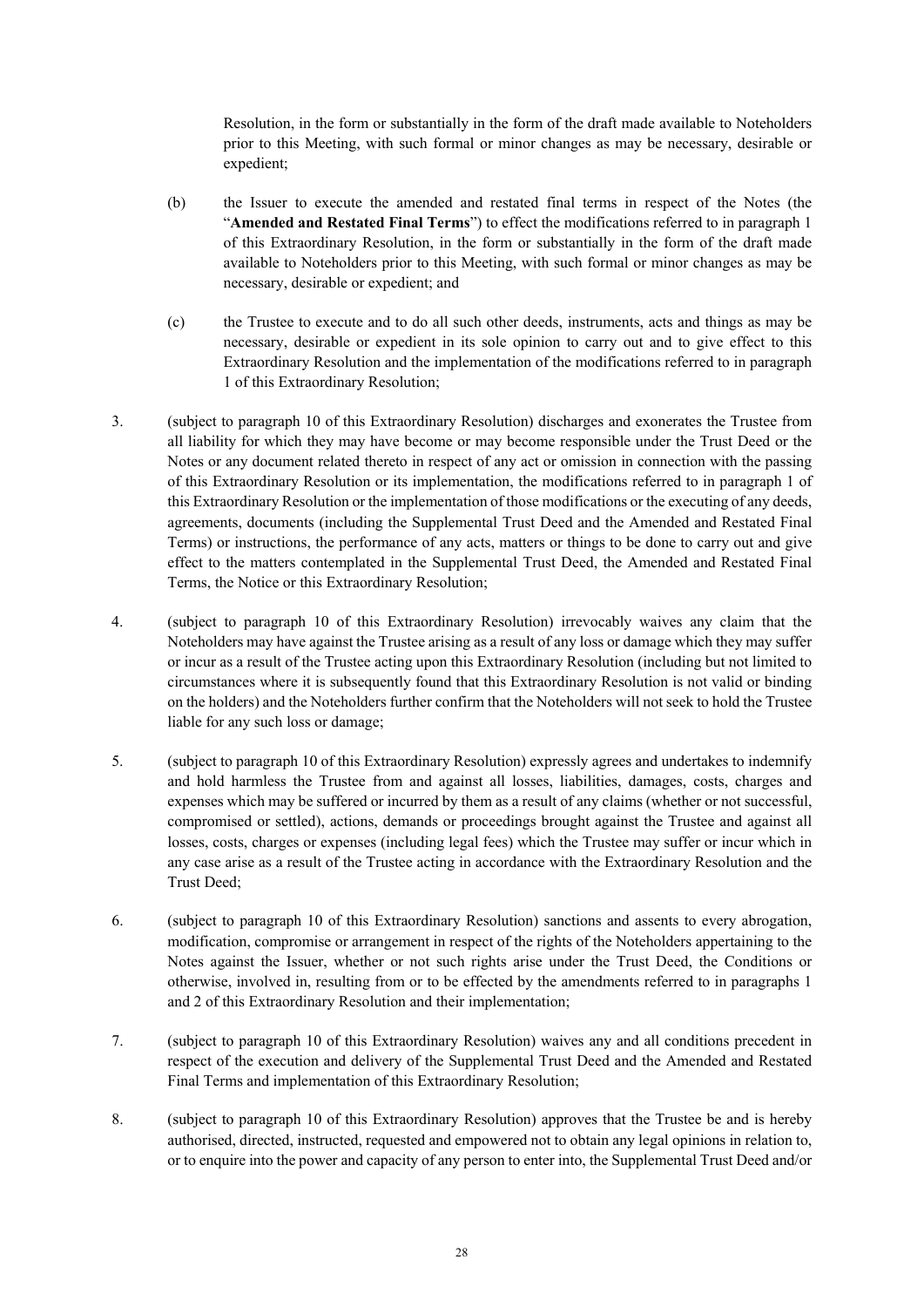the Amended and Restated Final Terms, or the due execution and delivery thereof by any party thereto or the validity or enforceability thereof;

- 9. (subject to paragraph 10 of this Extraordinary Resolution) discharges and exonerates the Issuer from all liability for which it may have become or may become responsible under the Trust Deed, the Notes or any document related thereto in respect of any act or omission in connection with the passing of this Extraordinary Resolution or the executing of any deeds, agreements, documents or instructions, the performance of any acts, matters or things to be done to carry out and give effect to the matters contemplated in the Supplemental Trust Deed, the Amended and Restated Final Terms, the Notice or this Extraordinary Resolution;
- 10. declares that the implementation of this Extraordinary Resolution shall be conditional on:
	- (a) the passing of this Extraordinary Resolution; and
	- (b) the quorum required for, and the requisite majority of votes cast at, this Meeting being satisfied by Eligible Holders only, irrespective of any participation at this Meeting by Ineligible Holders (and would also have been so satisfied if any Ineligible Holders who provide confirmation of their status as Ineligible Holders and waive their right to attend and vote (or be represented) at the Meeting had actually participated at the Meeting) and further resolves that, if the Extraordinary Resolution is passed at this Meeting but such condition is not satisfied, the chairperson of this Meeting is hereby authorised, directed, instructed, requested and empowered to adjourn this Meeting until such date, not less than 14 days nor more than 42 days later, and time and place as may be appointed by the chairperson of this Meeting and approved by the Trustee, for the purpose of reconsidering resolutions 1 to 12 of this Extraordinary Resolution with the exception of resolution 10(b) of this Extraordinary Resolution, and in place of the foregoing provisions of resolution 10(b) the relevant condition will be satisfied if the quorum required for, and the requisite majority of votes cast at, the adjourned Meeting are satisfied by Eligible Holders only, irrespective of any participation at the adjourned Meeting by Ineligible Holders (and would also have been so satisfied if any Ineligible Holders who provide confirmation of their status as Ineligible Holders and waive their right to attend and vote (or be represented) at the adjourned Meeting had actually participated at the adjourned Meeting);
- 11. acknowledges that the following terms, as used in this Extraordinary Resolution, shall have the meanings given below:

"**Consent Solicitation in respect of the Notes**" means the invitation by the Issuer to all Eligible Holders to consent to the modification of the Conditions relating to the Notes and amendments to the Trust Deed and final terms for the Notes, as described in the Consent Solicitation Memorandum and as the same may be amended in accordance with its terms;

"**Consent Solicitation Memorandum**" means the consent solicitation memorandum dated 20 October 2021 prepared by the Issuer in relation to the Consent Solicitation in respect of the Notes;

"**Eligible Holder**" means each Noteholder who is (a) located and resident outside the United States and not a U.S. person or acting for the account or benefit of a U.S. person (in each case, as defined in Regulation S under the Securities Act), and (b) otherwise a person to whom the Consent Solicitation in respect of the Notes can be lawfully made and that may lawfully participate in the Consent Solicitation in respect of the Notes;

"**Ineligible Holder**" means each Noteholder who is not an Eligible Holder;

"**Institutional Investor**" means a Noteholder that is (i) an "eligible counterparty" or a "professional client", each as defined in Directive 2014/65/EU (as amended); or (ii) an "eligible counterparty" as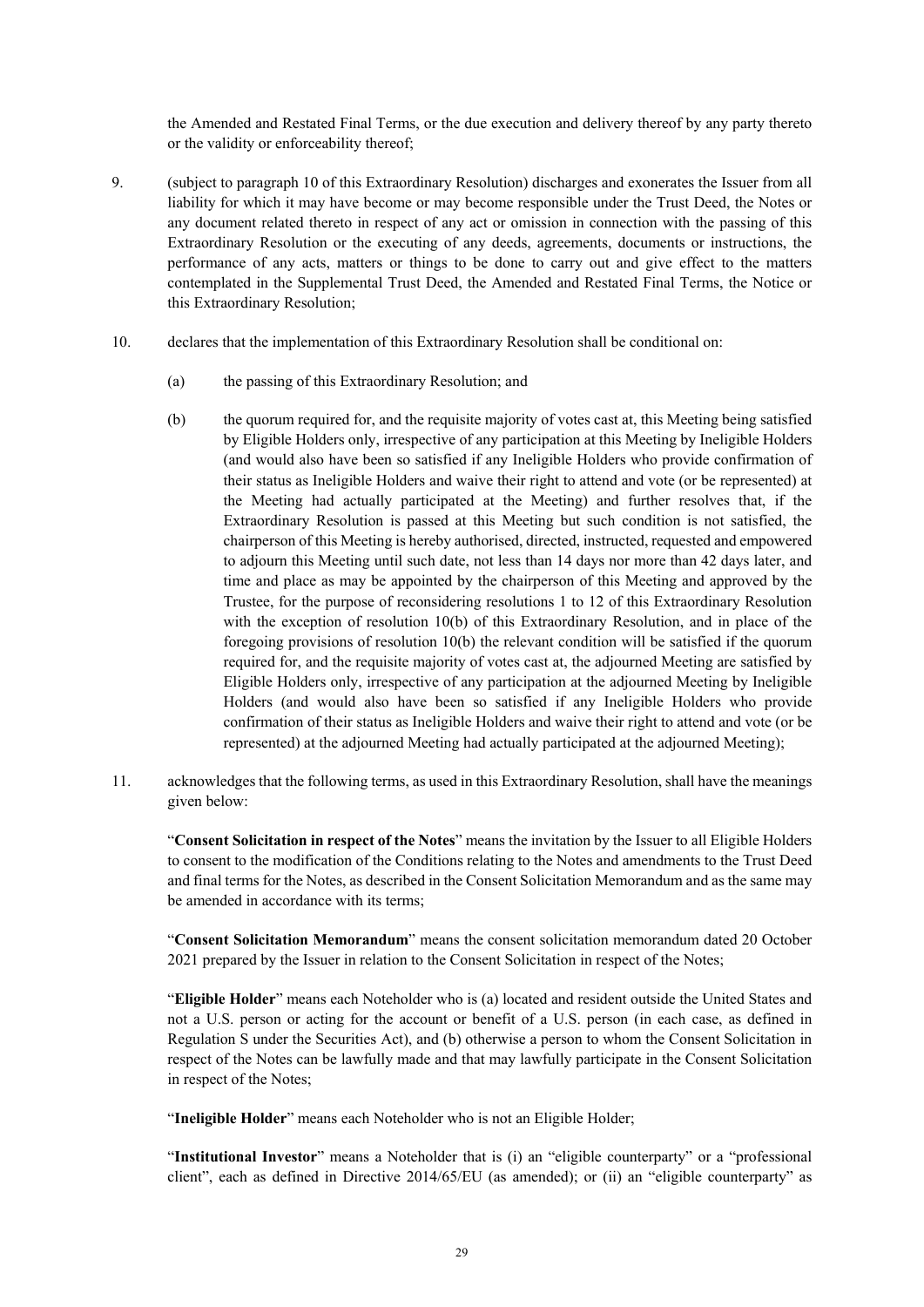defined in the FCA Handbook Conduct of Business Sourcebook or a "professional client" as defined in Regulation (EU) No 600/2014 as it forms part of English domestic law by virtue of the European Union (Withdrawal) Act 2018;

"**Notice**" means the notice given by the Issuer to Noteholders on or around 20 October 2021;

"**Retail Investor**" means a Noteholder who is not an Institutional Investor; and

"**Securities Act**" means the U.S. Securities Act of 1933, as amended; and

12. agrees that capitalised terms in this document where not defined herein shall have the meanings given to them in the Trust Deed or the Notice, as applicable."

## **EXTRAORDINARY RESOLUTION IN RESPECT OF THE £400,000,000 1.974 PER CENT. CLASS A12 NOTES DUE 2026 (ISIN: XS1559392144) ("CLASS A12 NOTES")**

"THAT this Meeting of the holders (together, the "**Noteholders**") of the presently outstanding Class A12 Notes (the "**Notes**") of Land Securities Capital Markets PLC (the "**Issuer**"), constituted by the fifth supplemental note trust deed dated 25 July 2014 as amended, restated, modified and/or supplemented from time to time in respect of such Notes (the "**Trust Deed**") made between the Issuer and Deutsche Trustee Company Limited (the "**Trustee**") as note trustee for, *inter alios*, the Noteholders, HEREBY:

- 1. (subject to paragraph 10 of this Extraordinary Resolution) assents to the modification of the terms and conditions of the Notes (the "**Conditions**"), as set out in Schedule 1 to the Trust Deed, as amended or supplemented by the Final Terms applicable to the Notes contained in the drawdown prospectus issued by the Issuer dated 6 February 2017, and to amendments to the Trust Deed and Final Terms for the Notes, as any of the same may from time to time be modified or amended and restated in accordance with the Trust Deed, such that:
	- a. for the purposes of calculating the Redemption Amount payable in respect of the Notes upon an Optional Redemption under Condition 8(b) prior to the applicable Note Step-Up Date, the Redemption Amount will be calculated by reference to the Relevant Mid-Swap Rate (as set out in the Notice); and
	- b. fallbacks shall be included in case the applicable mid-swap rates used to calculate the Relevant Mid-Swap Rate referred to above (or any component part thereof) are not available when required (including fallback provisions in case a Replacement Event occurs),

in each case as fully set out and (where applicable) defined in the Annex to the Notice;

- 2. (subject to paragraph 10 of this Extraordinary Resolution) authorises, directs, instructs, requests and empowers:
	- (a) the Issuer and the Trustee to execute a deed supplemental to the Trust Deed (the "**Supplemental Trust Deed**") to effect the modifications referred to in paragraph 1 of this Extraordinary Resolution, in the form or substantially in the form of the draft made available to Noteholders prior to this Meeting, with such formal or minor changes as may be necessary, desirable or expedient;
	- (b) the Issuer to execute the amended and restated final terms in respect of the Notes (the "**Amended and Restated Final Terms**") to effect the modifications referred to in paragraph 1 of this Extraordinary Resolution, in the form or substantially in the form of the draft made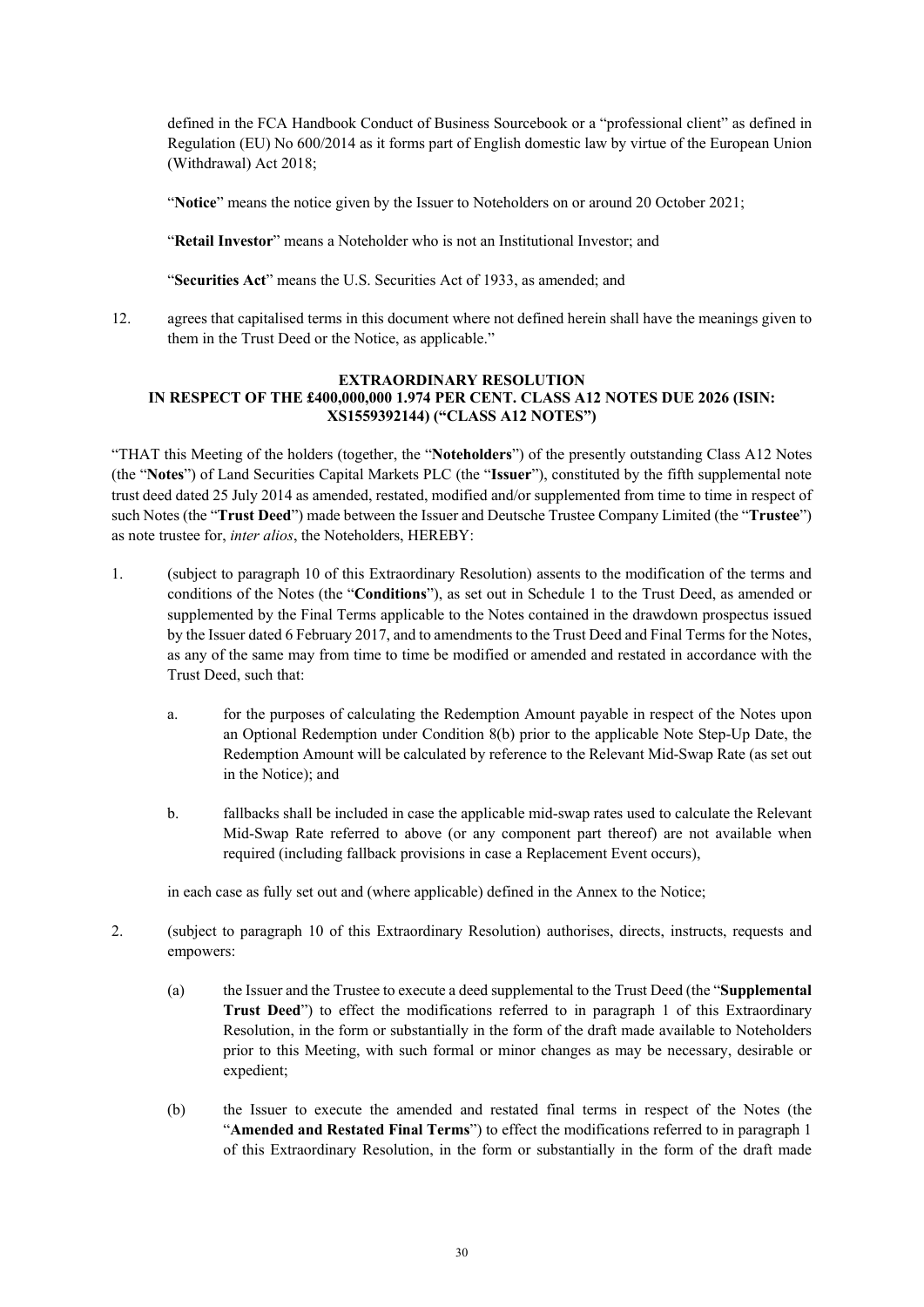available to Noteholders prior to this Meeting, with such formal or minor changes as may be necessary, desirable or expedient; and

- (c) the Trustee to execute and to do all such other deeds, instruments, acts and things as may be necessary, desirable or expedient in its sole opinion to carry out and to give effect to this Extraordinary Resolution and the implementation of the modifications referred to in paragraph 1 of this Extraordinary Resolution;
- 3. (subject to paragraph 10 of this Extraordinary Resolution) discharges and exonerates the Trustee from all liability for which they may have become or may become responsible under the Trust Deed or the Notes or any document related thereto in respect of any act or omission in connection with the passing of this Extraordinary Resolution or its implementation, the modifications referred to in paragraph 1 of this Extraordinary Resolution or the implementation of those modifications or the executing of any deeds, agreements, documents (including the Supplemental Trust Deed and the Amended and Restated Final Terms) or instructions, the performance of any acts, matters or things to be done to carry out and give effect to the matters contemplated in the Supplemental Trust Deed, the Amended and Restated Final Terms, the Notice or this Extraordinary Resolution;
- 4. (subject to paragraph 10 of this Extraordinary Resolution) irrevocably waives any claim that the Noteholders may have against the Trustee arising as a result of any loss or damage which they may suffer or incur as a result of the Trustee acting upon this Extraordinary Resolution (including but not limited to circumstances where it is subsequently found that this Extraordinary Resolution is not valid or binding on the holders) and the Noteholders further confirm that the Noteholders will not seek to hold the Trustee liable for any such loss or damage;
- 5. (subject to paragraph 10 of this Extraordinary Resolution) expressly agrees and undertakes to indemnify and hold harmless the Trustee from and against all losses, liabilities, damages, costs, charges and expenses which may be suffered or incurred by them as a result of any claims (whether or not successful, compromised or settled), actions, demands or proceedings brought against the Trustee and against all losses, costs, charges or expenses (including legal fees) which the Trustee may suffer or incur which in any case arise as a result of the Trustee acting in accordance with the Extraordinary Resolution and the Trust Deed;
- 6. (subject to paragraph 10 of this Extraordinary Resolution) sanctions and assents to every abrogation, modification, compromise or arrangement in respect of the rights of the Noteholders appertaining to the Notes against the Issuer, whether or not such rights arise under the Trust Deed, the Conditions or otherwise, involved in, resulting from or to be effected by the amendments referred to in paragraphs 1 and 2 of this Extraordinary Resolution and their implementation;
- 7. (subject to paragraph 10 of this Extraordinary Resolution) waives any and all conditions precedent in respect of the execution and delivery of the Supplemental Trust Deed and the Amended and Restated Final Terms and implementation of this Extraordinary Resolution;
- 8. (subject to paragraph 10 of this Extraordinary Resolution) approves that the Trustee be and is hereby authorised, directed, instructed, requested and empowered not to obtain any legal opinions in relation to, or to enquire into the power and capacity of any person to enter into, the Supplemental Trust Deed and/or the Amended and Restated Final Terms, or the due execution and delivery thereof by any party thereto or the validity or enforceability thereof;
- 9. (subject to paragraph 10 of this Extraordinary Resolution) discharges and exonerates the Issuer from all liability for which it may have become or may become responsible under the Trust Deed, the Notes or any document related thereto in respect of any act or omission in connection with the passing of this Extraordinary Resolution or the executing of any deeds, agreements, documents or instructions, the performance of any acts, matters or things to be done to carry out and give effect to the matters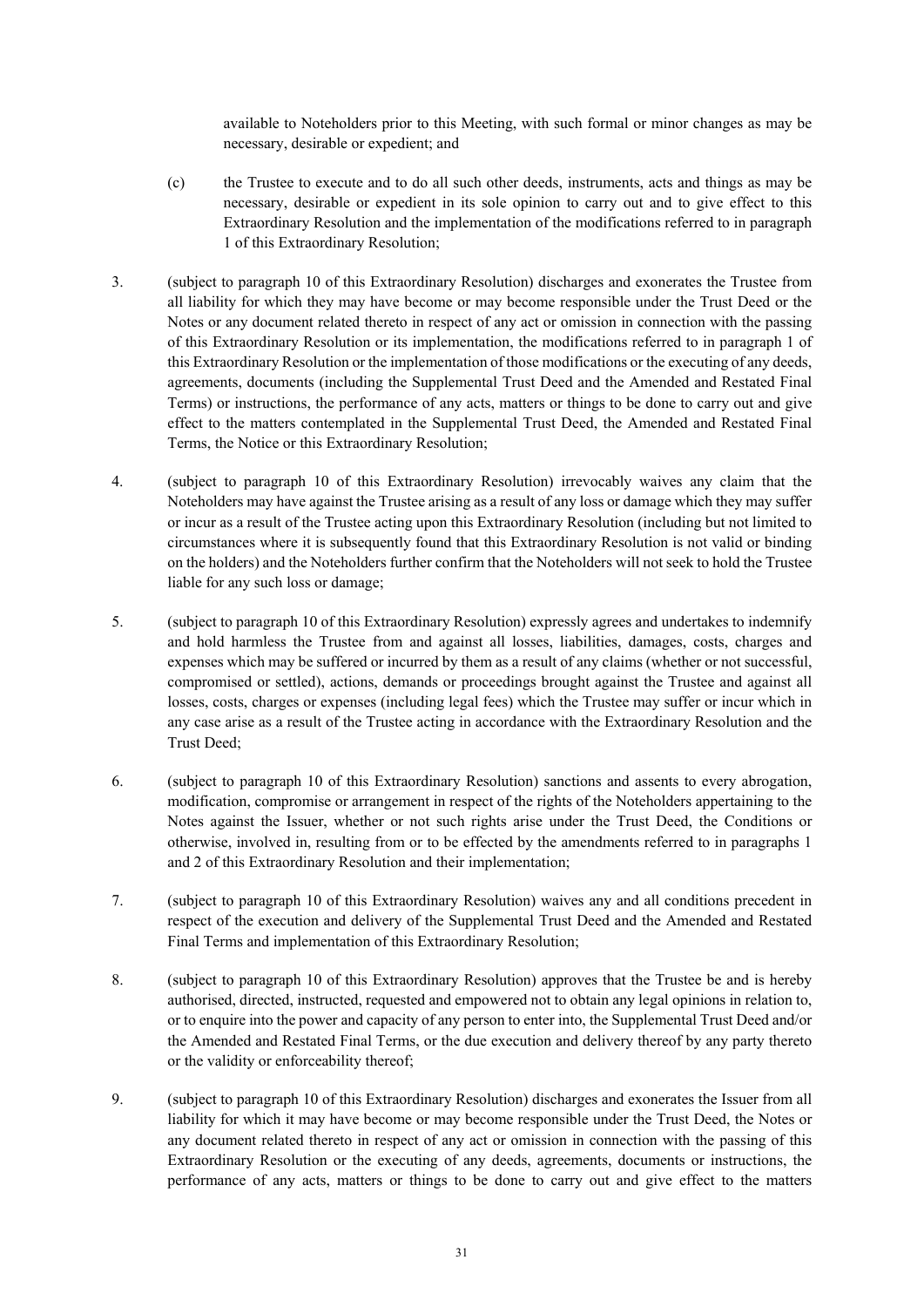contemplated in the Supplemental Trust Deed, the Amended and Restated Final Terms, the Notice or this Extraordinary Resolution;

- 10. declares that the implementation of this Extraordinary Resolution shall be conditional on:
	- (a) the passing of this Extraordinary Resolution; and
	- (b) the quorum required for, and the requisite majority of votes cast at, this Meeting being satisfied by Eligible Holders only, irrespective of any participation at this Meeting by Ineligible Holders (and would also have been so satisfied if any Ineligible Holders who provide confirmation of their status as Ineligible Holders and waive their right to attend and vote (or be represented) at the Meeting had actually participated at the Meeting) and further resolves that, if the Extraordinary Resolution is passed at this Meeting but such condition is not satisfied, the chairperson of this Meeting is hereby authorised, directed, instructed, requested and empowered to adjourn this Meeting until such date, not less than 14 days nor more than 42 days later, and time and place as may be appointed by the chairperson of this Meeting and approved by the Trustee, for the purpose of reconsidering resolutions 1 to 12 of this Extraordinary Resolution with the exception of resolution 10(b) of this Extraordinary Resolution, and in place of the foregoing provisions of resolution 10(b) the relevant condition will be satisfied if the quorum required for, and the requisite majority of votes cast at, the adjourned Meeting are satisfied by Eligible Holders only, irrespective of any participation at the adjourned Meeting by Ineligible Holders (and would also have been so satisfied if any Ineligible Holders who provide confirmation of their status as Ineligible Holders and waive their right to attend and vote (or be represented) at the adjourned Meeting had actually participated at the adjourned Meeting);
- 11. acknowledges that the following terms, as used in this Extraordinary Resolution, shall have the meanings given below:

"**Consent Solicitation in respect of the Notes**" means the invitation by the Issuer to all Eligible Holders to consent to the modification of the Conditions relating to the Notes and amendments to the Trust Deed and final terms for the Notes, as described in the Consent Solicitation Memorandum and as the same may be amended in accordance with its terms;

"**Consent Solicitation Memorandum**" means the consent solicitation memorandum dated 20 October 2021 prepared by the Issuer in relation to the Consent Solicitation in respect of the Notes;

"**Eligible Holder**" means each Noteholder who is (a) located and resident outside the United States and not a U.S. person or acting for the account or benefit of a U.S. person (in each case, as defined in Regulation S under the Securities Act), and (b) otherwise a person to whom the Consent Solicitation in respect of the Notes can be lawfully made and that may lawfully participate in the Consent Solicitation in respect of the Notes;

"Ineligible Holder" means each Noteholder who is not an Eligible Holder;

"**Institutional Investor**" means a Noteholder that is (i) an "eligible counterparty" or a "professional client", each as defined in Directive 2014/65/EU (as amended); or (ii) an "eligible counterparty" as defined in the FCA Handbook Conduct of Business Sourcebook or a "professional client" as defined in Regulation (EU) No 600/2014 as it forms part of English domestic law by virtue of the European Union (Withdrawal) Act 2018;

"**Notice**" means the notice given by the Issuer to Noteholders on or around 20 October 2021;

"**Retail Investor**" means a Noteholder who is not an Institutional Investor; and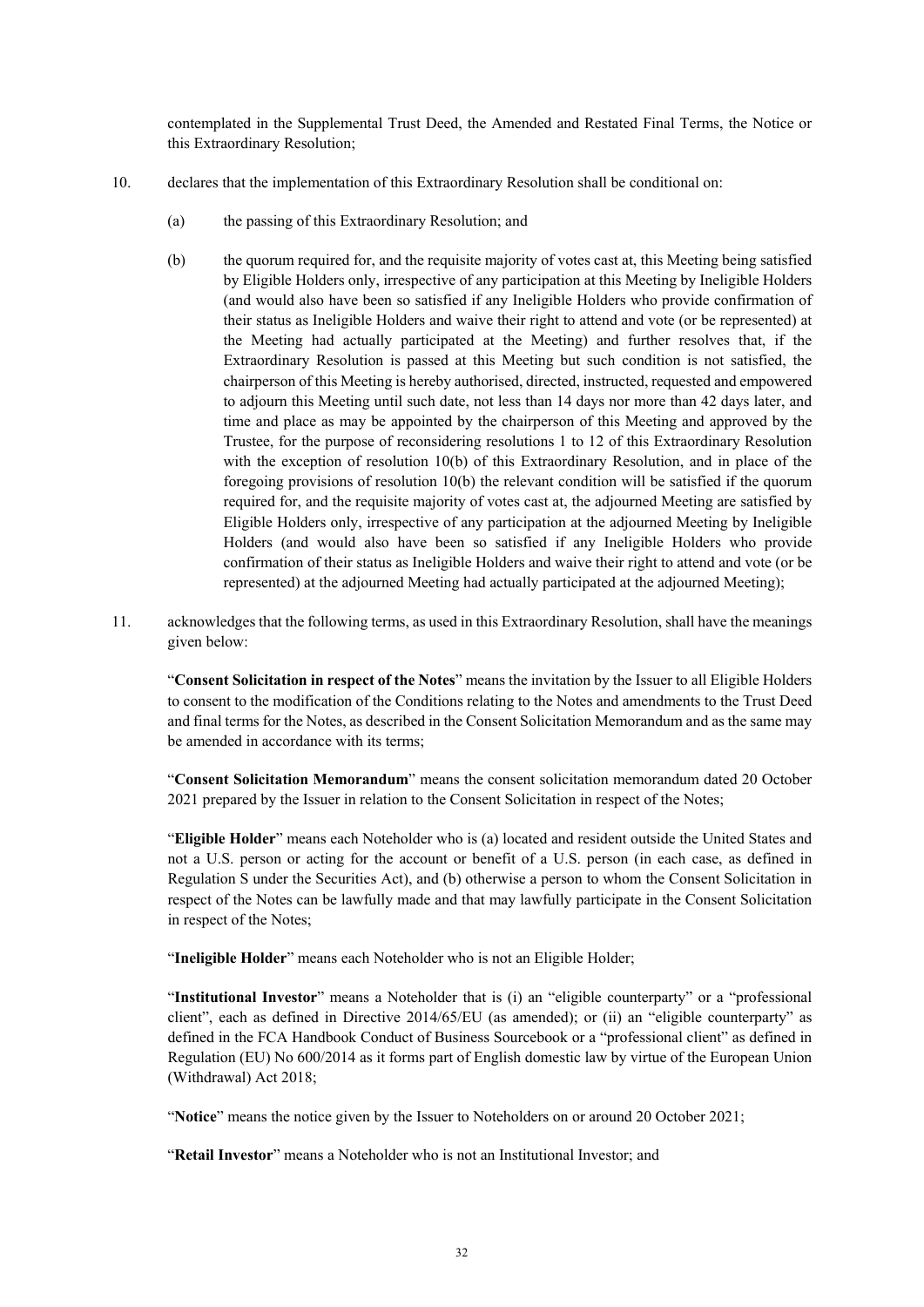#### "**Securities Act**" means the U.S. Securities Act of 1933, as amended; and

12. agrees that capitalised terms in this document where not defined herein shall have the meanings given to them in the Trust Deed or the Notice, as applicable."

### **EXTRAORDINARY RESOLUTION IN RESPECT OF THE £300,000,000 2.399 PER CENT. CLASS A13 NOTES DUE 2031 (ISIN: XS1559392490) ("CLASS A13 NOTES")**

"THAT this Meeting of the holders (together, the "**Noteholders**") of the presently outstanding Class A13 Notes (the "**Notes**") of Land Securities Capital Markets PLC (the "**Issuer**"), constituted by the fifth supplemental note trust deed dated 25 July 2014 as amended, restated, modified and/or supplemented from time to time in respect of such Notes (the "**Trust Deed**") made between the Issuer and Deutsche Trustee Company Limited (the "**Trustee**") as note trustee for, *inter alios*, the Noteholders, HEREBY:

- 1. (subject to paragraph 10 of this Extraordinary Resolution) assents to the modification of the terms and conditions of the Notes (the "**Conditions**"), as set out in Schedule 1 to the Trust Deed, as amended or supplemented by the Final Terms applicable to the Notes contained in the drawdown prospectus issued by the Issuer dated 6 February 2017, and to amendments to the Trust Deed and Final Terms for the Notes, as any of the same may from time to time be modified or amended and restated in accordance with the Trust Deed, such that:
	- a. for the purposes of calculating the Redemption Amount payable in respect of the Notes upon an Optional Redemption under Condition 8(b) prior to the applicable Note Step-Up Date, the Redemption Amount will be calculated by reference to the Relevant Mid-Swap Rate (as set out in the Notice); and
	- b. fallbacks shall be included in case the applicable mid-swap rates used to calculate the Relevant Mid-Swap Rate referred to above (or any component part thereof) are not available when required (including fallback provisions in case a Replacement Event occurs),

in each case as fully set out and (where applicable) defined in the Annex to the Notice;

- 2. (subject to paragraph 10 of this Extraordinary Resolution) authorises, directs, instructs, requests and empowers:
	- (a) the Issuer and the Trustee to execute a deed supplemental to the Trust Deed (the "**Supplemental Trust Deed**") to effect the modifications referred to in paragraph 1 of this Extraordinary Resolution, in the form or substantially in the form of the draft made available to Noteholders prior to this Meeting, with such formal or minor changes as may be necessary, desirable or expedient;
	- (b) the Issuer to execute the amended and restated final terms in respect of the Notes (the "**Amended and Restated Final Terms**") to effect the modifications referred to in paragraph 1 of this Extraordinary Resolution, in the form or substantially in the form of the draft made available to Noteholders prior to this Meeting, with such formal or minor changes as may be necessary, desirable or expedient; and
	- (c) the Trustee to execute and to do all such other deeds, instruments, acts and things as may be necessary, desirable or expedient in its sole opinion to carry out and to give effect to this Extraordinary Resolution and the implementation of the modifications referred to in paragraph 1 of this Extraordinary Resolution;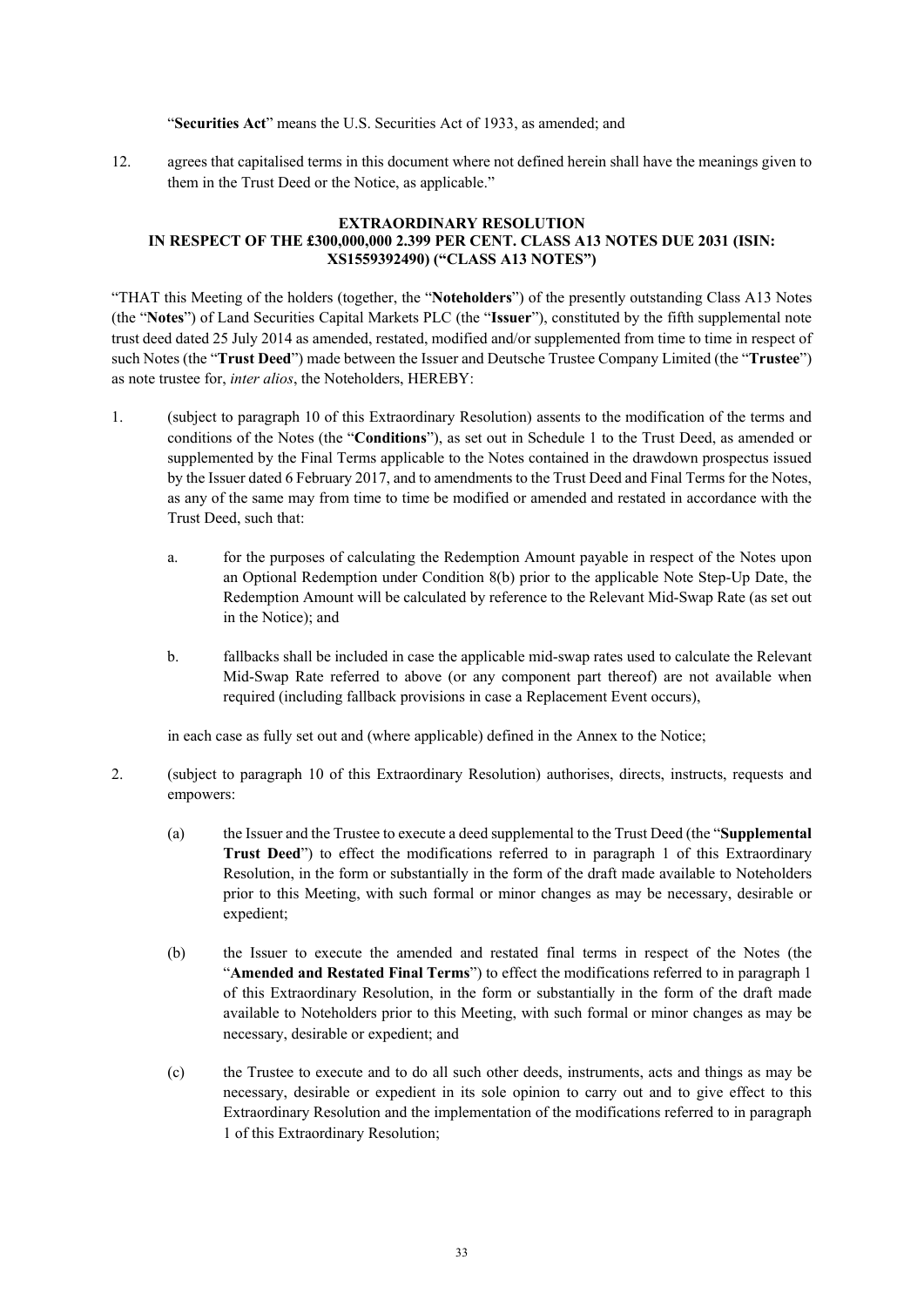- 3. (subject to paragraph 10 of this Extraordinary Resolution) discharges and exonerates the Trustee from all liability for which they may have become or may become responsible under the Trust Deed or the Notes or any document related thereto in respect of any act or omission in connection with the passing of this Extraordinary Resolution or its implementation, the modifications referred to in paragraph 1 of this Extraordinary Resolution or the implementation of those modifications or the executing of any deeds, agreements, documents (including the Supplemental Trust Deed and the Amended and Restated Final Terms) or instructions, the performance of any acts, matters or things to be done to carry out and give effect to the matters contemplated in the Supplemental Trust Deed, the Amended and Restated Final Terms, the Notice or this Extraordinary Resolution;
- 4. (subject to paragraph 10 of this Extraordinary Resolution) irrevocably waives any claim that the Noteholders may have against the Trustee arising as a result of any loss or damage which they may suffer or incur as a result of the Trustee acting upon this Extraordinary Resolution (including but not limited to circumstances where it is subsequently found that this Extraordinary Resolution is not valid or binding on the holders) and the Noteholders further confirm that the Noteholders will not seek to hold the Trustee liable for any such loss or damage;
- 5. (subject to paragraph 10 of this Extraordinary Resolution) expressly agrees and undertakes to indemnify and hold harmless the Trustee from and against all losses, liabilities, damages, costs, charges and expenses which may be suffered or incurred by them as a result of any claims (whether or not successful, compromised or settled), actions, demands or proceedings brought against the Trustee and against all losses, costs, charges or expenses (including legal fees) which the Trustee may suffer or incur which in any case arise as a result of the Trustee acting in accordance with the Extraordinary Resolution and the Trust Deed;
- 6. (subject to paragraph 10 of this Extraordinary Resolution) sanctions and assents to every abrogation, modification, compromise or arrangement in respect of the rights of the Noteholders appertaining to the Notes against the Issuer, whether or not such rights arise under the Trust Deed, the Conditions or otherwise, involved in, resulting from or to be effected by the amendments referred to in paragraphs 1 and 2 of this Extraordinary Resolution and their implementation;
- 7. (subject to paragraph 10 of this Extraordinary Resolution) waives any and all conditions precedent in respect of the execution and delivery of the Supplemental Trust Deed and the Amended and Restated Final Terms and implementation of this Extraordinary Resolution;
- 8. (subject to paragraph 10 of this Extraordinary Resolution) approves that the Trustee be and is hereby authorised, directed, instructed, requested and empowered not to obtain any legal opinions in relation to, or to enquire into the power and capacity of any person to enter into, the Supplemental Trust Deed and/or the Amended and Restated Final Terms, or the due execution and delivery thereof by any party thereto or the validity or enforceability thereof;
- 9. (subject to paragraph 10 of this Extraordinary Resolution) discharges and exonerates the Issuer from all liability for which it may have become or may become responsible under the Trust Deed, the Notes or any document related thereto in respect of any act or omission in connection with the passing of this Extraordinary Resolution or the executing of any deeds, agreements, documents or instructions, the performance of any acts, matters or things to be done to carry out and give effect to the matters contemplated in the Supplemental Trust Deed, the Amended and Restated Final Terms, the Notice or this Extraordinary Resolution;
- 10. declares that the implementation of this Extraordinary Resolution shall be conditional on:
	- (a) the passing of this Extraordinary Resolution; and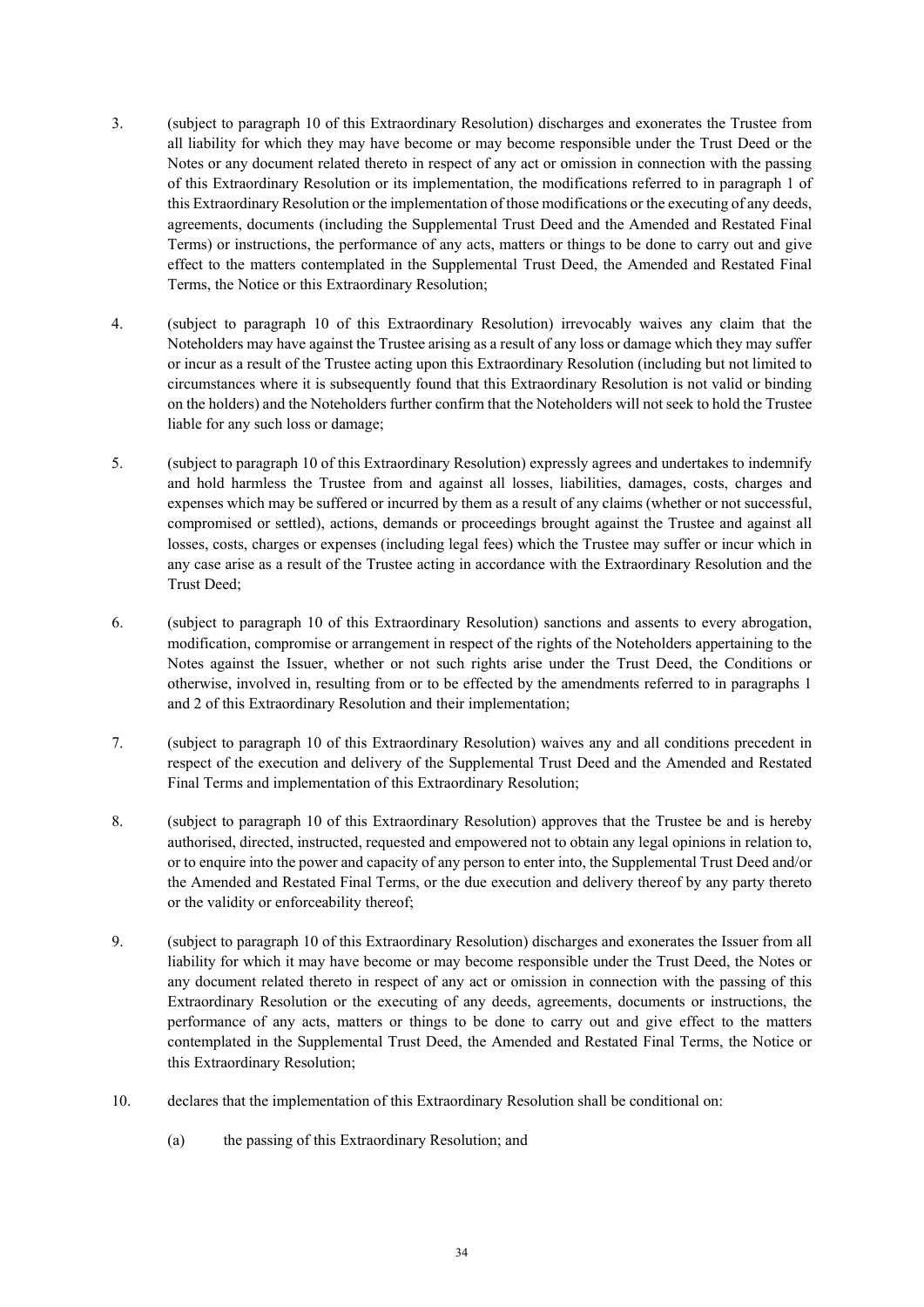- (b) the quorum required for, and the requisite majority of votes cast at, this Meeting being satisfied by Eligible Holders only, irrespective of any participation at this Meeting by Ineligible Holders (and would also have been so satisfied if any Ineligible Holders who provide confirmation of their status as Ineligible Holders and waive their right to attend and vote (or be represented) at the Meeting had actually participated at the Meeting) and further resolves that, if the Extraordinary Resolution is passed at this Meeting but such condition is not satisfied, the chairperson of this Meeting is hereby authorised, directed, instructed, requested and empowered to adjourn this Meeting until such date, not less than 14 days nor more than 42 days later, and time and place as may be appointed by the chairperson of this Meeting and approved by the Trustee, for the purpose of reconsidering resolutions 1 to 12 of this Extraordinary Resolution with the exception of resolution 10(b) of this Extraordinary Resolution, and in place of the foregoing provisions of resolution 10(b) the relevant condition will be satisfied if the quorum required for, and the requisite majority of votes cast at, the adjourned Meeting are satisfied by Eligible Holders only, irrespective of any participation at the adjourned Meeting by Ineligible Holders (and would also have been so satisfied if any Ineligible Holders who provide confirmation of their status as Ineligible Holders and waive their right to attend and vote (or be represented) at the adjourned Meeting had actually participated at the adjourned Meeting);
- 11. acknowledges that the following terms, as used in this Extraordinary Resolution, shall have the meanings given below:

"**Consent Solicitation in respect of the Notes**" means the invitation by the Issuer to all Eligible Holders to consent to the modification of the Conditions relating to the Notes and amendments to the Trust Deed and final terms for the Notes, as described in the Consent Solicitation Memorandum and as the same may be amended in accordance with its terms;

"**Consent Solicitation Memorandum**" means the consent solicitation memorandum dated 20 October 2021 prepared by the Issuer in relation to the Consent Solicitation in respect of the Notes;

"**Eligible Holder**" means each Noteholder who is (a) located and resident outside the United States and not a U.S. person or acting for the account or benefit of a U.S. person (in each case, as defined in Regulation S under the Securities Act), and (b) otherwise a person to whom the Consent Solicitation in respect of the Notes can be lawfully made and that may lawfully participate in the Consent Solicitation in respect of the Notes;

"**Ineligible Holder**" means each Noteholder who is not an Eligible Holder;

"**Institutional Investor**" means a Noteholder that is (i) an "eligible counterparty" or a "professional client", each as defined in Directive 2014/65/EU (as amended); or (ii) an "eligible counterparty" as defined in the FCA Handbook Conduct of Business Sourcebook or a "professional client" as defined in Regulation (EU) No 600/2014 as it forms part of English domestic law by virtue of the European Union (Withdrawal) Act 2018;

"**Notice**" means the notice given by the Issuer to Noteholders on or around 20 October 2021;

"**Retail Investor**" means a Noteholder who is not an Institutional Investor; and

"**Securities Act**" means the U.S. Securities Act of 1933, as amended; and

12. agrees that capitalised terms in this document where not defined herein shall have the meanings given to them in the Trust Deed or the Notice, as applicable."

#### **EXTRAORDINARY RESOLUTION**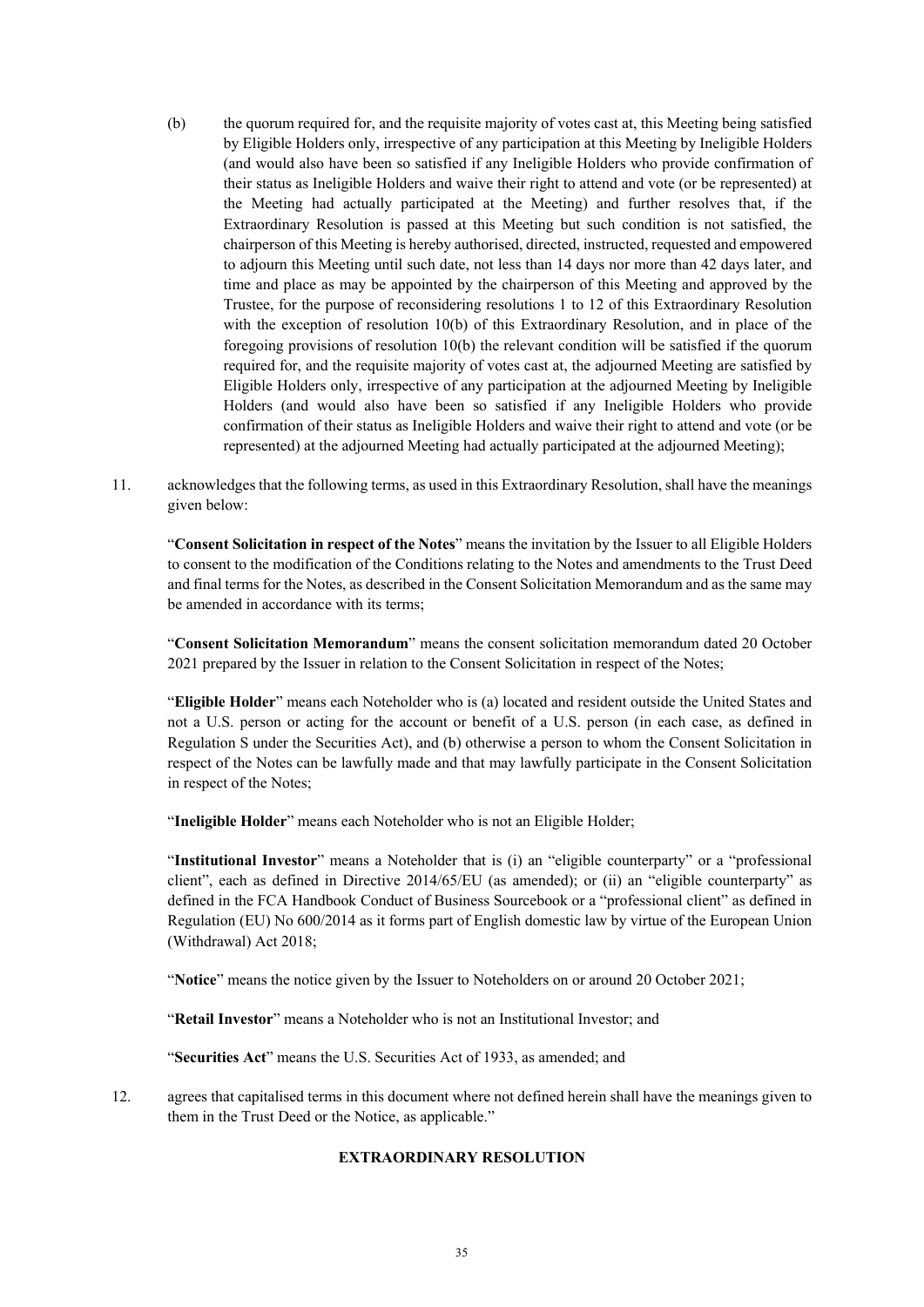### **IN RESPECT OF THE £500,000,000 2.625 PER CENT. CLASS A14 NOTES DUE 2039 (ISIN: XS1687484698) ("CLASS A14 NOTES")**

"THAT this Meeting of the holders (together, the "**Noteholders**") of the presently outstanding Class A14 Notes (the "**Notes**") of Land Securities Capital Markets PLC (the "**Issuer**"), constituted by the sixth supplemental note trust deed dated 2 August 2017 as amended, restated, modified and/or supplemented from time to time in respect of such Notes (the "**Trust Deed**") made between the Issuer and Deutsche Trustee Company Limited (the "**Trustee**") as note trustee for, *inter alios*, the Noteholders, HEREBY:

- 1. (subject to paragraph 10 of this Extraordinary Resolution) assents to the modification of the terms and conditions of the Notes (the "**Conditions**"), as set out in Schedule 1 to the Trust Deed, as completed by the Final Terms applicable to the Notes dated 20 September 2017, and to amendments to the Trust Deed and Final Terms for the Notes, as any of the same may from time to time be modified or amended and restated in accordance with the Trust Deed, such that:
	- a. for the purposes of calculating the Redemption Amount payable in respect of the Notes upon an Optional Redemption under Condition 8(b) prior to the applicable Note Step-Up Date, the Redemption Amount will be calculated by reference to the Relevant Mid-Swap Rate (as set out in the Notice); and
	- b. fallbacks shall be included in case the applicable mid-swap rates used to calculate the Relevant Mid-Swap Rate referred to above (or any component part thereof) are not available when required (including fallback provisions in case a Replacement Event occurs),

in each case as fully set out and (where applicable) defined in the Annex to the Notice;

- 2. (subject to paragraph 10 of this Extraordinary Resolution) authorises, directs, instructs, requests and empowers:
	- (a) the Issuer and the Trustee to execute a deed supplemental to the Trust Deed (the "**Supplemental Trust Deed**") to effect the modifications referred to in paragraph 1 of this Extraordinary Resolution, in the form or substantially in the form of the draft made available to Noteholders prior to this Meeting, with such formal or minor changes as may be necessary, desirable or expedient;
	- (b) the Issuer to execute the amended and restated final terms in respect of the Notes (the "**Amended and Restated Final Terms**") to effect the modifications referred to in paragraph 1 of this Extraordinary Resolution, in the form or substantially in the form of the draft made available to Noteholders prior to this Meeting, with such formal or minor changes as may be necessary, desirable or expedient; and
	- (c) the Trustee to execute and to do all such other deeds, instruments, acts and things as may be necessary, desirable or expedient in its sole opinion to carry out and to give effect to this Extraordinary Resolution and the implementation of the modifications referred to in paragraph 1 of this Extraordinary Resolution;
- 3. (subject to paragraph 10 of this Extraordinary Resolution) discharges and exonerates the Trustee from all liability for which they may have become or may become responsible under the Trust Deed or the Notes or any document related thereto in respect of any act or omission in connection with the passing of this Extraordinary Resolution or its implementation, the modifications referred to in paragraph 1 of this Extraordinary Resolution or the implementation of those modifications or the executing of any deeds, agreements, documents (including the Supplemental Trust Deed and the Amended and Restated Final Terms) or instructions, the performance of any acts, matters or things to be done to carry out and give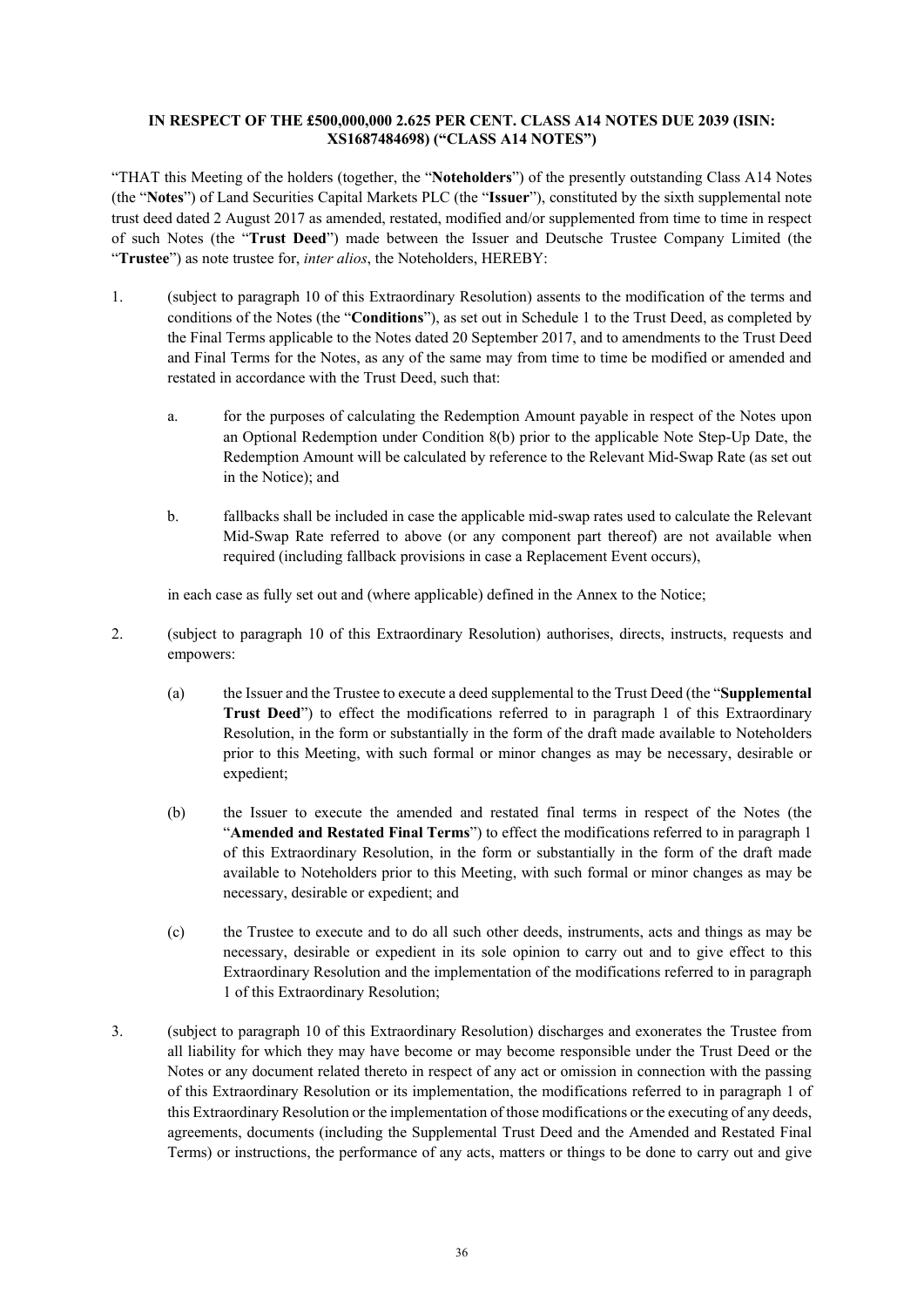effect to the matters contemplated in the Supplemental Trust Deed, the Amended and Restated Final Terms, the Notice or this Extraordinary Resolution;

- 4. (subject to paragraph 10 of this Extraordinary Resolution) irrevocably waives any claim that the Noteholders may have against the Trustee arising as a result of any loss or damage which they may suffer or incur as a result of the Trustee acting upon this Extraordinary Resolution (including but not limited to circumstances where it is subsequently found that this Extraordinary Resolution is not valid or binding on the holders) and the Noteholders further confirm that the Noteholders will not seek to hold the Trustee liable for any such loss or damage;
- 5. (subject to paragraph 10 of this Extraordinary Resolution) expressly agrees and undertakes to indemnify and hold harmless the Trustee from and against all losses, liabilities, damages, costs, charges and expenses which may be suffered or incurred by them as a result of any claims (whether or not successful, compromised or settled), actions, demands or proceedings brought against the Trustee and against all losses, costs, charges or expenses (including legal fees) which the Trustee may suffer or incur which in any case arise as a result of the Trustee acting in accordance with the Extraordinary Resolution and the Trust Deed;
- 6. (subject to paragraph 10 of this Extraordinary Resolution) sanctions and assents to every abrogation, modification, compromise or arrangement in respect of the rights of the Noteholders appertaining to the Notes against the Issuer, whether or not such rights arise under the Trust Deed, the Conditions or otherwise, involved in, resulting from or to be effected by the amendments referred to in paragraphs 1 and 2 of this Extraordinary Resolution and their implementation;
- 7. (subject to paragraph 10 of this Extraordinary Resolution) waives any and all conditions precedent in respect of the execution and delivery of the Supplemental Trust Deed and the Amended and Restated Final Terms and implementation of this Extraordinary Resolution;
- 8. (subject to paragraph 10 of this Extraordinary Resolution) approves that the Trustee be and is hereby authorised, directed, instructed, requested and empowered not to obtain any legal opinions in relation to, or to enquire into the power and capacity of any person to enter into, the Supplemental Trust Deed and/or the Amended and Restated Final Terms, or the due execution and delivery thereof by any party thereto or the validity or enforceability thereof;
- 9. (subject to paragraph 10 of this Extraordinary Resolution) discharges and exonerates the Issuer from all liability for which it may have become or may become responsible under the Trust Deed, the Notes or any document related thereto in respect of any act or omission in connection with the passing of this Extraordinary Resolution or the executing of any deeds, agreements, documents or instructions, the performance of any acts, matters or things to be done to carry out and give effect to the matters contemplated in the Supplemental Trust Deed, the Amended and Restated Final Terms, the Notice or this Extraordinary Resolution;
- 10. declares that the implementation of this Extraordinary Resolution shall be conditional on:
	- (a) the passing of this Extraordinary Resolution; and
	- (b) the quorum required for, and the requisite majority of votes cast at, this Meeting being satisfied by Eligible Holders only, irrespective of any participation at this Meeting by Ineligible Holders (and would also have been so satisfied if any Ineligible Holders who provide confirmation of their status as Ineligible Holders and waive their right to attend and vote (or be represented) at the Meeting had actually participated at the Meeting) and further resolves that, if the Extraordinary Resolution is passed at this Meeting but such condition is not satisfied, the chairperson of this Meeting is hereby authorised, directed, instructed, requested and empowered to adjourn this Meeting until such date, not less than 14 days nor more than 42 days later, and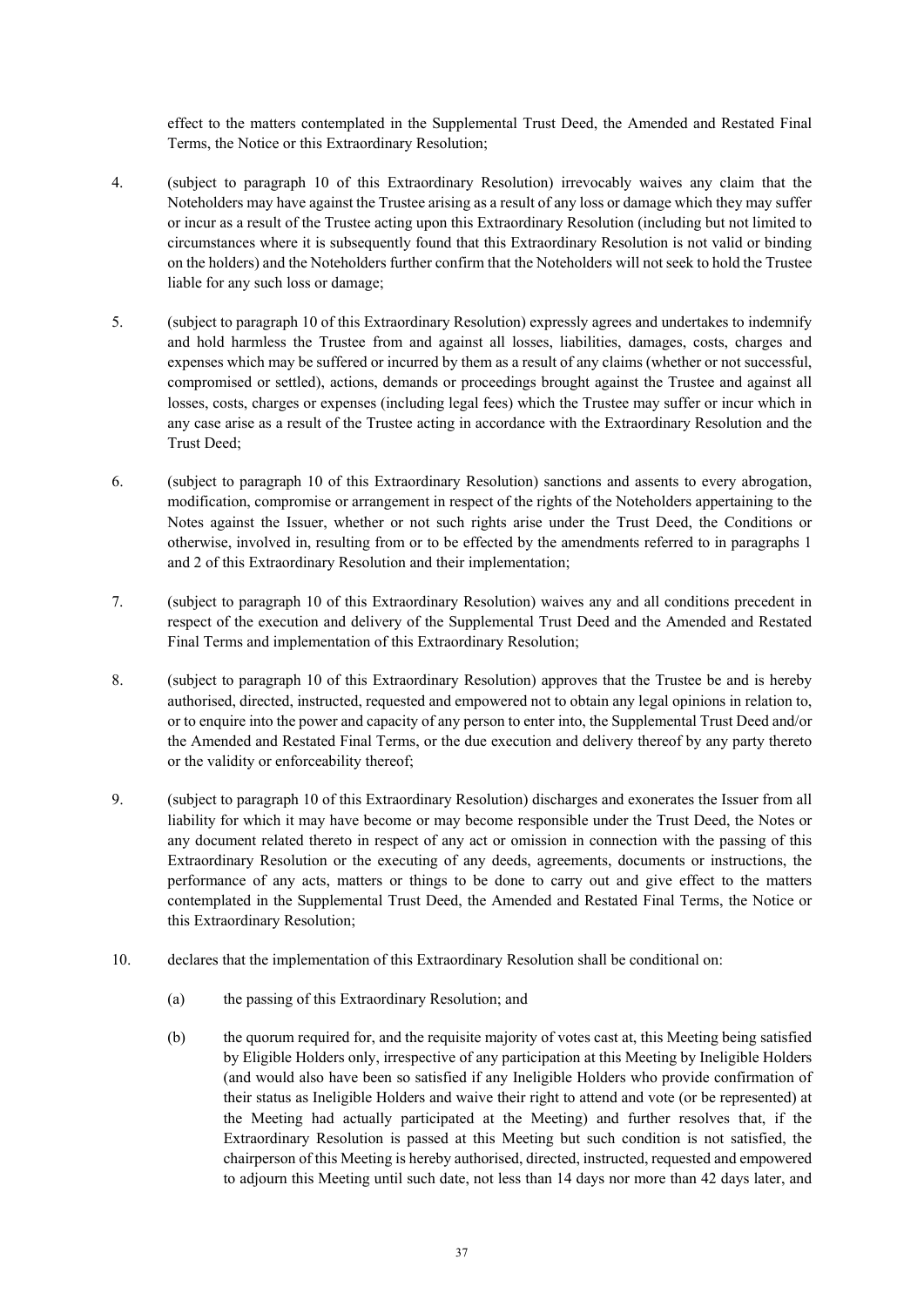time and place as may be appointed by the chairperson of this Meeting and approved by the Trustee, for the purpose of reconsidering resolutions 1 to 12 of this Extraordinary Resolution with the exception of resolution 10(b) of this Extraordinary Resolution, and in place of the foregoing provisions of resolution 10(b) the relevant condition will be satisfied if the quorum required for, and the requisite majority of votes cast at, the adjourned Meeting are satisfied by Eligible Holders only, irrespective of any participation at the adjourned Meeting by Ineligible Holders (and would also have been so satisfied if any Ineligible Holders who provide confirmation of their status as Ineligible Holders and waive their right to attend and vote (or be represented) at the adjourned Meeting had actually participated at the adjourned Meeting);

11. acknowledges that the following terms, as used in this Extraordinary Resolution, shall have the meanings given below:

"**Consent Solicitation in respect of the Notes**" means the invitation by the Issuer to all Eligible Holders to consent to the modification of the Conditions relating to the Notes and amendments to the Trust Deed and final terms for the Notes, as described in the Consent Solicitation Memorandum and as the same may be amended in accordance with its terms;

"**Consent Solicitation Memorandum**" means the consent solicitation memorandum dated 20 October 2021 prepared by the Issuer in relation to the Consent Solicitation in respect of the Notes;

"**Eligible Holder**" means each Noteholder who is (a) located and resident outside the United States and not a U.S. person or acting for the account or benefit of a U.S. person (in each case, as defined in Regulation S under the Securities Act), and (b) otherwise a person to whom the Consent Solicitation in respect of the Notes can be lawfully made and that may lawfully participate in the Consent Solicitation in respect of the Notes;

"**Ineligible Holder**" means each Noteholder who is not an Eligible Holder;

"**Institutional Investor**" means a Noteholder that is (i) an "eligible counterparty" or a "professional client", each as defined in Directive 2014/65/EU (as amended); or (ii) an "eligible counterparty" as defined in the FCA Handbook Conduct of Business Sourcebook or a "professional client" as defined in Regulation (EU) No 600/2014 as it forms part of English domestic law by virtue of the European Union (Withdrawal) Act 2018;

"**Notice**" means the notice given by the Issuer to Noteholders on or around 20 October 2021;

"**Retail Investor**" means a Noteholder who is not an Institutional Investor; and

"**Securities Act**" means the U.S. Securities Act of 1933, as amended; and

12. agrees that capitalised terms in this document where not defined herein shall have the meanings given to them in the Trust Deed or the Notice, as applicable."

#### **EXTRAORDINARY RESOLUTION IN RESPECT OF THE £500,000,000 2.750 PER CENT. CLASS A15 NOTES DUE 2059 (ISIN: XS1687484771) ("CLASS A15 NOTES")**

"THAT this Meeting of the holders (together, the "**Noteholders**") of the presently outstanding Class A15 Notes (the "**Notes**") of Land Securities Capital Markets PLC (the "**Issuer**"), constituted by the sixth supplemental note trust deed dated 2 August 2017 as amended, restated, modified and/or supplemented from time to time in respect of such Notes (the "**Trust Deed**") made between the Issuer and Deutsche Trustee Company Limited (the "**Trustee**") as note trustee for, *inter alios*, the Noteholders, HEREBY: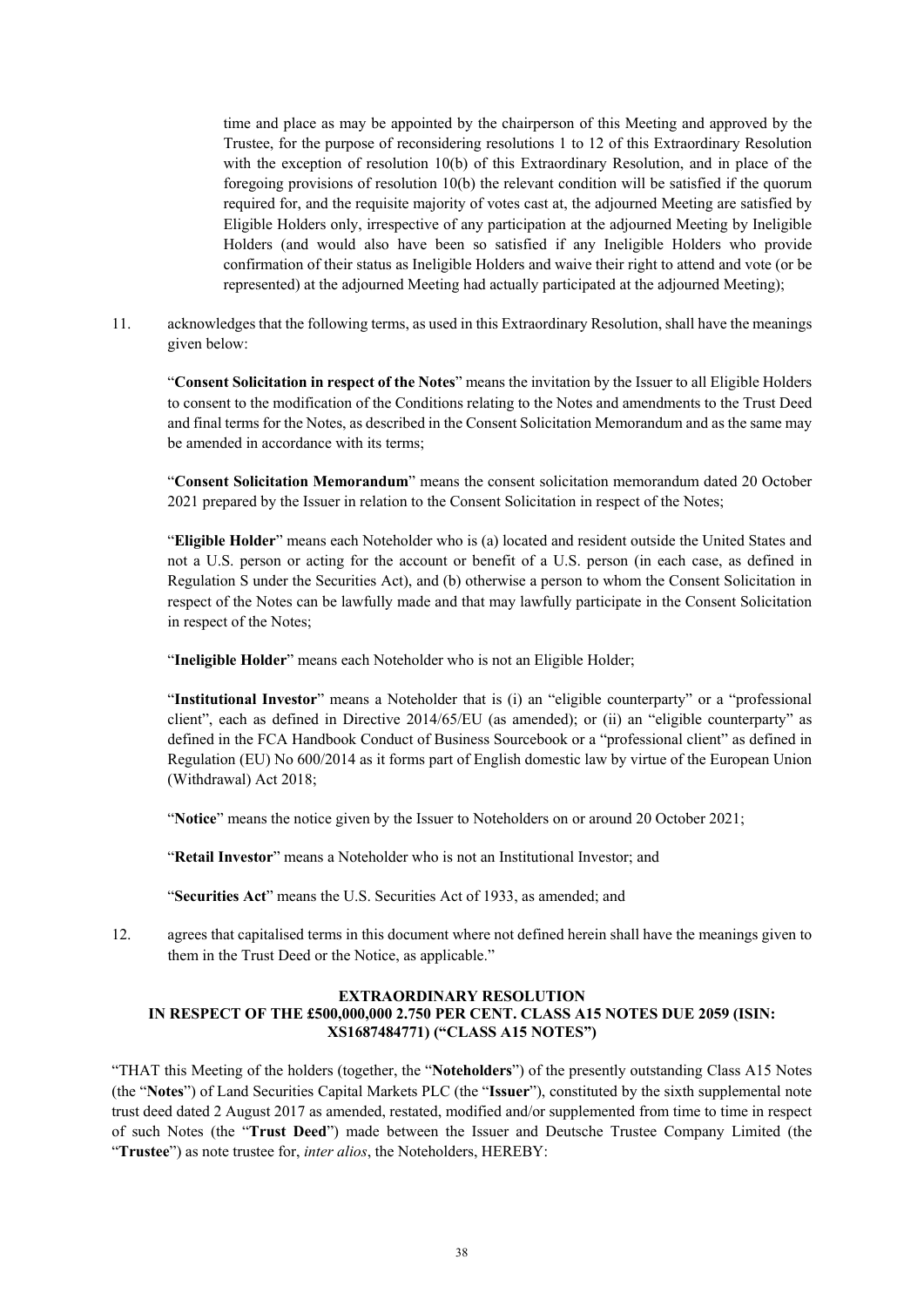- 1. (subject to paragraph 10 of this Extraordinary Resolution) assents to the modification of the terms and conditions of the Notes (the "**Conditions**"), as set out in Schedule 1 to the Trust Deed, as completed by the Final Terms applicable to the Notes dated 20 September 2017, and to amendments to the Trust Deed and Final Terms for the Notes, as any of the same may from time to time be modified or amended and restated in accordance with the Trust Deed, such that:
	- a. for the purposes of calculating the Redemption Amount payable in respect of the Notes upon an Optional Redemption under Condition 8(b) prior to the applicable Note Step-Up Date, the Redemption Amount will be calculated by reference to the Relevant Mid-Swap Rate (as set out in the Notice); and
	- b. fallbacks shall be included in case the applicable mid-swap rates used to calculate the Relevant Mid-Swap Rate referred to above (or any component part thereof) are not available when required (including fallback provisions in case a Replacement Event occurs),

in each case as fully set out and (where applicable) defined in the Annex to the Notice;

- 2. (subject to paragraph 10 of this Extraordinary Resolution) authorises, directs, instructs, requests and empowers:
	- (a) the Issuer and the Trustee to execute a deed supplemental to the Trust Deed (the "**Supplemental Trust Deed**") to effect the modifications referred to in paragraph 1 of this Extraordinary Resolution, in the form or substantially in the form of the draft made available to Noteholders prior to this Meeting, with such formal or minor changes as may be necessary, desirable or expedient;
	- (b) the Issuer to execute the amended and restated final terms in respect of the Notes (the "**Amended and Restated Final Terms**") to effect the modifications referred to in paragraph 1 of this Extraordinary Resolution, in the form or substantially in the form of the draft made available to Noteholders prior to this Meeting, with such formal or minor changes as may be necessary, desirable or expedient; and
	- (c) the Trustee to execute and to do all such other deeds, instruments, acts and things as may be necessary, desirable or expedient in its sole opinion to carry out and to give effect to this Extraordinary Resolution and the implementation of the modifications referred to in paragraph 1 of this Extraordinary Resolution;
- 3. (subject to paragraph 10 of this Extraordinary Resolution) discharges and exonerates the Trustee from all liability for which they may have become or may become responsible under the Trust Deed or the Notes or any document related thereto in respect of any act or omission in connection with the passing of this Extraordinary Resolution or its implementation, the modifications referred to in paragraph 1 of this Extraordinary Resolution or the implementation of those modifications or the executing of any deeds, agreements, documents (including the Supplemental Trust Deed and the Amended and Restated Final Terms) or instructions, the performance of any acts, matters or things to be done to carry out and give effect to the matters contemplated in the Supplemental Trust Deed, the Amended and Restated Final Terms, the Notice or this Extraordinary Resolution;
- 4. (subject to paragraph 10 of this Extraordinary Resolution) irrevocably waives any claim that the Noteholders may have against the Trustee arising as a result of any loss or damage which they may suffer or incur as a result of the Trustee acting upon this Extraordinary Resolution (including but not limited to circumstances where it is subsequently found that this Extraordinary Resolution is not valid or binding on the holders) and the Noteholders further confirm that the Noteholders will not seek to hold the Trustee liable for any such loss or damage;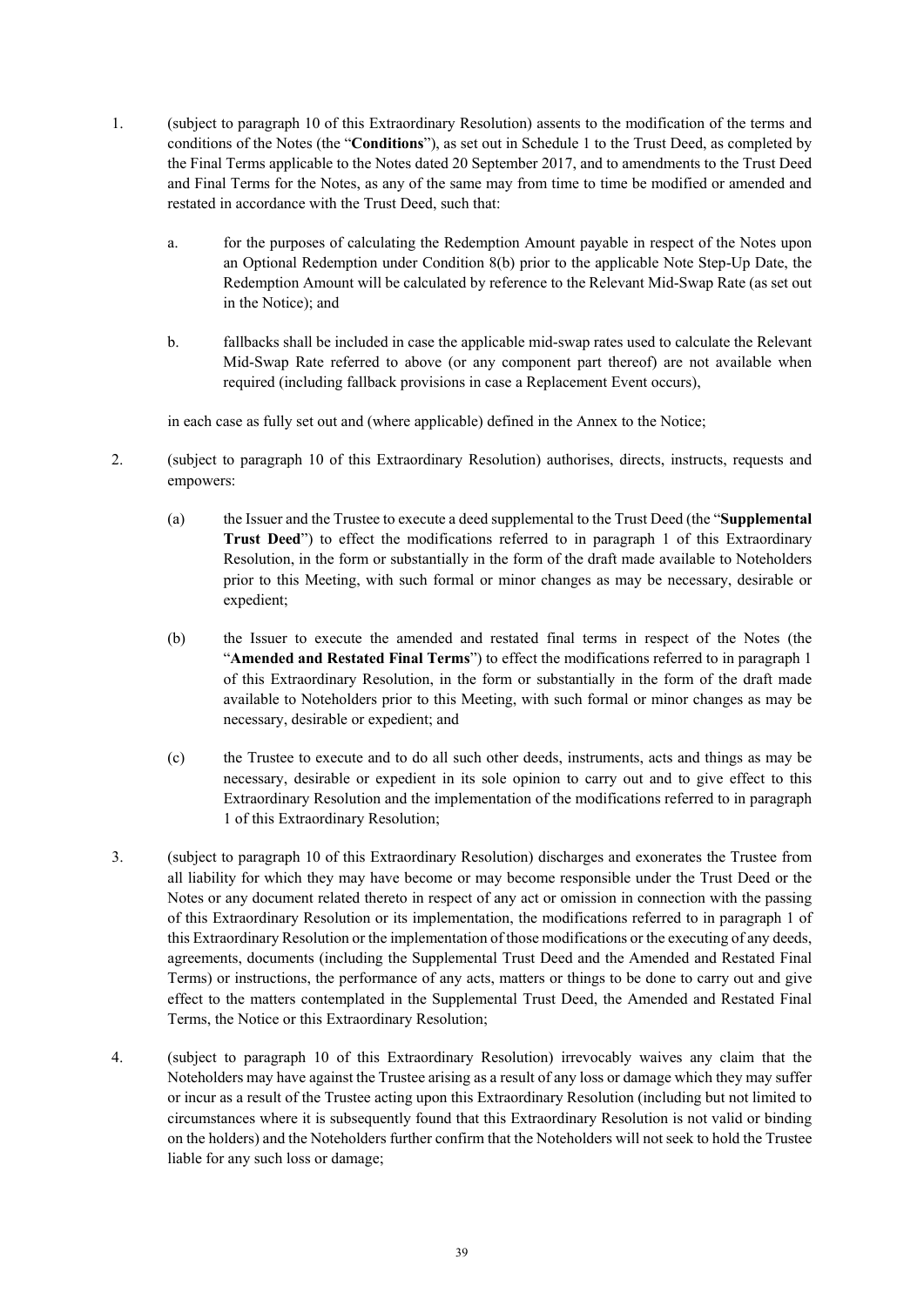- 5. (subject to paragraph 10 of this Extraordinary Resolution) expressly agrees and undertakes to indemnify and hold harmless the Trustee from and against all losses, liabilities, damages, costs, charges and expenses which may be suffered or incurred by them as a result of any claims (whether or not successful, compromised or settled), actions, demands or proceedings brought against the Trustee and against all losses, costs, charges or expenses (including legal fees) which the Trustee may suffer or incur which in any case arise as a result of the Trustee acting in accordance with the Extraordinary Resolution and the Trust Deed;
- 6. (subject to paragraph 10 of this Extraordinary Resolution) sanctions and assents to every abrogation, modification, compromise or arrangement in respect of the rights of the Noteholders appertaining to the Notes against the Issuer, whether or not such rights arise under the Trust Deed, the Conditions or otherwise, involved in, resulting from or to be effected by the amendments referred to in paragraphs 1 and 2 of this Extraordinary Resolution and their implementation;
- 7. (subject to paragraph 10 of this Extraordinary Resolution) waives any and all conditions precedent in respect of the execution and delivery of the Supplemental Trust Deed and the Amended and Restated Final Terms and implementation of this Extraordinary Resolution;
- 8. (subject to paragraph 10 of this Extraordinary Resolution) approves that the Trustee be and is hereby authorised, directed, instructed, requested and empowered not to obtain any legal opinions in relation to, or to enquire into the power and capacity of any person to enter into, the Supplemental Trust Deed and/or the Amended and Restated Final Terms, or the due execution and delivery thereof by any party thereto or the validity or enforceability thereof;
- 9. (subject to paragraph 10 of this Extraordinary Resolution) discharges and exonerates the Issuer from all liability for which it may have become or may become responsible under the Trust Deed, the Notes or any document related thereto in respect of any act or omission in connection with the passing of this Extraordinary Resolution or the executing of any deeds, agreements, documents or instructions, the performance of any acts, matters or things to be done to carry out and give effect to the matters contemplated in the Supplemental Trust Deed, the Amended and Restated Final Terms, the Notice or this Extraordinary Resolution;
- 10. declares that the implementation of this Extraordinary Resolution shall be conditional on:
	- (a) the passing of this Extraordinary Resolution; and
	- (b) the quorum required for, and the requisite majority of votes cast at, this Meeting being satisfied by Eligible Holders only, irrespective of any participation at this Meeting by Ineligible Holders (and would also have been so satisfied if any Ineligible Holders who provide confirmation of their status as Ineligible Holders and waive their right to attend and vote (or be represented) at the Meeting had actually participated at the Meeting) and further resolves that, if the Extraordinary Resolution is passed at this Meeting but such condition is not satisfied, the chairperson of this Meeting is hereby authorised, directed, instructed, requested and empowered to adjourn this Meeting until such date, not less than 14 days nor more than 42 days later, and time and place as may be appointed by the chairperson of this Meeting and approved by the Trustee, for the purpose of reconsidering resolutions 1 to 12 of this Extraordinary Resolution with the exception of resolution 10(b) of this Extraordinary Resolution, and in place of the foregoing provisions of resolution 10(b) the relevant condition will be satisfied if the quorum required for, and the requisite majority of votes cast at, the adjourned Meeting are satisfied by Eligible Holders only, irrespective of any participation at the adjourned Meeting by Ineligible Holders (and would also have been so satisfied if any Ineligible Holders who provide confirmation of their status as Ineligible Holders and waive their right to attend and vote (or be represented) at the adjourned Meeting had actually participated at the adjourned Meeting);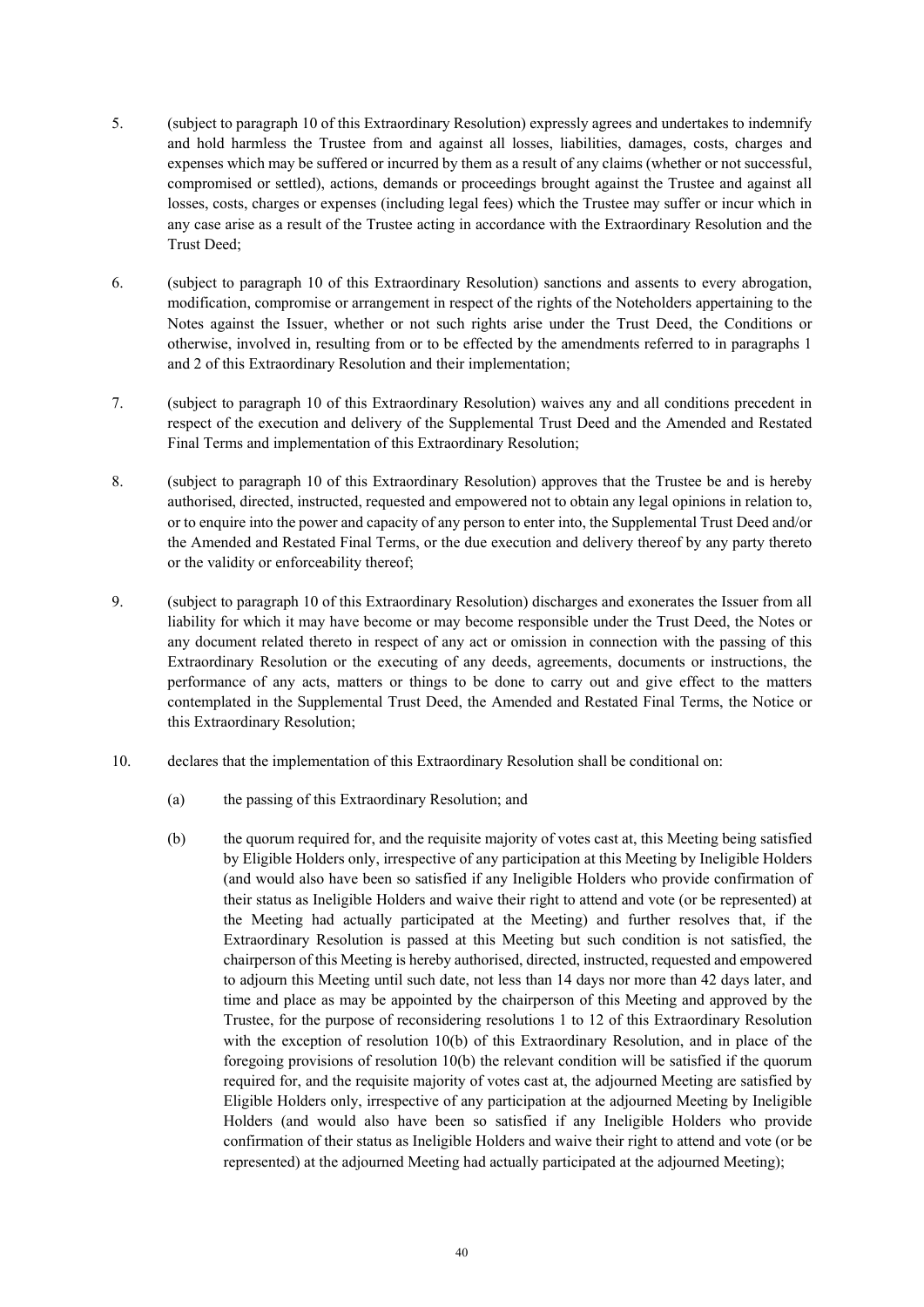11. acknowledges that the following terms, as used in this Extraordinary Resolution, shall have the meanings given below:

"**Consent Solicitation in respect of the Notes**" means the invitation by the Issuer to all Eligible Holders to consent to the modification of the Conditions relating to the Notes and amendments to the Trust Deed and final terms for the Notes, as described in the Consent Solicitation Memorandum and as the same may be amended in accordance with its terms;

"**Consent Solicitation Memorandum**" means the consent solicitation memorandum dated 20 October 2021 prepared by the Issuer in relation to the Consent Solicitation in respect of the Notes;

"**Eligible Holder**" means each Noteholder who is (a) located and resident outside the United States and not a U.S. person or acting for the account or benefit of a U.S. person (in each case, as defined in Regulation S under the Securities Act), and (b) otherwise a person to whom the Consent Solicitation in respect of the Notes can be lawfully made and that may lawfully participate in the Consent Solicitation in respect of the Notes;

"**Ineligible Holder**" means each Noteholder who is not an Eligible Holder;

"**Institutional Investor**" means a Noteholder that is (i) an "eligible counterparty" or a "professional client", each as defined in Directive 2014/65/EU (as amended); or (ii) an "eligible counterparty" as defined in the FCA Handbook Conduct of Business Sourcebook or a "professional client" as defined in Regulation (EU) No 600/2014 as it forms part of English domestic law by virtue of the European Union (Withdrawal) Act 2018;

"**Notice**" means the notice given by the Issuer to Noteholders on or around 20 October 2021;

"**Retail Investor**" means a Noteholder who is not an Institutional Investor; and

"**Securities Act**" means the U.S. Securities Act of 1933, as amended; and

12. agrees that capitalised terms in this document where not defined herein shall have the meanings given to them in the Trust Deed or the Notice, as applicable."

### **EXTRAORDINARY RESOLUTION IN RESPECT OF THE £350,000,000 2.375 PER CENT. CLASS A16 NOTES DUE 2029 (ISIN: XS1801843092) ("CLASS A16 NOTES")**

"THAT this Meeting of the holders (together, the "**Noteholders**") of the presently outstanding Class A16 Notes (the "**Notes**") of Land Securities Capital Markets PLC (the "**Issuer**"), constituted by the sixth supplemental note trust deed dated 2 August 2017 as amended, restated, modified and/or supplemented from time to time in respect of such Notes (the "**Trust Deed**") made between the Issuer and Deutsche Trustee Company Limited (the "**Trustee**") as note trustee for, *inter alios*, the Noteholders, HEREBY:

- 1. (subject to paragraph 10 of this Extraordinary Resolution) assents to the modification of the terms and conditions of the Notes (the "**Conditions**"), as set out in Schedule 1 to the Trust Deed, as completed by the Final Terms applicable to the Notes dated 27 March 2018, and to amendments to the Trust Deed and Final Terms for the Notes, as any of the same may from time to time be modified or amended and restated in accordance with the Trust Deed, such that:
	- a. for the purposes of calculating the Redemption Amount payable in respect of the Notes upon an Optional Redemption under Condition 8(b) prior to the applicable Note Step-Up Date, the Redemption Amount will be calculated by reference to the Relevant Mid-Swap Rate (as set out in the Notice); and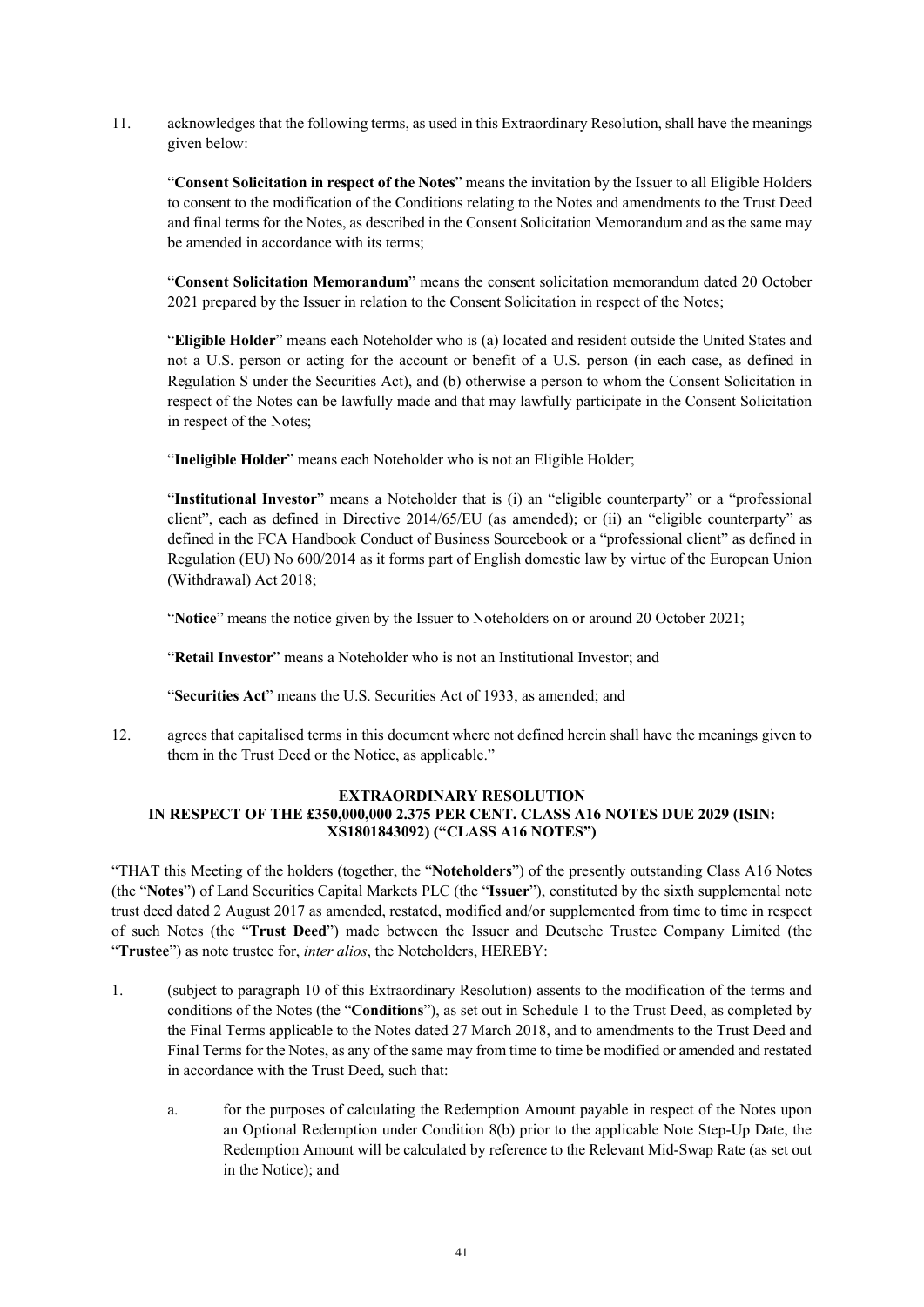b. fallbacks shall be included in case the applicable mid-swap rates used to calculate the Relevant Mid-Swap Rate referred to above (or any component part thereof) are not available when required (including fallback provisions in case a Replacement Event occurs),

in each case as fully set out and (where applicable) defined in the Annex to the Notice;

- 2. (subject to paragraph 10 of this Extraordinary Resolution) authorises, directs, instructs, requests and empowers:
	- (a) the Issuer and the Trustee to execute a deed supplemental to the Trust Deed (the "**Supplemental Trust Deed**") to effect the modifications referred to in paragraph 1 of this Extraordinary Resolution, in the form or substantially in the form of the draft made available to Noteholders prior to this Meeting, with such formal or minor changes as may be necessary, desirable or expedient;
	- (b) the Issuer to execute the amended and restated final terms in respect of the Notes (the "**Amended and Restated Final Terms**") to effect the modifications referred to in paragraph 1 of this Extraordinary Resolution, in the form or substantially in the form of the draft made available to Noteholders prior to this Meeting, with such formal or minor changes as may be necessary, desirable or expedient; and
	- (c) the Trustee to execute and to do all such other deeds, instruments, acts and things as may be necessary, desirable or expedient in its sole opinion to carry out and to give effect to this Extraordinary Resolution and the implementation of the modifications referred to in paragraph 1 of this Extraordinary Resolution;
- 3. (subject to paragraph 10 of this Extraordinary Resolution) discharges and exonerates the Trustee from all liability for which they may have become or may become responsible under the Trust Deed or the Notes or any document related thereto in respect of any act or omission in connection with the passing of this Extraordinary Resolution or its implementation, the modifications referred to in paragraph 1 of this Extraordinary Resolution or the implementation of those modifications or the executing of any deeds, agreements, documents (including the Supplemental Trust Deed and the Amended and Restated Final Terms) or instructions, the performance of any acts, matters or things to be done to carry out and give effect to the matters contemplated in the Supplemental Trust Deed, the Amended and Restated Final Terms, the Notice or this Extraordinary Resolution;
- 4. (subject to paragraph 10 of this Extraordinary Resolution) irrevocably waives any claim that the Noteholders may have against the Trustee arising as a result of any loss or damage which they may suffer or incur as a result of the Trustee acting upon this Extraordinary Resolution (including but not limited to circumstances where it is subsequently found that this Extraordinary Resolution is not valid or binding on the holders) and the Noteholders further confirm that the Noteholders will not seek to hold the Trustee liable for any such loss or damage;
- 5. (subject to paragraph 10 of this Extraordinary Resolution) expressly agrees and undertakes to indemnify and hold harmless the Trustee from and against all losses, liabilities, damages, costs, charges and expenses which may be suffered or incurred by them as a result of any claims (whether or not successful, compromised or settled), actions, demands or proceedings brought against the Trustee and against all losses, costs, charges or expenses (including legal fees) which the Trustee may suffer or incur which in any case arise as a result of the Trustee acting in accordance with the Extraordinary Resolution and the Trust Deed;
- 6. (subject to paragraph 10 of this Extraordinary Resolution) sanctions and assents to every abrogation, modification, compromise or arrangement in respect of the rights of the Noteholders appertaining to the Notes against the Issuer, whether or not such rights arise under the Trust Deed, the Conditions or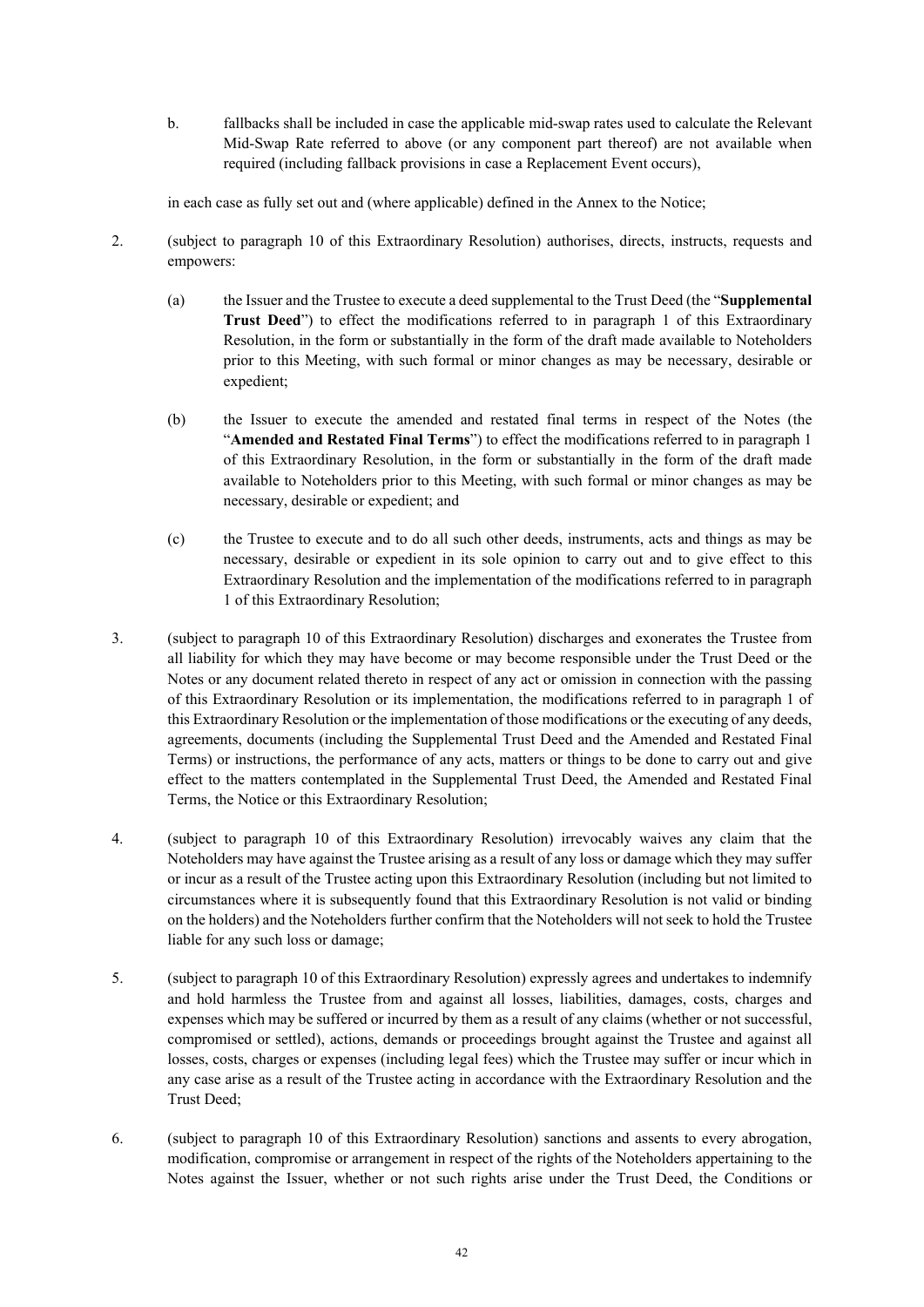otherwise, involved in, resulting from or to be effected by the amendments referred to in paragraphs 1 and 2 of this Extraordinary Resolution and their implementation;

- 7. (subject to paragraph 10 of this Extraordinary Resolution) waives any and all conditions precedent in respect of the execution and delivery of the Supplemental Trust Deed and the Amended and Restated Final Terms and implementation of this Extraordinary Resolution;
- 8. (subject to paragraph 10 of this Extraordinary Resolution) approves that the Trustee be and is hereby authorised, directed, instructed, requested and empowered not to obtain any legal opinions in relation to, or to enquire into the power and capacity of any person to enter into, the Supplemental Trust Deed and/or the Amended and Restated Final Terms, or the due execution and delivery thereof by any party thereto or the validity or enforceability thereof;
- 9. (subject to paragraph 10 of this Extraordinary Resolution) discharges and exonerates the Issuer from all liability for which it may have become or may become responsible under the Trust Deed, the Notes or any document related thereto in respect of any act or omission in connection with the passing of this Extraordinary Resolution or the executing of any deeds, agreements, documents or instructions, the performance of any acts, matters or things to be done to carry out and give effect to the matters contemplated in the Supplemental Trust Deed, the Amended and Restated Final Terms, the Notice or this Extraordinary Resolution;
- 10. declares that the implementation of this Extraordinary Resolution shall be conditional on:
	- (a) the passing of this Extraordinary Resolution; and
	- (b) the quorum required for, and the requisite majority of votes cast at, this Meeting being satisfied by Eligible Holders only, irrespective of any participation at this Meeting by Ineligible Holders (and would also have been so satisfied if any Ineligible Holders who provide confirmation of their status as Ineligible Holders and waive their right to attend and vote (or be represented) at the Meeting had actually participated at the Meeting) and further resolves that, if the Extraordinary Resolution is passed at this Meeting but such condition is not satisfied, the chairperson of this Meeting is hereby authorised, directed, instructed, requested and empowered to adjourn this Meeting until such date, not less than 14 days nor more than 42 days later, and time and place as may be appointed by the chairperson of this Meeting and approved by the Trustee, for the purpose of reconsidering resolutions 1 to 12 of this Extraordinary Resolution with the exception of resolution 10(b) of this Extraordinary Resolution, and in place of the foregoing provisions of resolution 10(b) the relevant condition will be satisfied if the quorum required for, and the requisite majority of votes cast at, the adjourned Meeting are satisfied by Eligible Holders only, irrespective of any participation at the adjourned Meeting by Ineligible Holders (and would also have been so satisfied if any Ineligible Holders who provide confirmation of their status as Ineligible Holders and waive their right to attend and vote (or be represented) at the adjourned Meeting had actually participated at the adjourned Meeting);
- 11. acknowledges that the following terms, as used in this Extraordinary Resolution, shall have the meanings given below:

"**Consent Solicitation in respect of the Notes**" means the invitation by the Issuer to all Eligible Holders to consent to the modification of the Conditions relating to the Notes and amendments to the Trust Deed and final terms for the Notes, as described in the Consent Solicitation Memorandum and as the same may be amended in accordance with its terms:

"**Consent Solicitation Memorandum**" means the consent solicitation memorandum dated 20 October 2021 prepared by the Issuer in relation to the Consent Solicitation in respect of the Notes;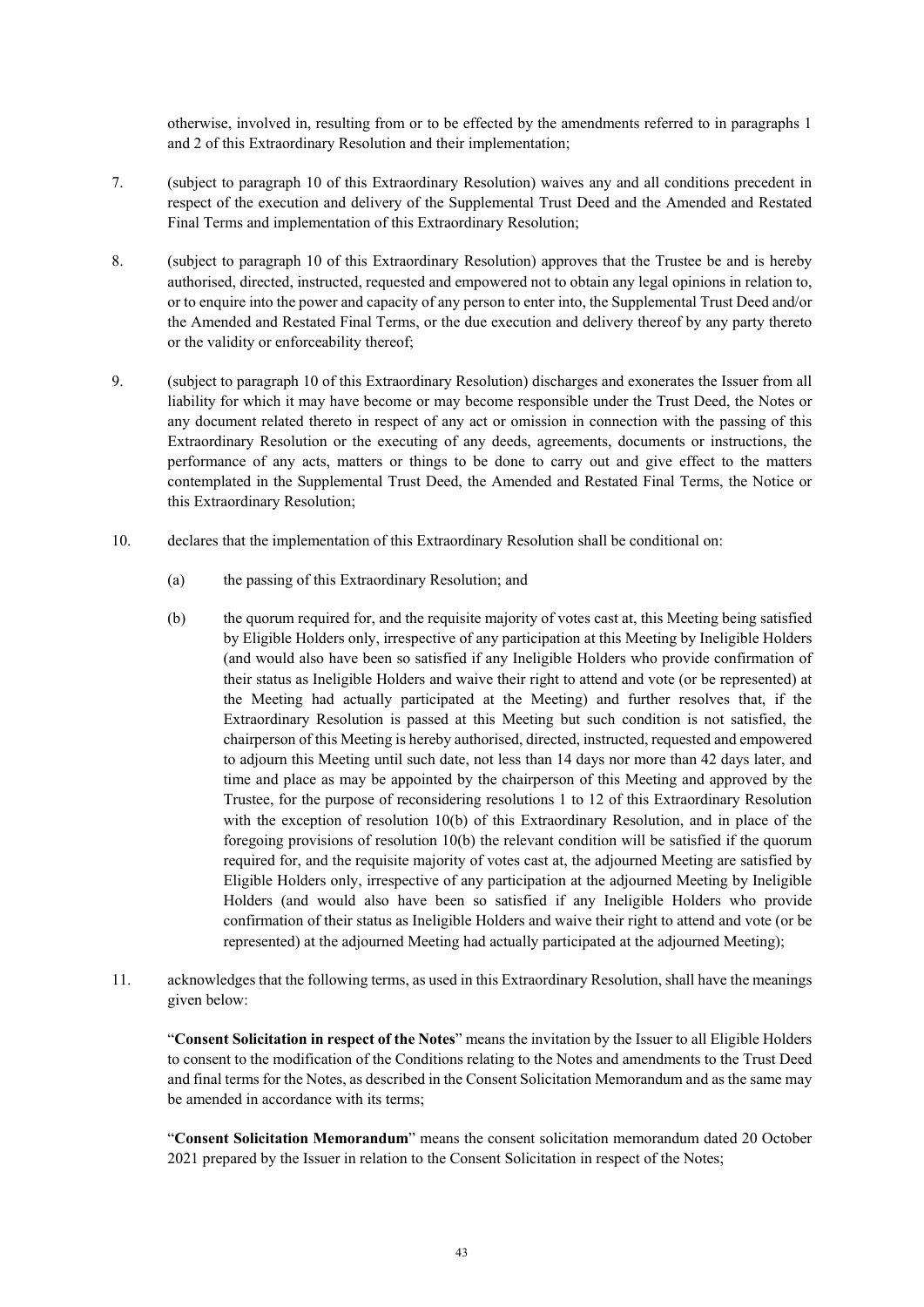"**Eligible Holder**" means each Noteholder who is (a) located and resident outside the United States and not a U.S. person or acting for the account or benefit of a U.S. person (in each case, as defined in Regulation S under the Securities Act), and (b) otherwise a person to whom the Consent Solicitation in respect of the Notes can be lawfully made and that may lawfully participate in the Consent Solicitation in respect of the Notes;

"**Ineligible Holder**" means each Noteholder who is not an Eligible Holder;

"**Institutional Investor**" means a Noteholder that is (i) an "eligible counterparty" or a "professional client", each as defined in Directive 2014/65/EU (as amended); or (ii) an "eligible counterparty" as defined in the FCA Handbook Conduct of Business Sourcebook or a "professional client" as defined in Regulation (EU) No 600/2014 as it forms part of English domestic law by virtue of the European Union (Withdrawal) Act 2018;

"**Notice**" means the notice given by the Issuer to Noteholders on or around 20 October 2021;

"**Retail Investor**" means a Noteholder who is not an Institutional Investor; and

"**Securities Act**" means the U.S. Securities Act of 1933, as amended; and

12. agrees that capitalised terms in this document where not defined herein shall have the meanings given to them in the Trust Deed or the Notice, as applicable."

### **INELIGIBLE HOLDERS**

#### **Submission of Ineligible Holder Instructions**

Any Noteholder that is not an Eligible Holder may not participate in the Consent Solicitations. However, any Ineligible Holder may deliver, or arrange to have delivered on its behalf, a valid Ineligible Holder Instruction (as defined below).

In respect of any Notes held through Euroclear Bank SA/NV ("**Euroclear**") or Clearstream Banking S.A. ("**Clearstream, Luxembourg**" and, together with Euroclear, the "**Clearing Systems**"), the submission of Ineligible Holder Instructions will have occurred upon receipt by the Tabulation Agent from Euroclear or Clearstream, Luxembourg, as applicable, of a valid instruction identifying that such Notes are held by Ineligible Holders (an "**Ineligible Holder Instruction**") submitted in accordance with the requirements of Euroclear or Clearstream, Luxembourg, as applicable. Each such Ineligible Holder Instruction must specify, among other things, the aggregate principal amount of the Notes of the relevant Class which are subject to such Ineligible Holder Instruction, and the securities account number at the relevant Clearing System in which the relevant Notes are held. The receipt of such Ineligible Holder Instruction by the relevant Clearing System will be acknowledged in accordance with the standard practices of such Clearing System and will result in the blocking of the relevant Notes in the relevant Ineligible Holder's account with such Clearing System so that no transfers may be effected in relation to such Notes until the earlier of (i) the date on which the relevant Ineligible Holder Instruction is validly revoked (including the automatic revocation of such Ineligible Holder Instruction on the termination of the related Consent Solicitation in accordance with the terms of the relevant Consent Solicitation) and (ii) the conclusion of the relevant Meeting (or, if applicable, any relevant adjourned Meeting).

Only Direct Participants (as defined under "*[Voting and Quorum](#page-47-0)*" below) may submit Ineligible Holder Instructions. Each beneficial owner of Notes who is an Ineligible Holder and is not a Direct Participant, must arrange for the Direct Participant through which such beneficial owner of Notes who is an Ineligible Holder holds its Notes to submit an Ineligible Holder Instruction on its behalf to the relevant Clearing System before the deadlines specified by the relevant Clearing System.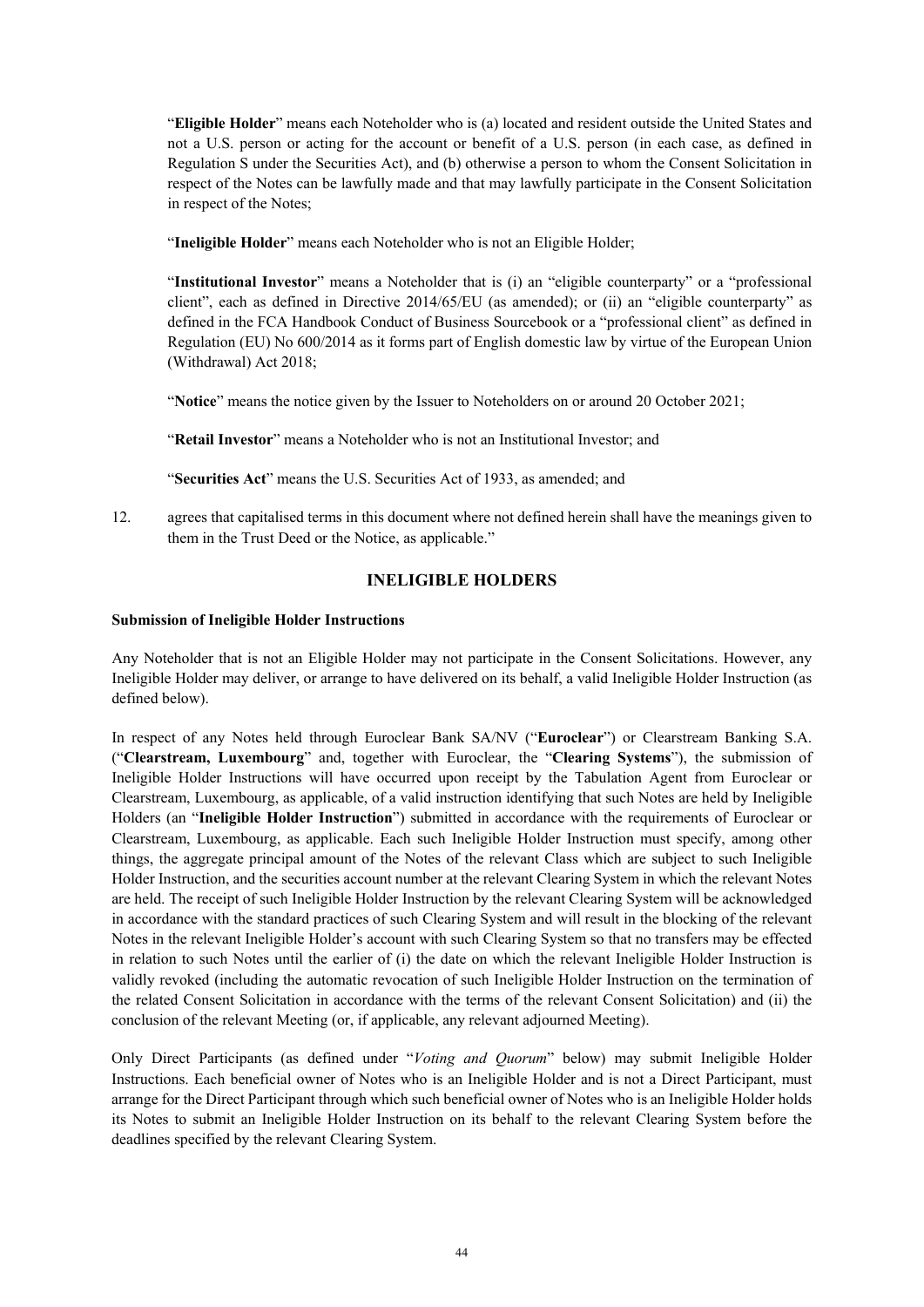In respect of any Notes held in certificated form outside of the Clearing Systems, any Registered Holder completing a Paper Instruction Form in respect of such Notes must indicate in such Paper Instruction Form whether any of the beneficial owners of such Notes is an Ineligible Holder and, if so, the nominal amount of Notes of the relevant Class which are beneficially held by Ineligible Holders. The submission of Ineligible Holder Instructions will have occurred upon receipt by Equiniti of the valid Ineligible Holder Instruction submitted in accordance with the procedures below.

Only Registered Holders may submit Ineligible Holder Instructions in respect of Notes held in certificated form outside of the Clearing Systems. Any Noteholder who is an Ineligible Holder and is not itself a Registered Holder should contact the Registered Holder (or other Intermediary) through which it holds its Notes as a matter of urgency, to arrange for Ineligible Holder Instructions to be submitted on its behalf.

By delivering, or arranging for the delivery on its behalf, of an Ineligible Holder Instruction in accordance with the procedures described below, a Noteholder shall (A) waive its right to attend and vote (or be represented) at the relevant Meeting (as the consequence of the eligibility condition set out in paragraph 10(b) of the relevant Extraordinary Resolution is that such Extraordinary Resolution will only be implemented where it is passed irrespective of any participation at the relevant Meeting by Ineligible Holders, such that the attendance and voting at the relevant Meeting by an Ineligible Holder will be of no consequence for such implementation) and (B) agree, acknowledge, represent, warrant and undertake to the Issuer, the Trustee, the Principal Paying Agent, the Solicitation Agent and the Tabulation Agent at (i) the time of submission of such Ineligible Holder Instruction, (ii) the Expiration Date, (iii) the time of the relevant Meeting and at the time of any adjourned Meeting and (iv) the Implementation Date (and if a Noteholder, Direct Participant or Registered Holder (each as defined below) on behalf of any Noteholder is unable to make any such agreement or acknowledgement or give any such representation, warranty or undertaking, such Noteholder, Direct Participant or Registered Holder should contact the Tabulation Agent or Equiniti (in the case of Holders of Notes held in certificated form outside of the Clearing Systems) immediately) that:

- (a) It is an Ineligible Holder.
- (b) It is not a person or entity (a "**Person**") (A) that is, or is directly or indirectly owned or controlled by a Person that is, described or designated in (i) the most current "Specially Designated Nationals and Blocked Persons" list (which as of the date hereof can be found at: [https://www.treasury.gov/ofac/downloads/sdnlist.pdf\)](https://www.treasury.gov/ofac/downloads/sdnlist.pdf) or (ii) the Foreign Sanctions Evaders List (which as of the date hereof can be found at[: http://www.treasury.gov/ofac/downloads/fse/fselist.pdf\)](http://www.treasury.gov/ofac/downloads/fse/fselist.pdf) or (iii) the most current "Consolidated list of persons, groups and entities subject to EU financial sanctions" (which as of the date hereof can be found at: [https://eeas.europa.eu/headquarters/headquarters](https://eeas.europa.eu/headquarters/headquarters-homepage_en/8442/Consolidated%20list%20of%20sanctions)[homepage\\_en/8442/Consolidated%20list%20of%20sanctions\)](https://eeas.europa.eu/headquarters/headquarters-homepage_en/8442/Consolidated%20list%20of%20sanctions) or (iv) the most current "UK sanctions list" (which as of the date hereof can be found at: https://www.gov.uk/government/publications/the-uksanctions-list); or (B) that is otherwise the subject of any sanctions administered or enforced by any Sanctions Authority, other than solely by virtue of their inclusion in: (i) the most current "Sectoral Sanctions Identifications" list (which as of the date hereof can be found at: [https://www.treasury.gov/ofac/downloads/ssi/ssilist.pdf\) \(](http://www.treasury.gov/ofac/downloads/ssi/ssilist.pdf))the "**SSI List**"), (ii) Annexes 3, 4, 5 and 6 of Council Regulation No. 833/2014, as amended from time to time (the "**EU Annexes**"), or (iii) any other list maintained by a Sanctions Authority, with similar effect to the SSI List or the EU Annexes. For these purposes "**Sanctions Authority**" means each of: (i) the United States government; (ii) the United Nations; (iii) the European Union (or any of its member states); (iv) the United Kingdom; (v) any other equivalent governmental or regulatory authority, institution or agency which administers economic, financial or trade sanctions; and (vi) the respective governmental institutions and agencies of any of the foregoing including, without limitation, the Office of Foreign Assets Control of the US Department of the Treasury, the United States Department of State, the United States Department of Commerce and Her Majesty's Treasury.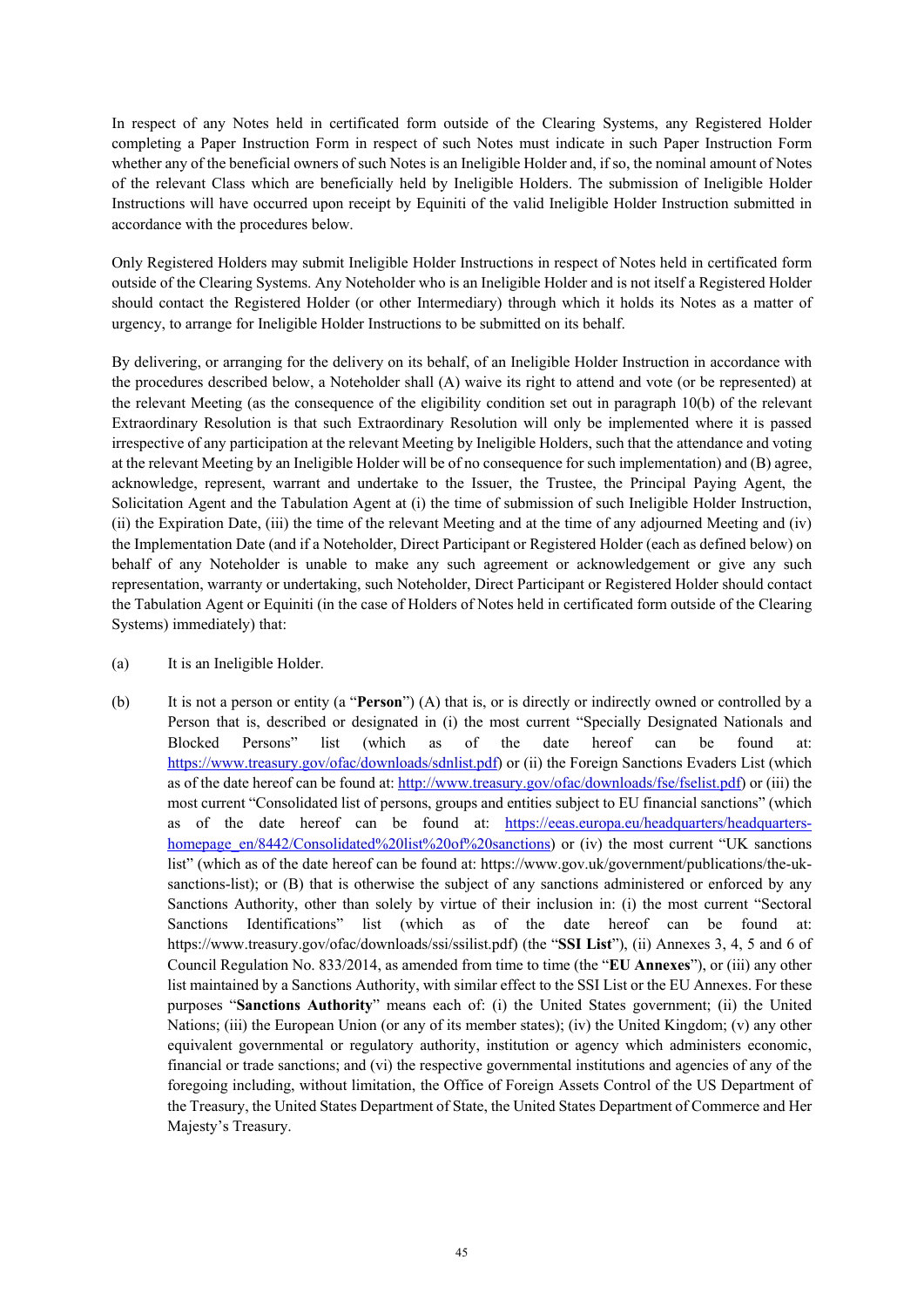- (c) It has undertaken all appropriate analysis of the implications of the relevant Consent Solicitation without reliance on the Issuer, the Trustee, the Principal Paying Agent, the Solicitation Agent, Equiniti, BondCap, DBTCA or the Tabulation Agent.
- (d) It has observed the laws of all relevant jurisdictions, obtained all requisite governmental, exchange control or other required consents, complied with all requisite formalities and paid any issue, transfer or other taxes or requisite payments due from it in each respect in connection with its Ineligible Holder Instruction and/or the relevant Extraordinary Resolution in any jurisdiction and that it has not taken or omitted to take any action in breach of the representations or which will or may result in the Issuer, the Solicitation Agent, the Tabulation Agent, Equiniti, BondCap or any other person acting in breach of the legal or regulatory requirements of any such jurisdiction in connection with the relevant Extraordinary Resolution.
- (e) Its Ineligible Holder Instruction is made on the terms and conditions set out in this Notice and therein.
- (f) Its Ineligible Holder Instruction is being submitted in compliance with the applicable laws or regulations of the jurisdiction in which the Noteholder is located or in which it is resident or located and no registration, approval or filing with any regulatory authority of such jurisdiction is required in connection with such Ineligible Holder Instruction.
- (g) In the case of a Noteholder that holds its Notes through the Clearing Systems, it holds and will hold, until the earlier of (i) the date on which its Ineligible Holder Instruction is validly revoked, and (ii) conclusion of the relevant Meeting or (if applicable) any relevant adjourned Meeting, as the case may be, the Notes the subject of the Ineligible Holder Instruction, in the relevant Clearing System and in accordance with the requirements of the relevant Clearing System and by the deadline required by the relevant Clearing System, it has submitted, or has caused to be submitted, an Ineligible Holder Instruction to the relevant Clearing System, as the case may be, to authorise the blocking of such Notes with effect on and from the date thereof so that no transfers of such Notes may be effected until the occurrence of any of the events listed in (i) or (ii) above. By blocking its Notes in the relevant Clearing System, such Noteholder will be deemed to consent to the relevant Clearing System providing details concerning its identity to the Issuer, the Solicitation Agent, the Tabulation Agent, the Principal Paying Agent, the Trustee and their respective legal (and, in the case of the Issuer, financial) advisers.
- (h) In the case of a Noteholder who holds its Notes in certificated form outside of the Clearing Systems, it consents to Equiniti, as the registrar, providing details concerning its identity to the Issuer, the Solicitation Agent, the Principal Paying Agent, the Trustee and their respective legal (and, in the case of the Issuer, financial) advisers and it represents, warrants and undertakes that the Notes which are the subject of the relevant Ineligible Holder Instruction are, at the time of submission of such Ineligible Holder Instruction, and will continue to be, until the earlier of (i) the date on which its Ineligible Holder Instruction is validly revoked (including the automatic revocation of such Ineligible Holder Instruction on the termination of the relevant Consent Solicitation) in accordance with the terms of the relevant Consent Solicitation and (ii) conclusion of the relevant Meeting or (if applicable) any relevant adjourned Meeting, as the case may be, held by it or on its behalf in certificated form outside of the Clearing Systems (in the case of Notes held by or through Registered Holders);
- (i) It acknowledges that none of the Issuer, the Trustee, the Solicitation Agent, the Tabulation Agent, Equiniti, BondCap, DBTCA and the Principal Paying Agent or any of their respective affiliates, directors, officers, employees, representatives or agents has made any recommendation as to whether to vote on the relevant Extraordinary Resolution and it represents that it has made its own decision with regard to the relevant Extraordinary Resolution based on any independent legal, financial, tax or other advice that it has deemed necessary to seek.
- (j) It acknowledges that all authority conferred or agreed to be conferred pursuant to these acknowledgements, representations, warranties and undertakings and every obligation of the Noteholder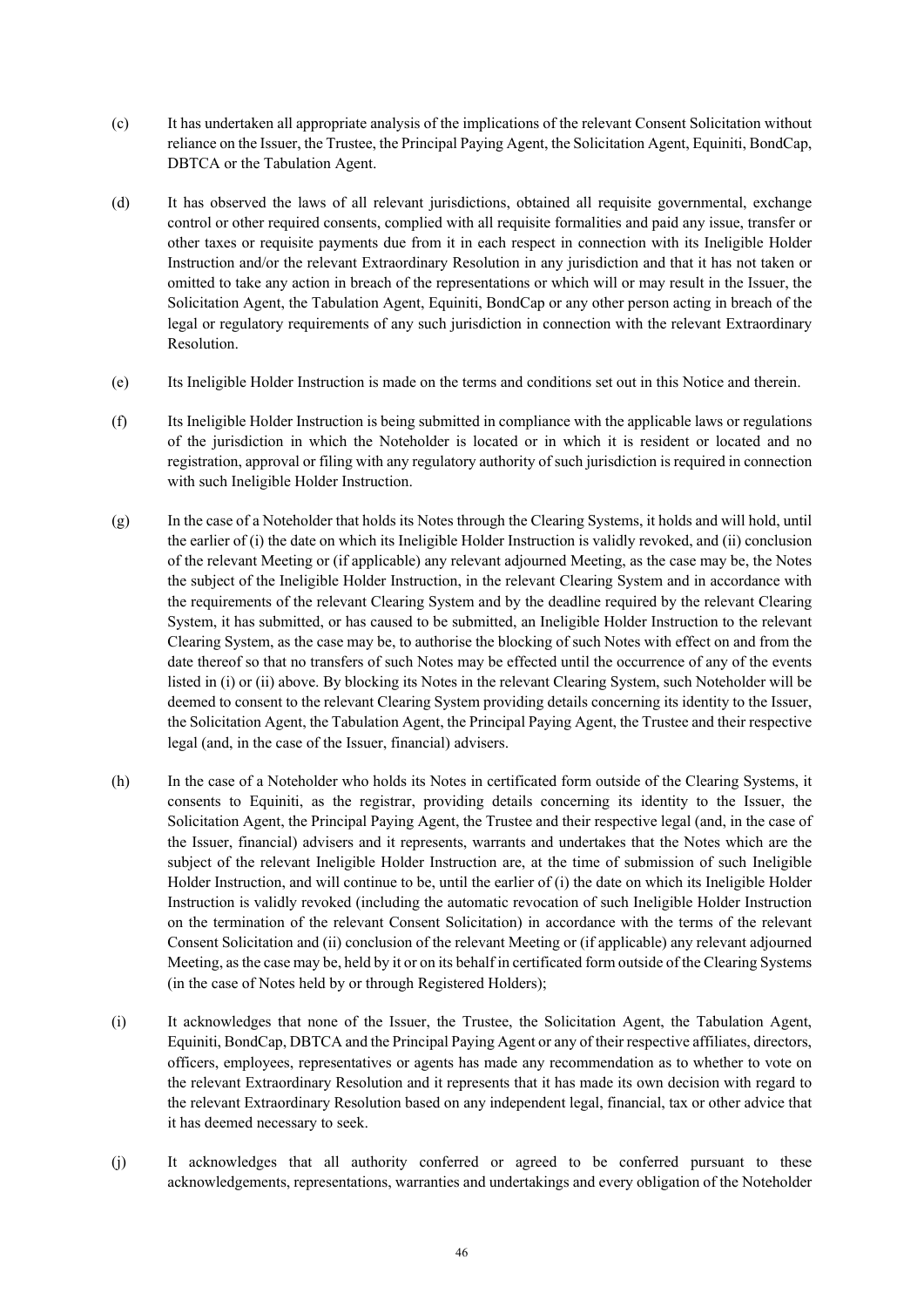offering to waive its right to vote on the relevant Extraordinary Resolution shall to the extent permitted by applicable law be binding upon the successors, assigns, heirs, executors, trustees in bankruptcy and legal representatives of the Noteholder waiving its right to vote on the relevant Extraordinary Resolution and shall not be affected by, and shall survive, the death or incapacity of the Noteholder waiving its right to vote on the relevant Extraordinary Resolution, as the case may be.

- (k) It acknowledges that the Notes have not been and will not be registered under the Securities Act, or the securities laws of any state or other jurisdiction of the United States, and may not be offered or sold in the United States or to, or for the account or benefit of, U.S. persons, unless an exemption from the registration requirements of the Securities Act is available (terms used in this paragraph that are, unless otherwise specified, defined in Regulation S under the Securities Act are used as defined in Regulation S).
- (l) The information given by or on behalf of such Noteholder in the Ineligible Holder Instruction is true and will be true in all respects at the time of the relevant Meeting (or any relevant adjourned Meeting).
- (m) No information has been provided to it by the Issuer, the Trustee, the Solicitation Agent, Equiniti, BondCap or the Tabulation Agent, or any of their respective affiliates, directors, officers, employees, representatives or agents, with regard to the tax consequences for Noteholders arising from the participation in any Meeting or the implementation of any Extraordinary Resolution, and it acknowledges that it is solely liable for any taxes and similar or related payments imposed on it under the laws of any applicable jurisdiction as a result of its submission of the Ineligible Holder Instruction, and agrees that it will not and does not have any right of recourse (whether by way of reimbursement, indemnity or otherwise) against the Issuer, the Trustee, the Solicitation Agent, Equiniti, BondCap or the Tabulation Agent, or any of their respective affiliates, directors, officers, employees, representatives or agents, or any other person, in respect of such taxes and payments.

The representation set out in paragraph (b) above shall not be sought or given at any time after such representation is first made if and to the extent that it is or would be unenforceable by reason of breach of (i) any provision of Council Regulation (EC) No 2271/1996 of 22 November 1996 (as amended) (or any law or regulation implementing such Regulation in any member state of the European Union) or (ii) Council Regulation (EC) No 2271/1996 as it forms part of domestic law by virtue of the European Union (Withdrawal) Act 2018.

## **If the relevant Ineligible Holder is unable to give any of the representations and warranties described above, such Ineligible Holder should contact the Tabulation Agent or Equiniti (in the case of Holders of Notes held in certificated form outside of the Clearing Systems).**

Each Ineligible Holder submitting an Ineligible Holder Instruction in accordance with its terms shall have agreed to indemnify the Issuer, the Solicitation Agent, the Tabulation Agent, Equiniti, BondCap, DBTCA, the Principal Paying Agent, the Trustee and each of their respective affiliates, directors, officers, employees, representatives or agents against all and any losses, costs, fees, claims, liabilities, expenses, charges, actions or demands which any of them may incur or which may be made against any of them as a result of any breach of any of the terms of, or any of the representations, warranties and/or undertakings given pursuant to, such instruction by such Noteholder.

All questions as to the validity, form and eligibility (including the time of receipt) of any Ineligible Holder Instructions or revocation or revision thereof or delivery of Ineligible Holder Instructions will be determined by the Issuer in its sole discretion, which determination will be final and binding. The Issuer reserves the absolute right to reject any and all Ineligible Holder Instructions not in a form which is, in the opinion of the Issuer, lawful. The Issuer also reserves the absolute right to waive defects in Ineligible Holder Instructions with regard to any Notes. None of the Issuer, the Solicitation Agent, the Trustee, the Principal Paying Agent, Equiniti, BondCap, DBTCA or the Tabulation Agent shall be under any duty to give notice to Noteholders or beneficial owners of Notes of any irregularities in Ineligible Holder Instructions; nor shall any of them incur any liability for failure to give notification of any material amendments to the terms and conditions of the Consent Solicitations.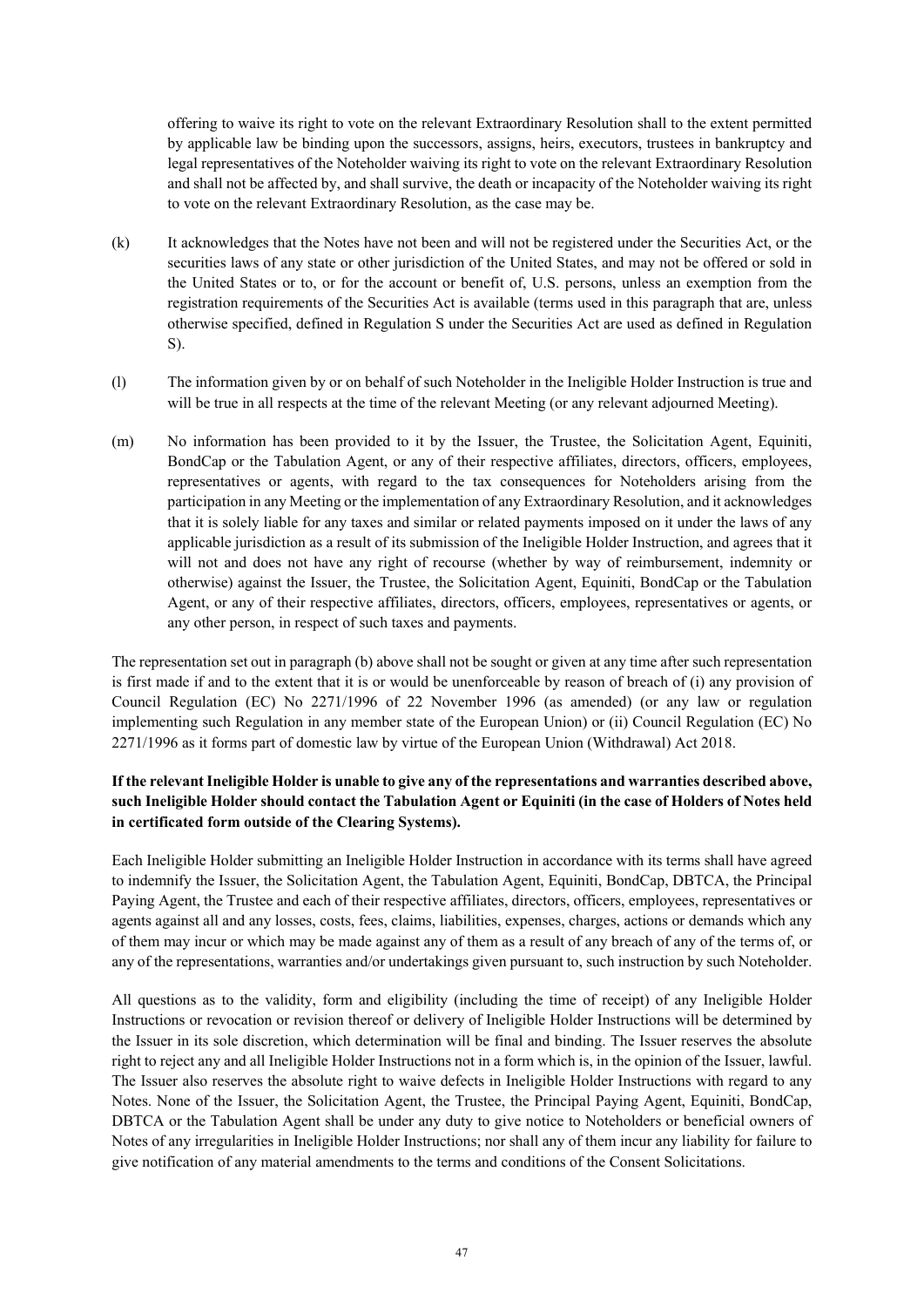#### **REQUIREMENTS OF U.S. SECURITIES LAWS**

In the event the Extraordinary Resolution in respect of a Class of Notes is passed and implemented, the Supplemental Trust Deed will contain a statement that, until the expiry of the period of 40 days after the date of the Supplemental Trust Deed, sales of the Notes of the relevant Class may not be made in the United States or to U.S. persons unless made outside the United States pursuant to Rules 903 and 904 of Regulation S under the Securities Act.

## **GENERAL INFORMATION**

**The attention of Noteholders is particularly drawn to the quorum required for the Noteholders Meetings and for any adjourned Meeting which is set out in paragraphs [1,](#page-48-0) [2,](#page-49-0) [3,](#page-50-0) [4,](#page-50-1) [5](#page-50-2) and [6](#page-51-0) of "***Voting and Quorum***" below. Having regard to such requirements, Noteholders are strongly urged either to attend the relevant Meeting or to take steps to be represented at the relevant Meeting (including by way of submitting a Voting Instruction or Ineligible Holder Instruction) as soon as possible.**

#### **VOTING AND QUORUM**

<span id="page-47-0"></span>Noteholders who have validly submitted and not revoked a valid Voting Instruction or Ineligible Holder Instruction in respect of the relevant Extraordinary Resolution by 4.00 p.m. (London time) on 19 November 2021 (the "**Expiration Deadline**"), by which they (i) (in the case of Voting Instructions given by Noteholders who hold their Notes through the Clearing Systems) have given instructions for the appointment by the Principal Paying Agent of one or more representatives of the Tabulation Agent as their proxy to vote in the manner specified or identified in such Voting Instruction at the relevant Meeting (or any adjourned such Meeting) or (ii) (in the case of Voting Instructions given by Noteholders who hold their Notes in certificated form outside of the Clearing Systems) have elected Option 1, or (iii) (in the case of Ineligible Holder Instructions) waived such rights, need take no further action to be represented at the relevant Meeting (or any such adjourned such Meeting).

#### A "**Voting Instruction**" is:

- (a) in the case of Notes held in the Clearing Systems, the electronic instruction to be submitted by a Direct Participant to the Tabulation Agent through the relevant Clearing System in the form required by such Clearing System in order for the relevant Eligible Holder to participate in the relevant Consent Solicitation; and
- (b) in the case of Notes held in certificated form outside of the Clearing Systems, an instruction by Eligible Holders submitted by way of a Paper Instruction Form specifying 'Option 1' or 'Option 2' in accordance with the procedures set out in this Notice below, which will enable a Noteholder or its appointed proxy to attend the relevant Meeting and vote on the relevant Extraordinary Resolution.

For the purposes of the:

- (a) Class A4 Notes in registered form represented by a global note certificate (ISIN: XS0204735681);
- (b) Class A5 Notes in registered form represented by a global note certificate (ISIN: XS0204736572);
- (c) Class A5 Notes in registered form represented by individual note certificates (ISIN: XS0204780042);
- (d) Class A6 Notes in registered form represented by individual note certificates (ISIN: XS0204737117); and
- (e) Class A7 Notes in registered form represented by individual note certificates (ISIN: XS0204737893),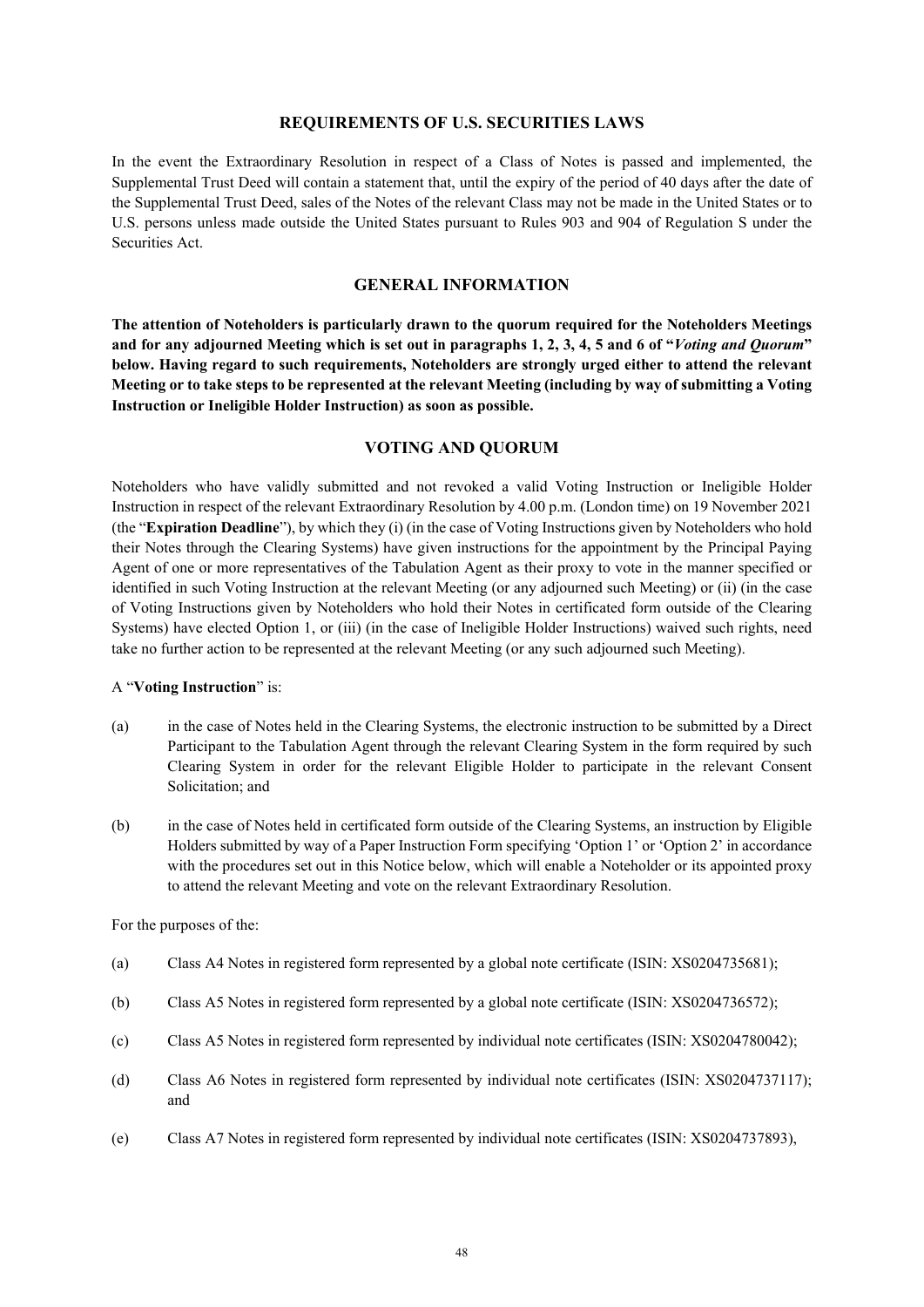any person in whose name such Note is registered in the relevant Register at 5.00 p.m. (London time) on 14 November shall be deemed to be the Holder of such Note for the purposes of the relevant Meeting notwithstanding any subsequent transfer of such Note or entries in the relevant Register.

*Noteholders who have not submitted, or who have submitted and revoked, a Voting Instruction or Ineligible Holder Instruction in respect of the relevant Extraordinary Resolution by the Expiration Deadline should take note of the provisions set out below detailing how such Noteholders can attend or take steps to be represented at the relevant Meeting (references to which, for the purposes of such provisions, include, unless the context otherwise requires, any adjourned such Meeting).* 

*Subject as set out below, the provisions governing the convening and holding of each Meeting are set out in Part A of Schedule 4 (Provisions for Meetings of Noteholders) to the relevant Trust Deed, a copy of which is available for inspection by the Noteholders during normal business hours at the specified offices of the Principal Paying Agent, DBTCA and Equiniti (as applicable) on any weekday (public holidays excepted).*

#### <span id="page-48-0"></span>*1. Noteholders who hold their Notes through the Clearing Systems*

For Noteholders who hold their Notes through the Clearing Systems, the Notes of each Class are represented by a global Note and are held by a common depositary for Euroclear and Clearstream, Luxembourg. For the purpose of the Meetings, a "**Direct Participant**" shall mean each person who is for the time being shown in the records of Euroclear or Clearstream, Luxembourg as the holder of a particular principal amount outstanding of the Notes.

Each person (a "**beneficial owner**") who is the owner of a particular principal amount of the Notes through Euroclear, Clearstream, Luxembourg or a Direct Participant, should note that a beneficial owner will only be entitled to attend and vote at the relevant Meeting in accordance with the procedures set out below and where a beneficial owner is not a Direct Participant it will need to make the necessary arrangements, either directly or with the Intermediary through which it holds its Notes, for the Direct Participant to complete these procedures on its behalf by all applicable deadlines.

A Direct Participant or beneficial owner of Notes wishing to attend a Meeting in person, or any proxy attending a Meeting on such Direct Participant or beneficial owner's behalf, must produce at the Meeting a valid voting certificate or form of proxy issued by the Principal Paying Agent or DBTCA, as applicable, relating to the Notes in respect of which such Direct Participant or beneficial owner wishes to vote.

A Direct Participant not wishing to attend a Meeting in person may (or the beneficial owner of the relevant Notes may arrange for the relevant Direct Participant on its behalf to) give a Voting Instruction (by giving an electronic instruction to block its Notes and to vote in respect of the relevant Meeting to Euroclear or Clearstream, Luxembourg in accordance with the procedures of Euroclear or Clearstream, Luxembourg, as applicable) requiring the Principal Paying Agent to include the votes attributable to its Notes in a block voting instruction issued by the Principal Paying Agent for the relevant Meeting or any adjourned such Meeting, and the Principal Agent shall appoint a proxy to attend and vote at the relevant Meeting in accordance with such Direct Participant's Voting Instructions.

Beneficial owners or their Direct Participants must have made arrangements to vote with the relevant Clearing System by not later than 48 hours before the time fixed for the relevant Meeting (or any adjourned such Meeting) and within the relevant time limit specified by the relevant Clearing System (who may set a significantly earlier deadline) and request or make arrangements for the relevant Clearing System to block the Notes in the relevant Direct Participant's account and to hold the same to the order or under the control of the Principal Paying Agent.

Notes blocked as set out above will not be released until the earlier of (i) the date on which the relevant electronic voting and blocking instruction is validly revoked (including its automatic revocation on the termination of the related Consent Solicitation); (ii) the conclusion of the relevant Meeting (or, if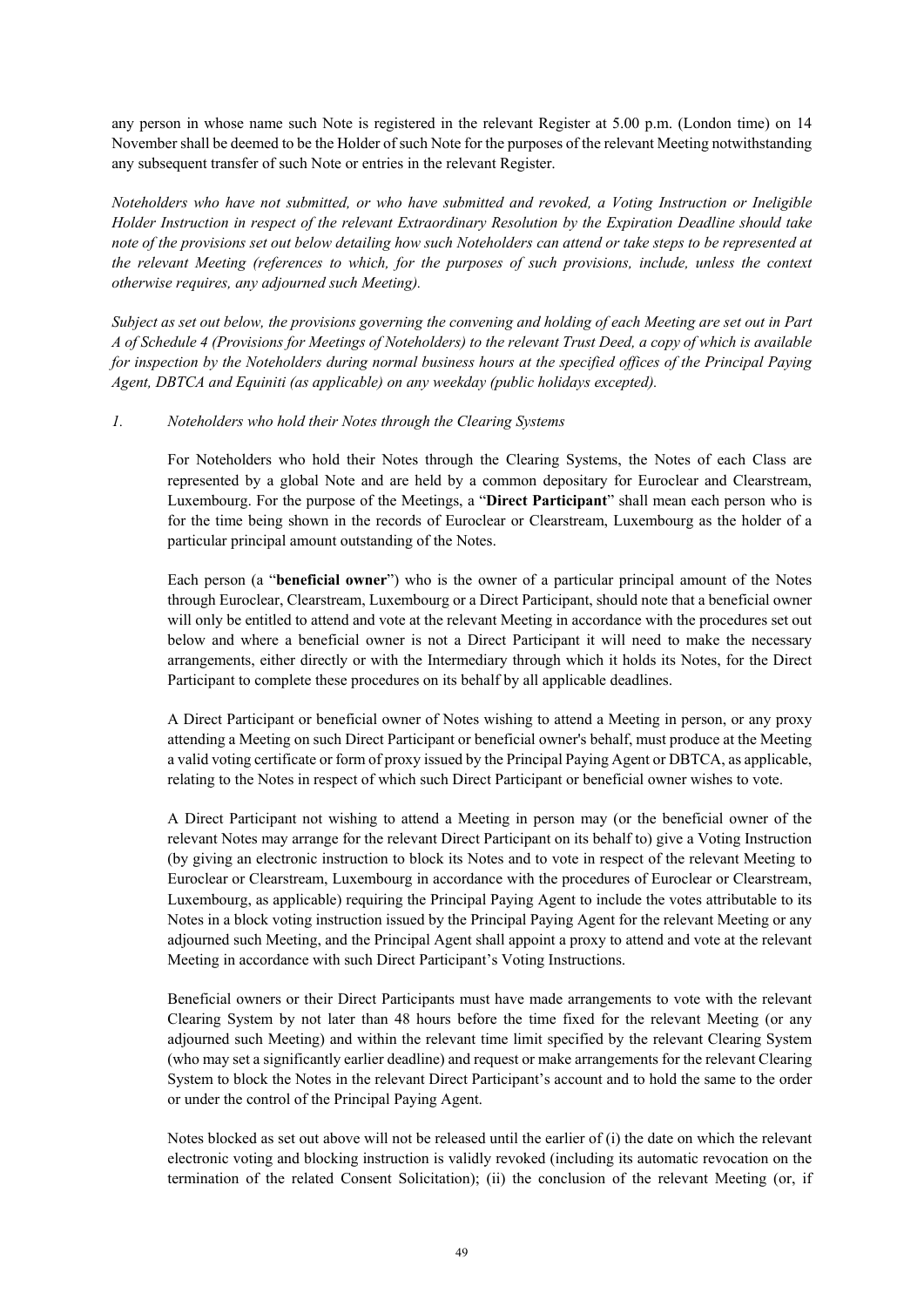applicable, any adjourned such Meeting); and (iii) not less than 48 hours before the time for which the relevant Meeting (or, if applicable, any adjourned such Meeting) is convened, the notification in writing of any revocation of a Direct Participant's previous instructions to the relevant Paying Agent.

Noteholders should note that the timings and procedures set out in this Notice reflect the requirements for Meetings set out in the relevant Trust Deed, but that the Clearing Systems and the relevant Intermediaries may have their own additional requirements as to timings and procedures for voting on the relevant Extraordinary Resolution. Accordingly, Noteholders wishing to vote in respect of the relevant Extraordinary Resolution are strongly urged either to contact their custodian (in the case of a beneficial owner whose Notes are held in book-entry form by a custodian) or the relevant Clearing System (in the case of a Noteholder whose Notes are held in book-entry form directly in the relevant Clearing System), as soon as possible.

In light of the ongoing developments in relation to coronavirus (COVID-19), current guidance issued by the UK government and the possibility of further changes to such guidance, it may be impossible or inadvisable to hold the Meetings at a physical location. Therefore, it has been agreed that further regulations regarding the holding of the relevant Meetings will be prescribed, providing that Meetings will be held electronically via teleconference rather than physically in person. Each Meeting will be held via teleconference using a platform hosted by the chairperson of the relevant Meeting to allow attendees to participate electronically.

Details for accessing the relevant Meeting will be made available to proxies who have been duly appointed under a block voting instruction or form of proxy and to the bearer of any voting certificate, in each case issued in accordance with the procedures set out in this Notice. Any Noteholders who indicate to the Tabulation Agent that they wish to participate electronically in, or otherwise be represented on, the teleconference for the relevant Meeting (rather than being represented by the Tabulation Agent pursuant to a block voting instruction as described above) will be provided with further details about attending (via teleconference) the relevant Meeting.

All references in this Notice to attendance or voting "in person" shall refer to the attendance or voting at the relevant Meeting by way of the teleconference facility.

#### <span id="page-49-0"></span>*2. Registered Holders of Notes in certificated form*

A Noteholder who would like to attend the relevant Meeting or appoint a proxy to do so on their behalf must be the legal owner of the relevant Notes, with full authority to exercise the votes attaching to its Notes, at the Record Date, at the Expiration Deadline and at the time of the Meeting.

A Noteholder who wishes to vote on the relevant Extraordinary Resolution and who is not an Ineligible Holder should submit a Voting Instruction. Noteholders who hold their Notes in certificated form outside of the Clearing Systems and who wish to submit a Voting Instruction should contact Equiniti to obtain (if they have not already received one) a copy of the relevant form (the "**Paper Instruction Form**") for completion. The Noteholder should (a) complete **Option 1** on the Paper Instruction Form if they would like to appoint one or more representatives of the Tabulation Agent as their proxy to vote in accordance with such Noteholder's instructions on the Paper Instruction Form, or (b) complete **Option 2** on the Paper Instruction Form if they would like to attend and vote at the Meeting themselves or appoint a different person as their proxy to do so on their behalf. A Noteholder specifying Option 2 (or their proxy) will attend the Meeting virtually by teleconference and will not attend a physical location.

In each case, the Noteholder should send their completed Paper Instruction Form to Equiniti, which must be received by no later than the Expiration Deadline in order to constitute a valid Voting Instruction.

## **With respect to Notes held in certificated form (outside the Clearing Systems), only a Registered Holder of the relevant Notes is able to submit a Voting Instruction in the form of a Paper**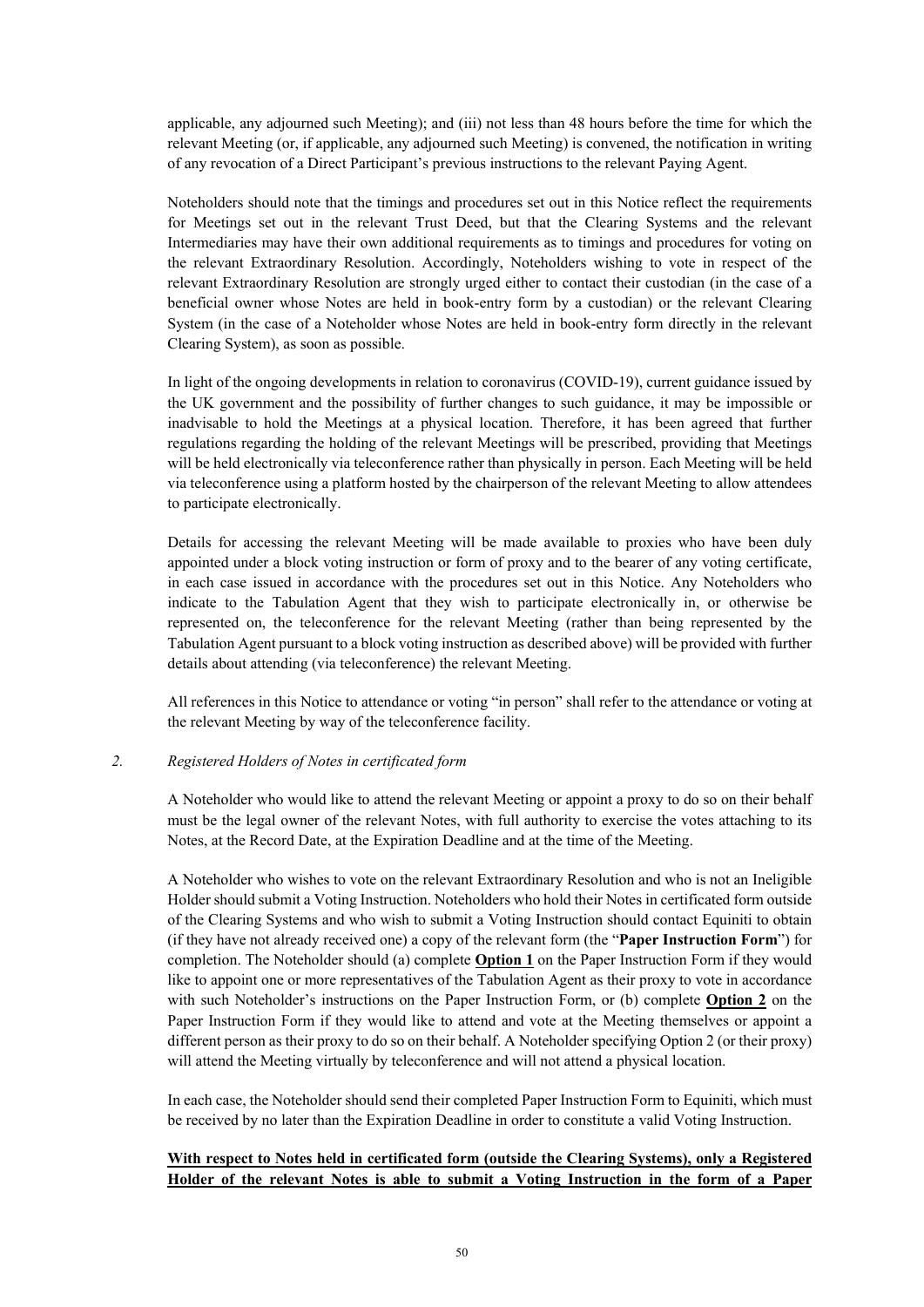**Instruction Form**. A "**Registered Holder**" means a holder recorded on the register maintained by Equiniti as the Note registrar as being a holder of legal title to Notes. A Noteholder who is a beneficial owner (i.e. holding beneficial interests in Notes) but who is not itself a Registered Holder should contact the Registered Holder or other Intermediary through which it holds its Notes so that the Registered Holder can arrange for a Voting Instruction to be submitted on behalf of such beneficial owner.

If a Noteholder is a beneficial owner holding its Notes through a broker, dealer, bank, custodian, trust company or other nominee or intermediary (each an "**Intermediary**"), the Noteholder should contact such Intermediary as a matter of priority to determine what instructions such Intermediary will require from such Noteholder, and by when, in order for a Paper Instruction Form to be validly submitted on behalf of such Noteholder not later than the deadlines specified above. **Such Intermediary may need instructions from such Noteholder significantly in advance of those deadlines.** 

#### *General*

A Noteholder who makes arrangements to attend, or to appoint a proxy to attend, the Meeting will be required to undertake not to transfer or dispose of its Notes prior to conclusion of the Meeting (including any adjourned such Meeting), unless the Voting Instruction or Ineligible Holder Instruction is validly revoked.

Noteholders should note that all Voting Instructions and Ineligible Holder Instructions shall (unless validly revoked) remain valid for any adjourned Meeting.

- <span id="page-50-0"></span>3. The quorum at any Meeting for passing the relevant Extraordinary Resolution shall (subject as provided below) be one or more persons present and holding or representing in the aggregate not less than three quarters of the principal amount of the relevant Class for the time being outstanding (as defined in the relevant Trust Deed). If a quorum is not present within 15 minutes after the time fixed for a Meeting, the relevant Meeting will be adjourned until such date, not less than 14 days nor more than 42 days later, and such time as may be appointed by the chairperson of the relevant Meeting and approved by the Trustee. In addition, if the quorum required for, and the requisite majority of votes cast at, the relevant Meeting is satisfied but the Eligibility Condition in respect of such Meeting is not satisfied, the chairperson of the relevant Meeting will adjourn the relevant Meeting until such date, not less than 14 days nor more than 42 days later, and such time as may be appointed by the chairperson of the Meeting and approved by the Trustee. The relevant Extraordinary Resolution will then be considered at an adjourned Meeting (notice of which will be given to the Noteholders of the relevant Class). At any adjourned Meeting, one or more persons present and holding or representing in the aggregate not less than one quarter of the aggregate principal amount of the relevant Class of Notes for the time being outstanding shall (subject as provided below) form a quorum and shall have the power to pass the Extraordinary Resolution.
- <span id="page-50-1"></span>4. To be passed at the relevant Meeting, an Extraordinary Resolution requires a majority in favour consisting of not less than 66⅔ per cent. of the votes cast at such Meeting.

The question submitted to the relevant Meeting shall be decided by a poll. The relevant provisions of each relevant Trust Deed will be disapplied in so far as they require a vote on a show of hands.

At each Meeting, on a poll every person who produces a voting certificate or is a proxy or representative has one vote in respect of each £1.00 of principal amount of Notes so represented by the voting certificate so produced or for which they are a proxy or representative.

- <span id="page-50-2"></span>5. The implementation of each Consent Solicitation and the related Extraordinary Resolution will be conditional on:
	- (a) the passing of the relevant Extraordinary Resolution; and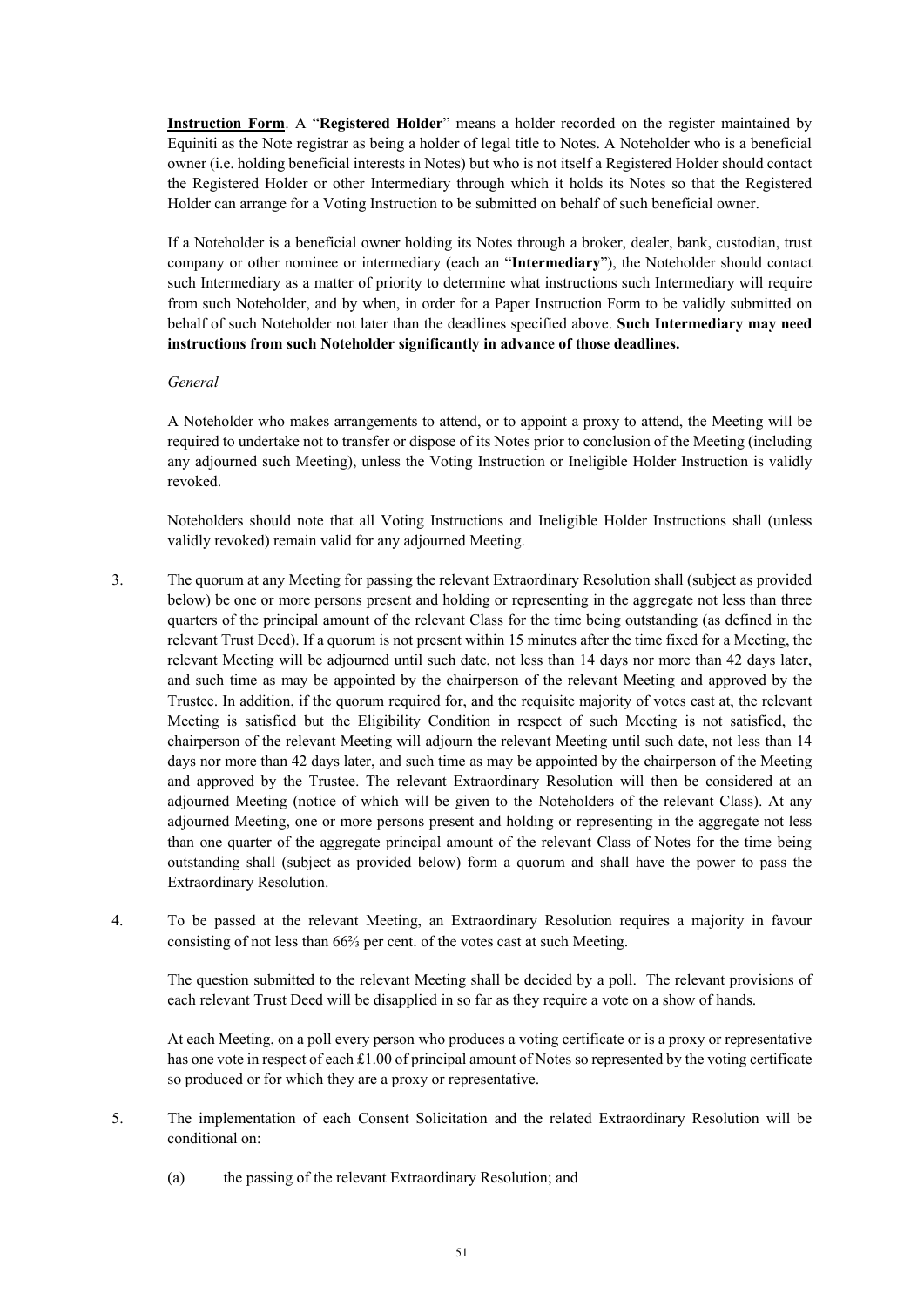(b) the quorum required for, and the requisite majority of votes cast at, the relevant Meeting being satisfied by Eligible Holders only, irrespective of any participation at the relevant Meeting by Ineligible Holders (and would also have been so satisfied if any Ineligible Holders who provide confirmation only of their status as Ineligible Holders and waive their right to attend (via teleconference) and vote (or be represented (via teleconference)) at the relevant Meeting had actually participated at such Meeting), including, if applicable, the satisfaction of such condition at an adjourned Meeting (the "**Eligibility Condition**"),

(together, the "**Consent Conditions**").

<span id="page-51-0"></span>6. If passed, the Extraordinary Resolution passed at the Meeting will be binding upon all the Noteholders of the relevant Class, whether present or not at the relevant Meeting and whether or not voting.

## **DOCUMENTS AVAILABLE FOR INSPECTION**

Copies of items [\(a\)](#page-51-1) [t](#page-51-1)[o \(b\)](#page-51-2) below (together, the "**Noteholder Information**") will be available from the date of this Notice, for inspection during normal business hours at the specified offices of the Principal Paying Agent on any weekday (public holidays excepted), on the website of the Tabulation Agent [\(https://deals.lucid](https://deals.lucid-is.com/landsecurities)[is.com/landsecurities\)](https://deals.lucid-is.com/landsecurities) and from BondCap (by email request to [land-sec@bondcap.co.uk\)](mailto:land-sec@bondcap.co.uk):

- <span id="page-51-2"></span><span id="page-51-1"></span>(a) this Notice; and
- (b) the current draft of the Supplemental Trust Deed as referred to in each Extraordinary Resolution set out above (the "**Supplemental Trust Deed**"), which appends the current drafts of each Amended and Restated Pricing Supplement and Amended and Restated Final Terms (as applicable) as referred to in the relevant Extraordinary Resolution set out above (the "**Amended and Restated Pricing Supplements**" and "**Amended and Restated Final Terms**" respectively).

This Notice should be read in conjunction with the Noteholder Information.

The Noteholder Information may be supplemented from time to time. Existing Noteholders should note that the Supplemental Trust Deed and each Amended and Restated Pricing Supplement and Amended and Restated Final Terms may be subject to amendment (where such amendments are in line with the Proposed Amendments) up until 7 days prior to the date fixed for the relevant Meeting. Should such amendments be made, blacklined copies (showing the changes from the originally available Supplemental Trust Deed or Amended and Restated Pricing Supplement or Amended and Restated Final Terms, as the case may be) and clean versions will be available from the Tabulation Agent (including on the website of the Tabulation Agent [\(https://deals.lucid-is.com/landsecurities\)](https://deals.lucid-is.com/landsecurities)) and from BondCap (by further specific email requests t[o land-sec@bondcap.co.uk\)](mailto:land-sec@bondcap.co.uk).

Existing Noteholders will be informed of any such amendments to the Supplemental Trust Deed or Amended and Restated Pricing Supplements or Amended and Restated Final Terms by announcements released on the regulatory news service of the Irish Stock Exchange plc trading as Euronext Dublin.

## **CONTACT INFORMATION**

Further information relating to the Proposed Amendments can be obtained from the following:

## Retail Investors

1. Noteholders who are Retail Investors\* who have questions or require technical assistance in connection with the delivery of Instructions (i) for Notes held in certificated form outside of the Clearing Systems should contact Equiniti, and (ii) for Notes held in the Clearing Systems should contact the Tabulation Agent. Retail Investors who have any other questions regarding the proposals referred to in this Notice should contact BondCap. Their contact details are set out below.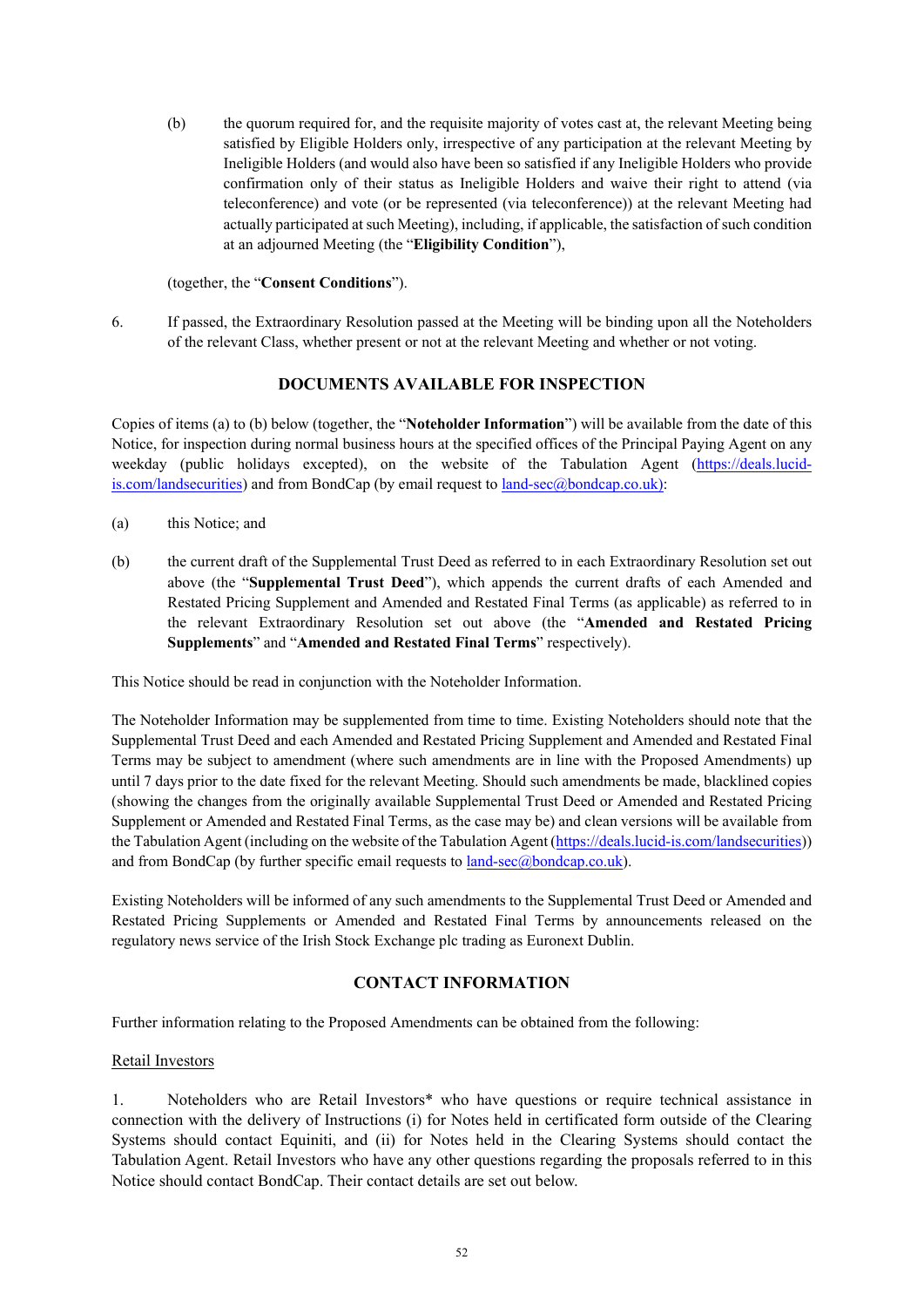*\* You will be a "Retail Investor" if you are not an Institutional Investor as defined below. Any Noteholder who is an individual (rather than a company or other organisation) will be a Retail Investor. Any Noteholder that is a company or other organisation and is not sure whether they are a Retail Investor or an Institutional Investor may contact BondCap for further information.*

# **Equiniti Limited**

Address: Aspect House, Spencer Road, Lancing, West Sussex, BN99 6DA, United Kingdom Telephone: 0371-384-2128 (if calling from within the UK).

*Lines are open from 8.30 a.m. to 5.30 p.m. (London time) Monday to Friday (excluding public holidays in England and Wales). Calls from within the UK are charged at the standard geographic rate and will vary by provider. If calling from outside the UK, please call +44 (0)121-415-7049. Calls to the helpline from outside the UK will be charged at the applicable international rate. Please note that calls may be monitored for security and training purposes. The helpline cannot provide advice on the merits of the proposals nor give any financial, legal or tax advice.*

## **Bondinvest Capital Limited (BondCap)**

Telephone: 020 7058 0080 / 0090 (if calling from within the UK).

*Lines are open from 9.00 a.m. to 5.00 p.m. (London time) Monday to Friday (excluding public holidays in England and Wales). Calls from within the UK are charged at the standard geographic rate and will vary by provider. If calling from outside the UK, please call +44 20 7058 0080. Calls from outside the UK will be charged at the applicable international rate. Please note that calls may be monitored for security and training purposes. The helpline cannot provide advice on the merits of the Consent Solicitations nor give any financial, legal or tax advice.*

Email: [land-sec@bondcap.co.uk](mailto:land-sec@bondcap.co.uk)

Attention: Michael Dyson

## Institutional Investors

2. Institutional Investors\*\* who have questions or require technical assistance in connection with the delivery of Instructions (i) for Notes held in certificated form outside of the Clearing Systems should contact Equiniti, and (ii) for Notes held in the Clearing Systems should contact the Tabulation Agent . Institutional Investors who have any other questions regarding the proposals referred to in this Notice, or who wish to request a copy of the Consent Solicitation Memorandum, should contact Lloyds Bank Corporate Markets plc, who have been appointed as the Issuer's solicitation agent for these proposals. Their contact details are set out below.

*\*\* You will be an "Institutional Investor" if you are (i) an "eligible counterparty" or a "professional client", each as defined in Directive 2014/65/EU (as amended); or (ii) an "eligible counterparty" as defined in the FCA Handbook Conduct of Business Sourcebook or a "professional client" as defined in Regulation (EU) No 600/2014 as it forms part of English domestic law by virtue of the European Union (Withdrawal) Act 2018.*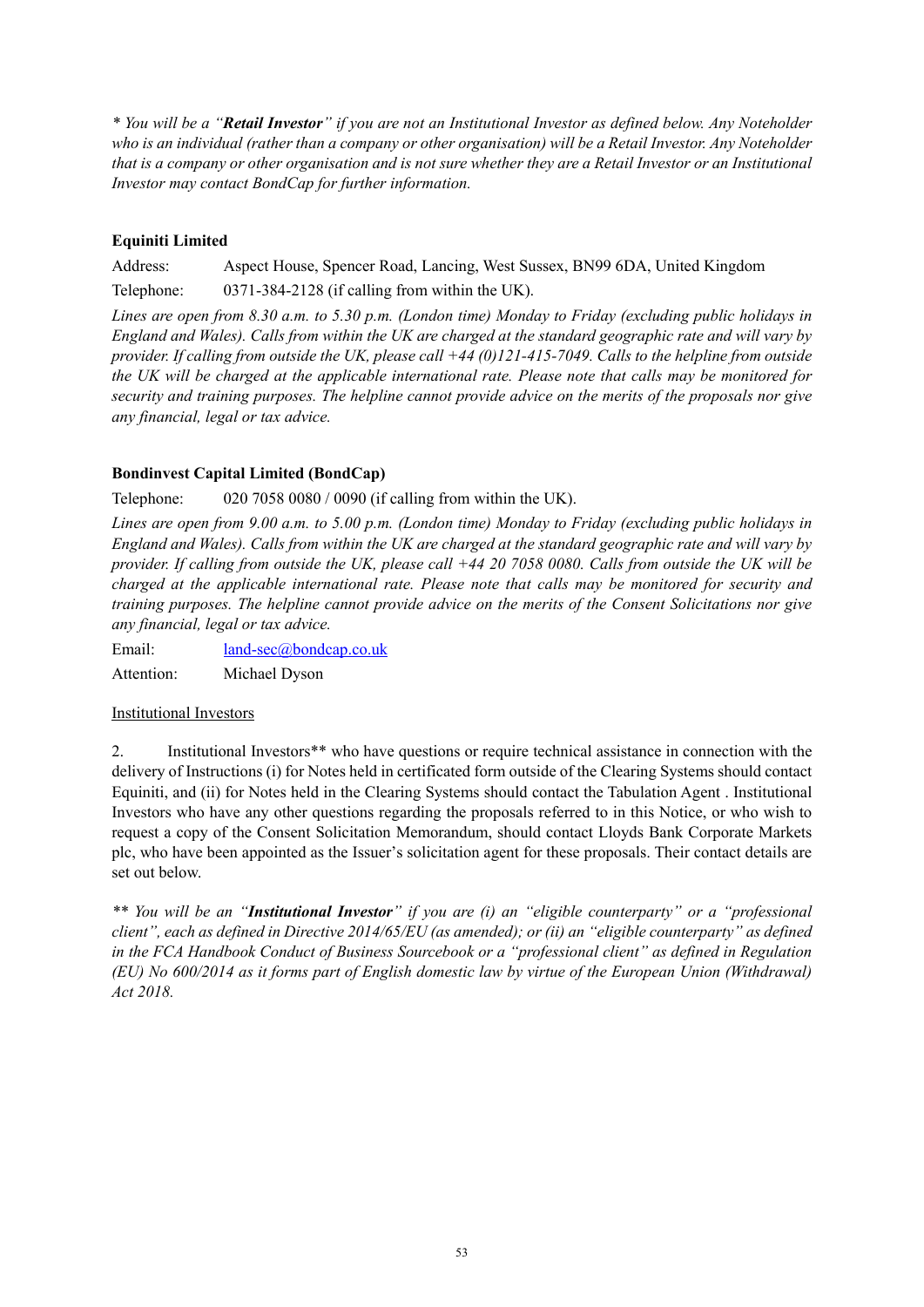#### **THE SOLICITATION AGENT**

### **Lloyds Bank Corporate Markets plc**

10 Gresham Street London EC2V 7AE United Kingdom

Attention: Liability Management Group Telephone: +44 20 7158 1719 / 1726 Email: [liability.management@lloydsbanking.com](mailto:liability.management@lloydsbanking.com)

The contact details for the Tabulation Agent, the Principal Paying Agent and the Trustee are set out below:

## **THE TABULATION AGENT**

**Lucid Issuer Services Limited** The Shard 32 London Bridge Street London SE1 9SG United Kingdom

Attention: Owen Morris / Harry Ringrose Telephone: +44 20 7704 0880 Email: landsecurities@lucid-is.com Website: <https://deals.lucid-is.com/landsecurities>

#### **THE TRUSTEE**

**Deutsche Trustee Company Limited** Winchester House 1 Great Winchester Street London EC2N 2DB United Kingdom

### **THE PRINCIPAL PAYING AGENT**

**Deutsche Bank AG, London Branch** Winchester House 1 Great Winchester Street London EC2N 2DB United Kingdom

#### **THE REGISTRAR**

In respect of:

- (a) Class A5 Notes in registered form represented by individual note certificates (ISIN: XS0204780042);
- (b) Class A6 Notes in registered form represented by individual note certificates (ISIN: XS0204737117); and
- (c) Class A7 Notes in registered form represented by individual note certificates (ISIN: XS0204737893):

**Equiniti Limited** Aspect House Spencer Road Lancing West Sussex, BN99 6DA United Kingdom

In respect of:

- (a) Class A4 Notes in registered form represented by a global note certificate (ISIN: XS0204735681); and
- (b) Class A5 Notes in registered form represented by a global note certificate (ISIN: XS0204736572):
	- **Deutsche Bank Trust Company Americas** 1761 E. Saint Andrew Place Santa Ana, California 92705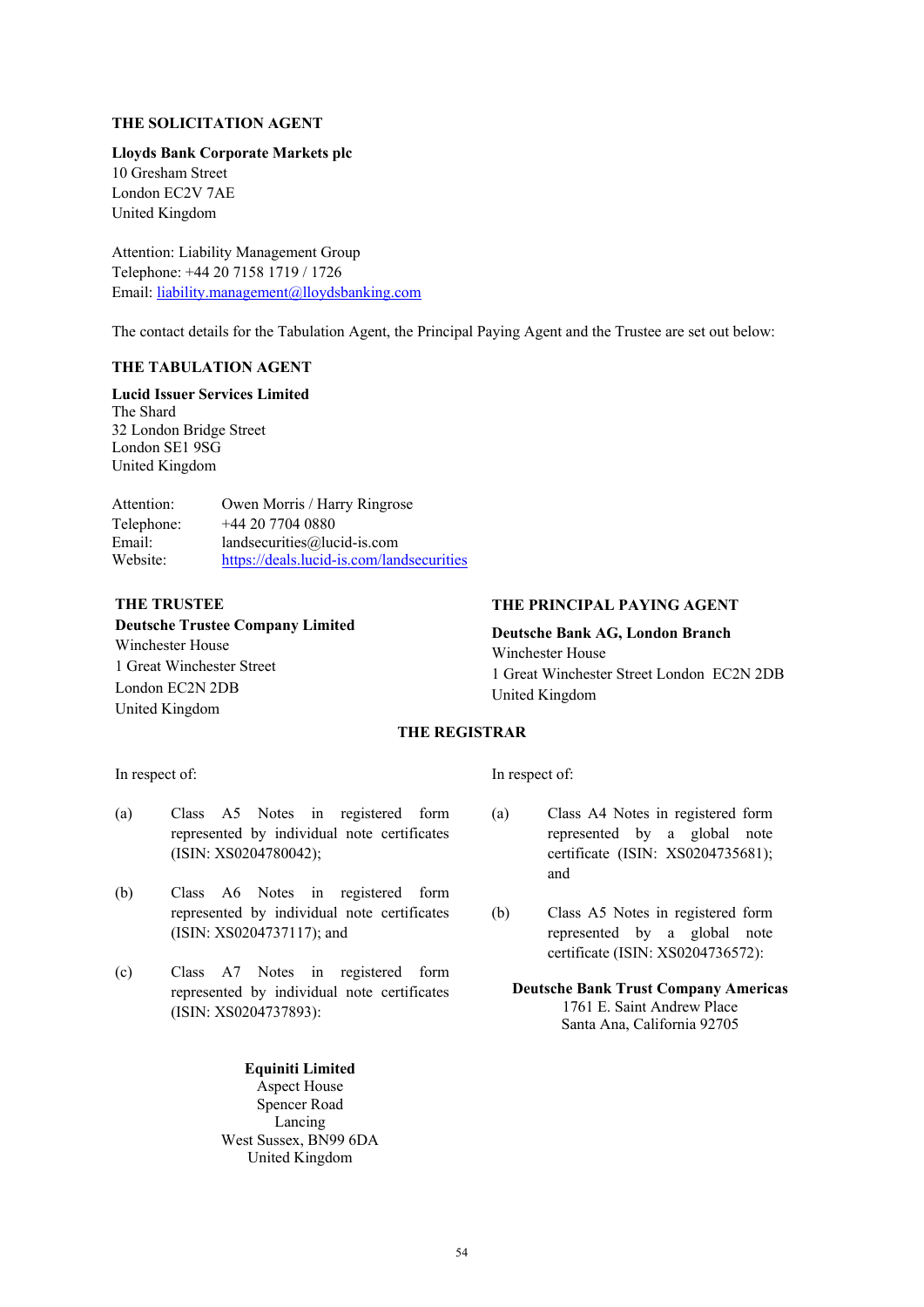Noteholders whose Notes are held by Euroclear or Clearstream, Luxembourg should contact the Tabulation Agent at the address details above for further information on the process for voting at the relevant Meeting.

Noteholders whose Notes are held in certificated form outside of the Clearing Systems should contact Equiniti at the address details above for further information on the process for voting at the relevant Meeting.

### **ANNOUNCEMENTS**

If the Issuer is required to make an announcement relating to matters set out in this Notice, any such announcement will be made in accordance with all applicable rules and regulations via notices to the Clearing Systems for communication to Noteholders and an announcement released on the regulatory news service of the Irish Stock Exchange plc trading as Euronext Dublin.

This Notice is given by:

#### **Land Securities Capital Markets PLC**

Dated: 20 October 2021

**Please note**: **None of the Issuer, Equiniti, BondCap, DBTCA, Lloyds Bank Corporate Markets plc, Lucid, the Principal Paying Agent or the Trustee is able to provide any financial, legal, tax, accounting or any other advice in connection with the proposals referred to in this Notice, or to express any opinion on the merits of such proposals or otherwise to make any recommendations as to whether or not Noteholders should participate in such proposals. If any Noteholder requires any such advice or recommendation, it will need to contact its own broker, solicitor, accountant or other independent financial, tax, legal or accounting adviser.**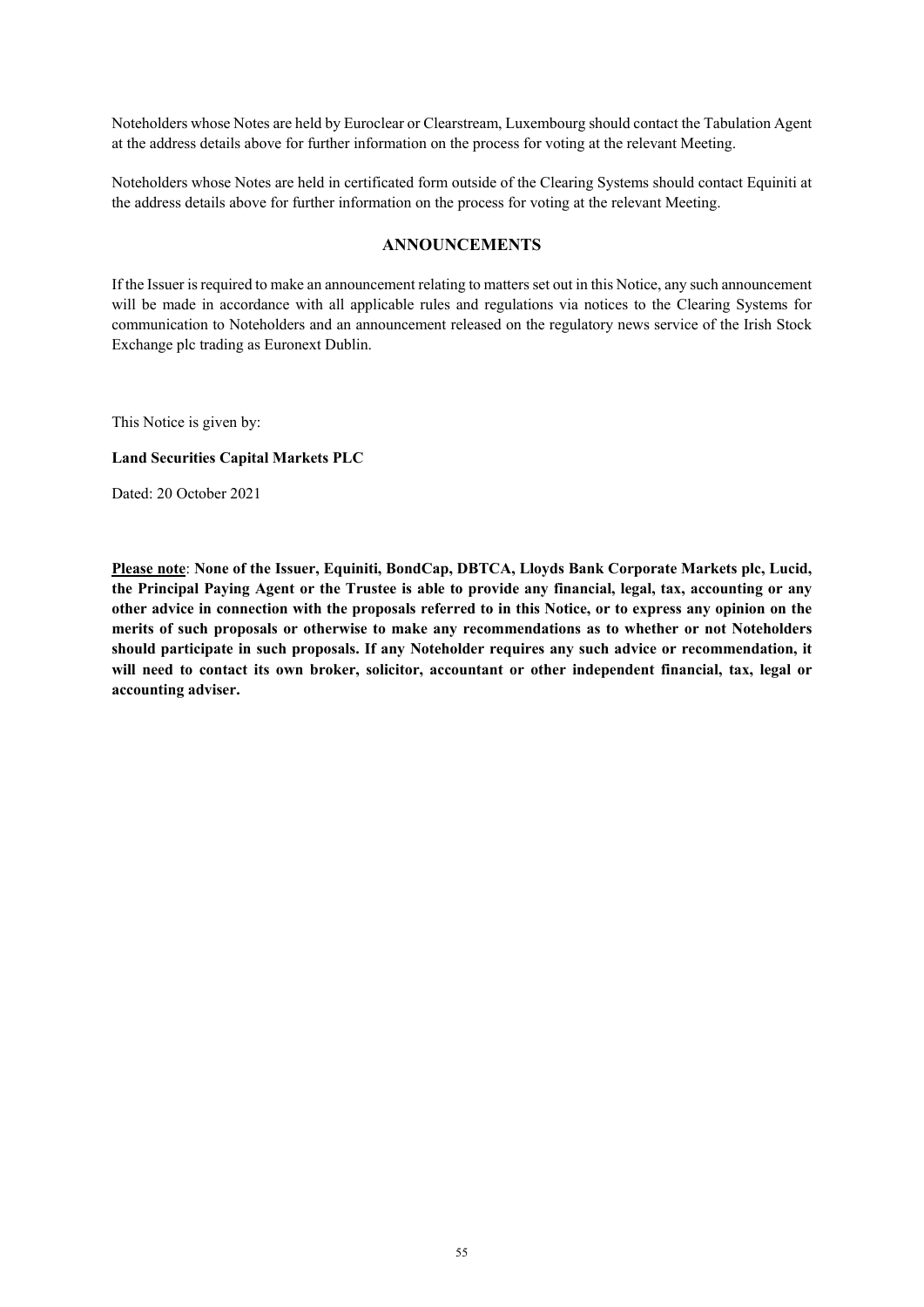## **ANNEX TO THE NOTICE OF NOTEHOLDER MEETINGS**

## **AMENDMENTS TO THE CONDITIONS IN RESPECT OF EACH CLASS**

#### **PART 1 – PROPOSED AMENDMENTS TO CONDITION 6(c)**

The following is the proposed form of Condition  $6(c)$  to replace the existing form of Condition  $6(c)$  for the Class A4 Notes, Class A5 Notes, Class A6 Notes, Class A7 Notes, Class A10 Notes and Class A11 Notes in the event that the relevant Extraordinary Resolution is passed and implemented in respect of such Class(es) of Notes. In respect of the Class A4 Notes, Class A5 Notes, Class A6 Notes and Class A7 Notes only, all references to "Final Terms" shall be deemed to be references to "Pricing Supplement".

"(c) *Floating Rate Notes*

Subject to Condition 6(f) (*Floating Rate Step-Up*), this Condition 6(c) is applicable only if the relevant Final Terms specifies the Notes as Floating Rate Notes.

The Interest Rate applicable to the Notes for each Note Interest Period will be determined by the Agent Bank (or the Calculation Agent, if applicable) as the sum of the Compounded Daily SONIA Rate for the relevant Note Interest Period, the applicable Reference Rate Adjustment and the Margin.

For these purposes:

"**Compounded Daily SONIA Rate**" means, with respect to a Note Interest Period, the rate of return of a daily compound interest investment (with the daily Sterling overnight reference rate as reference rate for the calculation of interest) (expressed as a percentage and rounded if necessary to the fifth decimal place, with 0.000005 being rounded upwards) determined by the Agent Bank (or the Calculation Agent, if applicable) in accordance with the following formula:

$$
(\frac{SONIA\ Compounded\ Index_{End}}{SONIA\ Compounded\ Index_{Start}} - 1)\ X\ \frac{365}{d}
$$

where:

**"d"** is the number of calendar days from (and including) the day in relation to which SONIA Compounded Index<sub>Start</sub> is determined to (but excluding) the day on which the SONIA Compounded Index $_{End}$  is determined;

"**London Banking Day**" means any day on which commercial banks are open for general business (including dealing in foreign exchange and foreign currency deposits) in London;

"**Reference Rate Adjustment**" means 0.1193 per cent. (subject to any corrections or adjustments made to the rate specified on Bloomberg screen "SBP0003M Index" in relation to 3-month Sterling LIBOR in accordance with its rule book at the Interest Determination Date<sup>[3](#page-55-0)</sup>).

"**SONIA Compounded Index**" means the compounded daily SONIA rate as published at 10:00 (London time) by the Bank of England (or a successor administrator of SONIA) on the Bank of England's Interactive Statistical Database, or any successor or replacement source;

"**SONIA Compounded IndexEnd**" means, with respect to a Note Interest Period, the SONIA Compounded Index value on the day falling five London Banking Days prior to (A) the Note Payment Date for such Note Interest Period, or (B) such other date on which the relevant payment of interest falls due (but which by its definition or the operation of the relevant provisions is excluded from such Note Interest Period); and

<span id="page-55-0"></span>

 <sup>3</sup> The Interest Determination Dates specified in the Final Terms for each of the Class A4 Notes, Class A5 Notes, Class A6 Notes, Class A7 Notes, Class A10 Notes and Class A11 Notes shall be, in respect of each Note Interest Period, the day falling five London Banking Days prior to the relevant Note Payment Date.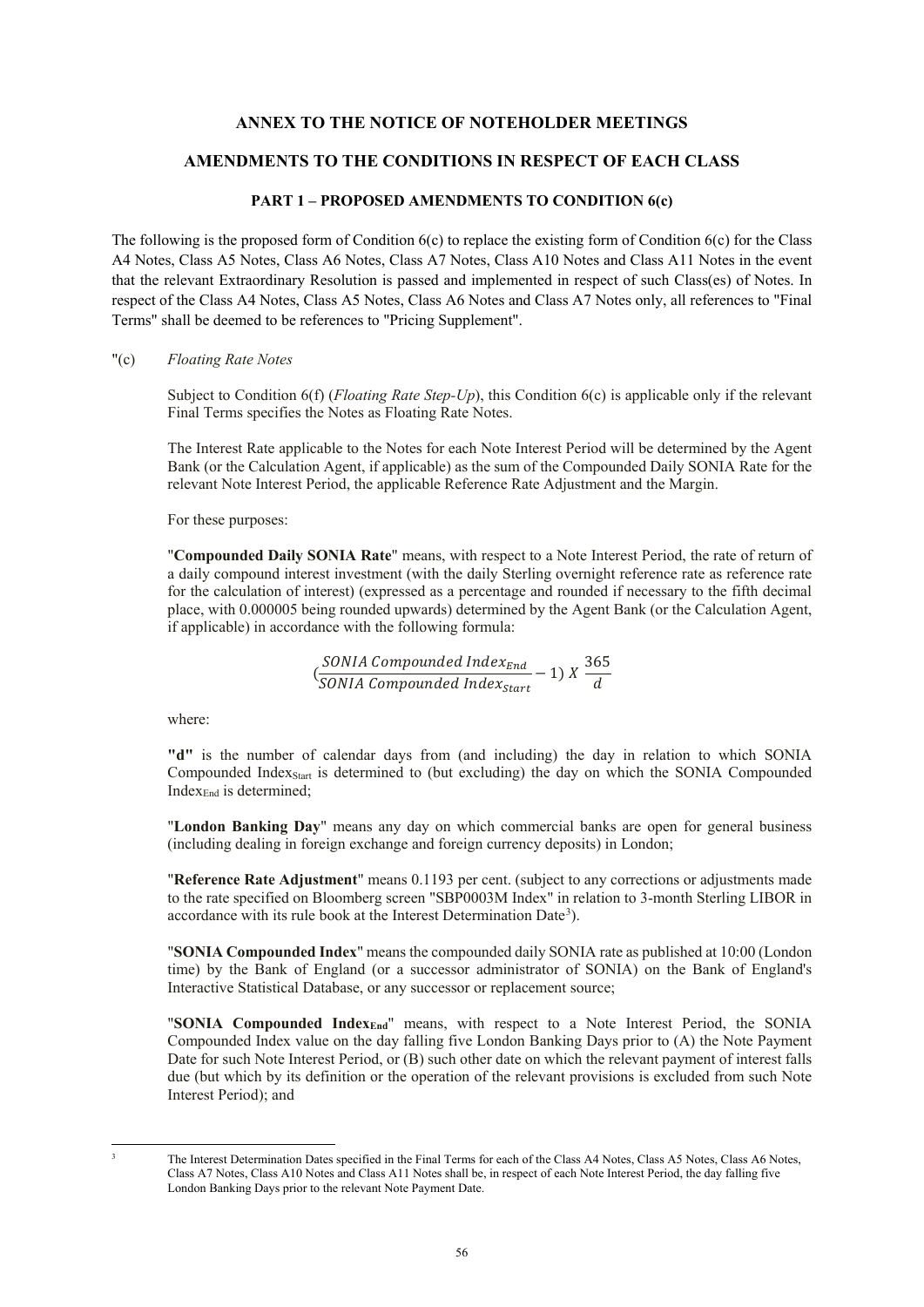"**SONIA Compounded IndexStart**" means, with respect to a Note Interest Period, the SONIA Compounded Index value on the day falling five London Banking Days prior to the first day of such Note Interest Period.

*Provided* that a Benchmark Event has not occurred in respect of the SONIA Compounded Index, if, with respect to any Note Interest Period, the relevant rate is not published or displayed by the administrator of the SONIA reference rate or other information service by 5.00 p.m. (London time) (or, if later, by the time falling one hour after the customary or scheduled time for publication thereof in accordance with the then-prevailing operational procedures of the administrator of the SONIA reference rate or of such other information service, as the case may be) on the relevant Interest Determination Date, the Compounded Daily SONIA Rate for the applicable Note Interest Period for which the SONIA Compounded Index is not available shall be "**Compounded Daily SONIA**" determined as follows:

"**Compounded Daily SONIA**" means, with respect to a Note Interest Period, the rate of return of a daily compound interest investment (with the daily Sterling overnight reference rate as reference rate for the calculation of interest) as calculated by the Agent Bank (or Calculation Agent, if applicable) as at the relevant Interest Determination Date in accordance with the following formula (and the resulting percentage will be rounded if necessary to the nearest fifth decimal place, with 0.000005 being rounded upwards):

$$
\left[\prod_{i=1}^{d_o} \left(1 + \frac{SONIA_i \times n_i}{365}\right) - 1\right] \times \frac{365}{d}
$$

where:

"**d**" is the number of calendar days in the relevant Observation Period;

"**do**" means the number of London Banking Days in the relevant Observation Period;

"**i**" is a series of whole numbers from one to "do", each representing the relevant London Banking Day in chronological order from, and including, the first London Banking Day to, and including, the last London Banking Day, in the relevant Observation Period;

"**London Banking Day**" means any day on which commercial banks are open for general business (including dealing in foreign exchange and foreign currency deposits) in London;

"**ni**" for any London Banking Day "i", means the number of calendar days from (and including) such London Banking Day "i" up to (but excluding) the following London Banking Day;

"**Observation Period**" means the period from (and including) the date falling five London Banking Days prior to the first day of the relevant Note Interest Period to (but excluding) the date falling five London Banking Days prior to the date on which the relevant payment of interest falls due;

the "**SONIA reference rate**", in respect of any London Banking Day, is a reference rate equal to the daily Sterling Overnight Index Average ("**SONIA**") rate for such London Banking Day as provided by the administrator of SONIA to authorised distributors and as then published on the Page<sup>[4](#page-56-0)</sup> (or, if the Page is unavailable, as otherwise published by such authorised distributors) on the London Banking Day immediately following such London Banking Day; and

"**SONIAi**" means, in respect of any London Banking Day "i" falling in the relevant Observation Period, the SONIA reference rate.

Subject to Condition 6(cc), if in respect of any London Banking Day on which an applicable SONIA reference rate is required to be determined, such SONIA reference rate is not made available on the Page or has not otherwise been published by the relevant authorised distributors, then the SONIA reference

<span id="page-56-0"></span>

 <sup>4</sup> The Page specified in the Final Terms for each of the Class A4 Notes, Class A5 Notes, Class A6 Notes, Class A7 Notes, Class A10 Notes and Class A11 Notes shall be the Reuters Screen SONIA page.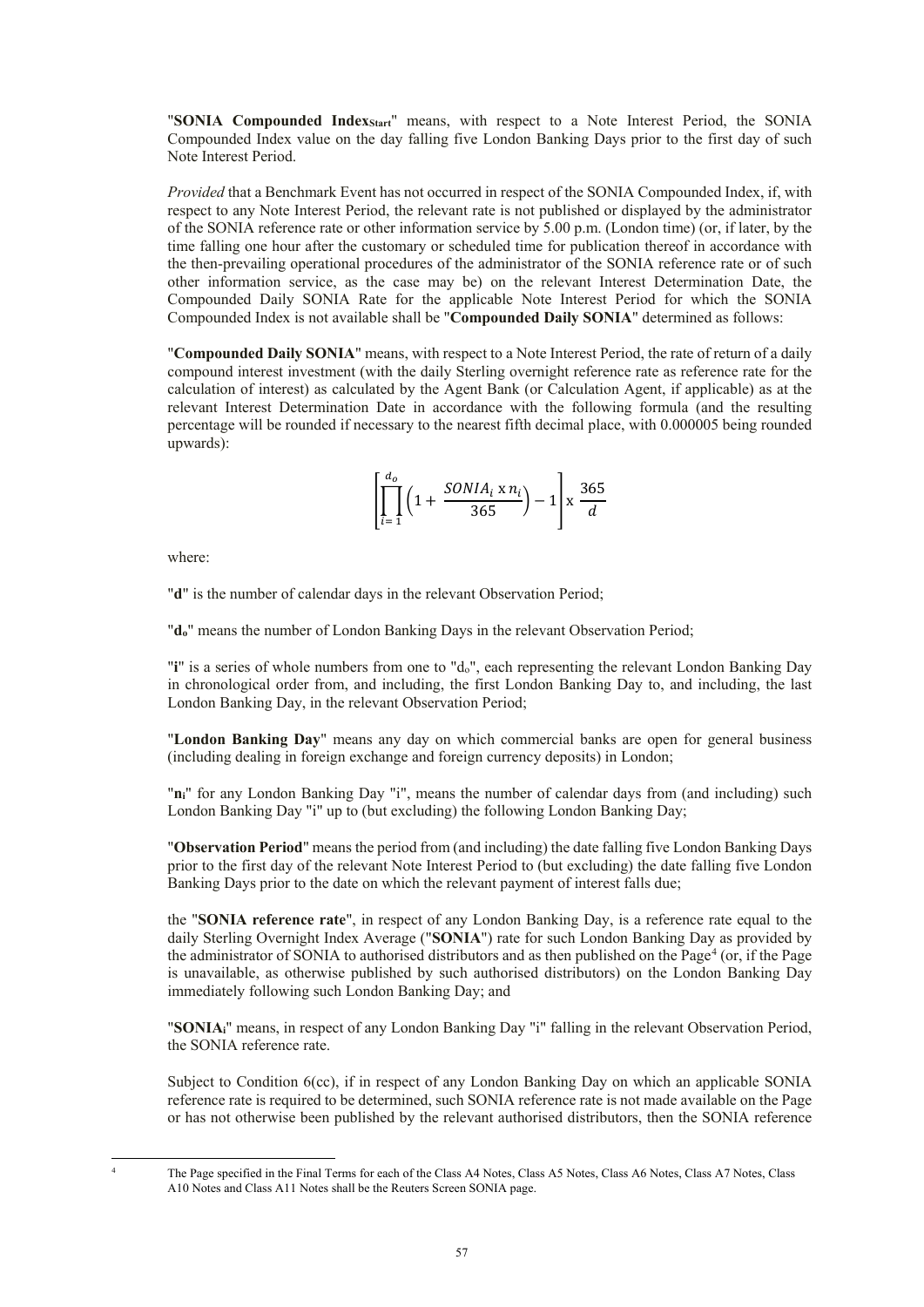rate in respect of such London Banking Day shall be the rate determined by the Agent Bank (or Calculation Agent, if applicable) as:

- (a) the sum of (i) the Bank of England's Bank Rate (the "**Bank Rate**") prevailing at 5.00 p.m. (London time) (or, if earlier, close of business) on such London Banking Day; and (ii) the mean of the spread of the SONIA reference rate to the Bank Rate over the previous five London Banking Days in respect of which a SONIA reference rate has been published, excluding the highest spread (or, if there is more than one highest spread, one only of those highest spreads) and lowest spread (or, if there is more than one lowest spread, one only of those lowest spreads); or
- (b) if the Bank Rate under (a) above is not available at the relevant time, either (A) the SONIA reference rate published on the Page (or otherwise published by the relevant authorised distributors) for the first preceding London Banking Day in respect of which the SONIA reference rate was published on the Page (or otherwise published by the relevant authorised distributors) or (B) if this is more recent, the latest rate determined under (a) above.

In the event that the Interest Rate cannot be determined in accordance with the foregoing provisions, and without prejudice to Condition 6(cc), the Interest Rate shall be:

- (i) that determined as at the Interest Determination Date for the last preceding Note Interest Period; or
- (ii) if there is no such preceding Interest Determination Date, the Final Fallback Rate specified in the relevant Final Terms<sup>[5](#page-57-0)</sup>, with such rate being converted to a quarterly basis by the Agent Bank (or the Calculation Agent, if applicable) in accordance with the instructions of the Issuer, rounded to the nearest 0.001 per cent., with 0.0005 per cent. being rounded upwards (which instructions from the Issuer shall (in the absence of manifest error) be final and binding upon all parties).

#### (cc) *Benchmark Discontinuation*

Notwithstanding the provisions above in Condition 6(c) (*Floating Rate Notes*) if the Issuer determines that a Benchmark Event has occurred in relation to an Original Reference Rate at any time when the Conditions provide for any Interest Rate (or any component part thereof) to be determined by reference to such Original Reference Rate, then the following provisions shall apply:

(i) *Independent Adviser*

The Issuer shall use reasonable endeavours to appoint, as soon as reasonably practicable, an Independent Adviser to determine (acting in good faith and in a commercially reasonable manner), no later than 5 Business Days prior to the relevant Interest Determination Date relating to the relevant Note Interest Period (the "**IA Determination Cut-off Date**"), a Successor Rate, failing which an Alternative Rate and, in either case, an Adjustment Spread (if any) and any Benchmark Amendments (each as defined and as further described below) for purposes of determining the Interest Rate (or the relevant component part thereof) applicable to the Notes for such Note Interest Period and for all future Note Interest Periods (subject to the subsequent operation of this Condition  $6$ (cc) during any other future Note Interest Period(s)).

(ii) *Successor Rate or Alternative Rate*

If the Independent Adviser (acting in good faith and in a commercially reasonable manner) determines that:

(A) there is a Successor Rate, then such Successor Rate shall (subject to adjustment as provided in Condition 6(cc)(iii) subsequently be used in place of the Original

<span id="page-57-0"></span> <sup>5</sup> The Final Fallback Rate shall be 5.391 per cent. per annum for the Class A4 Notes, 5.391 per cent. per annum for the Class A5 Notes, 5.376 per cent. per annum for the Class A6 Notes, 5.396 per cent. per annum for the Class A7 Notes, 4.875 per cent. per annum for the Class A10 Notes and 5.125 per cent. per annum for the Class A11 Notes.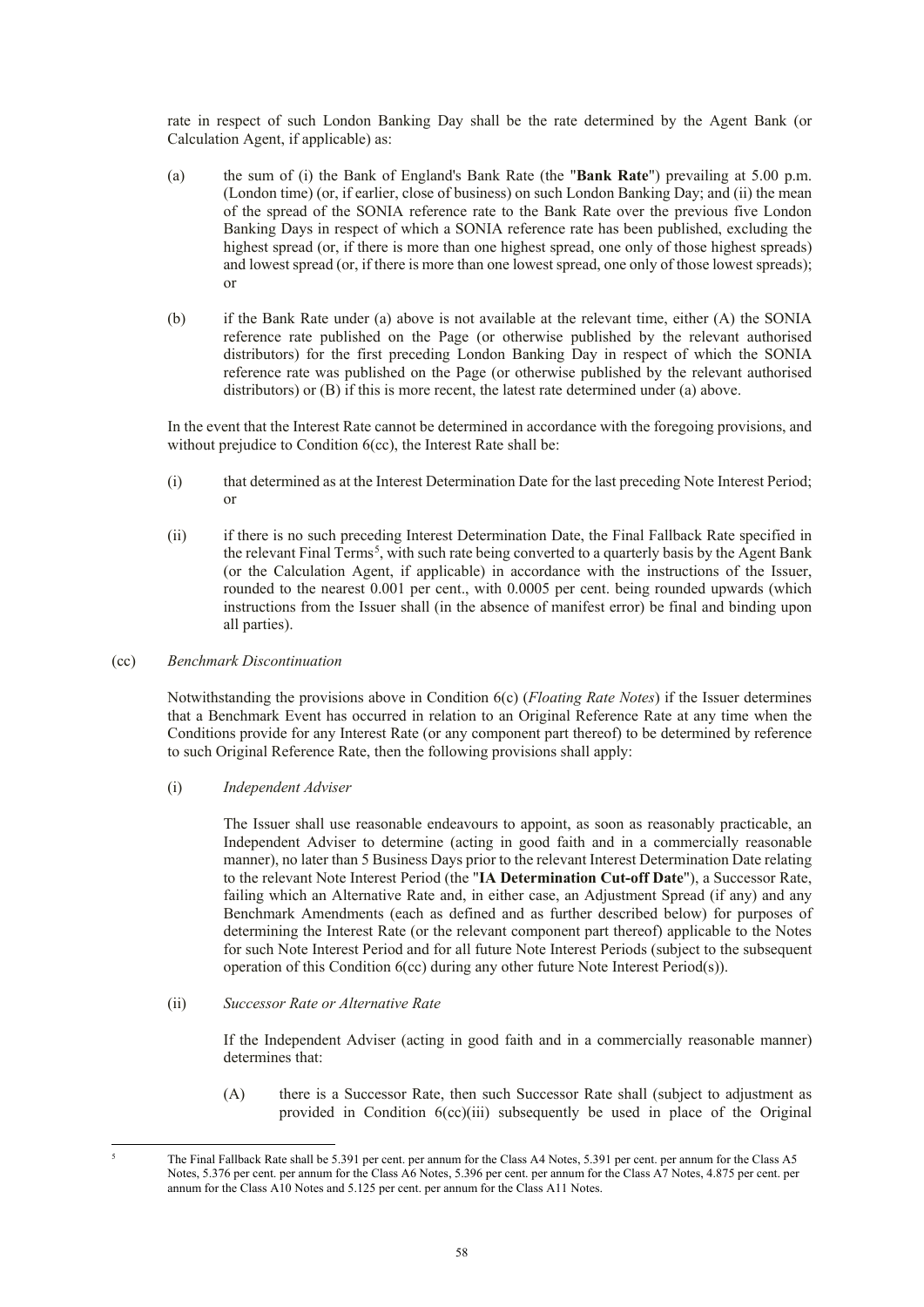Reference Rate to determine the Interest Rate (or the relevant component part thereof) for all future payments of interest on the Notes (subject to the subsequent further operation of this Condition 6(cc) in the event of a further Benchmark Event affecting the Successor Rate); or

(B) there is no Successor Rate but that there is an Alternative Rate, then such Alternative Rate shall (subject to adjustment as provided in Condition 6(cc)(iii)) subsequently be used in place of the Original Reference Rate to determine the Interest Rate (or the relevant component part thereof) for all future payments of interest on the Notes (subject to the subsequent further operation of this Condition 6(cc) in the event of a further Benchmark Event affecting the Alternative Rate).

## (iii) *Adjustment Spread*

If the Independent Adviser (acting in good faith and in a commercially reasonable manner) determines that an Adjustment Spread is required to be applied to the Successor Rate or the Alternative Rate (as applicable) and determines the quantum of, or a formula or methodology for determining, such Adjustment Spread, then such Adjustment Spread shall be applied to the Successor Rate or the Alternative Rate (as applicable) for each subsequent determination of an Interest Rate (or a relevant component part thereof) by reference to such Successor Rate or Alternative Rate (as applicable).

#### (iv) *Benchmark Amendments*

If any Successor Rate, Alternative Rate or Adjustment Spread is determined in accordance with this Condition 6(cc) and the Independent Adviser acting in good faith determines (i) that amendments to these Conditions, the Trust Deed or the Agency Agreement (including, without limitation, amendments to the definitions of Day Count Fraction, Business Day, Business Day Convention or Page) are necessary to ensure the proper operation of such Successor Rate, Alternative Rate and/or Adjustment Spread (such amendments, the "**Benchmark Amendments**") and (ii) the terms of the Benchmark Amendments, then the Issuer shall, subject to the provisions of the paragraph below and to giving notice thereof in accordance with Condition  $6$ (cc)(v), without any requirement for the consent or approval of Noteholders, vary these Conditions, the Trust Deed or the Agency Agreement, as the case may be, to give effect to such Benchmark Amendments with effect from the date specified in such notice.

Subject to the other provisions of this Condition 6(cc) and the receipt by the Note Trustee of a certificate signed by two Directors of the Issuer (i) confirming that a Benchmark Event has occurred, and (ii) certifying that the Benchmark Amendments are necessary to ensure the proper operation of such Successor Rate or Alternative Rate, as the case may be, the Note Trustee shall (at the expense of the Issuer), without any requirement for the consent or approval of the Noteholders, be obliged to concur with the Issuer in effecting any Benchmark Amendments (including, *inter alia*, by the execution of a deed supplemental to or amending the Trust Deed and these Conditions), *provided* that neither the Note Trustee nor the Agents shall be obliged so to concur if in the opinion of the Note Trustee or the Agents doing so would impose more onerous obligations upon it or expose it to any additional duties, responsibilities or liabilities or reduce or amend the protective provisions afforded to the Note Trustee or the Agents in these Conditions, the Trust Deed (including, for the avoidance of doubt, any supplemental trust deed) or the Agency Agreement in any way. For the avoidance of doubt, any Benchmark Amendments which would impose more onerous obligations upon an Agent or expose it to any additional duties, responsibilities or liabilities or reduce or amend the protective provisions afforded to the Agency Agreement shall require such Agent's written consent.

In connection with any such variation in accordance with this Condition  $6(cc)(iv)$ , the Issuer shall comply with the rules of any stock exchange or other relevant authority on or by which the Notes are for the time being listed or admitted to trading.

(v) *Notices, etc.*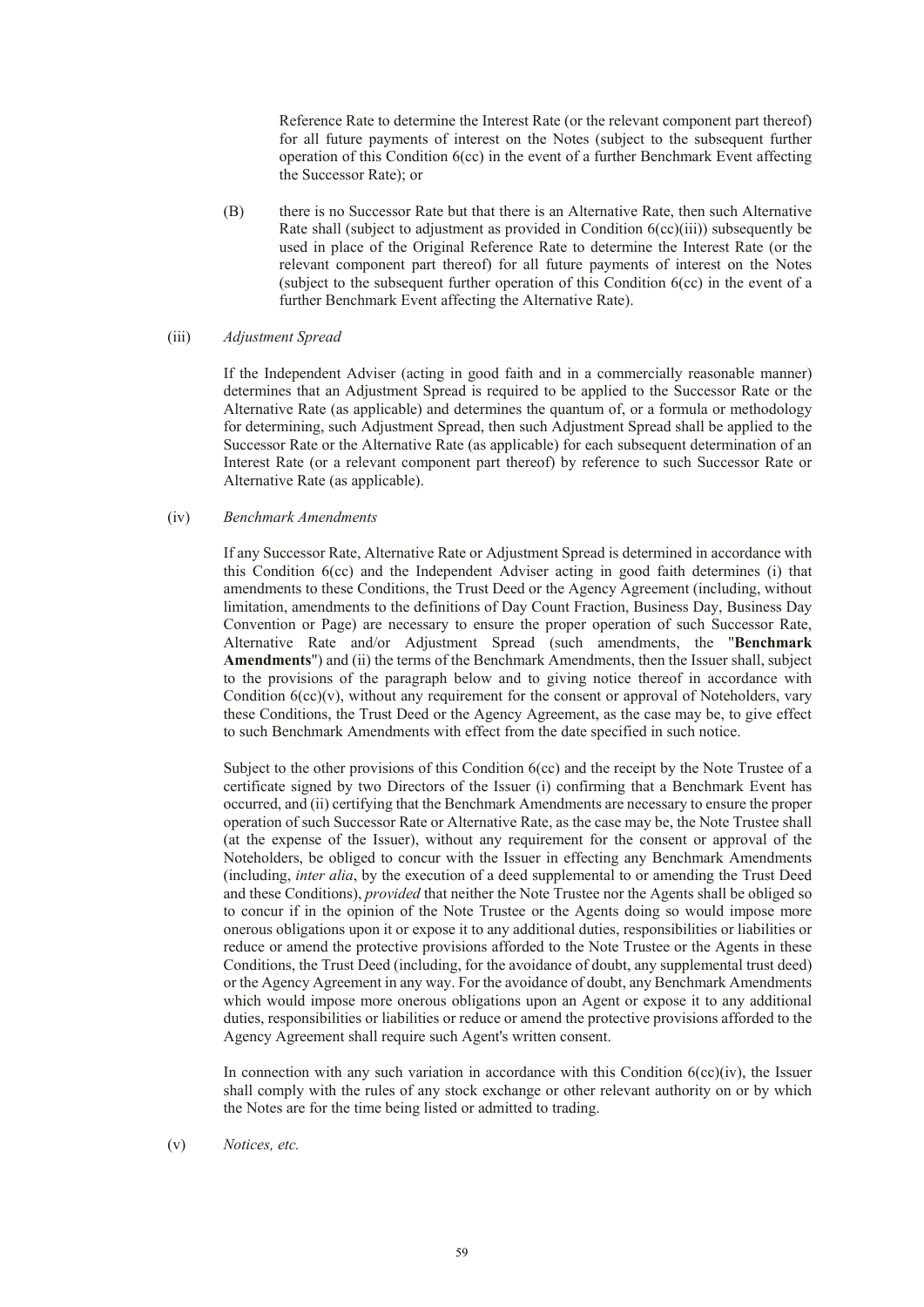The Issuer shall promptly, following the determination of any Successor Rate or Alternative Rate (as applicable), give notice thereof to the Note Trustee, the Agents and the Noteholders, which shall specify the effective date(s) for such Successor Rate or Alternative Rate (as applicable), the relevant Adjustment Spread and any consequential Benchmark Amendments.

#### (vi) *Survival of Original Reference Rate*

Without prejudice to the obligations of the Issuer under this Condition 6(cc), the Original Reference Rate and the fallback provisions provided for in Condition 6(c) will continue to apply unless and until the party responsible for determining the Interest Rate (being the Agent Bank or the Calculation Agent, as applicable) has been notified of the Successor Rate or the Alternative Rate (as the case may be), the applicable Adjustment Spread and Benchmark Amendments (if applicable), in accordance with Condition  $6$ (cc)(v) above.

#### (vii) *Fallbacks*

If, following the occurrence of a Benchmark Event and in relation to the determination of the Interest Rate on the immediately following Interest Determination Date, the Issuer is unable to appoint an Independent Adviser or no Successor Rate or Alternative Rate (as applicable) is determined pursuant to this provision and notified to the party responsible for determining the Interest Rate prior to the IA Determination Cut-off Date, the original benchmark or screen rate (as applicable) will continue to apply for the purposes of determining such Interest Rate on such Interest Determination Date, with the effect that the fallback provisions provided elsewhere in these Conditions will continue to apply to such determination.

Notwithstanding any other provision of this Condition 6(cc), if in the Agent Bank's (or Calculation Agent's, if applicable) opinion there is any uncertainty between two or more alternative courses of action in making any determination or calculation following the application of this Condition 6(cc), the Agent Bank (or the Calculation Agent if applicable), as the case may be, shall promptly notify the Issuer and/or the Independent Adviser thereof and the Issuer shall direct the Agent Bank (or the Calculation Agent if applicable) in writing as to which alternative course of action to adopt. If the Agent Bank (or the Calculation Agent if applicable) is not promptly provided with such direction, or is otherwise unable to make such calculation or determination for any reason, it shall notify the Issuer and/or the Independent Adviser (as the case may be) thereof and the Agent Bank (or the Calculation Agent if applicable) shall be under no obligation to make such calculation or determination and shall not incur any liability for not doing so.

For the purposes of this Condition 6(cc):

"**Adjustment Spread**" means a spread (which may be positive or negative or zero) or formula or methodology for calculating a spread, which the Independent Adviser (acting in good faith and in a commercially reasonable manner) determines is required to be applied to the Successor Rate or the Alternative Rate (as applicable) and is the spread, formula or methodology which:

- (i) in the case of a Successor Rate, is formally recommended, or formally provided as an option for parties to adopt, in relation to the replacement of the Original Reference Rate with the Successor Rate by any Relevant Nominating Body; or
- (ii) in the case of a Successor Rate for which no such recommendation or option has been made (or made available) or in the case of an Alternative Rate, the Independent Adviser (acting in good faith and in a commercially reasonable manner) determines is recognised or acknowledged as being in customary market usage in international debt capital markets which reference the Original Reference Rate, where such rate has been replaced by the Successor Rate or the Alternative Rate (as applicable); or
- (iii) if no such determination regarding customary market usage is made, the Independent Adviser determines (acting in good faith and in a commercially reasonable manner) to be appropriate;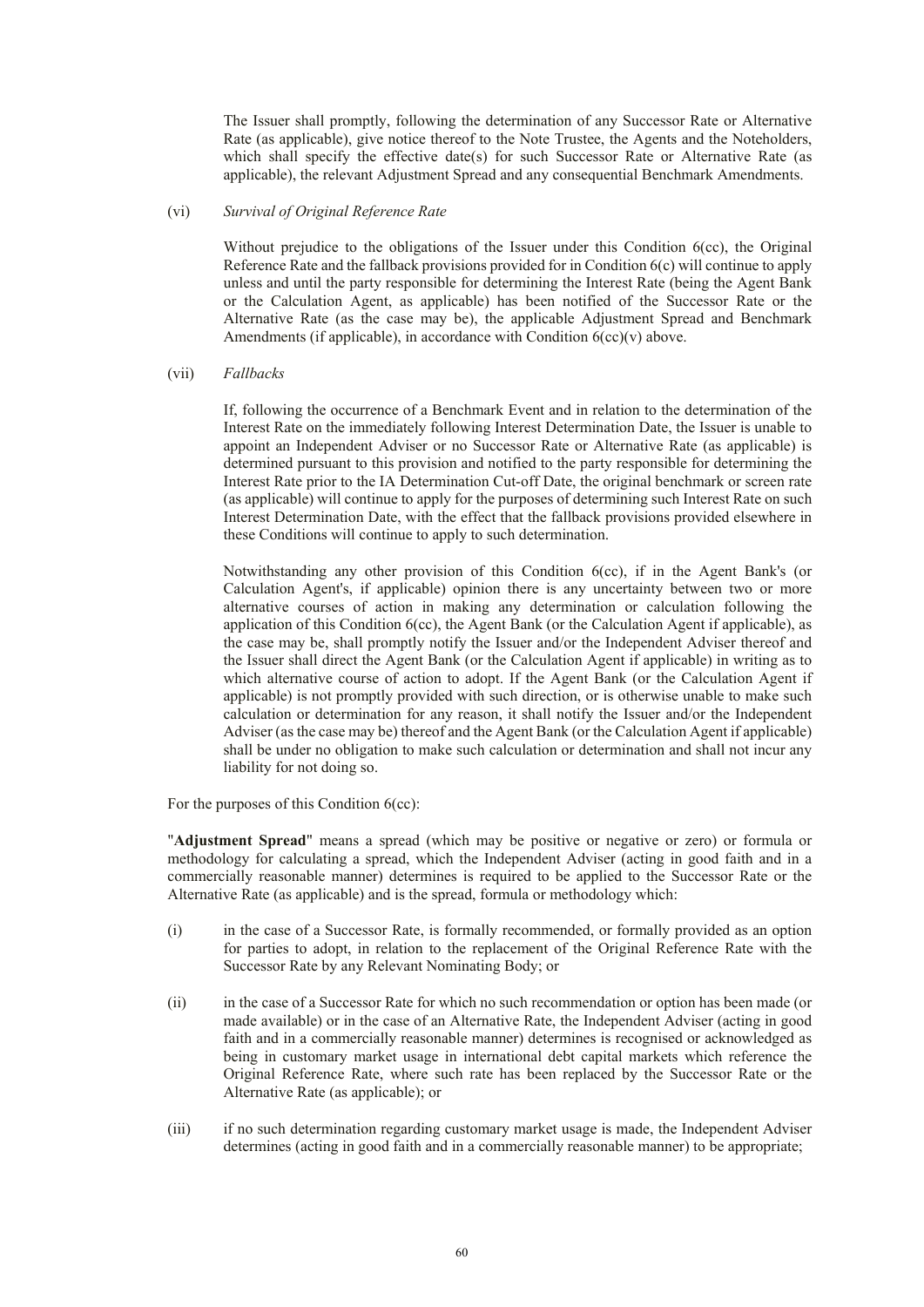"**Alternative Rate**" means the rate that the Independent Adviser (acting in good faith and in a commercially reasonable manner) determines in accordance with Condition 6(cc)(ii) above has replaced the Original Reference Rate in customary market usage in the international debt capital markets for the purposes of determining rates of interest (or the relevant component part thereof) for the same interest period and in the same Specified Currency as the Notes, or, if the Independent Adviser determines that there is no such rate, such other rate as the Independent Adviser determines in its discretion (acting in good faith and in a commercially reasonable manner) is most comparable to the Original Reference Rate;

"**Benchmark Amendments**" has the meaning given to it in Condition 6(cc)(iv) above;

#### "**Benchmark Event**" means:

- (a) the Original Reference Rate ceasing to be published for a period of at least 5 Business Days or ceasing to exist; or
- (b) the later of (i) the making of a public statement by the administrator of the Original Reference Rate that it will, on or before a specified date, cease publishing the Original Reference Rate permanently or indefinitely (in circumstances where no successor administrator has been appointed that will continue publication of the Original Reference Rate) and (ii) the date falling six months prior to the date specified in (b)(i) above; or
- (c) the making of a public statement by the supervisor of the administrator of the Original Reference Rate that the Original Reference Rate has been permanently or indefinitely discontinued; or
- (d) the later of (i) the making of a public statement by the supervisor of the administrator of the Original Reference Rate that the Original Reference Rate will, on or before a specified date, be permanently or indefinitely discontinued and (ii) the date falling six months prior to the date specified in  $(d)(i)$  above;
- (e) the later of (i) the making of a public statement by the supervisor of the administrator of the Original Reference Rate that means the Original Reference Rate will be prohibited from being used or that its use will be subject to restrictions or adverse consequences, in each case on or before a specified date and (ii) the date falling six months prior to the specified date referred to in (e)(i) above;
- (f) it has or will prior to the next Interest Determination Date become unlawful for any Paying Agent, the Agent Bank, the Calculation Agent, the Note Trustee, the Issuer or other party to calculate any payments due to be made to any Noteholder or Couponholder using the Original Reference Rate (including, without limitation, under Regulation (EU) 2016/1011 and/or Regulation (EU) No. 2016/1011 as it forms part of domestic law of the United Kingdom by virtue of the European Union (Withdrawal) Act 2018, if applicable); or
- (g) the later of (i) the making of a public statement by the supervisor of the administrator of the Original Reference Rate that in the view of such supervisor, such Original Reference Rate is or will on or before a specified date, be no longer representative of an underlying market and (ii) the date falling six months prior to the specified date referred to in  $(g)(i)$  above.

"**Independent Adviser**" means, for the purpose of this Condition 6(cc), an independent financial institution of international repute or other independent financial adviser experienced in the international debt capital markets, in each case appointed by the Issuer at its own expense. For the avoidance of doubt, an Independent Adviser appointed pursuant to this Condition 6(cc) shall act in good faith as an expert and (in the absence of bad faith or fraud) shall have no liability whatsoever to the Issuer, the Note Trustee, the Agent Bank (or the Calculation Agent if applicable), the Paying Agents, the Noteholders or the Couponholders for any determination made by it pursuant to this Condition 6(cc);

"**Original Reference Rate**" means the originally-specified reference rate (or any component part thereof) used to determine the Interest Rate (or any component part thereof) on the Notes;

"**Relevant Nominating Body**" means, in respect of a relevant rate: (i) the central bank, reserve bank, monetary authority or any similar institution for the currency to which the relevant rate relates, or any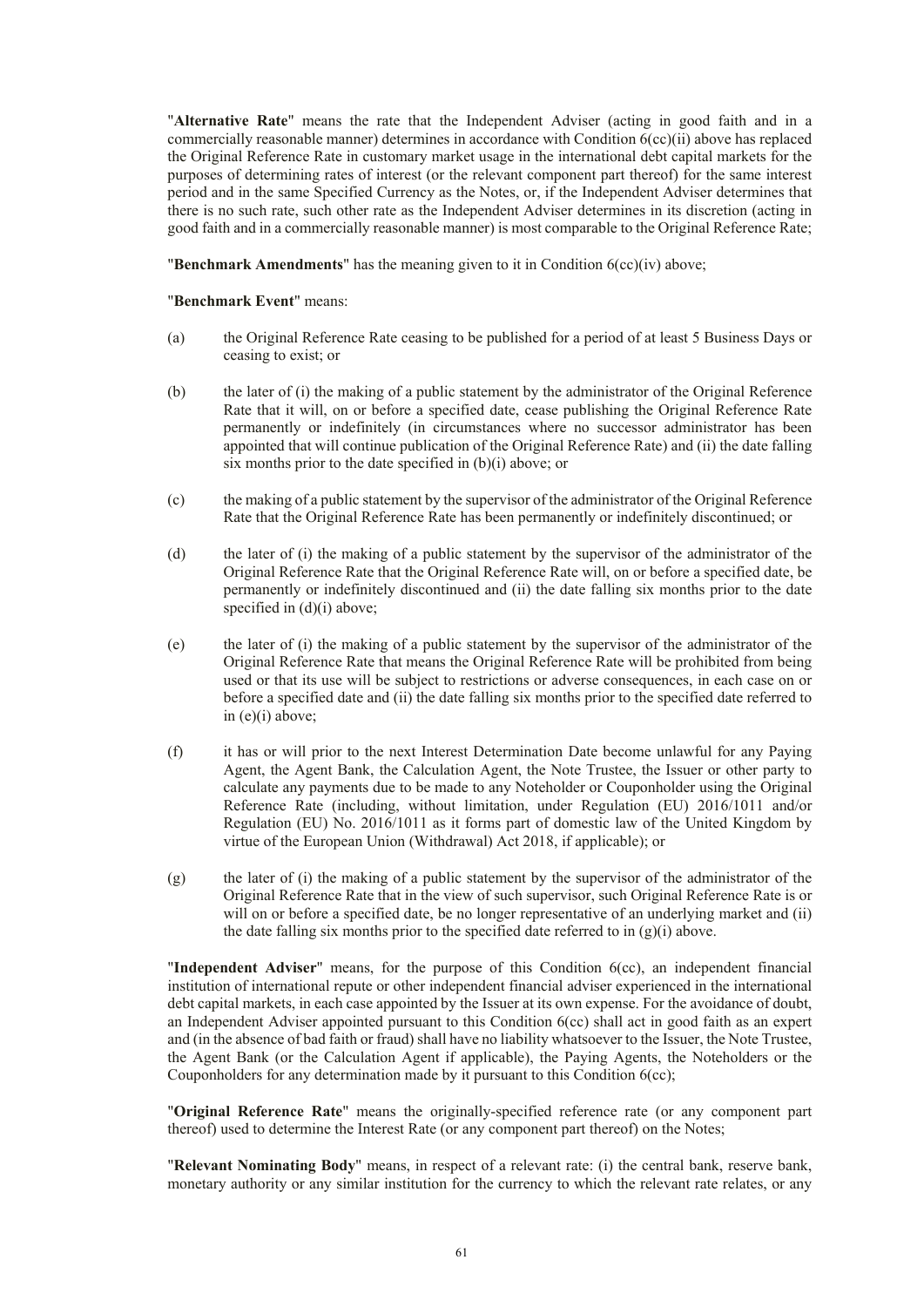central bank or other supervisory authority which is responsible for supervising the administrator of the relevant rate; or (ii) any working group or committee sponsored by, chaired or co-chaired by or constituted at the request of (a) the central bank, reserve bank, monetary authority or any similar institution for the currency to which the relevant rate relates, (b) any central bank or other supervisory authority which is responsible for supervising the administrator of the relevant rate, (c) a group of the aforementioned central banks or other supervisory authorities, or (d) the Financial Stability Board or any part thereof; and

"**Successor Rate**" means a successor to or replacement of the Original Reference Rate which is formally recommended, or formally provided as an option for parties to adopt, by any Relevant Nominating Body."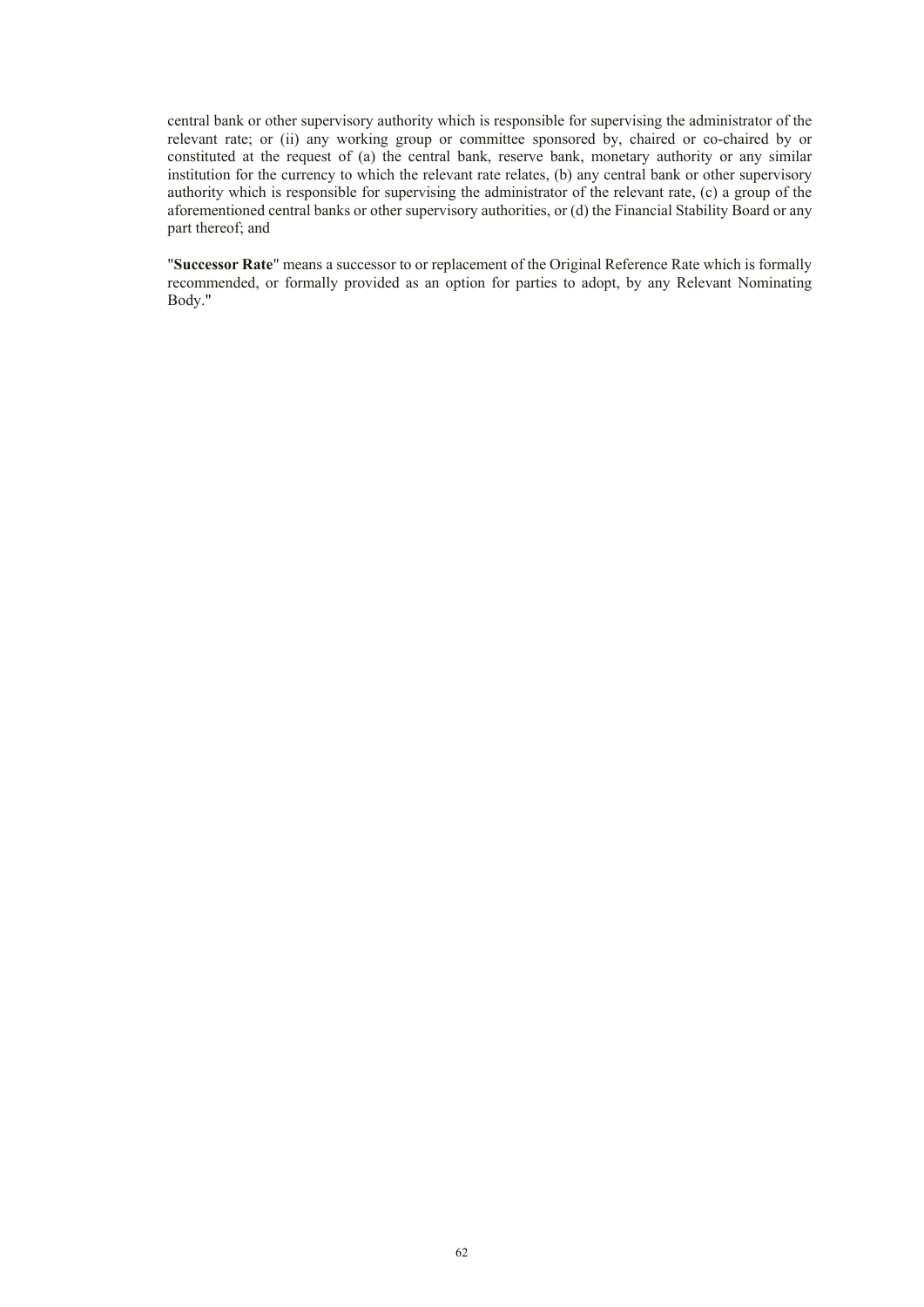#### **PART 2 – PROPOSED AMENDMENTS TO CONDITION 8(b)**

The following is the proposed form of Condition 8(b) to replace the existing form of Condition 8(b) for the Class A4 Notes, Class A5 Notes, Class A6 Notes, Class A7 Notes, Class A10 Notes, Class A11 Notes, Class A12 Notes, Class A13 Notes, Class A14 Notes, Class A15 Notes and Class A16 Notes in the event that the relevant Extraordinary Resolution is passed and implemented in respect of such Class(es) of Notes. In respect of the Class A4 Notes, Class A5 Notes, Class A6 Notes and Class A7 Notes only, all references to "Final Terms" shall be deemed to be references to "Pricing Supplement", and in respect of the Class A14 Notes, Class A15 Notes and Class A16 Notes only, all references to "Condition 6(f) (*Floating Rate Step-Up*)" shall be deemed to be references to "Condition 6(f) (*Interest Rate Step-Up*)".

#### "(b) *Optional Redemption*

Subject as provided below, upon giving not more than 60 nor less than 30 days' notice to the Note Trustee and all of the Noteholders in accordance with Condition 16 (*Notices*), the Issuer may (prior to the Maturity Date) redeem the Notes in whole or in part (but on a pro rata and pari passu basis only) on any day at their Redemption Amount.

The Redemption Amount will be an amount equal to the higher of (i) the Principal Amount Outstanding of the Notes or the relevant portion thereof to be redeemed and (ii) an amount calculated with reference to the remaining Duration of the Notes by multiplying the Principal Amount Outstanding of such Notes by that price (expressed as a percentage) (as reported in writing to the Issuer and the Note Trustee by the Redemption Financial Adviser (and rounded to three decimal places (0.0005 being rounded upwards)) at which the Gross Redemption Yield on the Notes on the Relevant Date (as defined below) is equal to the Redemption Rate (as defined below), plus, in either case, accrued but unpaid interest on the Principal Amount Outstanding of such Notes to (but excluding) the date of redemption, *provided that*, in any case where Condition 6(f) (*Floating Rate Step-Up*) applies, from and including the date which is two years prior to the Maturity Date, the Redemption Amount shall be equal to the Principal Amount Outstanding of the Notes or the relevant portion thereof to be redeemed plus accrued but unpaid interest on such amount to (but excluding) the date of redemption.

Prior to giving any notice of redemption under this Condition 8(b), the Issuer shall provide to the Note Trustee a certificate signed by two directors of the Issuer that it will have the funds, not subject to any interest (other than under the Issuer Security) of any other person, required to redeem the Notes as aforesaid and to pay any other amounts ranking in priority to such Notes on the relevant redemption date.

For the purposes of this Condition 8(b):

"**Duration**" means, in relation to the Notes, the remaining period (expressed in years) between the date of redemption for the Notes pursuant to this Condition 8(b) and the Note Step-Up Date, determined by reference to the remaining days in such period divided by 365 (rounded to three decimal places);

"**Gross Redemption Yield**" means a yield calculated on the basis indicated by the Joint Index and Classification Committee of the Institute and Faculty of Actuaries, as reported in the Journal of the Institute of Actuaries, Volume 105, Part 1, 1978, page 18 or such other basis as the Note Trustee may approve;

"**Interpolated Rate**" is the rate that will be determined by the Redemption Financial Adviser to be used as the Relevant Mid-Swap Rate:

- (1) by way of reference to the aggregate of (x) the mid-swap rate on the Mid-Swaps Screen Page for the tenor that exactly matches the Duration of the Notes (the "**Exact Quotation**") and (y) the applicable Mid-Swap Rate Adjustment; or
- (2) if the Interpolated Rate cannot be determined in accordance with paragraph (1) above, by way of reference to: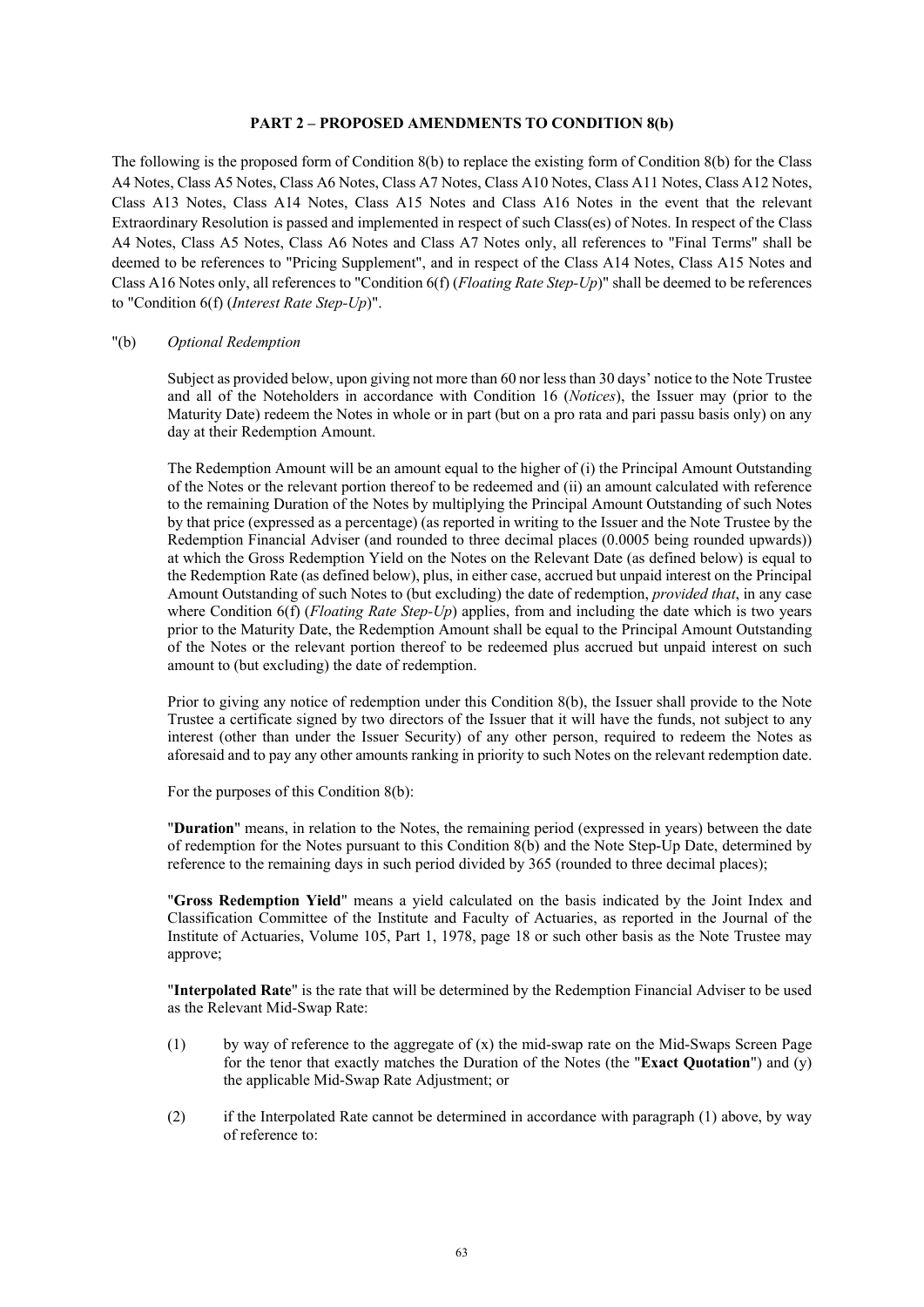- (A) the aggregate of (x) the mid-swap rate on the Mid-Swaps Screen Page for the tenor most closely matched to the Duration of the Notes which is shorter than such Duration or, in the case where Notes have a Duration of less than 1 year, zero (such shorter tenor (expressed in years) referred to as the "**Lower Duration**" (which, for the avoidance of doubt, shall be zero where the Duration in relation to the Notes is less than 1 year)) and (y) the applicable Mid-Swap Rate Adjustment except where Notes have a Duration of less than 1 year, in which case the Mid-Swap Rate Adjustment will be zero (together, the "**Lower Quotation**"); and
- (B) the aggregate of (x) the mid-swap rate on the Mid-Swaps Screen Page for the tenor most closely matched to the remaining Duration of the Notes which is longer than such Duration (such longer tenor (expressed in years) referred to as the "**Higher Duration**") and (y) the applicable Mid-Swap Rate Adjustment (together, the "**Higher Quotation**").

The Redemption Financial Adviser will then calculate the Interpolated Rate by:

- (i) subtracting the Lower Quotation in sub-paragraph (A) above from the Higher Quotation in sub-paragraph (B) above and multiplying the result of that subtraction by the Maturity Weight; and
- (ii) adding the result of (i) to the Lower Quotation;

"**Maturity Weight**" means the amount, expressed as a percentage (and rounded to three decimal places), calculated as:

- (i) the Duration minus the Lower Duration, divided by
- (ii) the Higher Duration, minus the Lower Duration;

"**Mid-Swap Rate Adjustment**" means 0.2766 per cent. (subject to any corrections or adjustments made to the rate specified on Bloomberg screen "SBP0006M Index" in relation to 6-month Sterling LIBOR in accordance with its rule book as at the Relevant Date);

#### "**Mid-Swaps Screen Page**" means:

- (i) the page on which rates for sterling mid-swap rates (specifically being the mid-rate for a pound sterling fixed-for-floating interest rate swap where the floating leg pays overnight SONIA compounded in arrears for twelve months annually and the fixed leg pays a fixed rate annually) appear, as published by ICE Benchmark Administration Limited (or any successor) ("**ICE**") on the Relevant Date and displayed as at 2.00 p.m. (London time) on such Relevant Date on such Bloomberg or Reuters page or the web-site maintained by ICE or, as the case may be, such other information service that may replace Bloomberg or Reuters, in each case as may be nominated by ICE Benchmark Administration Limited; or
- (ii) where the published sterling mid-swap rates for the Exact Quotation, failing which, Lower Quotation (except where the Duration is less than 12 months) and/or Higher Quotation are not available for the Relevant Date in accordance with paragraph (i) above, the sterling mid-swap rates of TP ICAP (specifically being the mid-rate for a pound sterling fixed-for-floating interest rate swap where the floating leg pays overnight SONIA compounded in arrears for twelve months annually and the fixed leg pays a fixed rate annually), as published on the Bloomberg <ICAB> page as at 2.00 p.m. (London time) on the Relevant Date; or
- (iii) in the event neither (i) nor (ii) is available, any alternative or successor provider for the publication of such rate as is in customary market usage in the international debt capital markets as determined by the Redemption Financial Adviser;

"**Redemption Financial Adviser**" means an independent financial institution of international repute, or other independent financial adviser experienced in the international debt capital markets, nominated by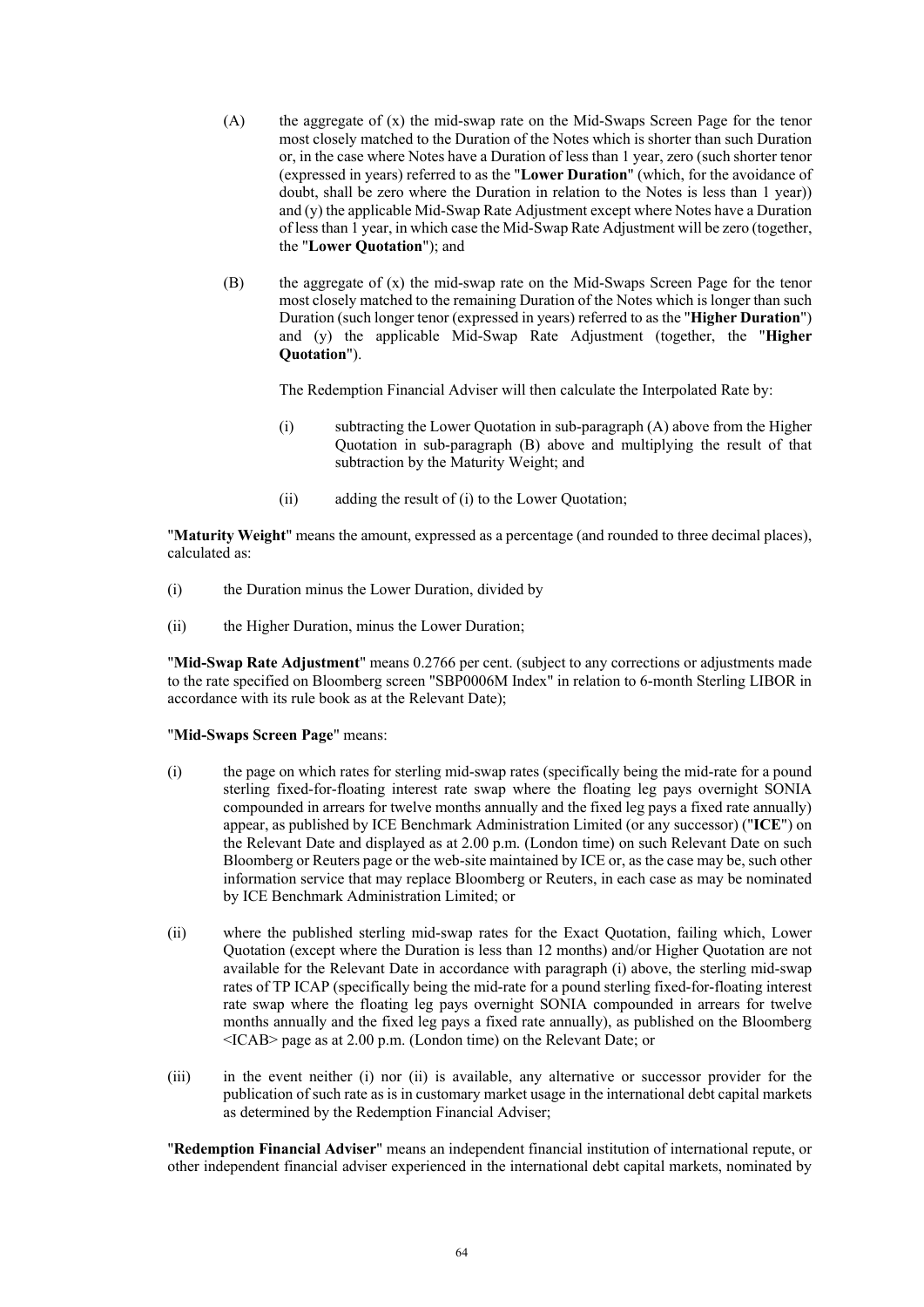the Issuer and approved by the Note Trustee which has been appointed at the Issuer's cost; *provided that* none of the Agents nor the Note Trustee shall be obliged to perform such role;

"**Redemption Rate**" means the aggregate of the Relevant Mid-Swap Rate and (where specified in the relevant Final Terms) the Redemption Margin<sup>[6](#page-64-0)</sup>;

"**Relevant Date**" means the date which is two Business Days prior to the publication or dispatch of the notice of redemption under this Condition 8(b);

"**Relevant Mid-Swap Rate**" shall be the Interpolated Rate (converted to a semi-annual rate in accordance with market convention), as determined by the Redemption Financial Adviser or, if a Replacement Event (as defined in Replacement Rate Provisions below) has occurred and is continuing at such time on the Relevant Date, the replacement rate determined in accordance with the Replacement Rate Provisions as defined and set out in Condition 8(bb) below, which replacement rate shall be converted (if applicable) to a semi-annual rate by the Redemption Financial Adviser in accordance with market convention; and

"**SONIA**" means Sterling Overnight Index Average rate.

(bb) *Replacement Rate Provisions*

In the event that a Replacement Event has occurred and is continuing at any time when the Redemption Amount falls to be calculated in accordance with the above, the following provisions (the "**Replacement Rate Provisions**") shall apply:

#### (i) *Independent Adviser*

The Issuer shall use reasonable endeavours to appoint an Independent Adviser to determine (acting in good faith and in a commercially reasonable manner), a Successor Mid-Swap Rate (as defined below), failing which an Alternative Mid-Swap Rate (as defined below) for purposes of determining the Redemption Rate.

### (ii) *Redemption Rate Adjustment Spread*

If the Independent Adviser or the Issuer (as applicable) (acting in good faith and in a commercially reasonable manner) determines that a Redemption Rate Adjustment Spread is required to be applied to the Successor Mid-Swap Rate or the Alternative Mid-Swap Rate, the Interpolated Rate, the Relevant Mid-Swap Rate and/or the Redemption Rate (as applicable) and determines the quantum of, or a formula or methodology for determining, such Redemption Rate Adjustment Spread, then such Redemption Rate Adjustment Spread shall be applied to the Successor Mid-Swap Rate or the Alternative Mid-Swap Rate, the Interpolated Rate, the Relevant Mid-Swap Rate and/or the Redemption Rate (as applicable).

If the Independent Adviser or the Issuer (as applicable) (acting in good faith and in a commercially reasonable manner) is unable to determine the quantum of, or a formula or methodology for determining, such Redemption Rate Adjustment Spread, then such Successor Mid-Swap Rate, Alternative Mid-Swap Rate, Interpolated Rate, Relevant Mid-Swap Rate and/or Redemption Rate (as applicable) will apply without a Redemption Rate Adjustment Spread.

### (iii) *Mid-Swap Amendments*

If the Independent Adviser or the Issuer (as applicable) determines a Successor Mid-Swap Rate or, failing which, an Alternative Mid-Swap Rate and/or Redemption Rate Adjustment Spread (as applicable) in accordance with the above provisions, and the Independent Adviser or the Issuer (as applicable) acting in good faith determines (i) that amendments to these Conditions, the Trust Deed or the Agency Agreement are necessary to ensure the proper operation of such

<span id="page-64-0"></span> <sup>6</sup> The Redemption Margin for the Class A12 Notes is 0.11 per cent., the Redemption Margin for the Class A13 Notes is 0.12 per cent. and the Redemption Margin for the Class A14 Notes, Class A15 Notes and Class A16 Notes is 0.20 per cent.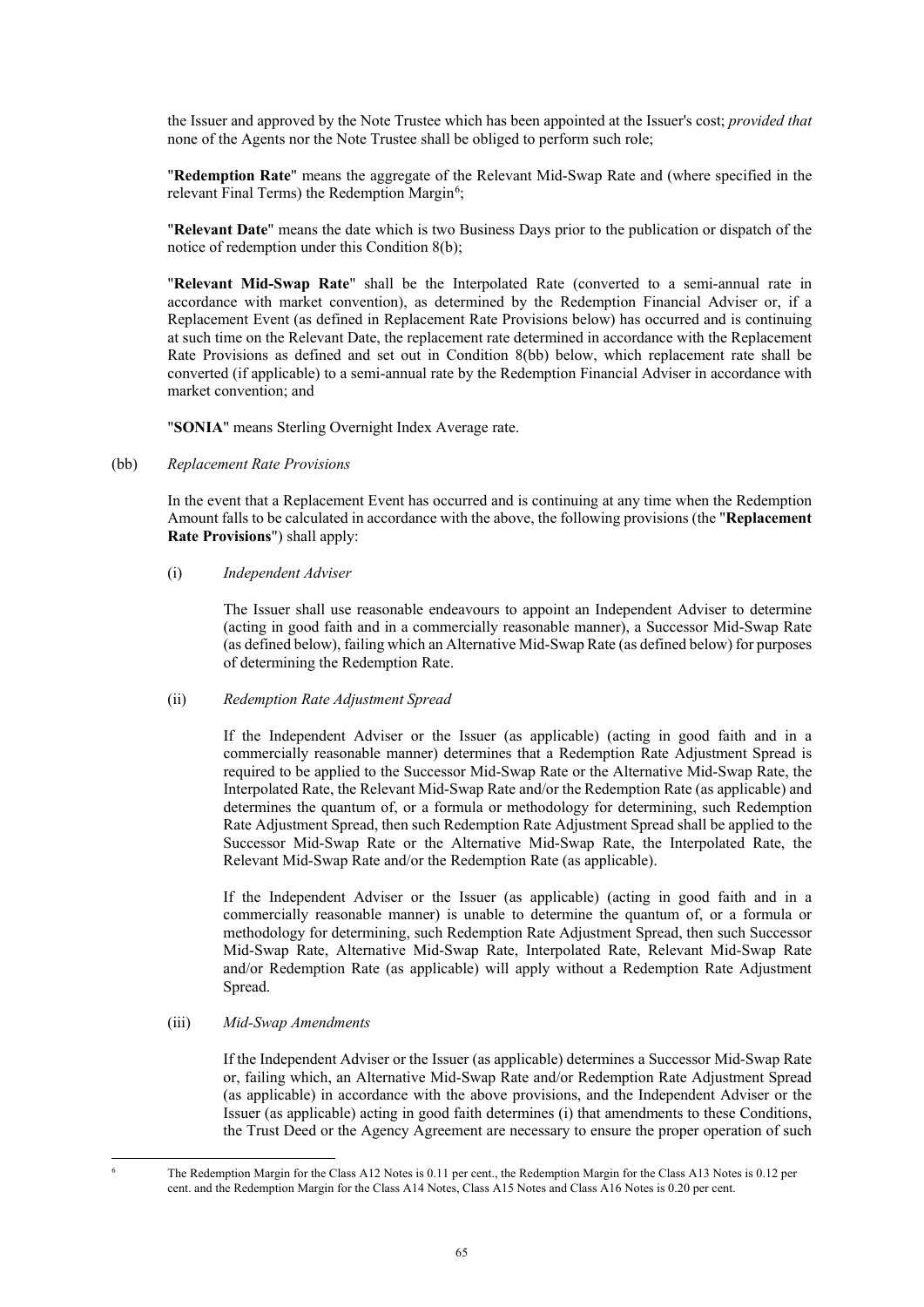Successor Mid-Swap Rate, Alternative Mid-Swap Rate and/or Redemption Rate Adjustment Spread (such amendments being "**Mid-Swap Amendments**", which for the avoidance of doubt shall not be treated as being within the scope of the Basic Terms Modifications), and (ii) the terms of the Mid-Swap Amendments (including, but not limited to, the definitions of "Interpolated Rate", "Redemption Rate", "Mid-Swap Rate Adjustment", "Mid-Swaps Screen Page", "Gross Redemption Yield", "Relevant Date" and/or the "Relevant Mid-Swap Rate") applicable to the Notes, and the method for determining the Redemption Amount in relation to the Notes, in order to follow market practice in relation to the Successor Mid-Swap Rate or the Alternative Mid-Swap Rate (as applicable), then the Issuer shall, subject to the provisions of the paragraph below and to giving notice thereof in accordance with Condition 8(bb)(iv), without any requirement for the consent or approval of Noteholders, vary these Conditions, the Trust Deed or the Agency Agreement, as the case may be, to give effect to such Mid-Swap Amendments with effect from the date specified in such notice.

Subject to the other provisions of this Condition 8(bb) and the receipt by the Note Trustee of a certificate signed by two Directors of the Issuer (i) confirming that a Replacement Event has occurred, and (ii) certifying that the Mid-Swap Amendments are necessary to ensure the proper operation of such Successor Mid-Swap Rate or Alternative Mid-Swap Rate, as the case may be, the Note Trustee shall (at the expense of the Issuer), without any requirement for the consent or approval of the Noteholders, be obliged to concur with the Issuer in effecting any Mid-Swap Amendments (including, inter alia, by the execution of a deed supplemental to or amending the Trust Deed and these Conditions), *provided that* neither the Note Trustee nor the Agents shall be obliged so to concur if in the opinion of the Note Trustee or the Agents doing so would impose more onerous obligations upon it or expose it to any additional duties, responsibilities or liabilities or reduce or amend the protective provisions afforded to the Note Trustee or the Agents in these Conditions, the Trust Deed (including, for the avoidance of doubt, any supplemental trust deed) or the Agency Agreement in any way. For the avoidance of doubt, any Mid-Swap Amendments which would impose more onerous obligations upon an Agent or expose it to any additional duties, responsibilities or liabilities or reduce or amend the protective provisions afforded to the Agency Agreement shall require such Agent's written consent.

(iv) *Notices*

The Issuer shall promptly, following the determination of any Successor Mid-Swap Rate or Alternative Mid-Swap Rate (as applicable), give notice thereof to the Note Trustee, the Agents and the Noteholders, which shall specify the effective date(s) for such Successor Mid-Swap Rate or Alternative Mid-Swap Rate (as applicable) and any consequential Mid-Swap Amendments.

(v) *Fallbacks*

If the Issuer is unable to appoint an Independent Adviser, or the Independent Adviser appointed by it fails to determine a Successor Mid-Swap Rate or an Alternative Mid-Swap Rate, the Issuer (acting in good faith and in a commercially reasonable manner) may determine a Successor Mid-Swap Rate or, failing which, an Alternative Mid-Swap Rate, as well as the appropriate Redemption Rate Adjustment Spread (if applicable).

For the purposes of these Replacement Rate Provisions:

"**Alternative Mid-Swap Rate**" means the rate that the Independent Adviser or the Issuer (as applicable) (in each case acting in good faith and in a commercially reasonable manner) determines has replaced the Relevant Mid-Swap Rate (or any relevant components thereof) in customary market usage in the derivatives markets, or, if the Independent Adviser or the Issuer (as applicable) determines that there is no such rate, such other rate as the Independent Adviser or the Issuer (as applicable) determines in its discretion (acting in good faith and in a commercially reasonable manner) is most comparable to the Relevant Mid-Swap Rate (or any relevant components thereof);

"**Independent Adviser**" means, for the purpose of this Condition 8(bb), an independent financial institution of international repute or other independent financial adviser experienced in the international debt capital markets, in each case appointed by the Issuer at its own expense. For the avoidance of doubt,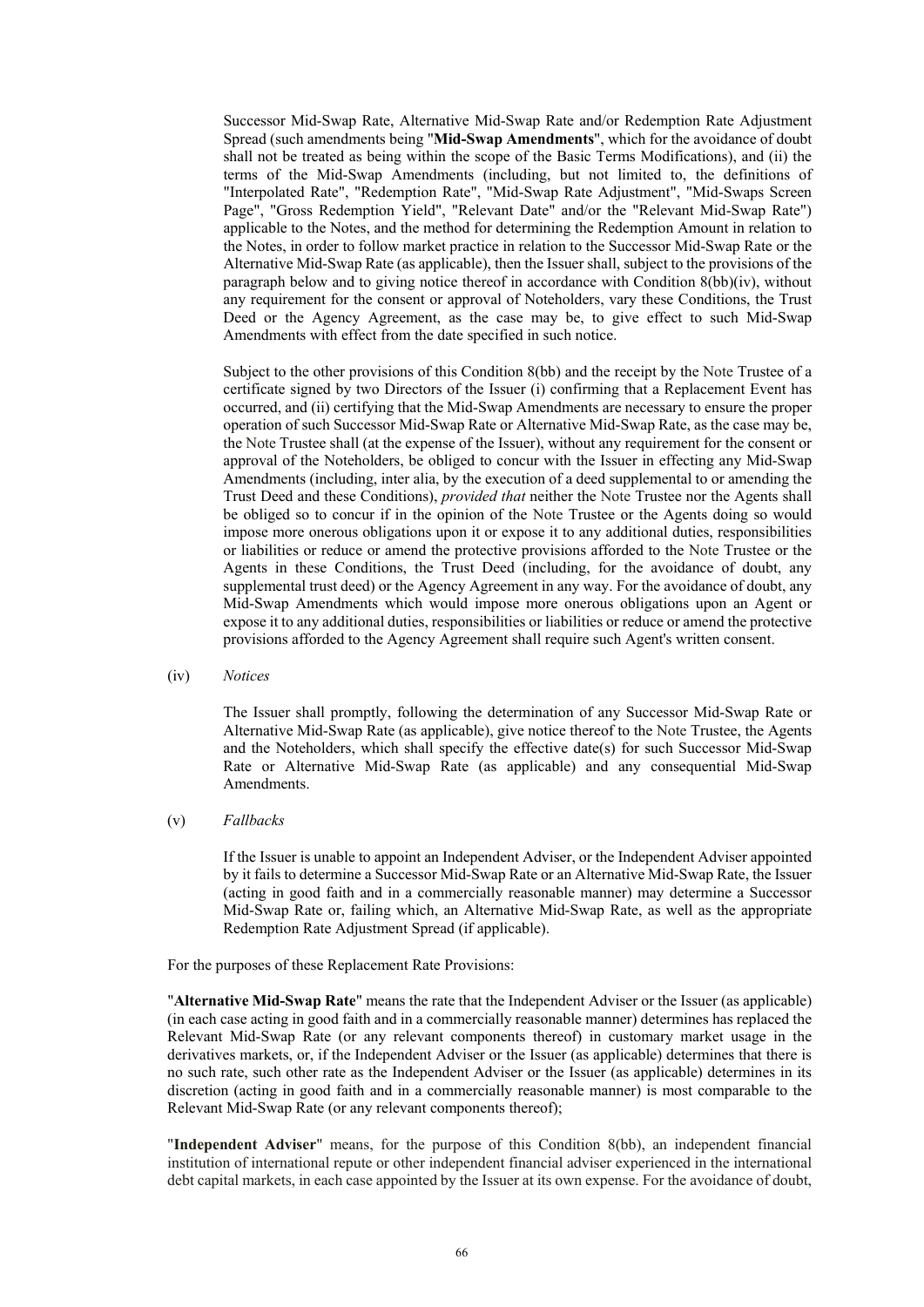an Independent Adviser appointed pursuant to this Condition 8(bb), shall act in good faith as an expert and (in the absence of bad faith or fraud) shall have no liability whatsoever to the Issuer, the Note Trustee, the Agent Bank (or the Calculation Agent if applicable), the Paying Agents, the Noteholders or the Couponholders for any determination made by it pursuant to this Condition 8(bb);

"**Redemption Rate Adjustment Spread**" means a spread (which may be positive or negative or zero) or formula or methodology for calculating a spread, which the Independent Adviser or the Issuer (as applicable) (in each case acting in good faith and in a commercially reasonable manner) determines is required to be applied to the Successor Mid-Swap Rate, the Alternative Mid-Swap Rate, the Interpolated Rate, the Relevant Mid-Swap Rate and/or the Redemption Rate (as applicable) in order to reduce or eliminate, to the extent reasonably practicable in the circumstances, any economic prejudice or benefit (as applicable) to Noteholders and Couponholders as a result of the replacement of the Relevant Mid-Swap Rate (or any component thereof) with the Successor Swap Rate or the Alternative Swap Rate (as applicable) and is the spread, formula or methodology which:

- (a) in the case of a Successor Mid-Swap Rate, is formally recommended, or formally provided as an option for parties to adopt, in relation to the replacement of the Relevant Mid-Swap Rate (or the relevant component thereof) with the Successor Mid-Swap Rate by any Relevant Nominating Body; or
- (b) in the case of a Successor Mid-Swap Rate for which no such recommendation or option has been made (or made available) or in the case of an Alternative Mid-Swap Rate, the Independent Adviser or the Issuer (as applicable) (in each case acting in good faith and in a commercially reasonable manner) determines is recognised or acknowledged as being in customary market usage in derivatives transactions which reference the Relevant Mid-Swap Rate (or any relevant component thereof), where such rate has been replaced by the Successor Mid-Swap Rate or the Alternative Mid-Swap Rate (as applicable); or
- (c) if no such determination regarding customary market usage is made, the Independent Adviser or the Issuer (as applicable) determines (acting in good faith and in a commercially reasonable manner) to be appropriate;

"**Relevant Nominating Body**" means, in respect of a benchmark or screen rate (as applicable):

- (a) the central bank, reserve bank, monetary authority or any similar institution for the currency to which the benchmark or screen rate (as applicable) relates, or any central bank or other supervisory authority which is responsible for supervising the administrator of the benchmark or screen rate (as applicable); or
- (b) any working group or committee sponsored by, chaired or co-chaired by or constituted at the request of (i) the central bank, reserve bank, monetary authority or any similar institution for the currency to which the benchmark or screen rate (as applicable) relates, (ii) any central bank or other supervisory authority which is responsible for supervising the administrator of the benchmark or screen rate (as applicable), (iii) a group of the aforementioned central banks or other supervisory authorities or (iv) the Financial Stability Board or any part thereof;

#### "**Replacement Event**" means:

- (a) the relevant rates used to derive the Relevant Mid-Swap Rate do not appear on the Mid-Swaps Screen Page or cease to exist or if such rates have ceased to be published on the Mid-Swaps Screen Page as a result of such rates (or any component thereof) ceasing to be calculated or administered; or
- (b) the later of (i) the making of a public statement by the administrator of the relevant rates used to derive the Relevant Mid-Swap Rate (including any components thereof) that it will, on or before a specified date, cease publishing such rates permanently or indefinitely (in circumstances where no successor administrator has been appointed that will continue publication of such rates) and (ii) the date falling six months prior to the date specified in (b)(i) above; or